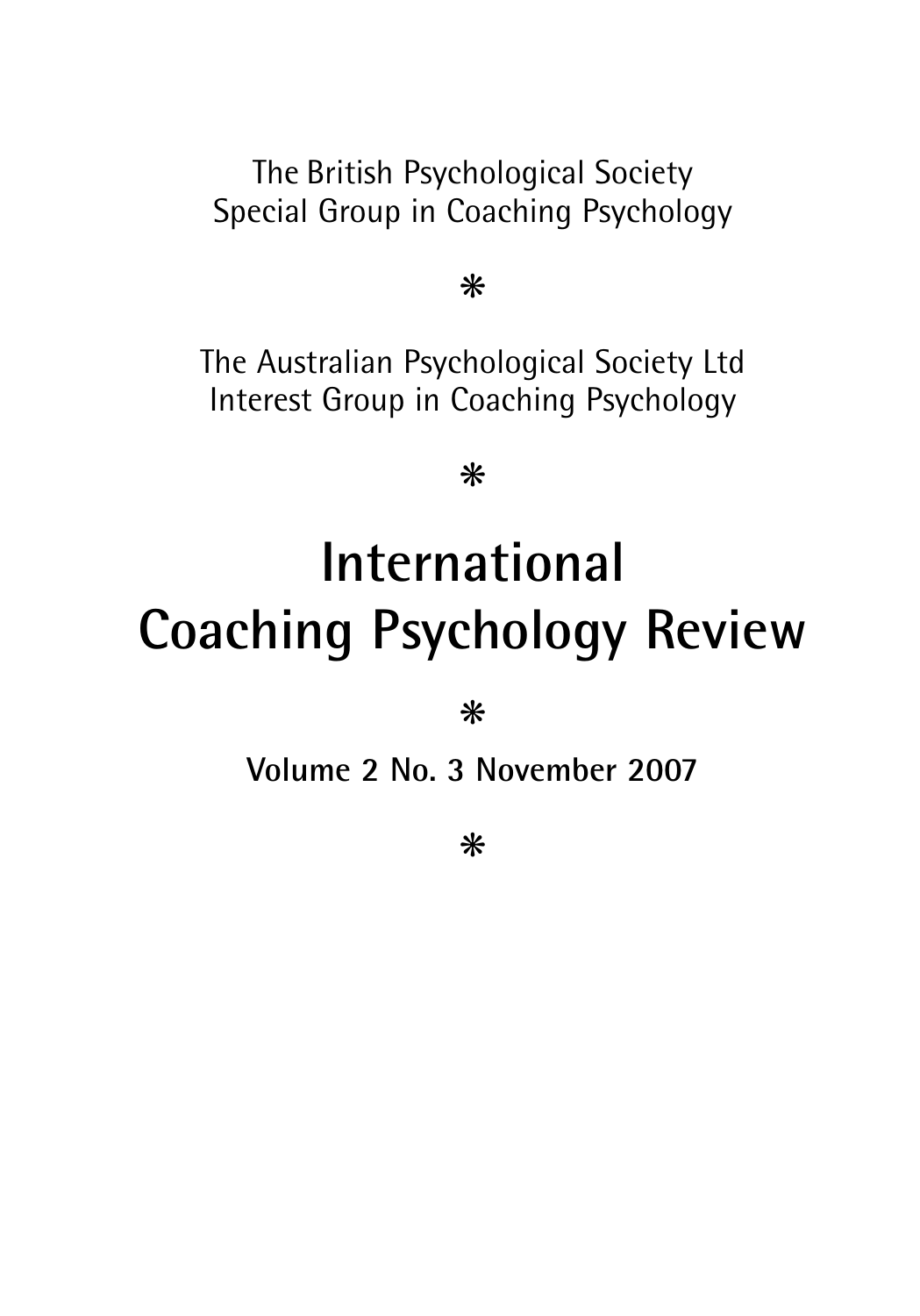



### **THE SPECIAL GROUP IN COACHING PSYCHOLOGY**

### **3rd National Coaching Psychology Conference 17th and 18th December 2007**

**To be held at City University, London, UK** 

## *Putting the Psychology into Coaching*

The conference where the Coaching Psychology community comes together. The opportunity to deepen your learning and skill base is further enhanced by a carefully chosen suite of Masterclasses aimed at providing you with deeper coaching skills.

#### **Masterclasses and facilitators**

- **Solutions? What solutions? Give me a problem any day! Dr Tony Grant**
- **Performance Under Pressure: Five Power Tools for Coaches and Coaching Psychologists**

**Prof Carol Kauffman**

- **Emotional Intelligence, what is it and how can you introduce it into your coaching psychology practice Jo Maddocks**
- **The Wisdom for Coaching Psychology Café. Julie Allan and Kirstin Irving**
- **Transpersonal Psychology Redux: Purpose, Meaning and States of Consciousness in Whole Person Coaching Dr Patrick Williams**

**For booking details and further information, please see: http://www.city.ac.uk/sgcp/ or e-mail sgcpcon@bps.org.uk**

*The 2007 membership fee to join SGCP is £3.50. SGCP membership benefits include membership rates at our events and free copies of the 'International Coaching Psychology Review' and 'The Coaching Psychologist'. Join now and obtain the discounted conference fee.*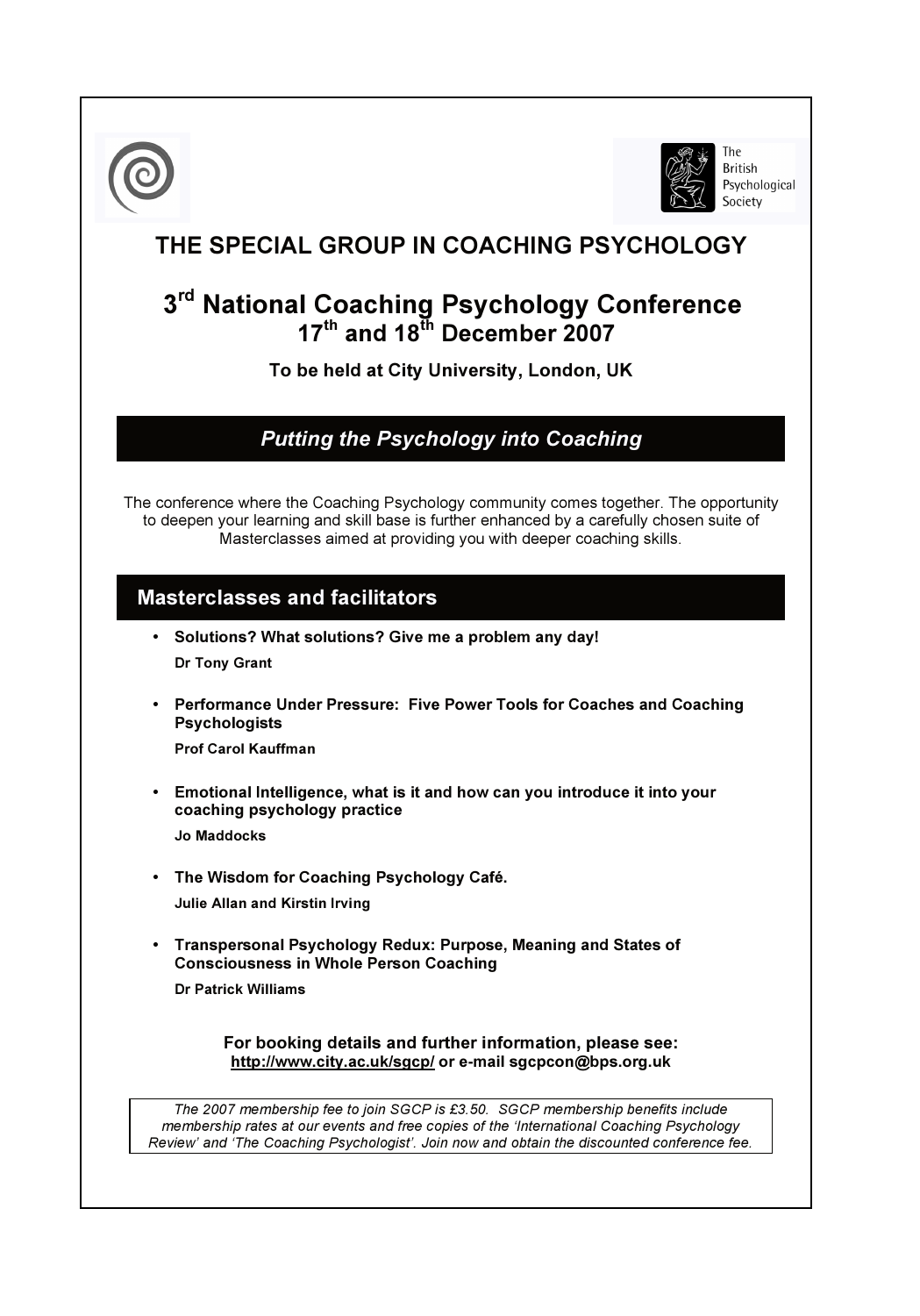## **Contents**

- **220 Editorial** Stephen Palmer & Michael Cavanagh
- **222 Advances in research on coaching outcomes** Siegfried Greif
- **250 A languishing-flourishing model of goal striving and mental health for coaching populations** Anthony M. Grant
- **265 Addressing deficit performance through coaching using motivational interviewing for performance improvement at work** Jonathan Passmore
- **277 Life coaching in the workplace** John Sparrow
- **299 Making the most of psychometric profiles effective integration into the coaching process** Almuth McDowall & Rainer Kurz
- **310 International Coaching Psychology Review Volume index 2007**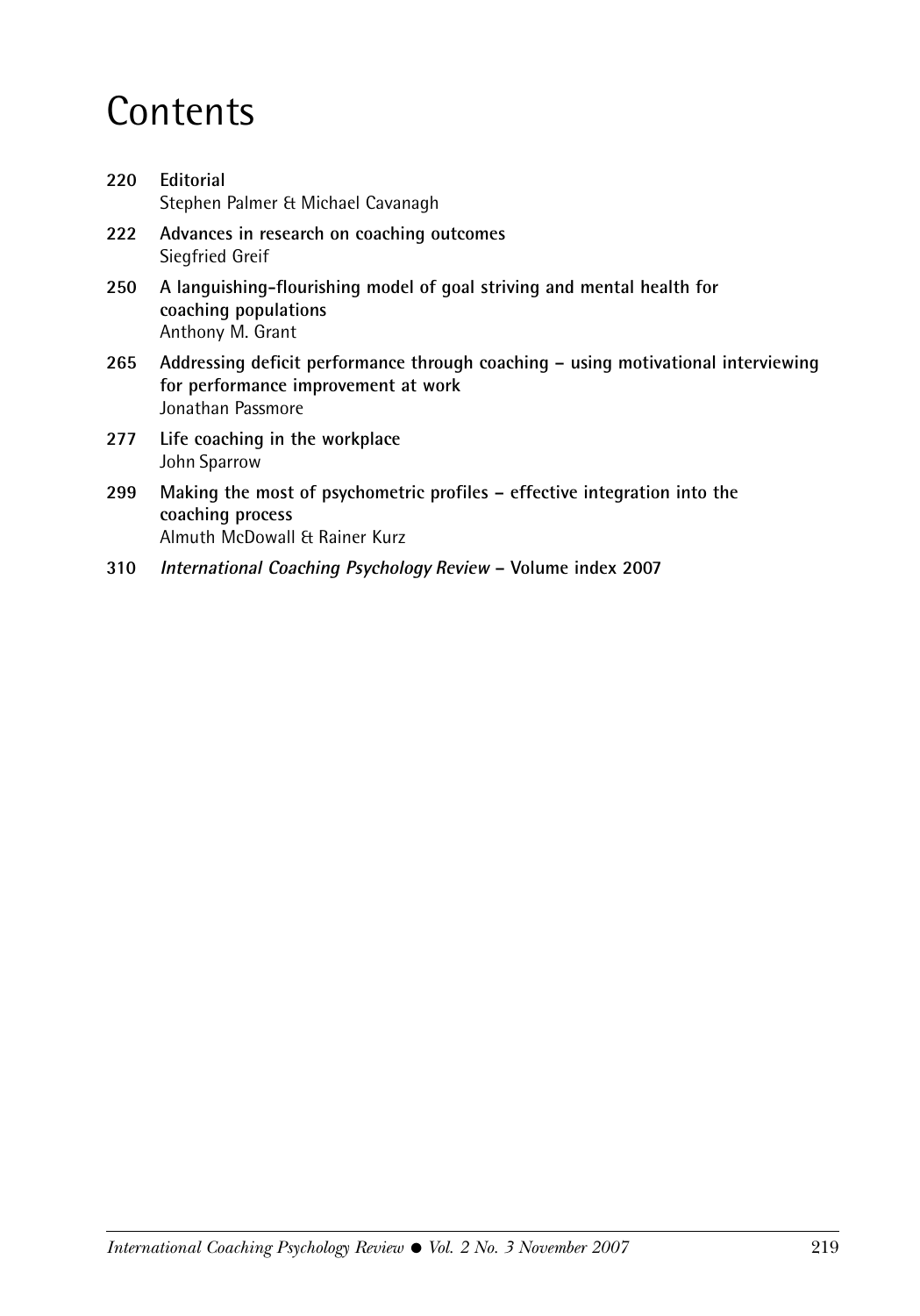## Michael Cavanagh & Stephen Palmer

**W**ELCOME TO THE fifth issue of the *International Coaching Psychology Review (ICPR)*. Once again, we have a rich array of articles for your enjoyment and enlightenment. The *ICPR* is increasing in popularity for many practitioners and researchers. In addition to the UK and Australasia, we are now regularly receiving articles on coaching psychology and coaching from Europe and the US. We have a growing circulation with hard copy version being sent to over 2000 BPS Special Group in Coaching Psychology members and online versions are available to APS Interest Group in Coaching Psychology members. Key people working in the field now regularly quote work previously published in the *ICPR*.

The issue starts with an extensive review of the coaching literature by Professor Siegfried Greif. Professor Greif's paper takes the wide body of coaching outcome research and attempts to identify key outcome measures which may be applicable to multiple types of coaching interventions and contexts. This is an important undertaking as it helps to bring some comparability to the coaching literature. Following on from this, Greif considers eight important experimental coaching outcome studies and reviews their findings. The final section of this article presents a research model the author hopes will both assist researchers in choosing measures and designing studies, and in building a coherent body of coaching research.

Tony Grant has contributed a very interesting paper examining the dimensions of mental health, mental illness and goal striving. Building on the work of Keyes (2003), Grant argues that coaches need a sophisticated understanding of the interaction between mental health issues and the coaching process. Where intentional goal striving is undertaken in the context of mental health, coaching clients are likely to flourish. However, where significant psychopathology is present, coaches may find their clients languishing despite considerable effort. Grant explores some of the consequences this model has for ethical conduct, coaching practice and future research.

Jonathan Passmore's paper focuses on using motivational interviewing (MI) for performance improvement at work. Traditionally MI has been used successfully in clinical and health-related settings. For example, it has been applied to stop smoking and weight control programmes. Passmore applies MI to assist coachees who lack motivation for change. The Transtheoretical fivestage model for behaviour change underpins the approach. In this paper, three short case studies of middle managers are used to highlight the theory and practice of MI. Currently MI has been used within the field of health coaching probably more than the field of coaching psychology. Although MI can be easily adapted to a range of different areas of coaching, more research is required.

In the next paper, John Sparrow's research looks at life coaching in the workplace. A cross-sectional survey of organisations was undertaken in which practices and reported outcomes were explored within small- and medium-sized organisations together with large organisations. Not surprisingly, within an organisational context, life coaching is found to be less well understood than performance coaching and there are significant differences in procurement criteria for performance and life coaching. Coaching was not reported to have as large an impact upon entrepreneurship and social purpose outcomes as other aspects of work life. This research study raises more questions and a larger scale study may provide more insight.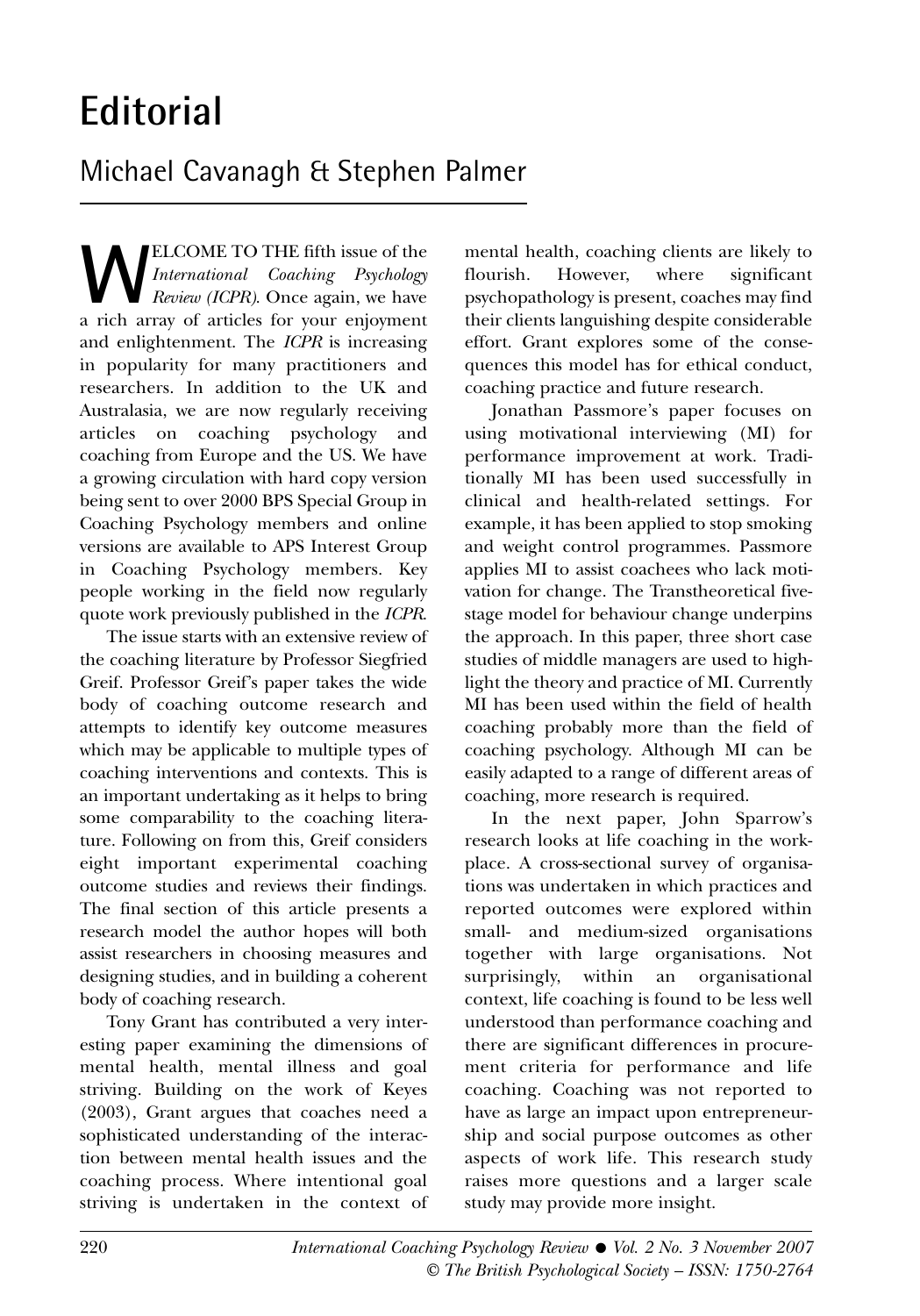The last paper by Almuth McDowall and Rainer Kurtz is based on a skills session delivered last year at the First International Coaching Psychology Conference sponsored by the British Psychological Society Special Group in Coaching Psychology and held in London. It discusses the use of psychometrics, outlines some of the advantages and potential limitations of psychometrics and then considers a specific instrument, the Saville Consulting Wave® and its application to coaching and performance coaching context at work.

We have a special editor for the next issue of the *ICPR* – Dr Anthony Grant. He has agreed to co-ordinate a special edition with the theme of *'Coaching in Organisations'*. Should you wish to discuss an idea for this edition, please contact Tony Grant (e-mail: anthonyg@psych.usyd.edu.au.)

We are looking forward to your contributions and hope you find this issue as stimulating as we have.

#### **Michael Cavanagh**

Coaching Psychology Unit, Department of Psychology, Sydney University, Sydney, Australia. E-mail: michaelc@psych.usyd.edu.au

#### **Stephen Palmer**

Coaching Psychology Unit, Department of Psychology, City University, Northampton Square, London, UK. E-mail: dr.palmer@btinternet.com

#### **Reference**

Keyes, C.L.M. (2003). Complete mental health: An agenda for the 21st century. In C.L.M. Keyes & J. Haidt (Eds.), *Flourishing: Positive psychology and the life well-lived* (pp.293–290). Washington, DC: American Psychological Association.

## **ANNOUNCEMENT**

### **SPECIAL ISSUE OF THE INTERNATIONAL COACHING PSYCHOLOGY REVIEW**

### **Coaching in Organisations**

**Dr Anthony Grant** is inviting contributions for the special edition of the *International Coaching Psychology Review* with the theme of 'Coaching in Organisations'.

Should you wish to discuss an idea for this edition or submit a paper, please contact Anthony Grant: e-mail **anthonyg@psych.usyd.edu.au**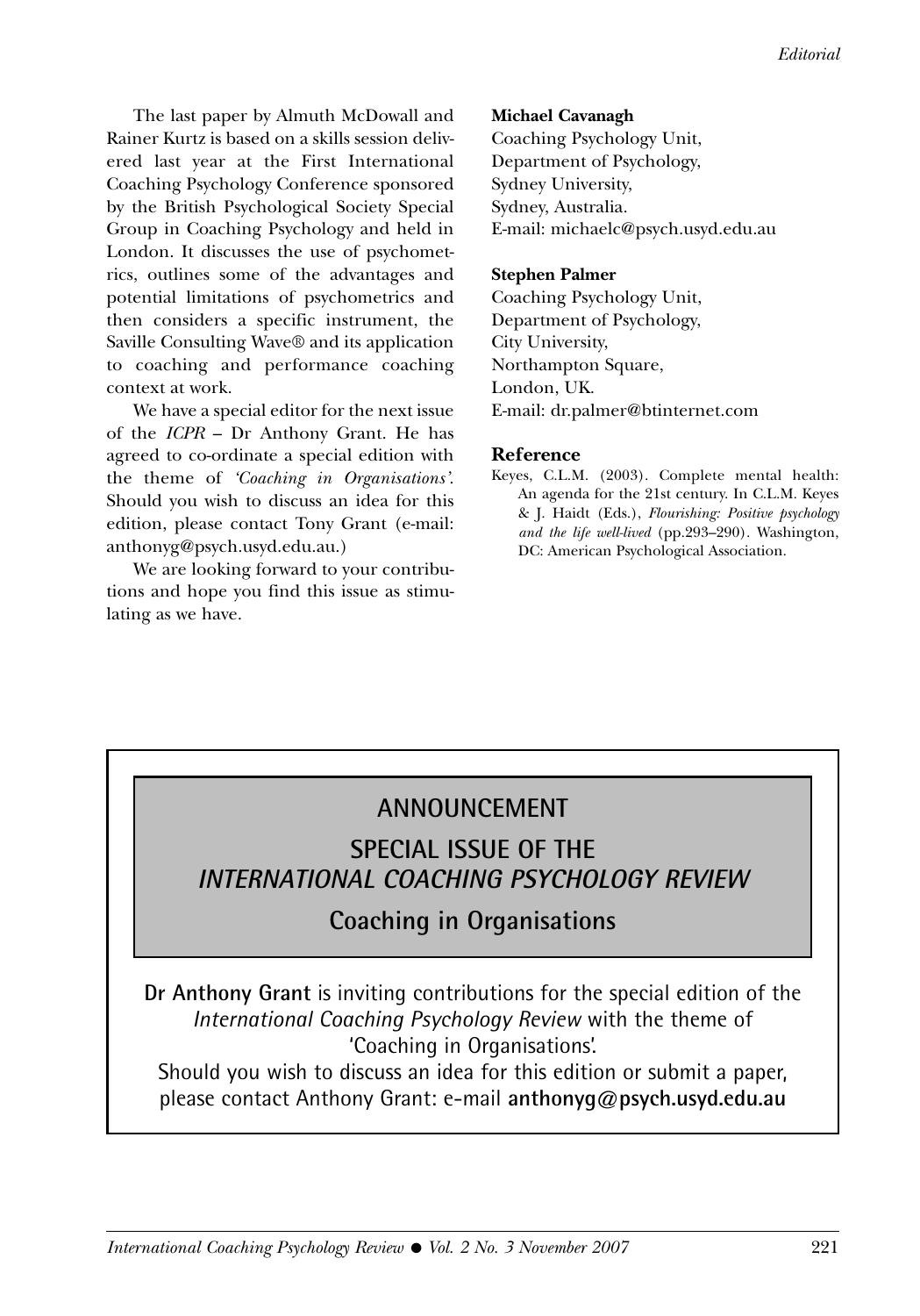## **Advances in research on coaching outcomes**

## Siegfried Greif

*The review gives a theoretically grounded overview over new advances of research on coaching outcomes. In the first part general standard outcome measures and different specific methods are presented. The second part summarises studies that investigate coaching outcomes as the result of changes in pre-requisites or preconditions for coaching (e.g. change readiness and persistence of the client) and success factors in the coaching sessions, (e.g. esteem and emotional support the coach, clarification of the goals). The third part describes eight experimental and quasi-experimental studies, with and without random assignments. particularly individual coaching by external coaches, peer-coaching, self-coaching programmes and control groups. The results show that the different coaching interventions produce significant and sometimes strong but not always expected and consistent effects. A discussion of perspectives of theory and research and an orientation model for future outcome studies close the contribution.* 

**Keywords:** Coaching outcome, individual coaching, peer-coaching, self-coaching, coaching theory, self-reflection.

**WITHIN THE LAST 10 years the**<br>number and quality of scientific<br>outcome have risen A range of authors have number and quality of scientific evaluation studies on coaching outcome have risen. A range of authors have reviewed elements of the academic literature in coaching. Grant and Cavanagh (2004) give an overview of the existing Englishlanguage academic behavioural science literature and outlined future prospects. Recently Grant (2007) brought his annotated bibliography up to date. New empirical studies are summarised in the *German Coaching Handbook*, edited by Rauen (2005) and the *Evidence Based Coaching Handbook* of Stober and Grant (2006), and a chapter of Kuenzli (2006). They embrace both qualitative and quantitative studies and different theoretical approaches. Fillery-Travis and Lane (2006, p.35) reviewed the practitioner and academic literature and found that 'everyone likes to be coached and perceives that it impacts positively upon their effectiveness'. They conclude that coaching produces both tangible outcomes, like productivity and sales improvements and intangibles, such as better leadership or rela-

tionship handling. But like other reviews their conclusions mostly rely on pre-post comparison studies which do not give definite evidence. In a special issue of the *Consulting Psychology Journal*, Lowman (2005) sums up the state of coaching outcome research and draws the conclusion that it is still in its beginnings and that practical application dominates this research. He calls for more empirical research, which confirms the predicted effects.

Grant and Cavanagh (2004, p.17, cf. also Stober & Grant, 2006, p.4f) are open to different approaches of research, including qualitative and quantitative studies. But for future coaching research they challenge the field to focus more on evaluation studies, which fulfil the highest standards of research following established research methodologies. They call for more experimental studies, using random assignment to intervention and control groups, and groupbased-research as opposed to single case studies, and to prefer objective quantitative outcome measures.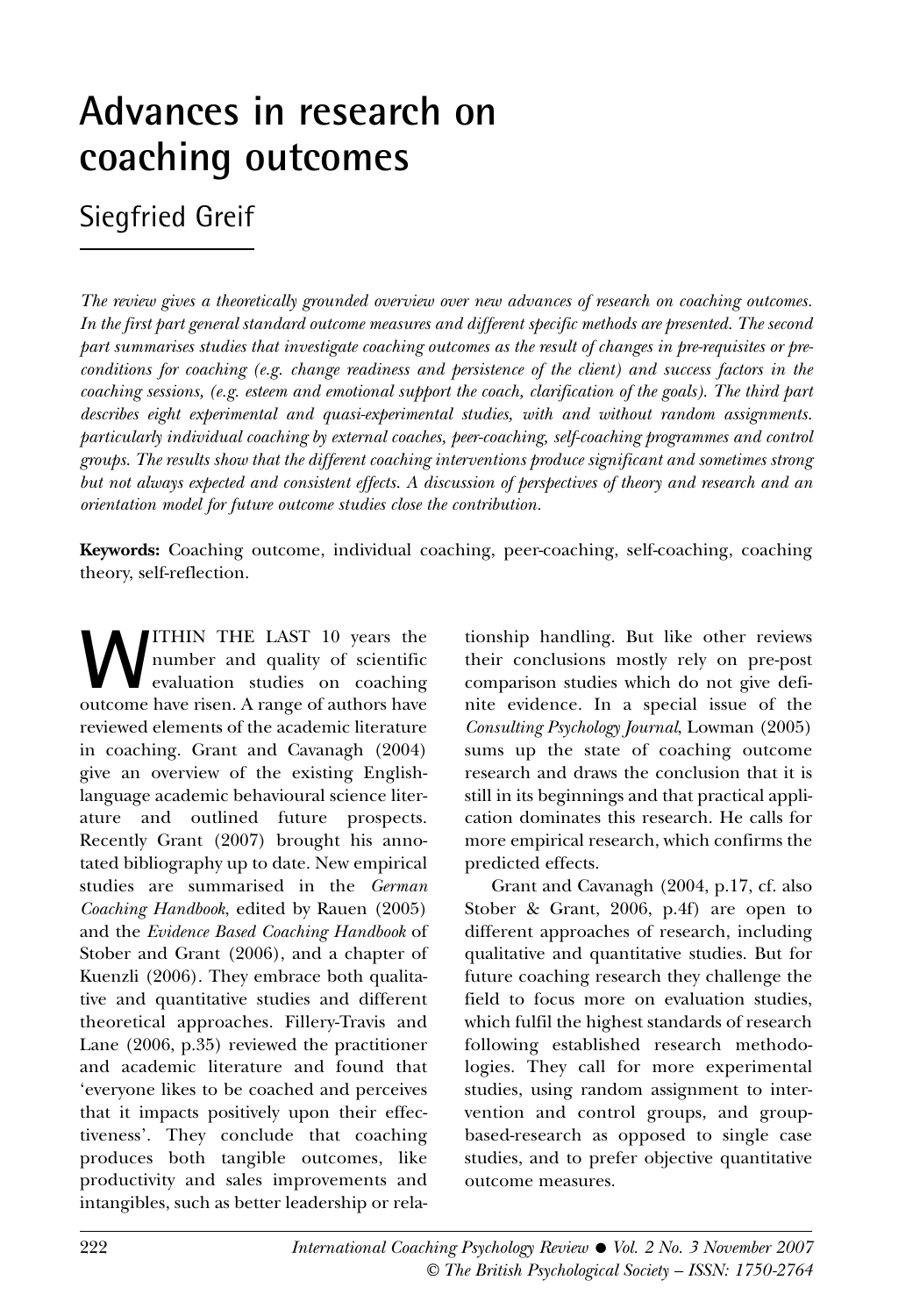The following article seeks to outline the latest research in coaching that satisfies minimum standards of academic rigor: namely research which measures and predicts outcomes using reliable and valid scales (see the Appendix of selected scales below) and experimental studies with control or comparison groups and random assignment of the participants to the groups or quasi-experimental studies without random assignment.

There are only a few studies that fulfil the above requirements. Grant (2007, p.72) has published a table giving an overview over the results of 12 English-language outcome studies utilising between subjects designs. In the following contribution only four of these studies will be described in detail. This paper adds German-language research, which has not yet been taken into account in English research summaries. Since some of the studies are not easily accessible to English speaking readers these studies will be described in detail, in the hope that this might stimulate more precise discussion and similar research studies. (For reasons of comparability the accessible English-language studies will be described in the same way.)

Coaching is a special type of personcentred consultation (cf. Rauen, 2005). Stober and Grant (2006, p.3f) understand coaching as a solution-focused 'systematic process (…) typically directed at fostering the ongoing self-directed learning and personal growth of the coachee.' The clients are recognised as autonomous and adult learners, who based on their experiences and knowledge, are able and ready 'to learn and engage in reflective practice'. The definition gives a well-founded theoretical direction both to theory and practice. Nevertheless, it remains difficult to distinguish coaching from other types of person-centred counselling or self-directed learning.

Building on this direction, coaching is here defined as an intensive and systematic facilitation of result-oriented problem-reflection and self-reflection as well as counselling of individual persons or groups (Greif, 2007). It aims at improving the attainment of selfcongruent goals or conscious self-change and self-development. This definition and the following contribution is informed by an integrative theory of result-oriented coaching (Greif, 2007). It is based on cognitive behaviour modification (Grant, 2006) and systemic approaches (Cavanagh, 2006). In addition it uses Kuhl *et al.* (2006) assumptions of the neuropsychological motivation and personality theory of self-regulation for defining the motivational and self-regulatory prerequisites of the client. This theory explains the difficulties of the process of exploration and explication of client's self and how the experienced coach is able to facilitate the result-oriented self-reflection of her or his clients.

An adaptation of the self-awareness model of Duval and Wicklund (1972) analyses the activation process of intuitive self-attention and conscious self-reflection. According to the expanded model, selfreflection implies a comparison of ideal and real self that arouses unpleasant feelings if the person recognises negative discrepancies. The model explains why many people avoid or suppress self-reflection and need professional support for using the potentials of self-reflection for self-regulated learning and development.

According to the neuropsychological theory of psychotherapy of Grawe (2004), discrepancies of ideal and real behaviour and the resulting problems also activate motivation to change in clients. From his large metaanalysis Grawe concludes that activation of the resources of the client is the mayor success factor in psychotherapy. Adapted to the nonclinical coaching clients these factors and his behaviour rating instruments are integrated into the theory of result-oriented coaching set out below. At the end of the article a tentative and preliminary theoretically founded structural model of requirements, success factors, and outcomes of coaching summarising the research is presented for discussion. It is hoped that this might be a useful orientation for future evaluation research.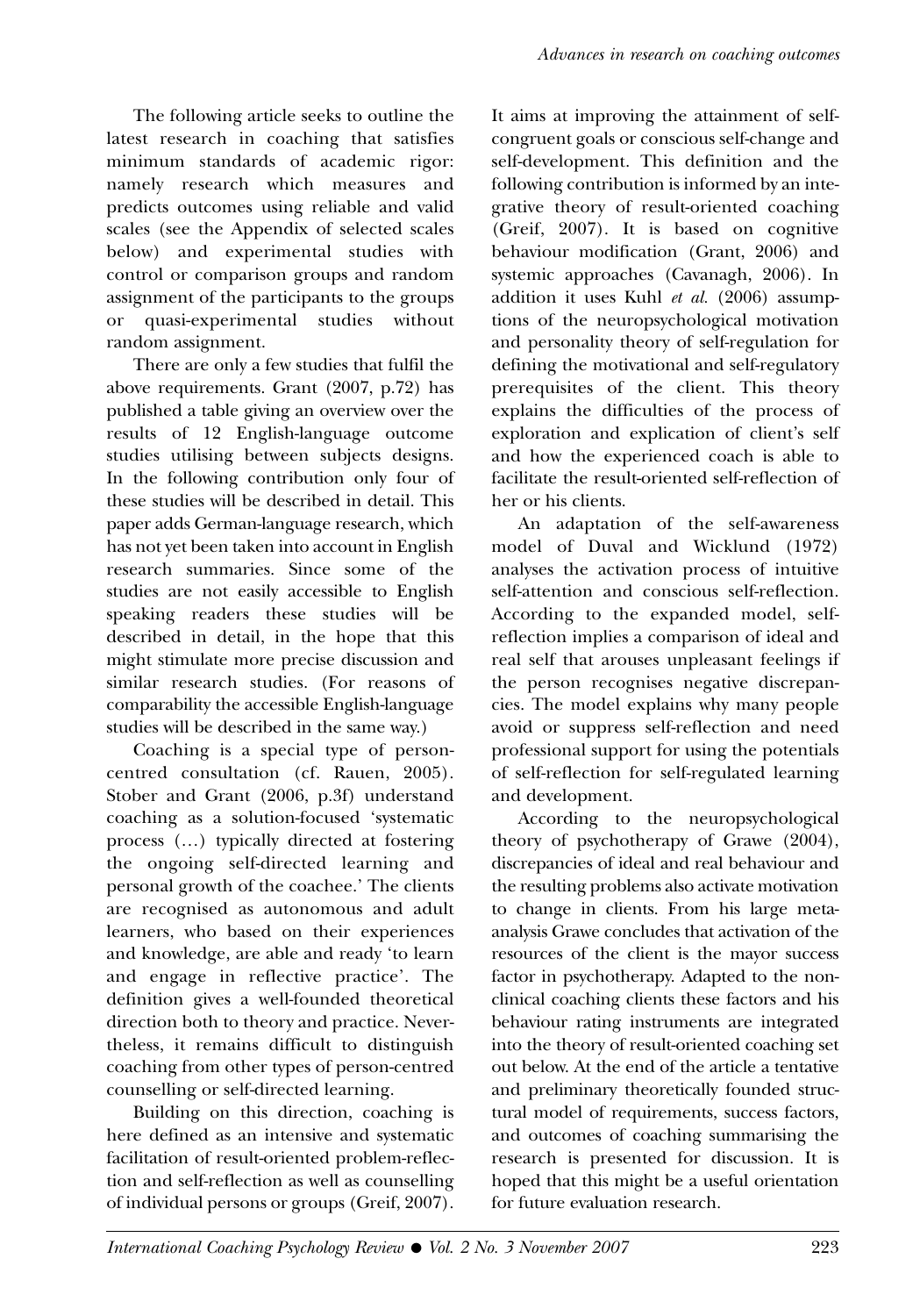#### **Outcome measures**

A fundamental difficulty of coaching outcome research is the extreme heterogeneity of issues, problems and goals, which can be picked out as themes in different coaching interventions. Therefore, it is difficult to identify outcome measures which are applicable to the whole range of coaching interventions. As a pragmatic orientation for future research it seems to be useful to distinguish between two basic types of measures of the success of coaching: (1) General measures of success; and (2) specific outcome measures.

General measures of success typically assess outcomes that are not logically dependent on the specific problem, goal or type of intervention. These outcomes are usually independent of the theoretical approach and assumptions of the authors. Typical examples are client satisfaction or the degree of goal attainment. Such variables may also be applicable to other fields of interventions and evaluation research, e.g. training effectiveness or results of business consulting.

In contrast, specific measures depend on theoretically assumed specific effects of the type of the coaching intervention used, or the problem being addressed. Their selection depends on assumptions related to the research question. Examples are improvement of social competences following coaching of the leadership skills of junior managers, higher life satisfaction after a life coaching intervention or more effective coping with stress at work after a stress management coaching.

It is impossible to describe all scales and discuss the results of the validation studies in detail. For most of the instruments and scales mentioned below, the consistencies (Cronbach alpha) and construct validities have been tested with satisfactory results. Only particularly outstanding validations and obvious problems will be mentioned below. Since not all scales are accessible internationally a table with a list of generally acceptable scales for future coaching research is attached in the Appendix below, giving examples of items and internal consistencies.

#### **General outcome measures**

The degree of goal attainment and the satisfaction of the client are often assessed by single questions and ratings of the clients and coaches. However, there also are some studies in which these criteria are assessed more carefully, as the following two measurement approaches show. Other general outcome measures described below are changes in affect-scales, subjective well-being and life-satisfaction. This list of measures is not final. More suitable measures may well be found by future research.

*(1) Goal attainment:* Grant (2003) asked the students participating in his life coaching programme, before naming their life goals, to complete the Quality of Life Inventory (QOLI, Frisch, 1994) which assesses 16 life areas. After this, the participants had to define three specific, tangible, measurable, and attainable life goals, rate the perceived difficulty (four-point scale), and evaluate the degree of past success in attaining the goals (on a scale from 0 per cent to 100 per cent). He applied a Goal Attainment Scaling (GAS) concept by multiplying the individual degrees of goal attainment by their difficulties, and dividing them by the number of goals. In his evaluation study, Grant (2003) compared the differences of the goal attainment scores of 20 postgraduate students before and after participating in his structured programme, based on a cognitivebehavioural concept performed by an external coach in a group setting. The comparison of the goal attainment scores before and after the coaching programme yielded highly significant and strong mean improvements of the goal attainment score. Spence (2007) discusses the strengths and limitations of this approach and recommends the use of different refined GASmeasures for future coaching research and practice.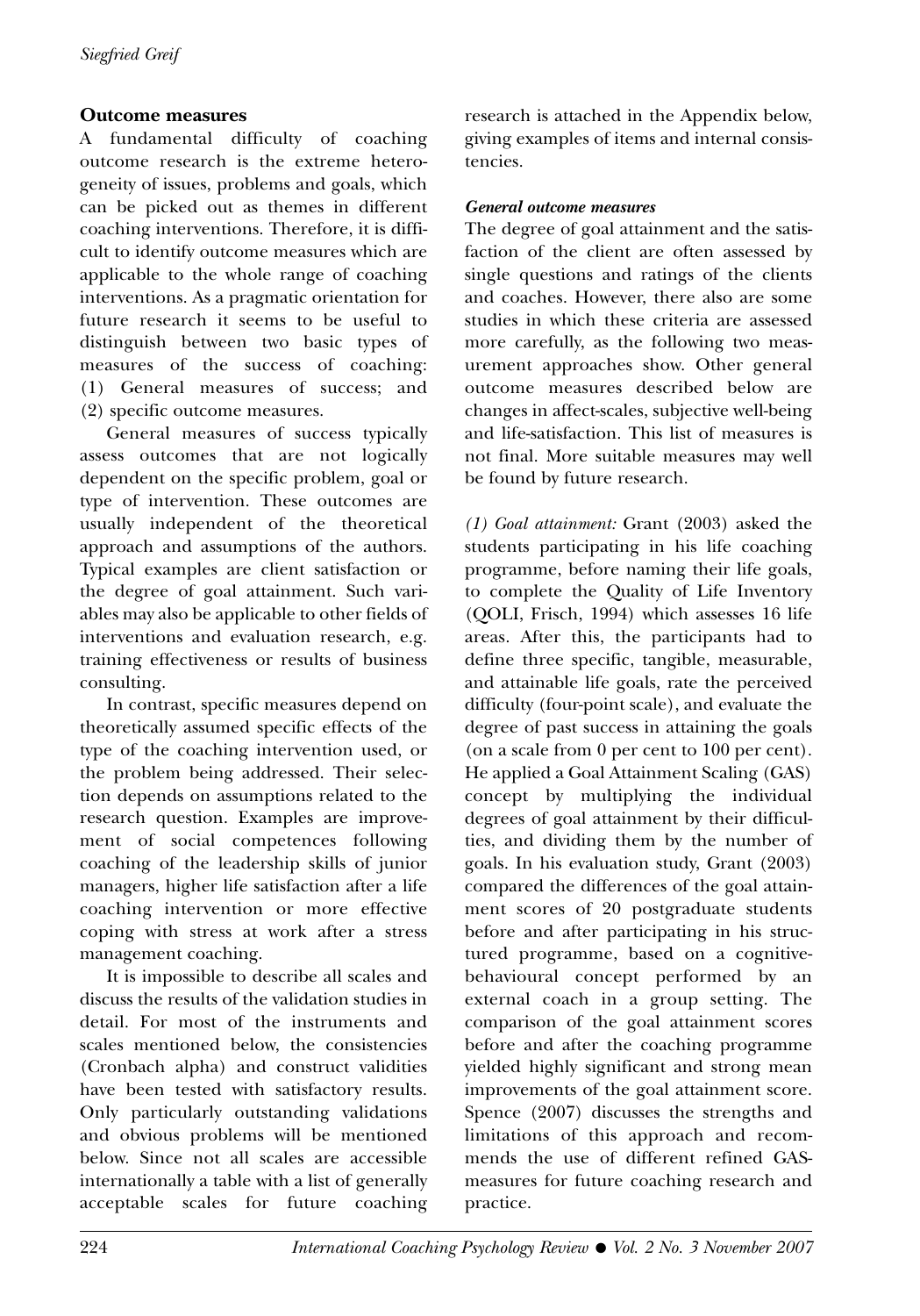*(2) Coaching quality:* Runde (2005) has developed a questionnaire instrument for a summative evaluation of coaching quality and outcome dimensions by clients (S-C-Eval). Confirmatory factor analysis reveals that the structure of the items fits perfectly to the theoretically expected three dimension of Structural, Process and Outcome Quality. The questionnaire is a consistent standardised instrument with good construct validity. It may well be useful for future evaluation studies of coaching outcome. However, it is currently only available in German and, therefore, needs translation and testing in other countries.

*(3) Affect change:* The reasons of the clients to ask for coaching, e.g. unsolved problems, conflicts or important but unattained goals are often associated with negative affects of the clients, ranging from distress, uncertainty or anxiety to anger after conflicts. The coaching intervention, therefore, requires a regulation of emotions (cf. Greif, 2007) and it is plausible to assume an improvement of subjective well-being after coaching (Oades & Grant, 2005; Spence & Grant, 2005). Measurements of affect or mood, therefore, belong to general measures in coaching outcome research. A widely applied measure is the PANAS (Watson *et al.*, 1988). The PANAS is based on a two-factor theory of negative and positive mood or affect. The construct validity of the instrument and its applicability in diverse research fields are well established. In Germany an instrument measuring seven dimension of explicit positive and negative affect, including the dimensions of the PANAS, called Affect Temperament Scales (ATS; Kuhl & Kazén, in prep.), is preferred often and has been applied in different fields, including coaching.

*(4) Well-being:* In the study of Green *et al.* (2005) for the evaluation of life coaching, in addition to the affect scales the well-being of the participants is measured by the Satisfaction with Life Scale (SWLS; Diener *et al.*,

1985) and the scales of Psychological Well-Being (PWB; Ryff, 1989).

The four approaches give examples how to measure non-specific effects of coaching. In order to compare the effects of different studies it is recommended to apply the methods and scales in future research.

#### **Specific outcome criteria**

The following section describes three exemplary but completely different types of assessment approaches of specific outcome of coaching, a questionnaire measuring selfreflection and insight, a multidimensional Grid measure and a qualitative interview and structure analytic method designed for the evaluation of highly specific coaching success factors and outcomes of concrete cases. The approaches have been selected to show that different types of quantitative or qualitative methods may be suitable, depending on the theory, coaching intervention and focus of the study. Further types of specific measures, including behaviour observation ratings or course grades will be described in the sections below. Again the list is not final. But it mirrors the heterogeneity of coaching approaches and preferred research methods.

(1) *Self-reflection:* The Self-Reflection and Insight Scale (SRIS) of Grant *et al.* (2002) is an exemplary example for a theory-based development of two specific questionnaire scales, *Self-Reflection* (frequency of self-reflective thoughts and need for self-reflection) and *Insight* (clarity of own emotions). The SRIS has been developed as a questionnaire to be used for the measurement of coaching outcomes. Therefore, it is of particular interest in the field.

Persons who spend much time reflecting and ruminating on their personal thoughts and feelings, as described by the self-reflection scale, do not always engage a constructive problem-solving approach. Grant *et al.* (2002) found significant positive correlations of the scale to anxiety and stress. As expected after his goal-oriented coaching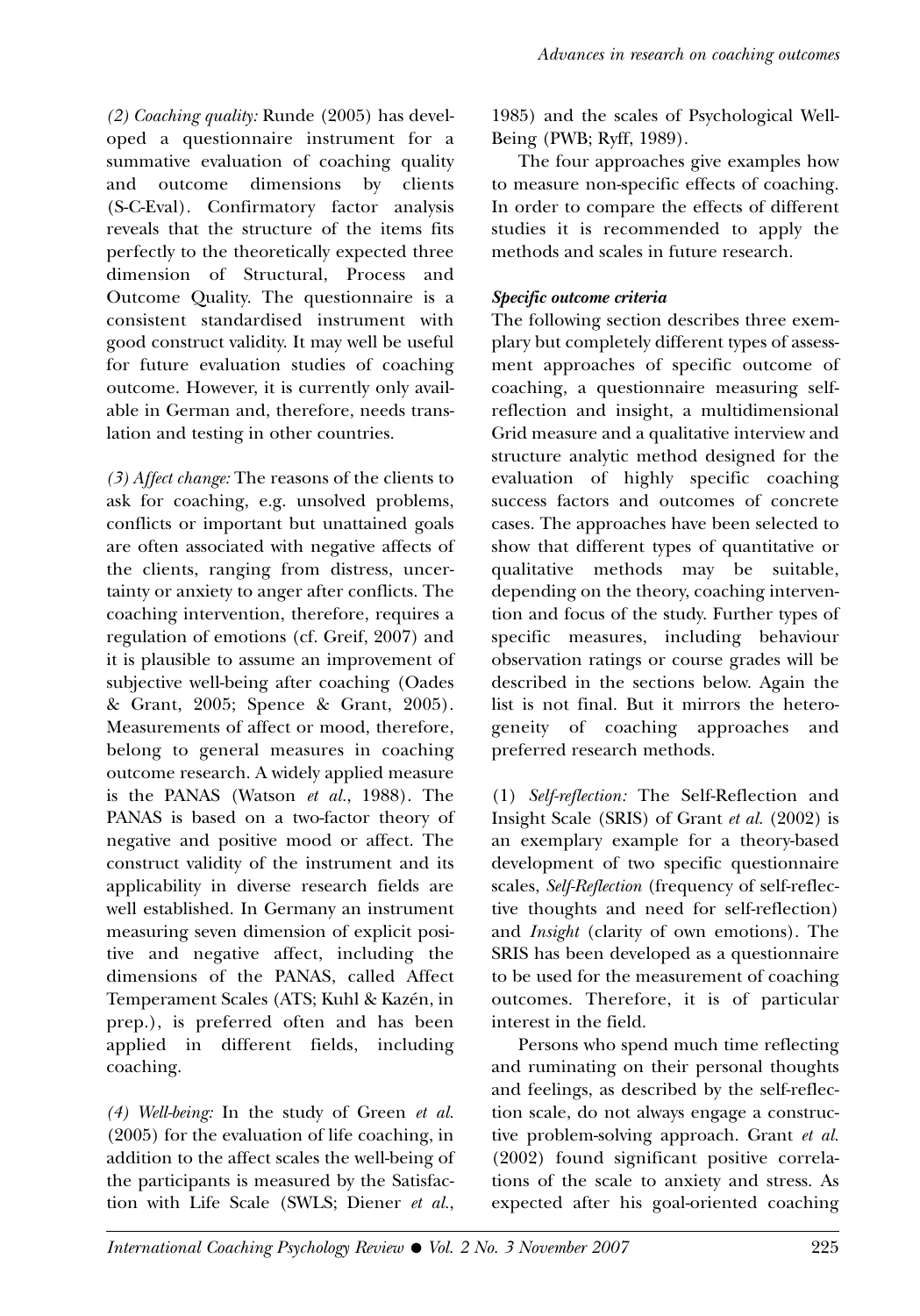programme (Grant, 2003), this type of selfreflection and also the levels of depression, anxiety, and stress showed significant decreases.

The second subtest of the SRIS, the Insight-Scale contains items on the perceived clarity of their emotions by the subjects. The results of the coaching outcome study of Grant (2003) support his assumption that coaching significantly improves the client's clarity of emotions. We would expect that this scale is useful if the coach facilitates the explication and regulation of the emotions of her or his client.

Alternative measures of self-reflection, based on different theoretical foundations are possible. The coaching definition used in this paper suggests that coaching facilitates both result oriented problem- reflection and self-reflection. Greif (2007) outlines three scales, which do not correlate with Grant's self-reflection scale, used to measure the reflection of action goals, self-organisation and behaviour of the client. Experimental research is currently under way to test the hypothesis that coaching improves clients' ability to reflect at these levels.

(2) Rohmert and Schmid (2003) employ a special measurement method based on the classical theory of personal constructs of G.A. Kelly (1955) and his Grid method, a kind of multidimensional scaling method, called *next expertizer*<sup>™</sup> (cf. Kruse, 2004, p.163ff). They use it in a longitudinal study and claim to make specific and even implicit results of coaching measurable.

Rohmert and Schmid (2003) interviewed 30 managers three months before the beginning, in the course, and after the completion of their coaching. As in the classical Grid method they asked them to compare their coaching experience with elements like 'ideal coaching' and to define attributes, which, pairwise, describe their similarities and differences and also to rate all elements by these attributes. They constructed a multidimensional space in which all positions of the attributes and changes of their ratings can be localised. The resulting changes of the individual coachings can be described in a three-dimensional space as changes in: (1) individual; (2) social; and (3) functional attributes. Individual attributes refer to aspects of personal development. Social attributes cover social competences and changes in communication. Functional attributes describe task-related attributes and manager's performance improvements in the course of the coaching. While further research is needed to test the reliability and validity of this instrument, this interesting scaling method shows promise for future research.

(3) *Idiographic measures:* Strictly speaking, every coaching intervention differs from other coachings and can be seen as a special case. Therefore, in normal field studies, it is nearly impossible to use the same set of specific behaviour change or performance improvement measures for a large number of cases. *The Change Explorer Interview* (Greif *et al.*, 2005) is an instrument that takes account of the richness of the differences of concrete coachings and situational context conditions. It is a semi-structured interview designed to explore and evaluate the specific outcome and subjective explanations of clients and coaches. The subjects are asked to define their individual outcome criteria, explicate their subjective theory of relevant success factors in the coaching process by a structural analysis technique. The instrument seems to be useful for a qualitative analysis of concrete coaching outcomes, as well as for individual case studies.

Scientific proof of the effectiveness of coaching requires samples with comparable results and replication studies. Therefore, for future research we need more theoretically founded instruments, which like the insight scale of the SRIS of Grant *et al.* (2002) can be applied to test the predicted specific effects of different types of coaching intervention.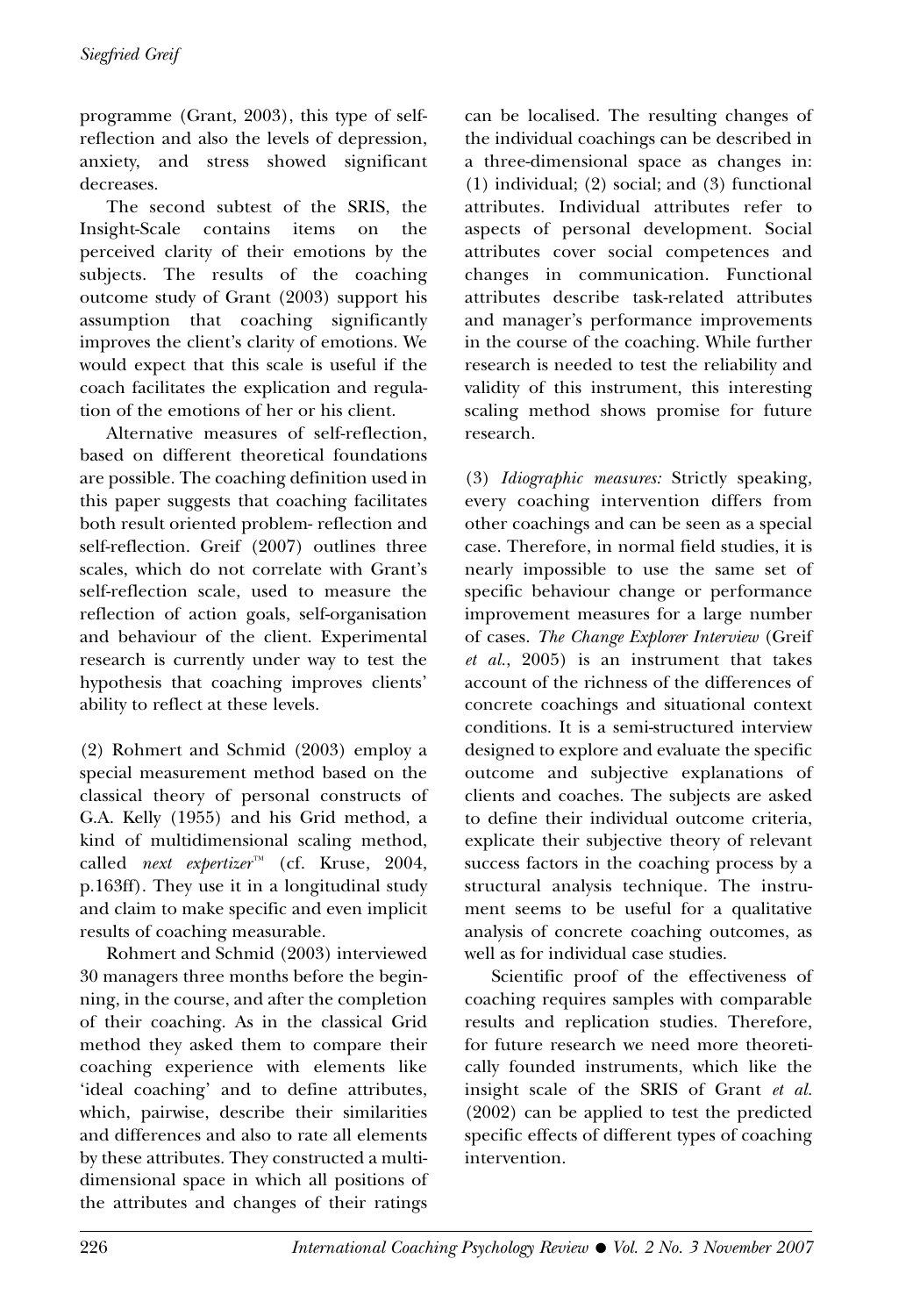#### **Prediction of outcome criteria by pre-requisites and success factors**

Outcome evaluation research does not only deal with the examination of the results of coaching. It also analyses the factors which predict or cause these results. These factors are called effect or success factors. Effect factors which describe necessary or facilitating variables, presented before or at the beginning of the intervention (e.g. the change readiness of the client) are named pre-requisites or pre-conditions. Table 1 and the following passages give a summary of multivariate studies predicting outcomes by pre-requisites and success factors.

(1) According to popular opinions voluntary participation is an important motivational pre-requisite for the success of coaching. Brauer (2005, 2006) questioned 93 clients as to whether their participation in coaching was voluntary or forced by social pressure. It is remarkable that she did not find the expected significant differences in goal attainment motivation (rated via a single item) between 27 forced and 19 volunteer coachees. Indeed, the mean values were even somewhat lower for volunteer coachees.

The motivation to participate in coaching and change readiness seems to be a more complex problem, which cannot be adequately assessed by a simple rating of voluntary participation (cf. Greif, 2007). For example, using multiple regression, Brauer (2005, 2006), found that goal attainment was significantly predicted using goal specifity  $(R<sup>2</sup>=.23)$  and control of goal realisation  $(R<sup>2</sup>=.31)$ , though not by goal difficulty.

(2) Maethner *et al.* (2005) tested the hypothesis that both change motivation and the quality of the relationship between coach and client are predictors of coaching outcomes. They analysed questionnaire ratings of 74 clients by exploratory regression analysis. They constructed an overall rating scale of client satisfaction and success and a scale for measuring the quality of the relationship between coach and client (e.g. credibility, esteem, openness, equality, sympathy) and in addition used several individual items. The quality of relationship and concreteness of the goal  $(R^2=.48)$ , predicted satisfaction or goal attainment. But change motivation and concreteness of the goals were the best predictors of concrete behaviour effects  $(R^2=0.26$  single item).

(3) In a multiple regression analysis using data from 67 police officers, Runde and Bastians (2005) investigated the predictability of coaching satisfaction and goal attainment (S-C-Eval, see Appendix). As predictors they used scales evaluating the perceived process and relationship quality as assessed by the S-C-Eval instrument and additional prerequisite and effect factors.The resulting value of the squared multiple regression coefficient was  $R^2 = .39$ . Relationship quality turns out as the first and strongest predictor according to the significant ß-weights. The second predictor refers to an individual analysis and diagnosis of the strengths and weak sides of the client (e.g. 'In the beginning the coach got a clear idea of my strengths and weaknesses'). The third predictor relates to the adaptation of the coaching to the individual client (e.g. 'I had an influence on the process', 'The coach adapted flexibly to my needs'). This supports the assumption that successful coaching cannot be completely obtained by standardised interventions (Greif, 2007). The fourth predictor embraces clarity of the goal definition and expectations at the beginning of the coaching (e.g. 'The coach made clear what he or she is able to do and what he can not do', 'He or she made clear what he or she expected from me').

(4) Behrendt (2004) studies a transfer of knowledge and skills learnt by managers in a seminar on employee performance interviewing. Four managers were coached by a coach with an education in systemic methods and four by a coach who followed a psychodrama concept, favouring role-play methods.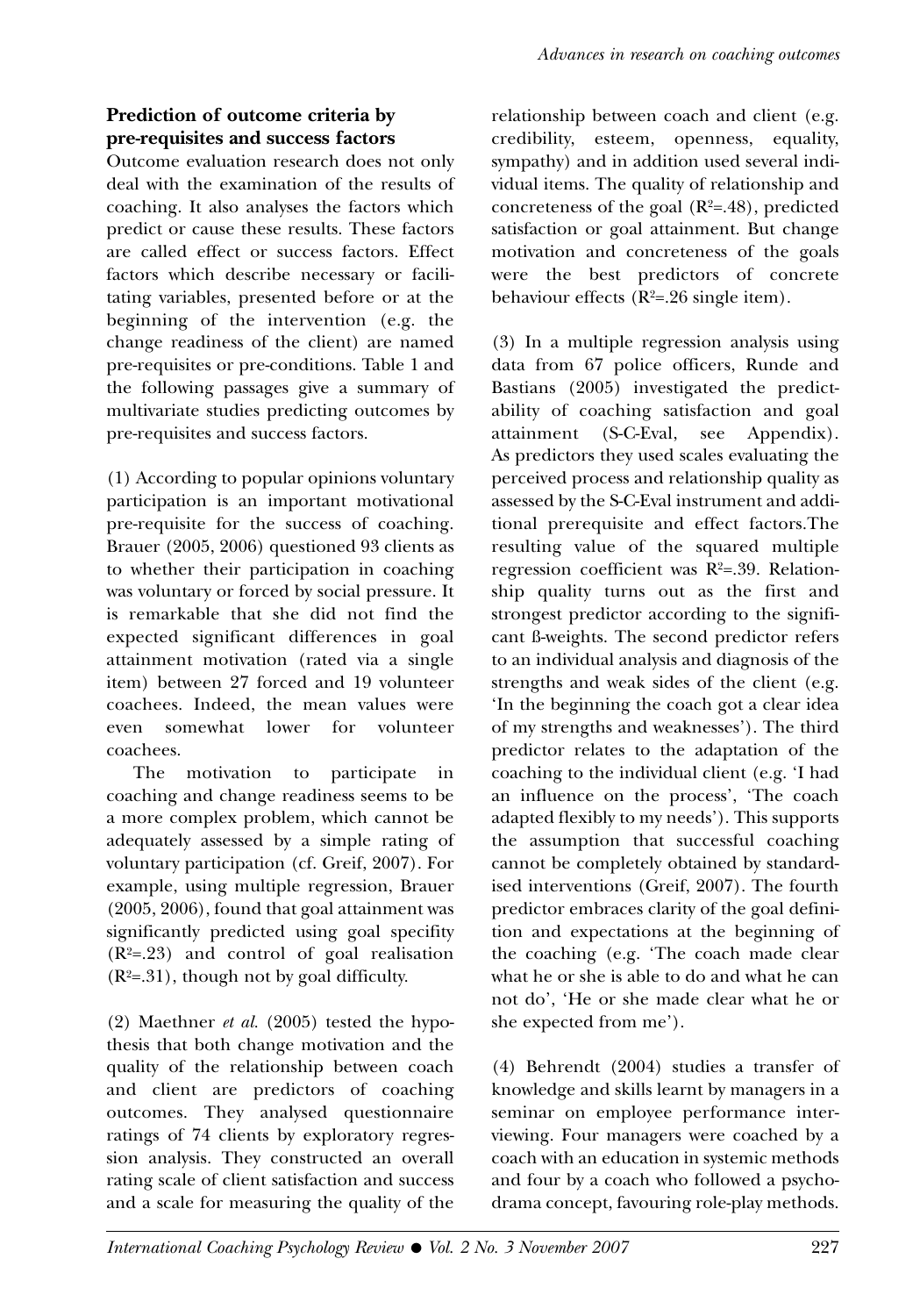| Table 1: Predictive studies of coaching outcomes   |
|----------------------------------------------------|
| (s: significant / ns: not significant predictors). |

| <b>Authors</b>                             | Sample                              | Coaching concept and<br>research design                                                                                                                                                                                                                                                   | Pre-requisites and<br>success factors                                                                                                                                                                                             | Outcome criteria                                                                                                                                       |
|--------------------------------------------|-------------------------------------|-------------------------------------------------------------------------------------------------------------------------------------------------------------------------------------------------------------------------------------------------------------------------------------------|-----------------------------------------------------------------------------------------------------------------------------------------------------------------------------------------------------------------------------------|--------------------------------------------------------------------------------------------------------------------------------------------------------|
| (1) Brauer<br>(2005, 2006)                 | 92 clients<br>(mainly<br>managers). | Individual coaching,<br>retrospective ratings.                                                                                                                                                                                                                                            | Voluntariness (ns),<br>goal specifity (s),<br>control of goal<br>realisation (s), goal<br>difficulty (ns),<br>quality of<br>relationship (s).                                                                                     | Goal attainment<br>motivation (item),<br>Goal attainment<br>(scale).                                                                                   |
| (2) Maethner<br>et al. (2005)              | 74 clients.                         | Individual coaching,<br>retrospective ratings.                                                                                                                                                                                                                                            | Change Readiness<br>(single item, s),<br>quality of<br>relationship<br>$(scale, s)$ ,<br>concreteness of the<br>goals (single<br>item, s).                                                                                        | Satisfaction and<br>success (scale), goal<br>attainment (item),<br><b>Behavioural effects</b><br>(item).                                               |
| $(3)$ Runde &<br><b>Bastians</b><br>(2005) | 57 police<br>officers.              | 28 individual and 29<br>coachings in groups,<br>retrospective ratings.                                                                                                                                                                                                                    | Goal definition at<br>the beginning<br>(scale, s), individual<br>diagnosis (scale, s)<br>and adaptation of<br>the interventions<br>to the client<br>(scale, s), quality of<br>relationship<br>$(scale, s)$ .                      | Satisfaction and<br>goal attainment<br>(scale).                                                                                                        |
| (4) Behrendt<br>(2004)                     | 8 managers.                         | Recording of the<br>complete coachings<br>(four based on<br>psychodramatic and<br>four on systemic<br>concepts, a total of 40<br>sessions), retrospective<br>ratings of the clients<br>and their employees<br>after an employee<br>performance interview<br>conducted by the<br>managers. | <b>Behaviour</b><br>observation scales:<br>(1) Resource<br>activation (incl.<br>esteem of the<br>client, s);<br>(2) problem<br>actualisation (ns);<br>(3) motivational<br>clarification (ns);<br>and (4) problem<br>solving (ns). | Rating of the<br>coaching sessions<br>by the coach and<br>the managers,<br>rating of the<br>employee interview<br>by the managers<br>and his employee. |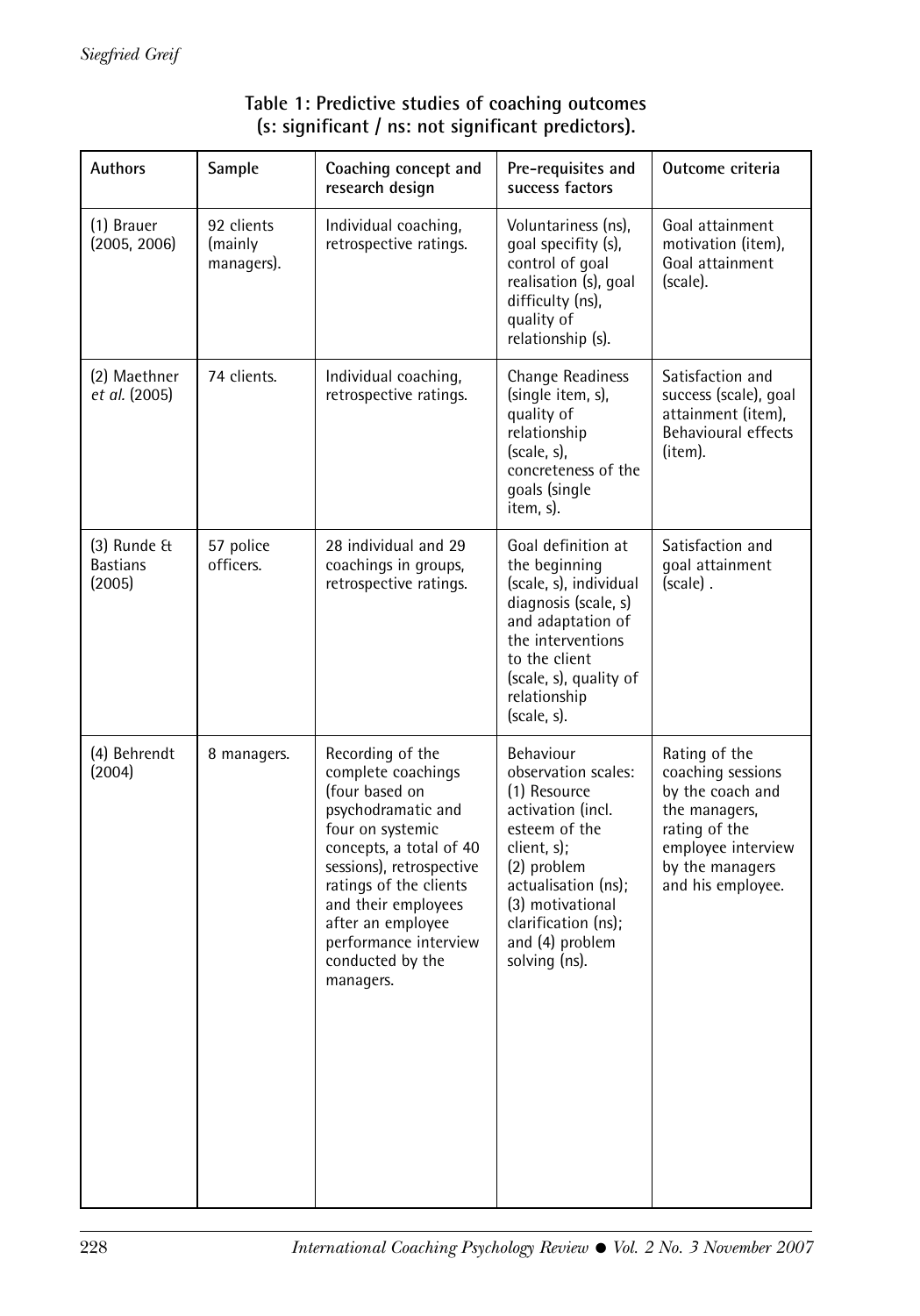Behrendt recorded the complete set of 40 coaching sessions with eight managers by video. For the assessment of success factors he uses the Cubus-Analysis, a behaviour observation method adapted from psychotherapeutic outcome research of Grawe (2004). The observers rated four success factors: (1) resource activation; (2) problem actualisation; (3) motivational clarification; and (4) problem solving.

In this study Behrendt (2004) assessed several outcome criteria, particularly ratings of all individual coaching sessions by the coach and the clients and also a goal attainment scale. In addition, employee performance interviews carried out later by the managers were rated by the employees and the managers. As expected, factor resource activation correlated significantly with the ratings of the coaching sessions by the coach  $(r=.31)$  and the client  $(r=.56)$  as well as the goal attainment in the employee performance interview (r=.43). The three remaining effect factors showed no significant correlations with the outcome criteria.

An analysis of the correlations of the individual items of the resource activation scale with the client rating of the coaching sessions revealed the highest correlations of all ratings with the observed esteem and emotional support of the client by the coach (e.g. 'The coach shows consideration', r=.55,' – 'The coach actively tries to support the client to become just like they want to be',  $r=.55$  – 'The coach shows esteem',  $r=.52$ ).

It is reasonable to suggest that the performance interviews conducted at a temporal distance from the coaching and by a third person may not assess the full impact of the predictor variables. For example, correlations of esteem and support ratings here only reached values of  $r=43$  and  $.44$ . But an observation item rating the activation of own contributions of the client by the coach correlated highly (r=.63). This might indicate that, as in the study of Maethner *et al.* (2005) for facilitating behaviour changes, the quality of the relationship may be a necessary but not a sufficient success factor.

It may be more important to activate the clients to use their own resources and to realise their potentials.

Summarising the major results of the prediction studies, the outcome of the coaching depends on the quality of the relationship between coach and client, particularly the esteem, sympathy, consideration, openness, and support perceived by the client of the coach. The observable activation of a supportive trusting relationship is a powerful resource which may raise the courage and self-confidence of the client. But in addition, it seems to be necessary that the coach activates the client to recognise and use her or his abilities, competences, and potentials. Other factors that appear to predict the outcomes of coaching are the change readiness of the client, a clarification of the goals and expectations at the beginning of the coaching process, further specification of the goals, and control of goal realisation, as well as an individual diagnosis and adaptation of the interventions to the client.

#### **Experimental evaluation studies**

The evidential value of cross sectional predictive studies based on retrospective assessment of predictors and their correlations with outcome criteria or regression analysis is limited. Spence and Grant (2005) claim that studies based on good experimental design will improve the credibility of coaching. Table 2 and the following passages give a summary of advances of experimental coaching outcome research.

(1) Offermanns (2004) compares the results of *individual* coaching by two experienced professional coaches and a *waitlist control group*. A third group participated in a *selfcoaching programme* administered in groups. Similar to other studies using self-coaching the author originally expected that this group would show lower outcome values in the intermediate range between individual coaching and the control group.

The author was able to sell the project to several companies and found 24 managers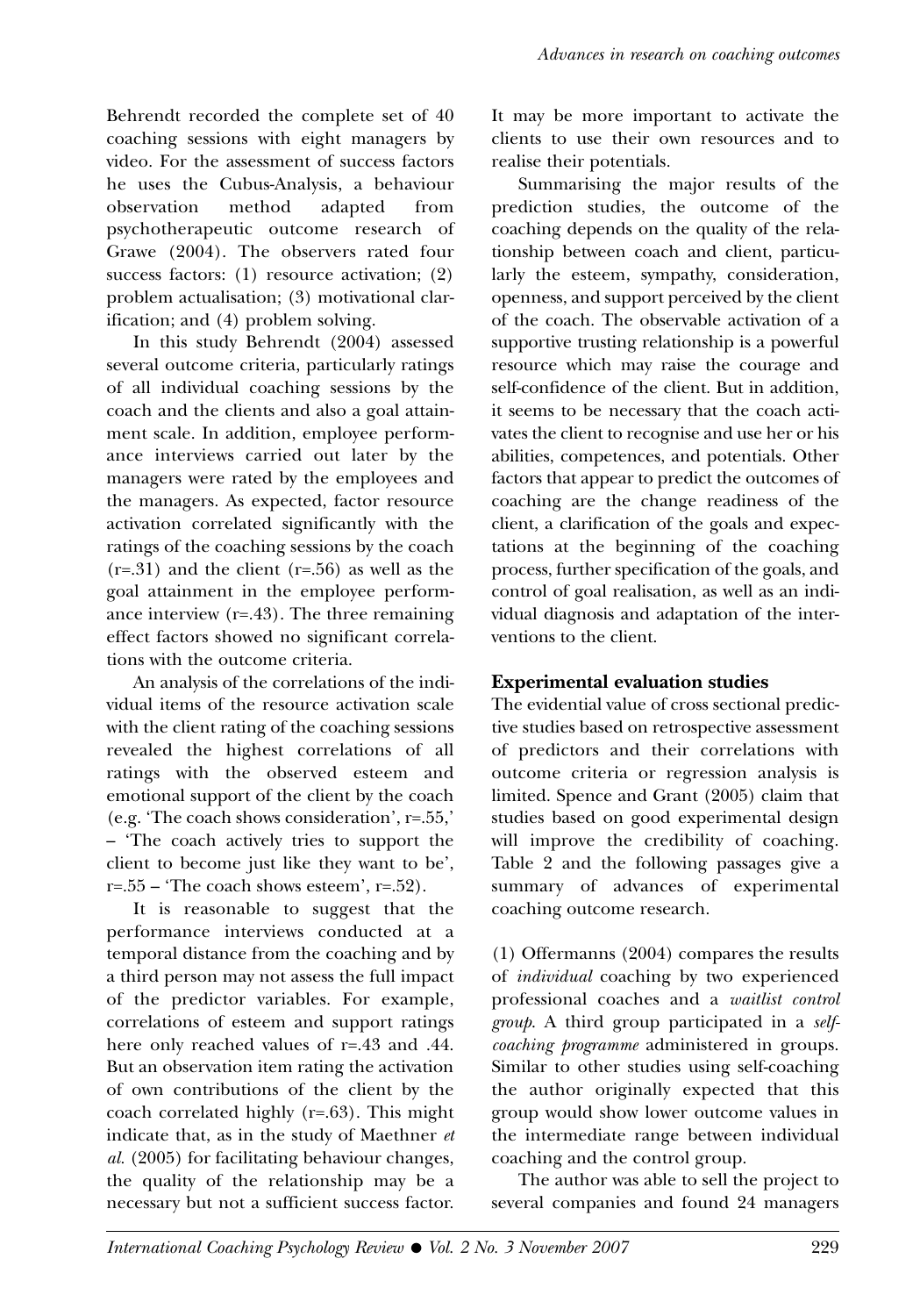| <b>Authors</b>                        | Sample                                                                    | Coaching concept<br>and research<br>design                                                                                                      | General outcome<br>criteria                                                                                                                                                                                       | Specific outcome<br>criteria                                                                                                                                                                                                                       |  |
|---------------------------------------|---------------------------------------------------------------------------|-------------------------------------------------------------------------------------------------------------------------------------------------|-------------------------------------------------------------------------------------------------------------------------------------------------------------------------------------------------------------------|----------------------------------------------------------------------------------------------------------------------------------------------------------------------------------------------------------------------------------------------------|--|
| (1)<br>Offermanns<br>(2004)           | 24 managers.                                                              | Not randomly<br>assigned to groups<br>with individual<br>coaching (I), self-<br>coaching in groups<br>(S) and waitlist<br>control group (W).    | I: higher<br>satisfaction in<br>comparison to S/W,<br>I & S: higher goal<br>attainment and<br>decrease of<br>negative affect<br>compared to W.                                                                    | Better problem clarity<br>in all groups,<br>I: perception of more<br>interactions in the<br>analysis of problems,<br>I & S: decrease of the<br>number of categories in<br>the perception of the<br>problem.                                        |  |
| (2) Sue-Chan<br>& Latham<br>(2004)    | 2 samples:<br>$(a)$ 30<br>students,<br>$(b)$ 23<br>managers.              | Randomly assigned<br>to individual<br>coaching by<br>external coach (E)<br>or peer coach (P)<br>and self-coaching<br>(S).                       | (b) E: higher<br>satisfaction<br>compared to P & S.                                                                                                                                                               | (a) Highest<br>improvements on<br>ratings of team<br>performance after<br>E compared to P,<br>highest professional<br>credibility of E.<br>(b) higher performance<br>(final course grades)<br>and credibility of<br>E and S in comparison<br>to C. |  |
| (3) Willms<br>(2004)                  | 76 students.                                                              | Randomly assigned<br>to self-coaching<br>group (S) and<br>control group (C).                                                                    | S higher on goal<br>attainment and<br>positive affect<br>than C.                                                                                                                                                  | S better in comparison<br>to C: control of<br>hindrances of goal<br>attainment, goal<br>commitment.<br>concreteness of the<br>goals, persistence.                                                                                                  |  |
| (4) Green,<br>Oades &<br>Grant (2005) | 56<br>participants<br>attracted by<br>advertisement<br>in local<br>media. | Randomly assigned<br>to coaching<br>programme in<br>groups and peer<br>co-coaching (P)<br>and waitlist control<br>group (W).                    | P: increase on goal<br>striving, positive<br>affect and well-<br>being scales (e.g.<br>environmental<br>mastery), decrease<br>of negative affect.                                                                 | Increase on belief in the<br>ability to move towards<br>goals.                                                                                                                                                                                     |  |
| (5) Spence &<br>Grant (2005)          | 64<br>participants<br>attracted by<br>advertisement<br>in local<br>media. | Randomly assigned<br>to individual<br>coaching (I),<br>coaching in groups<br>and peer co-<br>coaching (P) and<br>waitlist control<br>group (W). | Increase on goal<br>attainment (I & P,<br>higher for I/PW &<br>P/W), decrease of<br>goal commitment<br>(W), I: increase<br><b>Well-Being Scales</b><br>Environmental<br>mastery and<br>satisfaction with<br>life. | I&P: Increase on<br>openness to experience<br>& extroversion.<br>I&P/W: higher openness<br>to experience, I/P:<br>higher Social Skills<br>(emotional intelligence).                                                                                |  |

#### **Table 2: Experimental evaluation studies of coaching outcomes (only significant effects are reported).**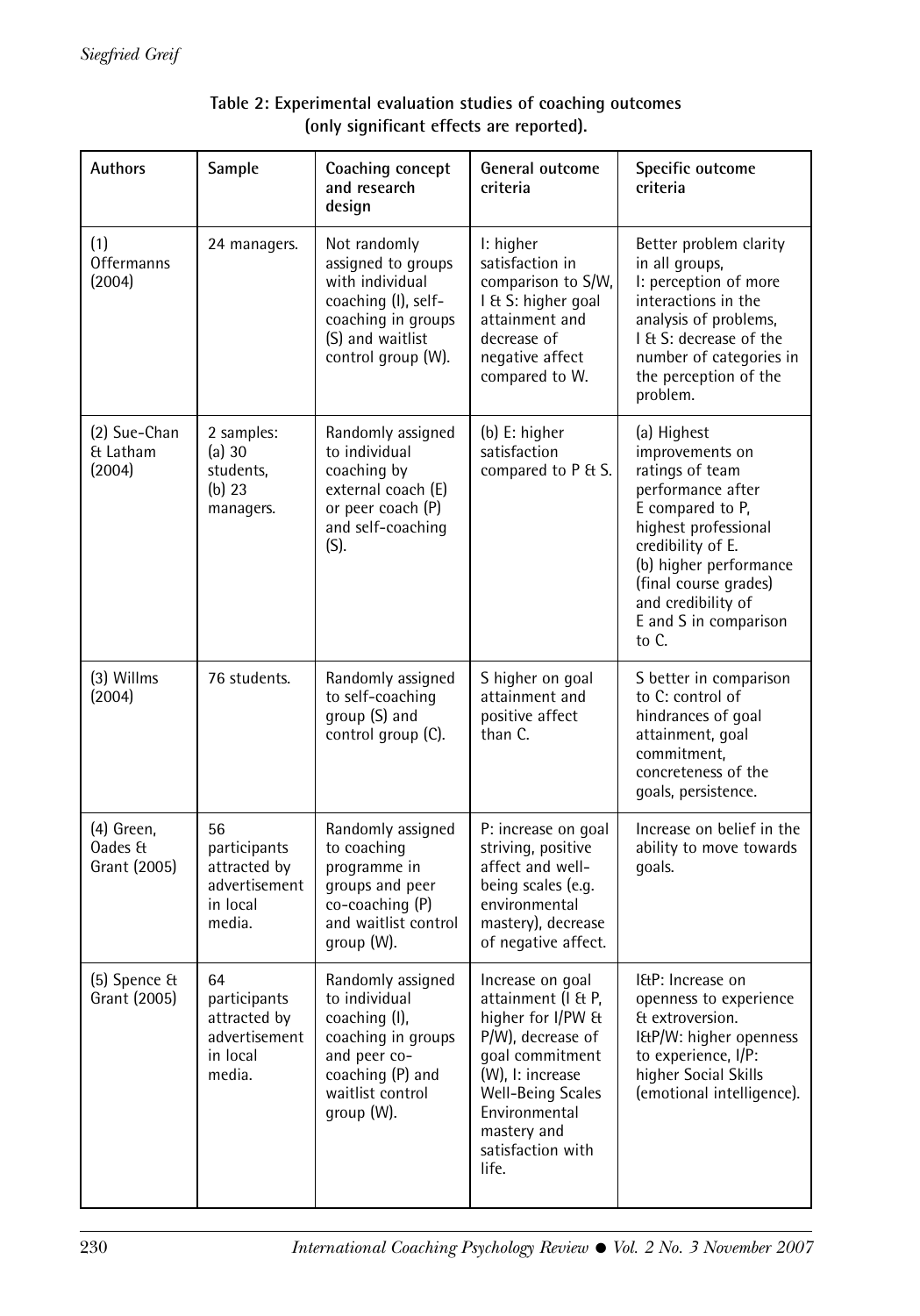| <b>Authors</b>                           | Sample                                                | Coaching concept<br>and research<br>desian                                                                                                                                                                       | General outcome<br>criteria                     | Specific outcome<br>criteria                                                                                                                                                                                                                                                                              |  |
|------------------------------------------|-------------------------------------------------------|------------------------------------------------------------------------------------------------------------------------------------------------------------------------------------------------------------------|-------------------------------------------------|-----------------------------------------------------------------------------------------------------------------------------------------------------------------------------------------------------------------------------------------------------------------------------------------------------------|--|
| (6) Steinmetz<br>(2005)                  | 27 managers.                                          | Not randomly<br>assigned to<br>individual coaching<br>(I) and control<br>group $(C)$ .                                                                                                                           | I: higher positive<br>affect and<br>activation. | I: higher task- or<br>problem-oriented<br>coping, situational<br>control, interaction<br>effect I/C: lower/higher<br>Irritation.                                                                                                                                                                          |  |
| (7) Smither,<br>London et al.<br>(2003)  | Sub samples<br>of totally<br>1361 senior<br>managers. | Not randomly<br>assigned to groups<br>of multisource<br>feedback with<br>coaching $(N=286)$<br>and without<br>coaching<br>$(N=829)$ .                                                                            |                                                 | Coaching group: more<br>specific goals, more<br>ideas for improvement<br>from their supervisors,<br>receive higher feedback<br>ratings from their<br>supervisors (small to<br>modest effects).                                                                                                            |  |
| $(8)$ Finn,<br>Mason &<br>Griffin (2006) | 23 Senior<br>managers of<br>a public<br>organisation. | Waitlist control<br>group design,<br>random assignment<br>to self-rating<br>groups with and<br>without coaching<br>(waitlist group),<br>three<br>measurements<br>(before, and after<br>three and six<br>months). |                                                 | Improvement of self-<br>rating scales of self-<br>efficacy, perceptions of<br>developmental support,<br>openness to new<br>behaviours and<br>approaches to<br>developmental<br>planning, the effects<br>were sustained after<br>three months and for<br>the last two showed<br>additional<br>improvement. |  |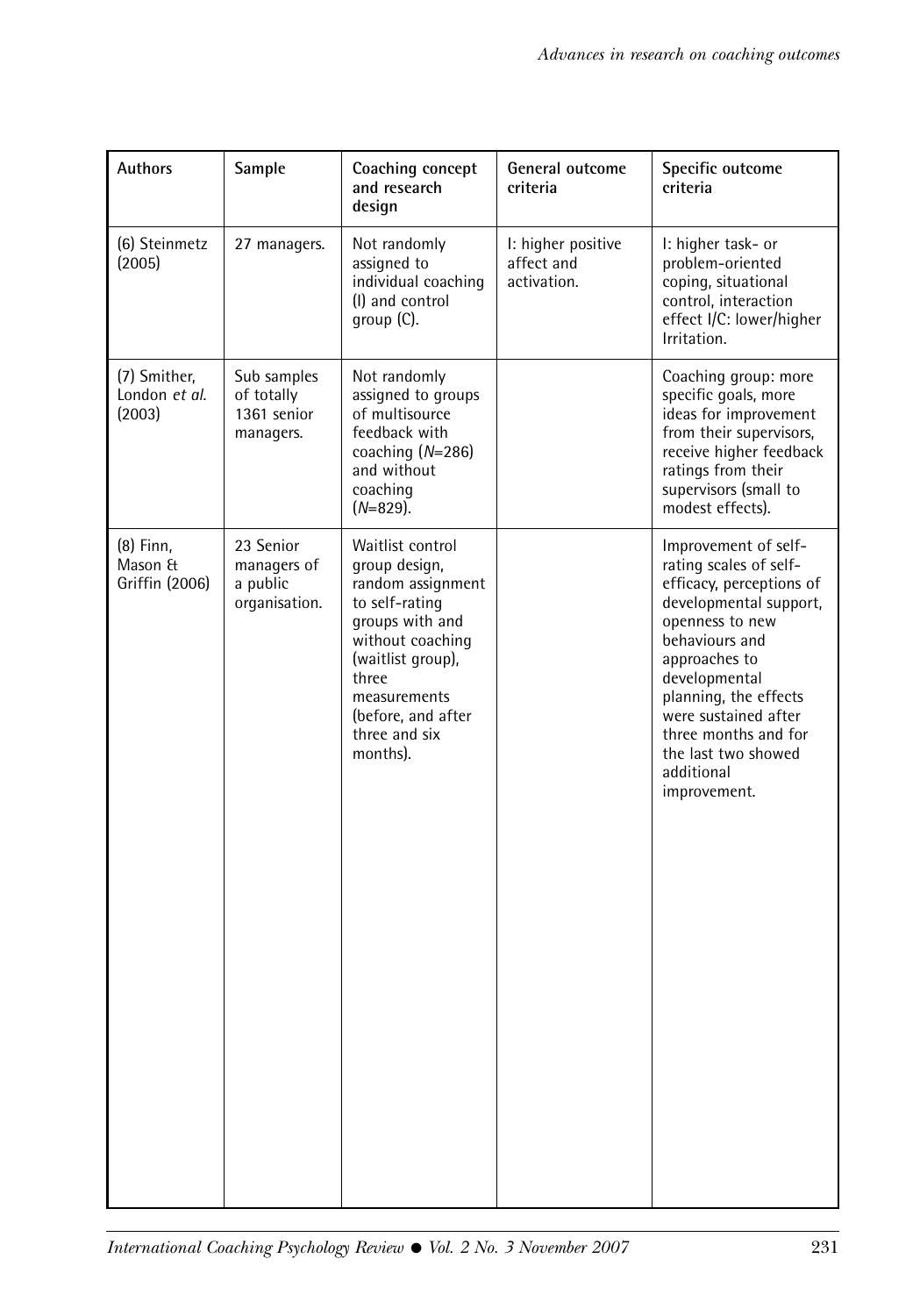willing to participate, but random assignment to the groups was impossible. Therefore, only one of the two programmes was offered to the individual companies.

The subjects of the individual and selfcoaching groups participated in six approximately one-hour coaching sessions. After completion of the coaching interventions, the participants were interviewed about the changes reached, particularly on the degree of goal attainment (0 per cent to 100 per cent), their satisfaction, the resulting success of the working out of new action possibilities and the practical usefulness (each by items with five-point ratings). Perceived affect state was rated at the second measurement time by the ATS affect scales.

The results were evaluated statistically by one way analysis of variances. Satisfaction with the coaching, as expected, was significantly higher after the individual coaching compared to the self-coaching groups ( $p=0.01$ ,  $eta^2=0.36$ ). The hypothesis that individual coaching results in significantly higher mean degrees of goal attainment was not supported by the results. Also, in the ratings of the practical usefulness, no significant differences could be found between the two groups. But the statistically tested differences between both intervention groups and the control group revealed a significant decrease of negative affect (p=.00, Helmert contrast).

For the examination of specific effects, Offermanns (2004) asked the participants at the beginning and end of the study to analyse the perceived components, perceived causes and consequences of the problem treated in the coaching. The method is called Problem-Structure-Interview (partly adopted from the Change Explorer interviews mentioned above). The pre-post differences were analysed blindly by trained experts through categories and counting of the number of categories used. The results showed that the managers, as expected, perceived significantly more interactions between external attributions of the causes of the problem to their social environment and internal attributions to their own responsibility ( $p=.04$ ,  $eta^{2}=.27$ ). The assumption that the structure of the problem after coaching, particularly after individual coaching, becomes more complex and differentiated was not confirmed by the data. Contrary to the prediction, the number of categories decreased significantly in all groups in the repeated Problem-Structure-Interview. The lowest number of categories was found in both groups following coaching. The mean was significantly different to the mean of the control group (p=.02, Helmert contrast). A possible posthoc explanation is that the managers, particularly after coaching, developed a clearer and more concise and integrated subjective structure of the problem.

Since the self-coaching programme comes off nearly as positively as the individual coaching by an external expert coach, Offermanns (2004) provokingly asks: 'Does coaching need a coach?' The success of coaching always requires activation of resources by the client himself. Therefore, the study of the outcomes of self-coaching is theoretically interesting. The participants, however, experience the support by the coach as important and beneficial. This is mirrored in the qualitative evaluations. The participants of the self-coaching group would have preferred a personal coaching and the individual coaching resulted in higher client satisfaction.

Since the assignment of the participants to the groups was not random in this study, replication of the results are necessary, before we can be sure that they are not caused by natural differences of the companies and samples. It will be interesting to compare the results with two random design studies following below which also evaluated self-coaching programmes.

(2) Sue-Chan and Latham (2004) compare the *effectiveness of external, peer and selfcoaching*. Their mayor goal is to explore who is most effective as a coach. They performed two independent studies in two different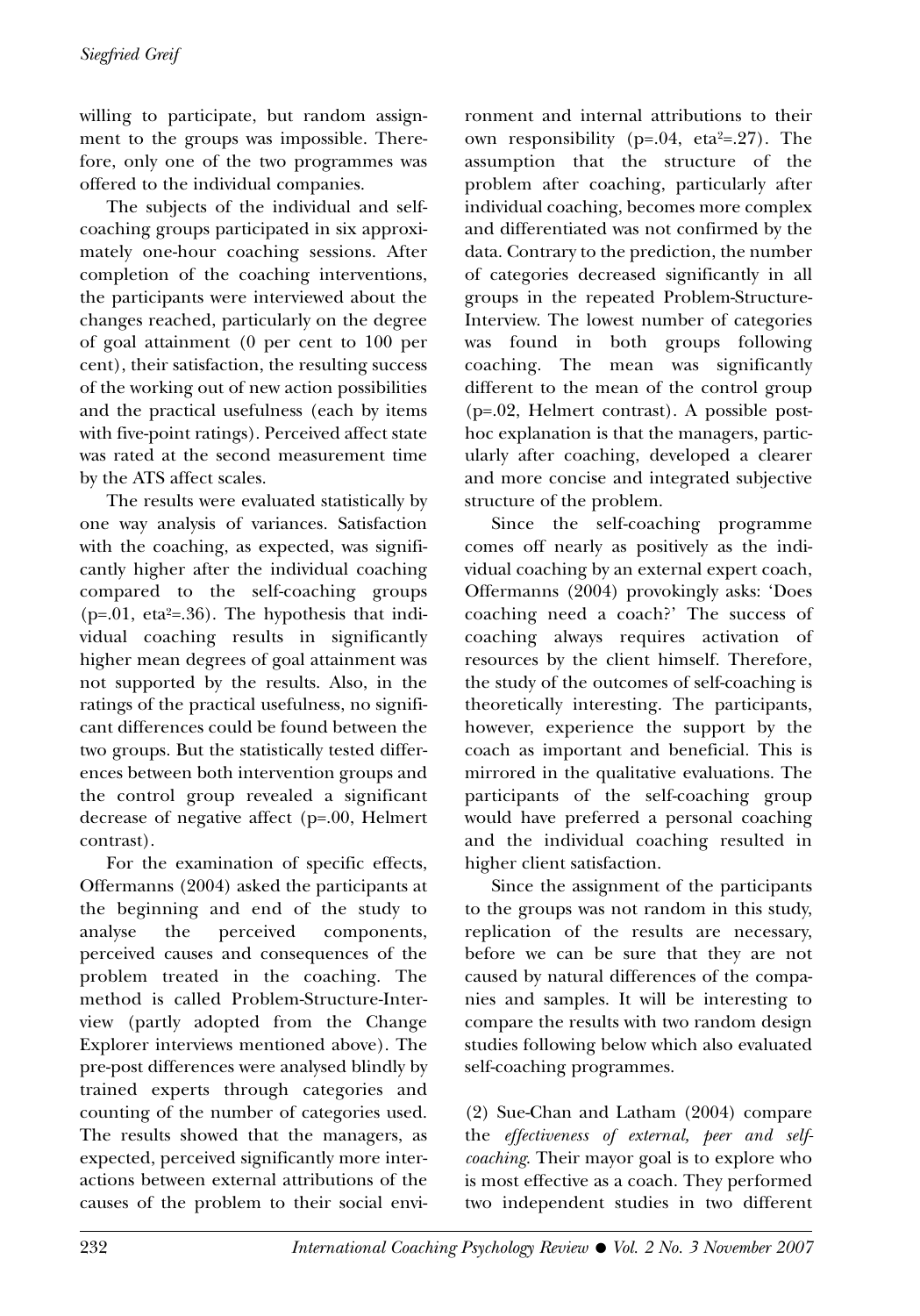continents. The first study was based on the dissertation study of Sue-Chan and a sample of 30 first-semester MBA-students at the University of Toronto, Canada. The second study consisted of 23 experienced managers, enrolled in an advance course in an EMBA programme on human resource development and training at the University of Western Australia. It was not possible to use a control group in these studies.

The research of Sue-Chan and Latham (2004) is exploratory, answering the question of which type of coaching is more effective – self, peer or expert coaching? Evidence supportive of the effectiveness of selfcoaching in their view can be inferred from assumptions of the self-persuasion theory from Aronson (1999). Its central assumption states that self-persuasion causes more powerful and long-lasting effects than do alternative sources.

The effectiveness of peer coaching according to Sue-Chan and Latham (2004) can be derived from the classical social comparison theory of Festinger (1954) and the assumption that humans following a fundamental drive for self-comparison tend to compare their abilities with persons close to their abilities and opinions, particularly with members of their peer group.

For the effectiveness of coaching by external experts Sue-Chan and Latham (2004) refer to social psychological research on persuasion and the power of authority or credibility of the source of information. The coaching approach used in both studies is based primarily on principles of goal setting, self-management techniques and key coaching behaviours (e.g. active listening, reflecting feelings, restating ideas, asking exploratory questions, summarising periodically).

*(a) Canadian study:* The coaches of the Canadian study were the Associate Director of the MBA programme and a visiting Associate Professor of Organisational Behaviour. Ten members of the first-year class were selected by a recipient to serve as peer coaches.

All coaches received a half-day training. The 10 self-coaches, after an introduction, watched a videotape (28 minutes) showing an MBA-student who demonstrated how he progressed in the development of selfmanagement and verbal self-guidance skills.

Based on previous studies asking second year students to recall their observations of effective and ineffective behaviours of peers during their first year, the authors developed a Behavioural Observation Scale (BOS, 14 five-point ratings, Cronbach alpha=.73). This measure is applied in the study as an instrument for self-assessment of the team behaviour of the participants before and after the interventions, evaluation of their team performance by the external coaches, peers and self-coaches (following training) and also for the individual definition of coaching goals.

All participants in the first coaching session performed a self-assessment of their behaviour. The external and peer coaching contained two sessions in the fifth and 13th week of the semester. In the session the participants discussed their self-ratings and ways to improve their performance. Similarly, the participants of the self-coaching focused on improvement of their behaviour.

Credibility of the coach was rated by items adapted from previous studies (six fivepoint ratings, e.g. 'My coach has considerable expertise.'). They were administered after the first and second coaching session. Performance outcome of all participants was assessed by the BOS-Scores of the external coaches. They were the only ones who observed all participants.

The results were analysed statistically by a repeated-measures Analysis of Variance and post-hoc Scheffé-tests of mean differences. The results revealed a significant main effect of source of coaching on the total BOS-Score ( $p$ <.05, eta $2$ =.22). The Scheffé-Test indicated that the mean performance improvements by external coaching were higher than that by peer coaching. Also there was a significant main effect of the source of coaching for credibility  $(p<.05, \text{eta}^2=.31)$ . Here,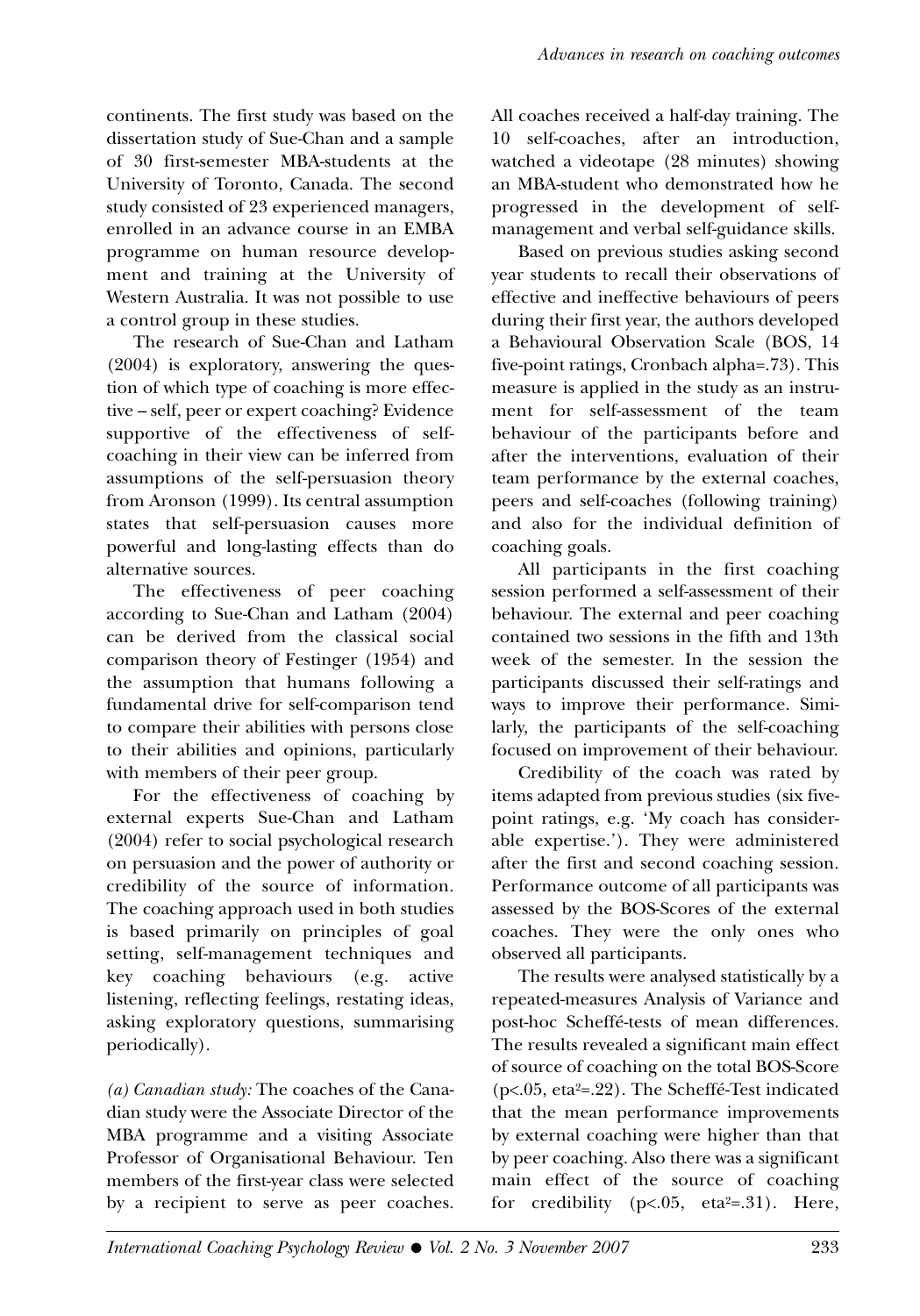Scheffé-tests showed that the credibility of the external coach was significantly higher than that of the peer and self-coaches.

*(b) Australian study:* In the second study, the design and coaching approach were identical to the previous study with three exceptions. First, the coaching was carried out by one external coach. He was an associate lecturer. Second, in the peer conditions the managers were coached by the same peer coach. Third, instead of behaviour ratings a hard performance criterion was used, namely grade earned in the EMBA course. Each participant was coached twice during the 13-week semester.

Performance was assessed in terms of the final course grade earned. Satisfaction was rated by two items (i.e. 'From my perspective, my coaching session was a satisfying experience', 'In general, I am satisfied with my coaching session', five-point ratings, Cronbach alpha=.91 and .93, respectively). Credibility of coaching was rated using a longer questionnaire with additional items (11 items, five-point ratings, Cronbach alpha=.86 and .92 for the pre- and postmeasures).

Sue-Chan and Latham (2004) predict that coaching from an external coach leads to a higher course grade and higher satisfaction than coaching from a peer or one's self, and that source credibility is highest for an external coach. The results of a betweengroups analysis of variance of the impact of source of coaching on performance revealed a significant difference across conditions for course grade  $(p<.01, eta^2=.42)$ . A post-hoc Scheffé test showed that managers, after external coaching and self-coaching, earned higher grades than managers coached by peers. But external coaching did not result in significantly better grades than selfcoaching. Significant main effects and mean differences were found also for the satisfaction ratings by repeated-measures analysis of variance ( $p<.001$ , eta<sup>2</sup>=.63) and following Scheffé tests. Managers in the external coaching and self-coaching conditions were significantly more satisfied than those in the peer and self-coaching conditions. A further repeated-measures analysis of variance showed a significant difference in credibility across coaching conditions  $(p<.01, eta^2=.48)$ . Here the post-hoc Scheffé test revealed that the external coach and self-coaching are perceived to be significantly more credible.

In summary, the study of Sue-Chan and Latham (2004) only partly confirms the hypothesis that coaching from external coaches leads to higher performance or credibility than peer coaching and selfcoaching. Contrary to the assumptions, selfcoaching results in higher performance and credibility than peer coaching. Managers trust in the professional expertise of the external coach but also in their own. Fully confirmed is the hypothesis that satisfaction is highest after external coaching. The positive impact of self-coaching found in their studies supports the results of the studies of Offermanns (2004). The question remaining open for future research is whether the effects can be explained as a result of self-persuasion.

Both external coaches and peers had the same training in coaching competences. Nevertheless, the perceived credibility differences of external and peer coaches supported by anecdotal evidence reported in the studies of Sue-Chan and Latham (2004) are strong. Students in the external coaching group of the Canadian study stated that the coach gave them 'excellent focus' while several in the peer coaching group did not perceive a peer to be sufficiently knowledgeable to give them useful feedback. In the Australian study managers coached by the external coach highlighted that the 'ideas from the coaching sessions were brilliant because I immediately put these into effect … with great results. I wanted a high distinction … and I got it.' The peer was evaluated even more negatively than in the Canadian study. One noted that 'there was little that was either effective or ineffective about peer coaching'. The notes cited indicate that professional credibility of the coach might be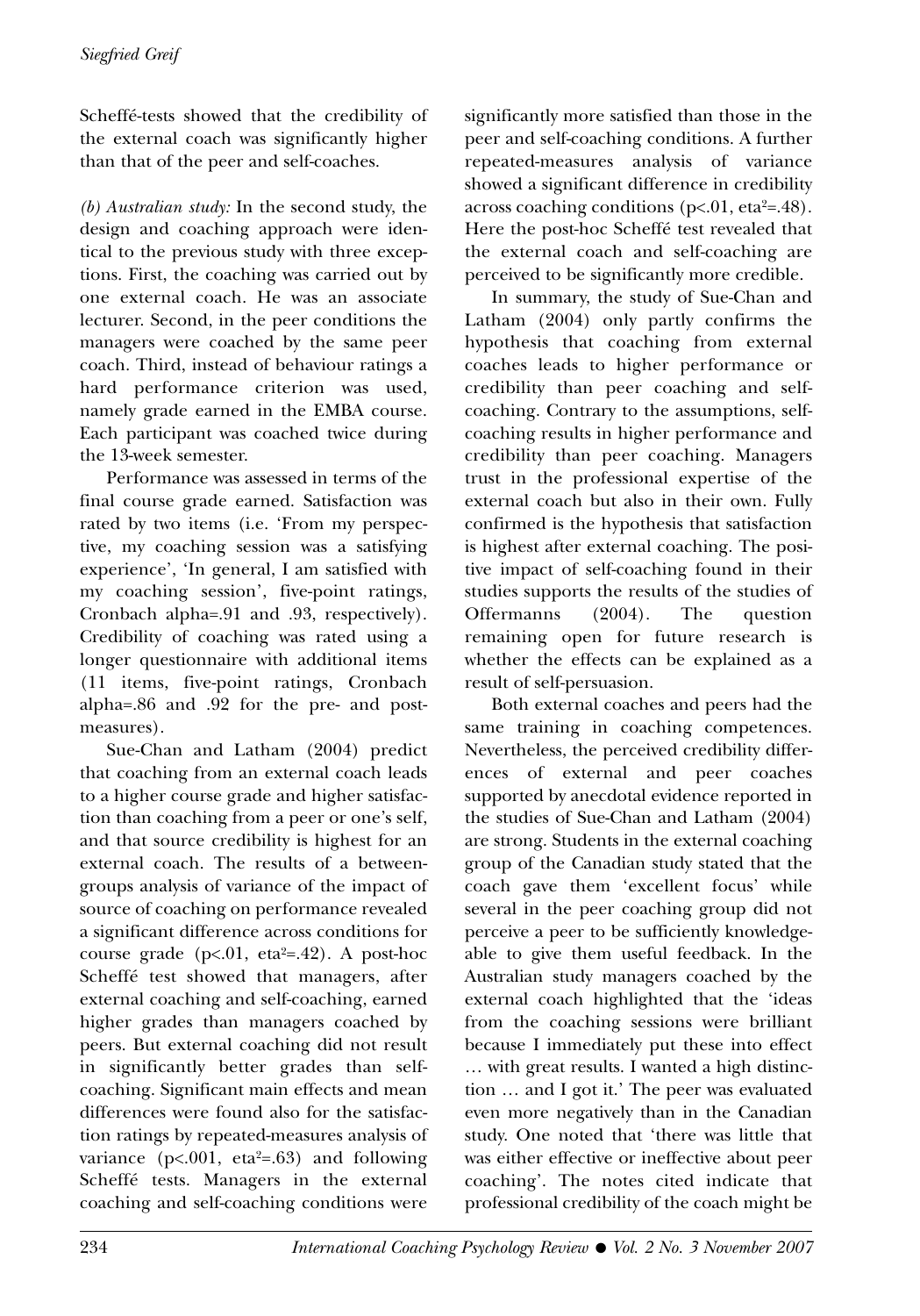a crucial requirement for the coach and the acceptance of her or his feedback. These interesting functions of professional credibility should be examined by future research.

(3) Willms (2004) carried out a larger investigation, into the effects of self-coaching and the prediction of the individual outcome by measures related to the self-regulation theory of Kuhl *et al.* (2006). He compared *self-coaching in groups* and a *control group* of *N*=76 students. His self-coaching programme is based on a combination of goal setting with methods of goal reflection, planning, and realisation. The participants were assigned randomly to the self-coaching or control group, matching pairs of subjects according to their neuroticism-scores (NEO-FFI). At baseline participants completed the NEO-FFI personality questionnaire and the Volitional Components Checklist of Kuhl and Fuhrmann (1998), a positive affect scale of the ATS as well as a translation of the Goal Scale from Snyder *et al.* (1991) evaluating the perceived optimism attaining goals.

The self-coaching programme contained three 90-minute sessions and extended over a period of 16 days. In the first meeting the participants were instructed to reflect and define their goals of all relevant areas of their life, to select the five most important goals which seemed attainable within 16 days and to define them as concretely as possible. In addition, they were asked to evaluate previous trials towards goal attainment. In the two following sessions the participants were trained how to solve problems, how to transfer their plans into practice and how to deal with unexpected difficulties.

After approximately 16 weeks the degree of goal attainment of the self-coaching group was significantly higher than that of the control group (one-sided t-test, p=.01, d=.51) and also positive affect (one-sided t-test, p=.04, d=.41). These results support the finding of other studies showing that group self-coaching programmes are effective interventions, measured by general applicable criteria.

The author hypothesised that goal commitment and concreteness together with self-regulation competences can be improved by coaching. A multivariate discriminant analysis of the mean differences at the end of the study revealed that it is possible to separate the self-coaching and control group significantly by goal commitment, concreteness of the goals and specific self-regulation competences, particularly control of hindrances and persistence. In the self-coaching group Willms (2004) found significant improvements of three scales of the Volitional Components Checklist (Kuhl & Fuhrmann, 1998), Goal Imagination, Goal Oriented Attention and Planning Ability applied before and after the coaching programme. Goal-oriented self-coaching, therefore, promotes the development of the self-regulation competences, which are necessary for reaching goals.

Willms (2004) further explored whether goal attainment at the second measurement time could be predicted by personality attributes and self-regulation competences assessed at baseline. The results showed that goal attainment was predicted by a number of variables. In both groups persistence predicted goal attainment significantly (p=.03, eta<sup>2</sup>=.13 and p=.26, eta<sup>2</sup>=.25). In the control group additional predictors like determination ( $p=.00$ ,  $eta^2=.39$ ), concreteness of the goals ( $p=.03$ , eta $2=.13$ ), chances to realise the goals ( $p=.03$ ,  $eta^2=.13$ ), and control of hindrances ( $p=.03$ ,  $eta^2=.13$ ) showed significant effects. It seems reasonable to suggest that the self-regulation competences found in the self-coaching group may be favourable pre-requisites of other types of coaching interventions. It is also possible that to attain their goals successfully the subjects of the control group required the additional favourable prerequisites.

The study sheds light on the question of how motivation and self-regulation competences and other prerequisites facilitate selfregulated learning and self-changes by self-coaching. Despite these findings it would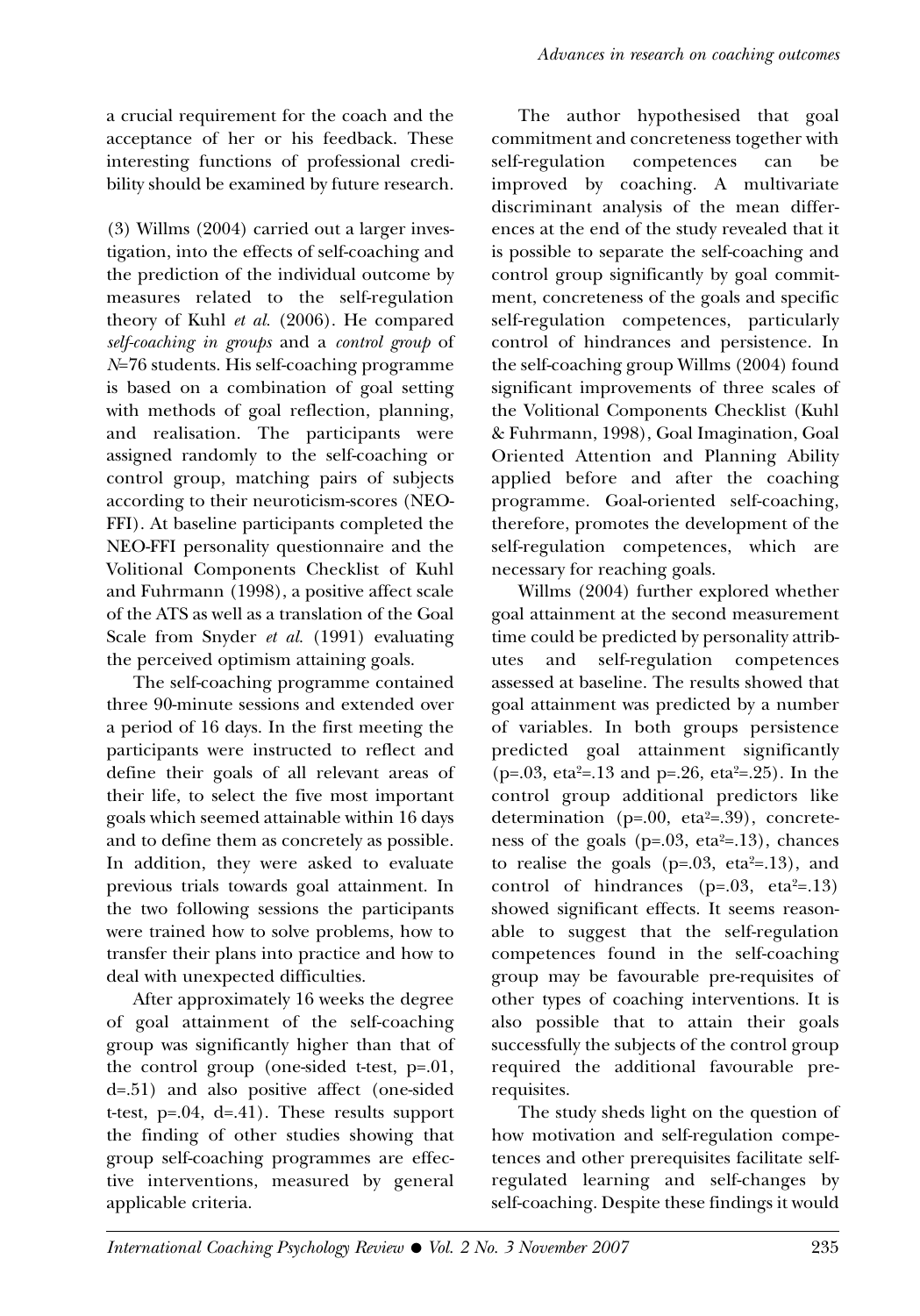be premature to conclude that self-coaching books and programmes should replace individual coaching. In the studies of Offermanns (2004) and Willms (2004) it was a difficult task to motivate the subjects to participate in the programme continuously to the end. At least some remained only because they did not want to ruin the scientific study of the committed author. Therefore, we would expect that only a minority of subjects – those with exceptional motivation and self-regulation competences – will complete self-coaching programmes and thus be able to profit from such approaches.

(4) The next two studies concentrate on a special form of life coaching, using peercoaching. In the first study Green *et al.* (2005) tested the *effectiveness of a peer-coaching programme* in comparison to a waitlist control group (12 months). They recruited 56 participants from originally 107 applicants by advertising in the local media of New South Wales, Australia. Subjects with high values in a clinical Brief-Symptoms Inventory were excluded from the study. The participants were assigned by a matched-randomisation to the first coaching group (*N*=28) and the waitlist control group (*N*=28).

The concept is based on the *Coach Yourself* life coaching of Grant (2003) administered in groups. The programme started with a oneday workshop (short lectures on theories and techniques, self-reflection exercises and discussions) followed by nine weeks with onehour meetings (review of the programme and peer-coaching by pairs of the participants cocoaching each other on the progress during the preceding week and the development of action plans, for 15 to 20 minutes respectively). Further peer-coaching meetings in addition to the formal programme were encouraged. The waitlist control group and the first coaching group later underwent identical assessment. Their coaching intervention started after a 10-week waiting period.

The basic hypothesis of their study is that the life-coaching programme results in significant increases on measures of goalstriving, well-being, hope, and mental health. In order to test their hypothesis they assessed a set of general and specific outcome measures. As an input for Goal Attainment Scaling they asked the participants to identify and rate eight personal strivings in their everyday life. Well-being was rated by the participants by the Satisfaction with Life Scale (SWLS; Diener *et al.*, 1985), scales of Psychological Well-Being (PWB; Ryff, 1989) and the PANAS affect scales (Watson *et al.*, 1988). Perceived belief in the ability to initiate and maintain movements towards goals (agency) and belief in the ability to conceptualise routes to a goal (pathways) was measured by the Hope Trait Scale (HTS; Snyder *et al.*, 1991). Mental health was examined by the Depression Anxiety and Stress Scale (DASS-21; Lovibond & Lovibond, 1995).

The results of the study were analysed by repeated measures Analysis of Variance and variables with skewed distributions by nonparametric tests. As expected, it was only in the peer-coaching intervention group that significant increases were shown on goal striving (p=.00) and positive affect (PANAS, p=.00) and also on the PWB-subscales of personal growth (p=.00), environmental mastery (p=.00) positive relations with others  $(p=.02)$ , purpose of life  $(p=.00)$  and self-acceptance (p=.00). Tested by the nonparametric Wilcoxon Signed-Rank Test, expected improvements were also found on the scales autonomy (PWB, p=.02) and the scales agency  $(p=.00)$ , pathways  $(p=.01)$  and total hope (HTS, p=.00) and a reduction of negative affect (PANAS, p=.02). But a Man-Whitney U-test between groups at time 2, here indicates a significant difference between groups only for negative affect and agency. On the DASS-21 scales of depression, anxiety and stress, no significant decreases could be confirmed.

A possible explanation why not all expected improvements within the peercoaching-groups and particularly differences between the groups could be found, may be that, in line with the results of Sue-Chan and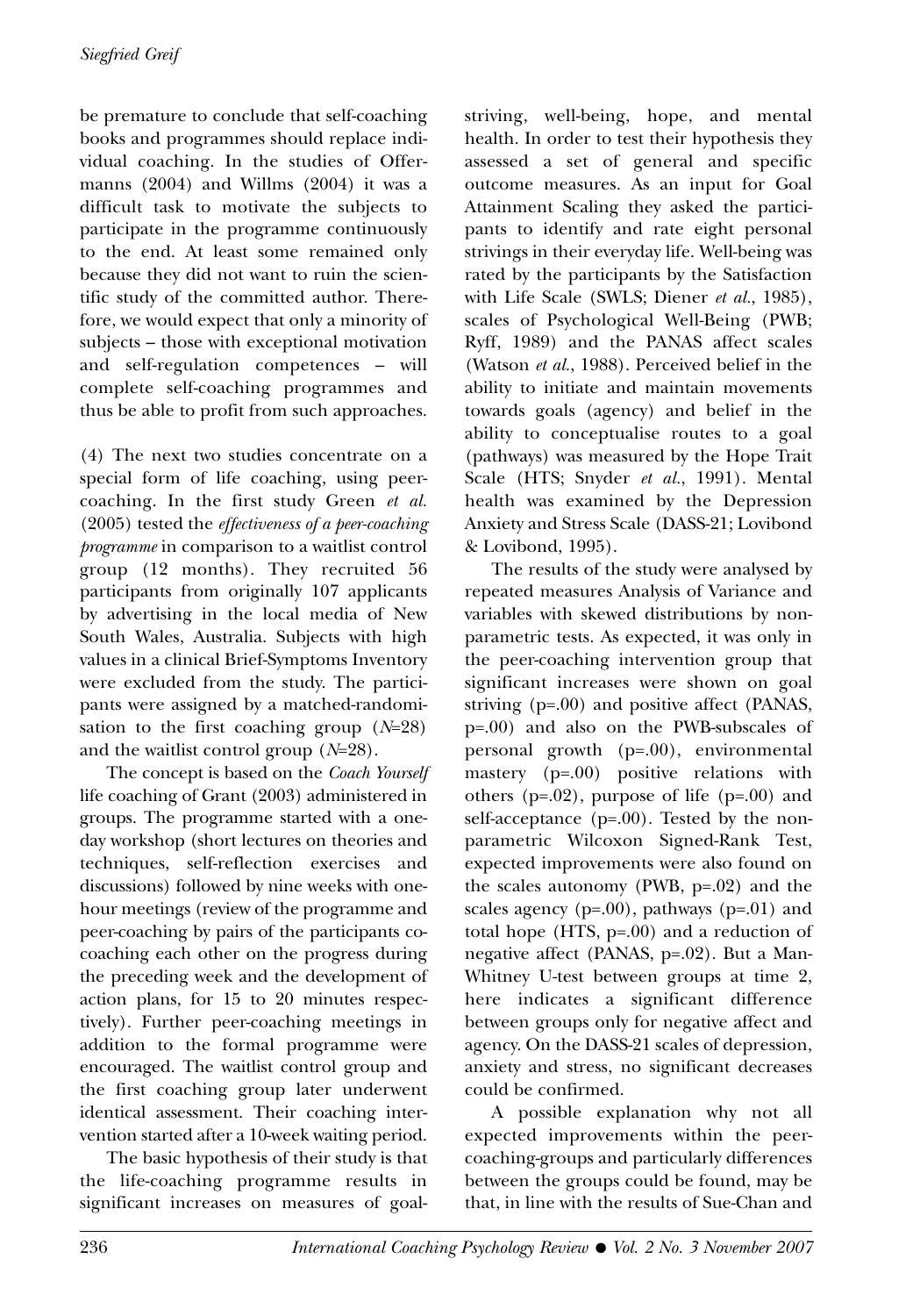Latham (2004), peer-coaches lack sufficient professional credibility. The following study is interesting in that it has a similar design but also includes an individual coaching group.

(5) In the second life coaching study Spence and Grant (2005) analyse the *differences between individual* and *peer-coaching in groups in comparison to a control group*. As in the study of Green *et al.* (2005), they attracted their participants by advertisement in local media. Of an original sample of 131, 89 completed a pre-programme screening, 13 subjects with high values in a clinical Brief-Symptoms Inventory were excluded from the study. The remaining *N*=64 participants were randomly assigned to one of three groups: individual life coaching (*N*=21), peer-coaching based on the life coaching programme described above (*N*=22), and a waitlist control group (*N*=21). Both first intervention groups attended 10 weekly coaching sessions by trained coaches.

In this exploratory study, the authors investigated whether the effectiveness of individual compared to peer-coaching enhanced goal attainment and goal commitment as well as improvement of life satisfaction, positive affect and psychological well-being. They also asked whether selfreflection decreases while insight increases after coaching (in line with the findings of Grant, 2003). In addition, they looked for improvements in self-reported Emotional Intelligence and changes in personality scales. Dependent measures included ratings of goal attainment and goal commitment, the SRIS questionnaire (Grant *et al.*, 2002) mentioned above, well-being-scales (Satisfaction with Life Scale, five items, Positive & Negative Affect by the PNAS, see above) and Psychological Well-Being by the Depression, Anxiety and Stress-Scale (DASS-21; Lovibond & Lovibond, 1995). Personality traits were measured by the NEO-FFI personality questionnaire and Emotional Intelligence (EI) by the Shutte Self-Report Inventory. This is a 33-item instrument with subscales for mood regulation, appraisal of emotions, social skills, and utilisation of emotions, (Schutte *et al.*, 1998).

The results were analysed statistically by paired sample t-tests (within-subjects differences) and by univariate analyses of variance (between-subjects differences). Starting with a comparison of the pre-post measures, all groups showed increased levels of goal attainment with significant increases for both individual and peer-coaching groups. In the control and in peer-coaching groups the commitment score decreased significantly while the mean did not change significantly in the individual coaching group. The Satisfaction with Life Scale and the Environmental Mastery scale of the Psychological Well-Being questionnaire rose significantly after individual coaching. No significant changes were noted in the Self-Reflection scale. Only peer-coaching resulted in a significantly higher level of insight. There was an increase in Emotional Intelligence across all groups, but only the pre-postdifferences of the subscales Emotion Perception and Social Skills reached a level of significance. The results showed that coaching had no impact on mental health scales. But Extroversion and Openness to Experiences increased following peercoaching. Conscientiousness showed significant increases in all groups.

The results of the analysis of the differences between the groups show that goal attainment is significantly higher for individual coaching than for both peer-coaching  $(p<.05, d=.53)$  and control group  $(p<.001,$ d=1.29). Also as expected, the peer-group values were significantly higher than those of the control group  $(p<.05, d=.67)$ . Goal commitment values were significantly higher for the individual coaching than for both peer-coaching  $(p<.05, d=.65)$  and the control group (p<.001, d=1.01). No significant differences were found on any of the subjective well-being and mental health subscales. But of the psychological well-being variables, environmental mastery showed a significant higher level for individual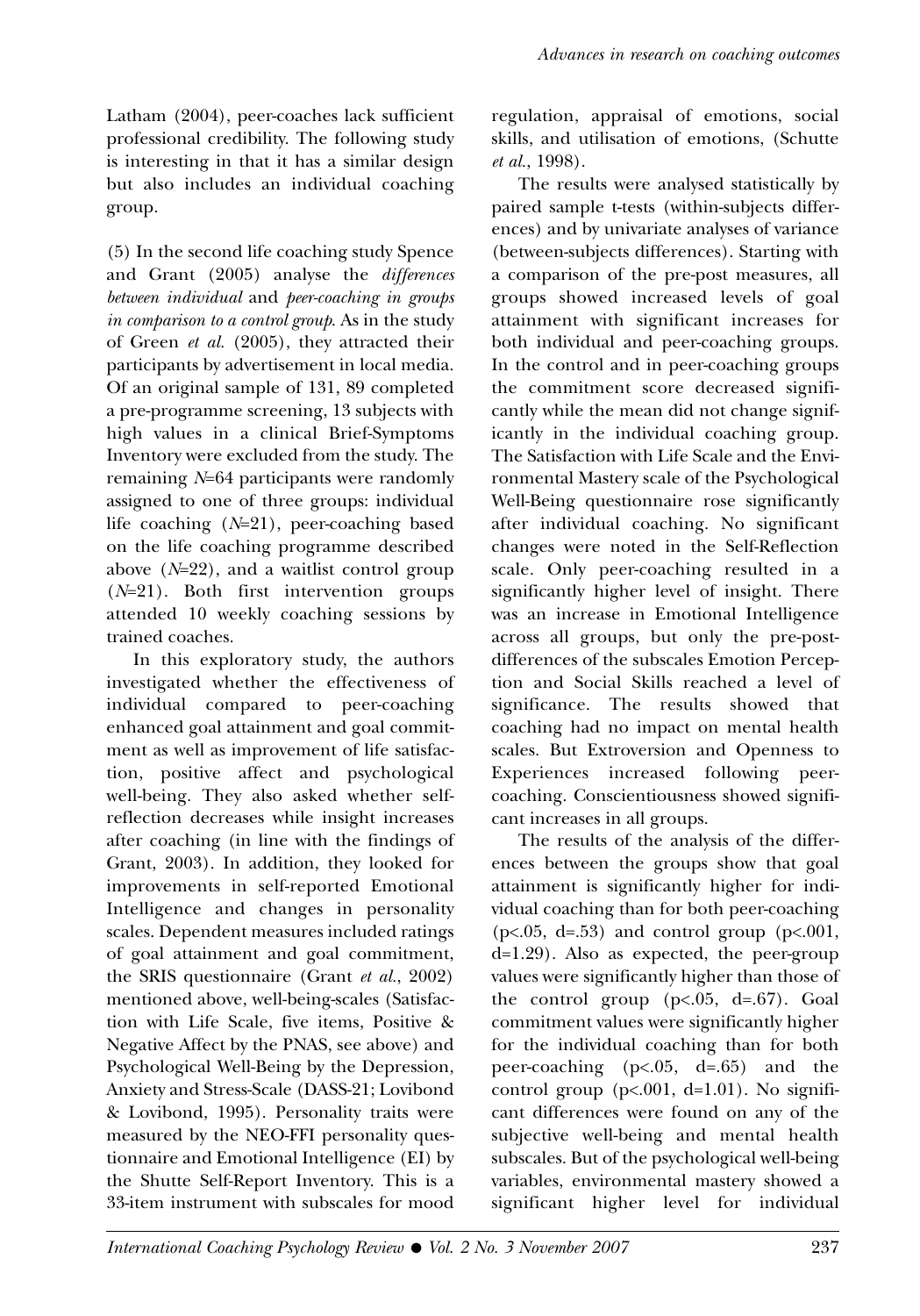coaching compared to both peer-coaching  $(p<.05)$  and the control group  $(p<.05)$ . No significant differences between groups were observed in the Self-Reflection and Insight scales. Only one subscale of the Emotional Intelligence scales, Social Skills was found to be significantly higher for individual coaching than for peer-coaching (p=.05). On Openness to Experience a highly significant difference was observed between both intervention groups (p<.001) and the control group (p<.001).

As in the study of Sue-Chan and Latham (2004) individual coaching was found to be superior in many (but not all) outcome criteria to peer-coaching. The use of a control group by Spence and Grant (2005) show that participants significantly profited from peer-coaching. But when taken with the findings of Green *et al.* (2005) these studies show that coaching interventions, even when they have a similar surface format, do not always produce consistent effects. An explanation may be that the process of coaching has to be adapted to the concrete problems and themes of the clients. For example, it might not always be adequate to focus on emotional clarity and in such cases we would not expect a specific improvement of insight. In future research it might be necessary to analyse and control the coaching process for deviations from the coaching concept, which is implicitely assumed in the hypotheses.

(6) Steinmetz (2005) studied the special effects of individual coaching for *stress management* offered to 46 managers of one organisation. Of these 15 participated in the coaching interventions and 12 formed the control group. Random assignment to the groups was impossible but the author carefully tested baseline differences and also possible mutual influencing of the participants by intra-class-correlations. She found no differences violating the assumption that the groups are comparable and no mutual influences within and between the groups. The coaching was designed to promote both reflection and training of the participants. It was based on the cognitive stress inoculation and management concept of Meichenbaum and Novaco (1985), containing phases of information, learning and training, application and post training support.

Steinmetz (2005) predicted that coaching would improve subjective well-being, coping with stress, situational control of stress and self-leadership or reduces irritation after stress at work. She measured subjective wellbeing using two subscales (Activation and Positive Mood) of an instrument developed by Becker (1988) similar to the PANAS. She also assessed coping with stress using the German version of the Coping Inventory for Stressful Situations (CISS; Endler & Parker, 1990). The CISS contains three subscales: Task- or Problem-Oriented, Emotional and Avoidance oriented coping strategies. The items refer to self descriptions of typical coping behaviour. An example for taskoriented coping is 'In stress situations I think about how I solved similar problems before' (rated using a five-point scale ranging from 'very atypical' to 'very typical'). Situational control of stress was measured by a subscale of the German Stress Reaction Scales of Janke *et al.* (1985, ratings referring to the perceived analysis of the stress situation and actions intended to control the stress). A short German version of the Self-Leadership-Questionnaire of Houghton and Neck (2002) was used to assess Behaviour Focused, Natural Reward and Meta-Cognitive Strategies of self-regulation (an example for behaviour focused strategies is: 'I carefully think about what I want to achieve in the future'). Irritation after stress at work is measured by a scale by Mohr (1991, e.g. 'It is difficult for me to switch off after work').

Not all results confirmed the authors predictions. Analysis of variance with repeated measurements showed that Task- or Problem-Oriented Coping  $(p=0.01, eta^2=0.21)$ and also Situational Control (p=.01,  $eta^2$ =.20) in comparison to the control group improved significantly after coaching. Coaching also resulted in significantly more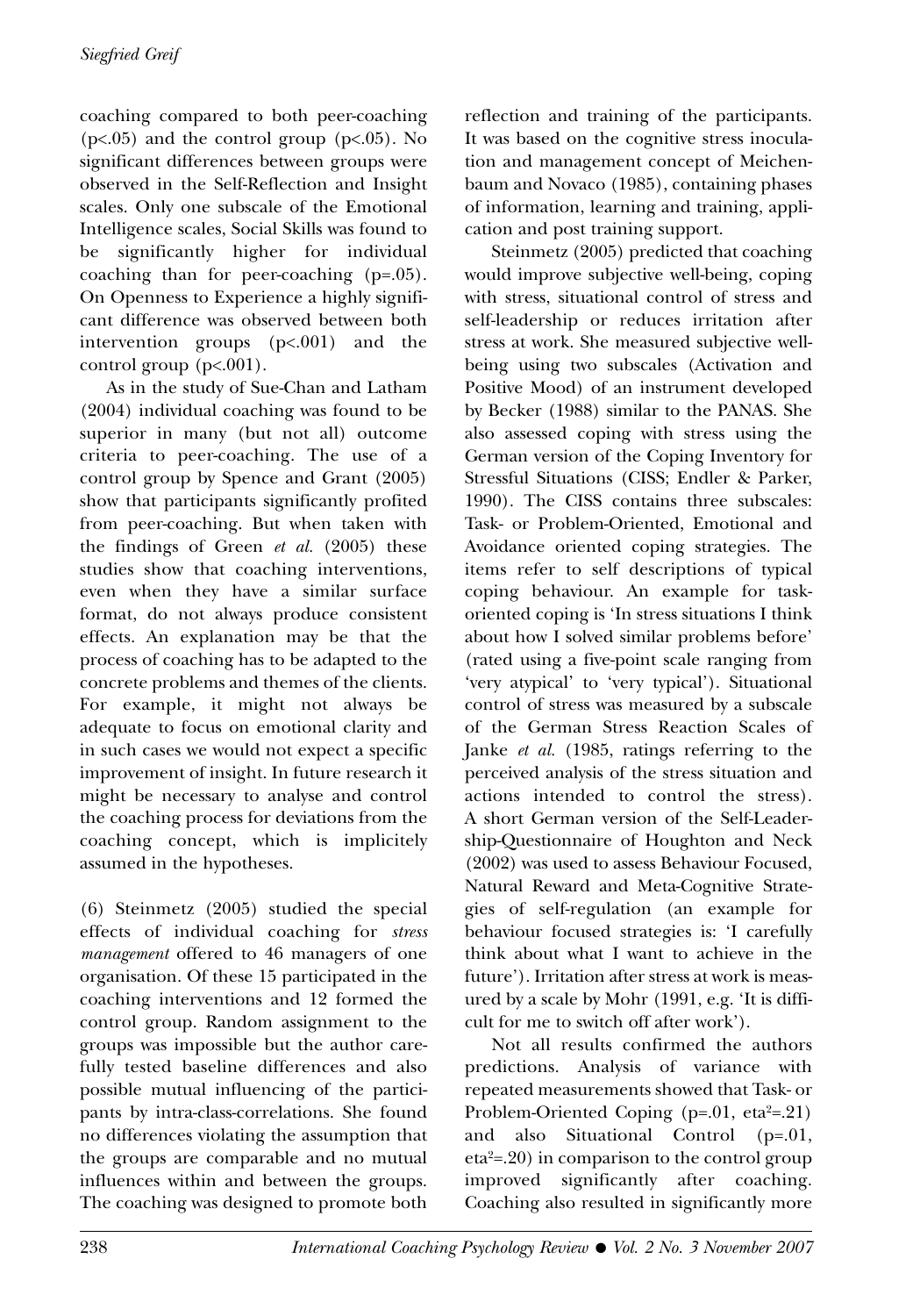Behaviour-Oriented Self-Leadership (p=.02, eta<sup>2</sup>=.20). Activation (p=.01, eta<sup>2</sup>=.27) and Positive Mood (p=.03, eta $2$ =.17) as measured by the subjective Well-being or Affect Scales was significantly higher in the intervention group. As expected, there was also a significant interaction between the intervention and group effects on the reduction of Irritation after stress at work ( $p=.00$ ,  $eta^2=.28$ ). The effects found support the position that the design of a specialised coaching concept based on a standard programme may lead to more predictable specific results than using professional coaches with very different coaching concepts.

(7) The last two studies compare the effects of *multi-source feedback* without coaching and combined with coaching. The largest and most often cited comparison study was published by Smither, London *et al.* (2003) from La Salle University and State University of New York, Stony Brook. The total sample was based on 1361 senior managers in a large global corporation. As a part of a company-wide multisource feedback programme the managers received a feedback report from feedback ratings gathered by supervisors, peers and self in Autumn, 1999. The senior manager's supervisor received a copy of the report and was allowed to use it as an input to the formal appraisal process. In the study the managers were asked to create one to three development goals based on the multisource feedback. The study is a quasi-experimental pre-post design with two samples (executive coaching vs. no coaching). The second multisource feedback evaluating the improvement of the ratings was performed in Autumn, 2000. One-thousand-twohundred-and-twenty-nine (90.3 per cent) participated in the second survey. After receiving the first feedback report, 404 (29.7 per cent) participated in the external executive coaching group. These large numbers are impressive. But a problem is that the selection of the coaches and the coaching obviously were very heterogeneous.

The participation in the coaching in some lines of the company was optional, but in some lines all senior managers were required to work with a coach. Potential executive coaches were identified by the company, by recommendation of executive coaches or via word of mouth. Based on meetings and a review of the biographical sketches of the coaches they were matched to the individual managers. Each manager had only two or three coaching sessions.

At the interim survey (July, 2000), the raters assessed the progress of the goal attainment of the senior manager, the degree of sharing feedback with the rater and his asking for suggestions by five-point ratings. Since the last two items correlated highly, they were put together in a common scale (Cronbach alpha=.93). For the comparison of the multi-source feedback eight items which were identical in Autumn, 1999, and Autumn, 2000, testing periods were used. (e.g. 'Demonstrates technical expertise to resolve business issues', 'Seeks out and listens to customers' and peers' views to establish their concerns', 'Takes calculated risks needed to achieve results'). This scale was found to have excellent internal consistency (Cronbach alphas=.91 and .87). Goal specifity was rated independently by two of the authors of the study (fourpoint ratings, interrater reliability=.73).

The authors tested four hypotheses:

- 1. Feedback recipients who use an executive coach are more likely than other feedback recipients to set specific (rather than vague or general) goals.
- 2. Caching encourages managers to share their feedback with raters and solicit more suggestions for improvement.
- 3. Coaching is positively related to improvement in multisource ratings, partially mediated by goal specifity and sharing feedback suggestions from raters.
- 4. Coaching process is positively related to improvements in multi-source ratings.

Consistent with the first hypothesis, the results of the study revealed a small but significant (t-test) improvement of the goal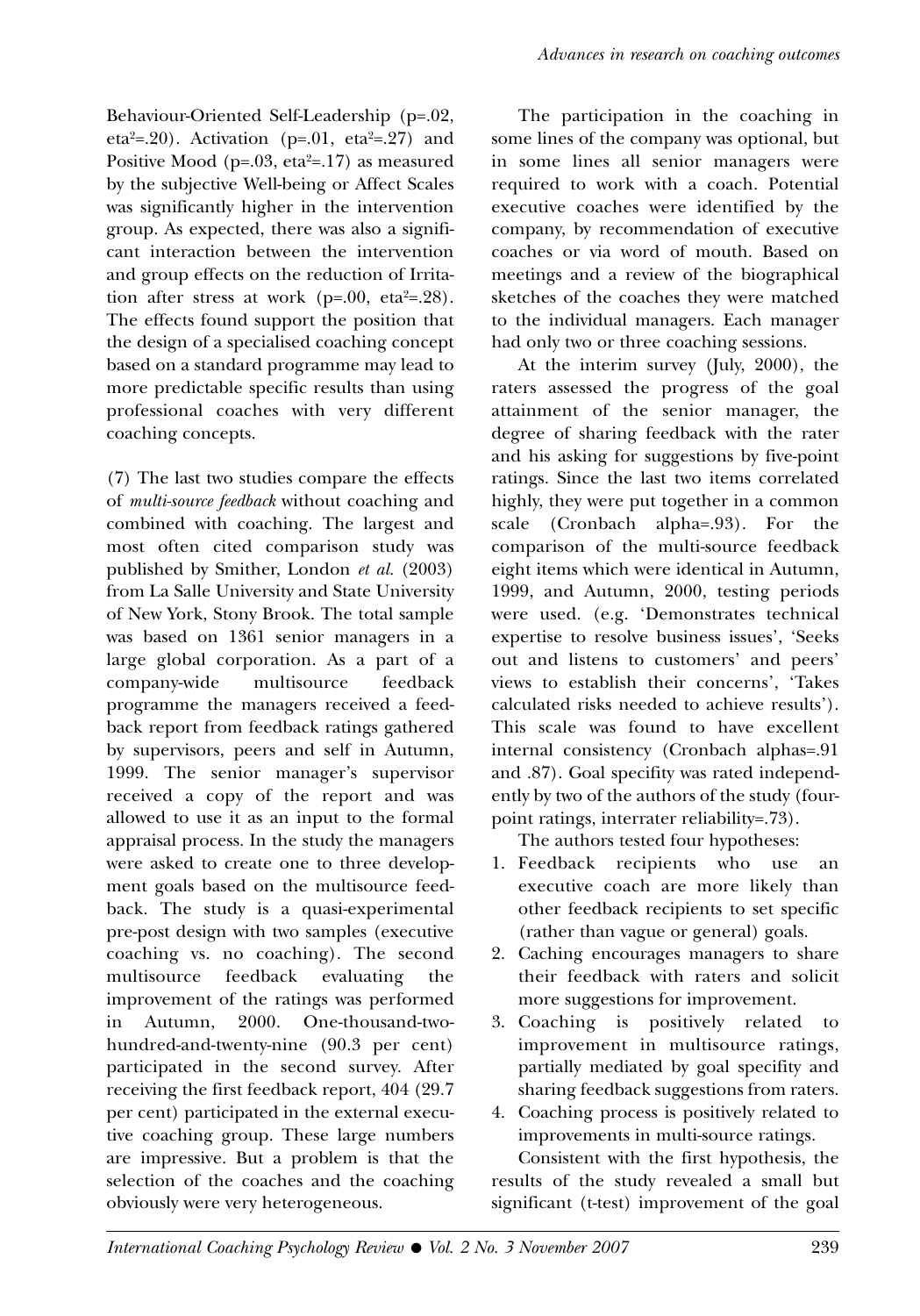specifity of the coaching group in comparison to the no-coaching group (p<.01, d=.16). Multivariate analysis of variance confirmed the predicted significant mean improvement of the dependent variables sharing feedback and soliciting ideas for improvement from their supervisors after coaching  $(p<.01, d=.36)$ . However, the differences of the effects between the groups were medium and not consistent with the hypothesis. Managers in the coaching condition were not more likely than other managers to share their feedback and solicit ideas for improvement from peers or direct feedback. The third hypothesis that there is a positive relationship between coaching and improvement mediated by goal specifity and sharing feedback suggestions was tested by hierarchical regression analyses. The results did not support this hypothesis, nor was the fourth hypothesis supported. Summarising their main results, senior managers after an executive coaching are more likely to set specific goals, solicit ideas for improvement from their supervisors from their supervisors and receive higher ratings from their supervisors and direct report.

Smither *et al.* (2003) very cautiously discuss the results of their study. They admit that the effect sizes are only small to modest. But they nevertheless justify the coaching investment by assuming that for senior managers even small improvements may result in meaningful economic benefit. Further open questions, partly mentioned by the authors, are whether in future studies the number of coaching sessions should be higher and whether the quality standards of the coaching should be improved and if multisource ratings, which define more concrete developmental goals, might be more suitable. In addition the complicated and not random assignment of participants to the coaching intervention is a problem. Selection effects on the outcome criteria cannot be excluded.

(8) Finn *et al.* (2006) refer to the study of Smither *et al.* (2003) and compare *self-feed-* *back with and without coaching*. Here the participants were randomly assigned to the groups. Twenty-three senior level managers of a large public sector organisation participated in this study of authors. The participants were members of a 12-month leadership effectiveness programme. Twentythree senior managers were elected to participate in the executive coaching.

The first group, self-feedback with coaching, commenced their coaching immediately after assessing self-feedback. The second group did not begin coaching until the first group completed coaching (approximately three months later) and served as a control group.

The effectiveness of coaching was evaluated by the following five self-rating feedback scales assessed at three measurement times, before the first coaching, directly after the coaching period and six months later:

- 1. *Self-Efficacy* (11 items, e.g. 'In relation to the team you manage, how certain are you that you can get your team to consistently perform to an acceptable standard?').
- 2. *Perceptions of Developmental Support* (five items, e.g. 'I feel supported in my development efforts').
- 3. *Positive Affect* (five items, e.g. 'How often have you felt energised at work over the past month?').
- 4. *Openness to New Behaviours* (four items, e.g. 'I explore alternate ways of behaving with my team').
- 5. *Approaches to Developmental Planning* (five items, e.g. 'I have an action plan for reaching my development goals').

The authors tested two main hypotheses. First, they hypothesised that leaders who participate in executive coaching would improve in the outcome measures compared with the control group. Second, they predicted that the leaders who have improved directly after the coaching sessions would sustain their improvements six months after completing the coaching.

After the first coaching period, four of the five scales showed the expected signifi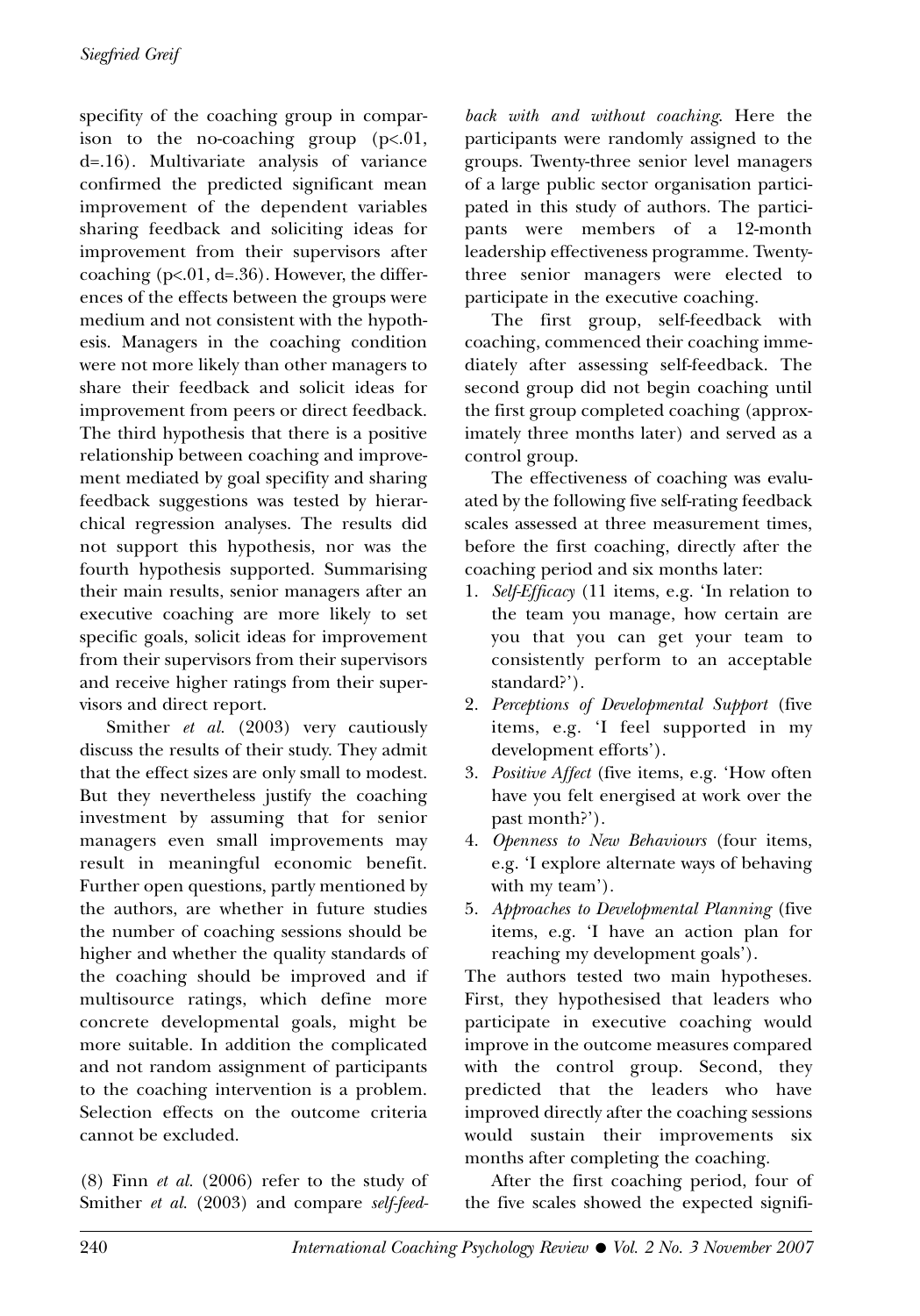cant improvements and mean differences between coaching and waiting group (ttests). Only negative affect did not differ significantly as expected. However, the sustained long-term effects of the coaching intervention tested after six months are remarkable. The scales Openness to New Behaviours and Approaches to Developmental Planning even reveal an additional significant increase.

The results of the field experiment of Finn *et al.* (2006) nearly fully support their hypotheses. Theoretically very interesting is that their data reveal stronger long-term than short-term improvements. Some subjects show an additional increase three months after the coaching. Such possible sleeper effects should be considered in future research. But as the authors discuss themselves, the study was based merely on self-assessments. Finn, Mason and Griffin plan another study of behaviour changes by observation data.

#### **Discussion**

The samples, education of the coaches, and the coaching interventions between (and in some cases also within) the experimental studies discussed above are different and the scales applied are heterogeneous. The samples include managers of enterprises and public organisations or students. Five of the eight studies use external coaches, three formats of peer-coaching and three selfcoaching programmes. Most, but not all studies, apply coaching approaches based on goal setting and behaviour modification technologies. Not all coaches have completed a full professional education and bring along practical experience. The coaches in the study of Sue-Chan and Latham (2004) had only a half-day education. Also the numbers of coaching sessions are different, ranging from two to seven sessions. It is all the more remarkable that short coaching interventions of a few sessions after a short training already result in significant and sometimes strong effects, even improvements of course grades of managers in an EMBA-course at the university (Sue-Chan & Latham, 2004). We can underline the conclusion of Spence and Grant (2005, p.154) that 'coaching appears to benefit those who receive it, regardless of the format'.

Several studies employ self-coaching programmes in groups developed by the authors. In the study of Offermanns (2004) the self-coaching programme was first planned as a special kind of control. She was surprised that it produced similar effects to those of external coaching with the exception of client satisfaction. Similarly, Sue-Chan and Latham (2004) show that individual coaching is not by all criteria significantly more effective than selfcoaching. Presumably special outcome criteria will be necessary to explore outcome differences between individual coaching and self-coaching.

It has yet to be explained by experimental studies why coaching interventions, despite different samples, approaches, and formats have significant and in some studies strong effects on outcome criteria. It is plausible to adopt the theory of Grawe (2004) on the effects of resource activation to the field of coaching. First evidence is given by the small pilot study of Behrendt (2004), mentioned above.

With few exceptions all experimental studies use goal attainment and client satisfaction or affect scales as outcome measures. The results of most of the studies with comparable design show similar results. This supports the assumption that coaching interventions seem to be effective in terms of general measures of success.

Outcome measures, which are used to assess special effects of coaching based on specified theoretical assumptions, are called specific outcome measures. Few studies used comparable specific criteria for success. The studies of Grant (2003), Green *et al.* (2005) and Spence and Grant (2003, 2005) are an exception. However, their findings hold inconsistencies which are difficult to explain.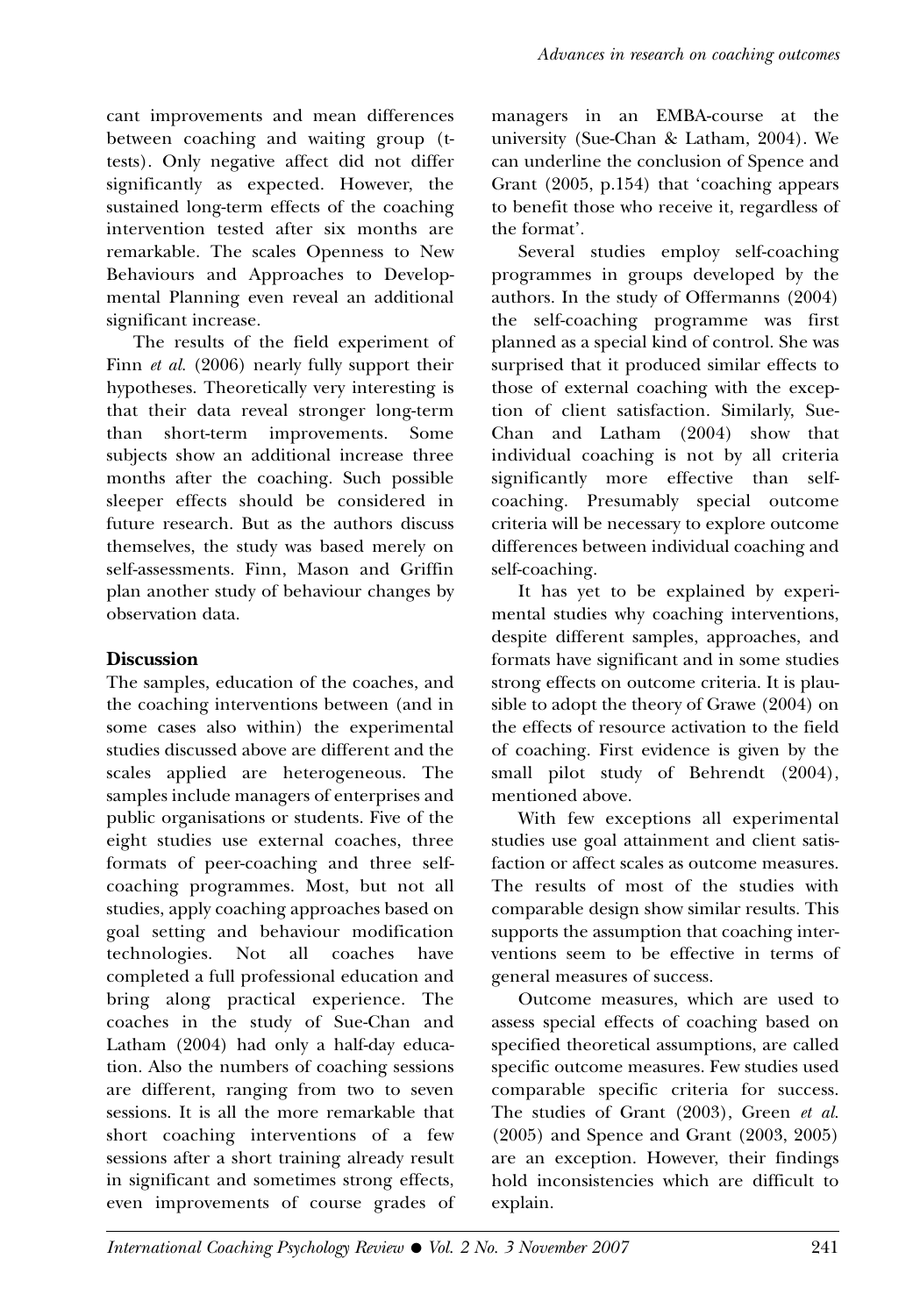The possibly complex effects of coaching on scales of self-reflection have to be clarified by theoretical analysis and further research (cf. Greif, 2007). Derived from the motivation and personality theory of Kuhl (1992), we predict that in stress situations state-oriented persons tend to spend too much time in unspecific self-reflecting and, being fixated in their brooding, do not act goal-oriented. In contrast, action-oriented managers, confronted with a problem are predicted to act spontaneously and avoid investing time in problem- and self-reflection. They often act rashly, without examining alternative actions which might be more effective. Therefore, different interventions and behaviour changes might be optimal depending on the state or action orientation of the client. With state-oriented clients, the coach should impede their ruminating and stimulate shorter phases of resultoriented reflections followed by goal-oriented actions. On the other hand, with action-oriented managers, the coach should stop rash action and support resultoriented problem- or self-reflections and the examination of alternative solutions before starting to act. In future research these relationships could be analysed using the Action and State Orientation scales of Kuhl (1992), the SRIS of Grant *et al.* (2002) and scales of specific types of result-oriented problemand self-reflection, e.g. reflection of own action goals and of the self-organisation pursuing goal attainment (Greif, 2007).

We also predict that depending on the focus of the specific coaching intervention different specific types of self-reflection will be influenced. For example, coaching of overloaded managers coping with by too many jobs and projects may result in a high self-reflection on priorities and goals. After coaching students to reduce procrastination in studying for examinations, we would expect an increase in self-reflection on their organisation. However, since result-oriented self-reflection is a time consuming, difficult and often unpleasant process, we expect that action oriented managers will reduce their level of self-reflection rather quickly after coaching. Nevertheless, they may have developed better meta-cognitive-competences to use reflection when it seems to be necessary.

#### **An orientation model for future research**

A meta-analysis of evaluation research in the field of coaching is a desirable vision (Stober & Grant, 2006, p.5). It is not, however, feasible today, since there are to few comparable studies. One can have doubts whether it is presently already possible to develop an effect model of coaching which offers a summary of the empirical research. However, for guiding future evaluation research, for stimulating replication studies, and making meta-analysis possible, we risk venturing a preliminary orientation model in Figure 1. This model summarises the patchwork of results on the effects of coaching and is related to psychological theories as mentioned above (cf. Greif, 2007).

*Pre-requisites* are factors facilitating coaching success which are present before or in the beginning of the first coaching session. Examples supported by first research results are the professional credibility of the coach or the clarification of the first goals and expectations of the client in the conversation before beginning the coaching. Other preconditions found in evaluation studies are change readiness of the clients and their persistence pursuing their goals.

*Success factors* in the coaching process are factors predicting positive outcomes, which can be observed in the coaching sessions and the context situation of the client describing interventions, their attributes, and consequences in the course of the coaching. The model differs between five success factors observed in the coaching sessions: (1) esteem and emotional support by the coach; (2) facilitation of result-oriented problem- and self-reflections; (3) clarification of the goals of the client; (4) activation of the resources of the client; and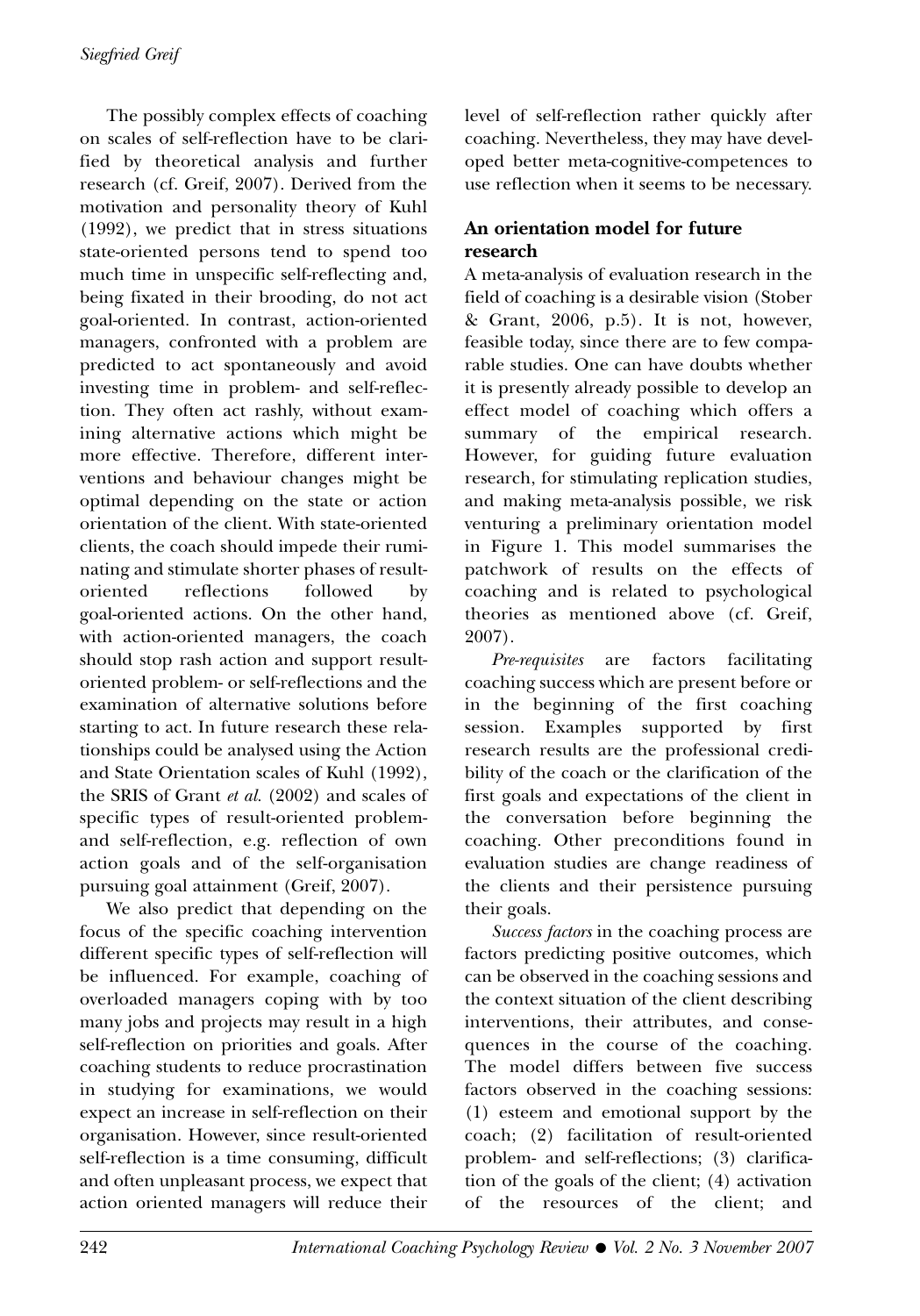

**Figure 1: Orientation model of predictors and outcome criteria of coaching.**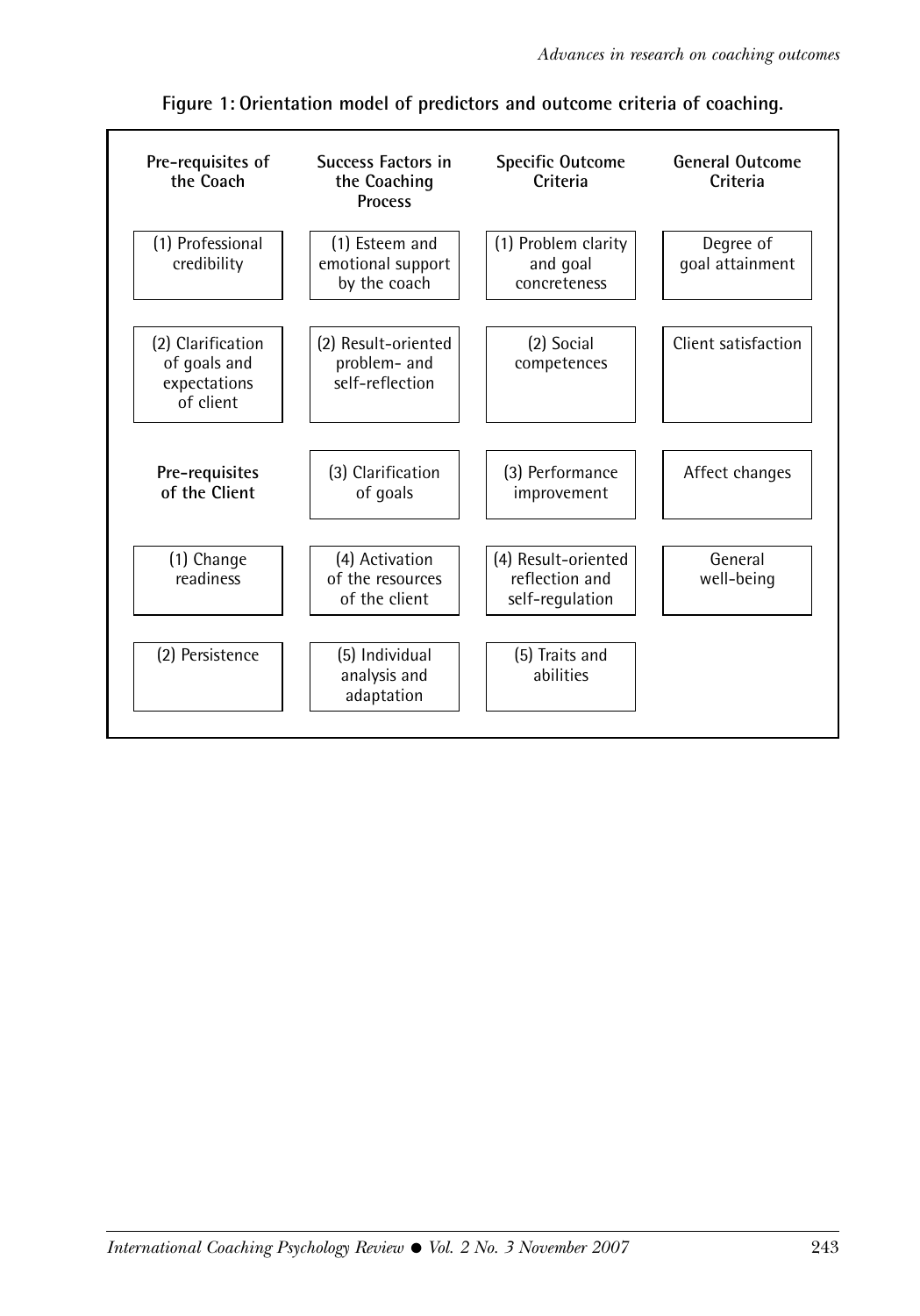(5) individual analysis of the client and adaptation of the intervention to the special goals, attributes, and situation of the client. The assessment of most of these factors by behaviour observation studies of real coaching ideally requires the readiness of the clients to video or sound tape confidential coaching sessions. Behrendt (2004) successfully convinced managers to participate in his study. We have started research with business and law students. More research on effective processes in coaching sessions is necessary if we want to understand how coaching works and how we can train coaches.

It is difficult to summarise *specific outcome criteria* of evaluation research. Depending on the field and goals of the study the authors use heterogeneous measures. Tentatively five groups or clusters of variables may be: (1) Problem clarity and goal concreteness (ratings of problem and goal descriptions of the client by experts); (2) social competences (e.g. rating of social skills or observation of team performance, emotional clarity or insight and openness to experiences measured by questionnaire scales); (3) performance improvement (course grades as a simple example); (4) self-regulation (e.g. control of hindrances of goal attainment, environmental mastery and persistence and self-efficacy assessed by self-ratings, developmental planning by multisource rating formats and also the competence to calm down negative affects and irritation after work); and (5) general traits and abilities (e.g. Extraversion measured by the NEO-FFI personality questionnaire). In future evaluation research it will be important to validate the usefulness of coaching by different types of methods and outcome criteria, including behaviour observation data or objective performance measures.

*General outcome criteria* for assessing the effectiveness of coaching included in the model are degree of goal attainment and satisfaction with the coaching. Goal specifity in some studies may be important, but is not included as a general outcome criterion in the orientation model. As Grant (2006, p.160) reports, there are cases where it is more useful to set more abstract and sometimes even vague goals. But changes of positive and negative Affect rated by the PANAS or comparable scales seem to be useful and important standard measures in future research. Particularly, in life coaching formats, well-being scales like the Satisfaction with Life Scale (Pavot & Diener, 1993) and scales of Psychological Well-Being (Ryff, 1989) are interesting measures. But as the research results show, with the exception of environmental mastery, not all scales can be expected to be impacted by coaching consistently.

The model in Figure 1 can also be used to explain the effects of self-coaching and also effects in the control-group. High selfconfidence of the clients in their own expertise, strong change readiness and persistence are pre-requisites, which facilitate spontaneous self-regulated learning and change. Not only participating in a selfcoaching group but even being selected in a waitlist and having to fill out questionnaires in the pretest probably will stimulate of at least some subjects reflections on their goals and intentions to change their behaviour. Hypothetical success factors of self-coaching are clarification of the goals in the process and especially an activation of the resources of the client and evaluation of the outcome after each self-instructed session. But an external coach would be expected to produce better outcome scores if the clients trust in the professional competence of the coach is higher than in their own competences to solve their problems. Also the coach should be able to support clients with difficulties in clarifying their goals and low persistence to follow their goals. Her or his emotional support functions as an additional personal resource. Differing from a standard programme the experienced coach should be able to analyse the characteristic features of the client and to adapt her or his intervention methods flexibly to the individual case.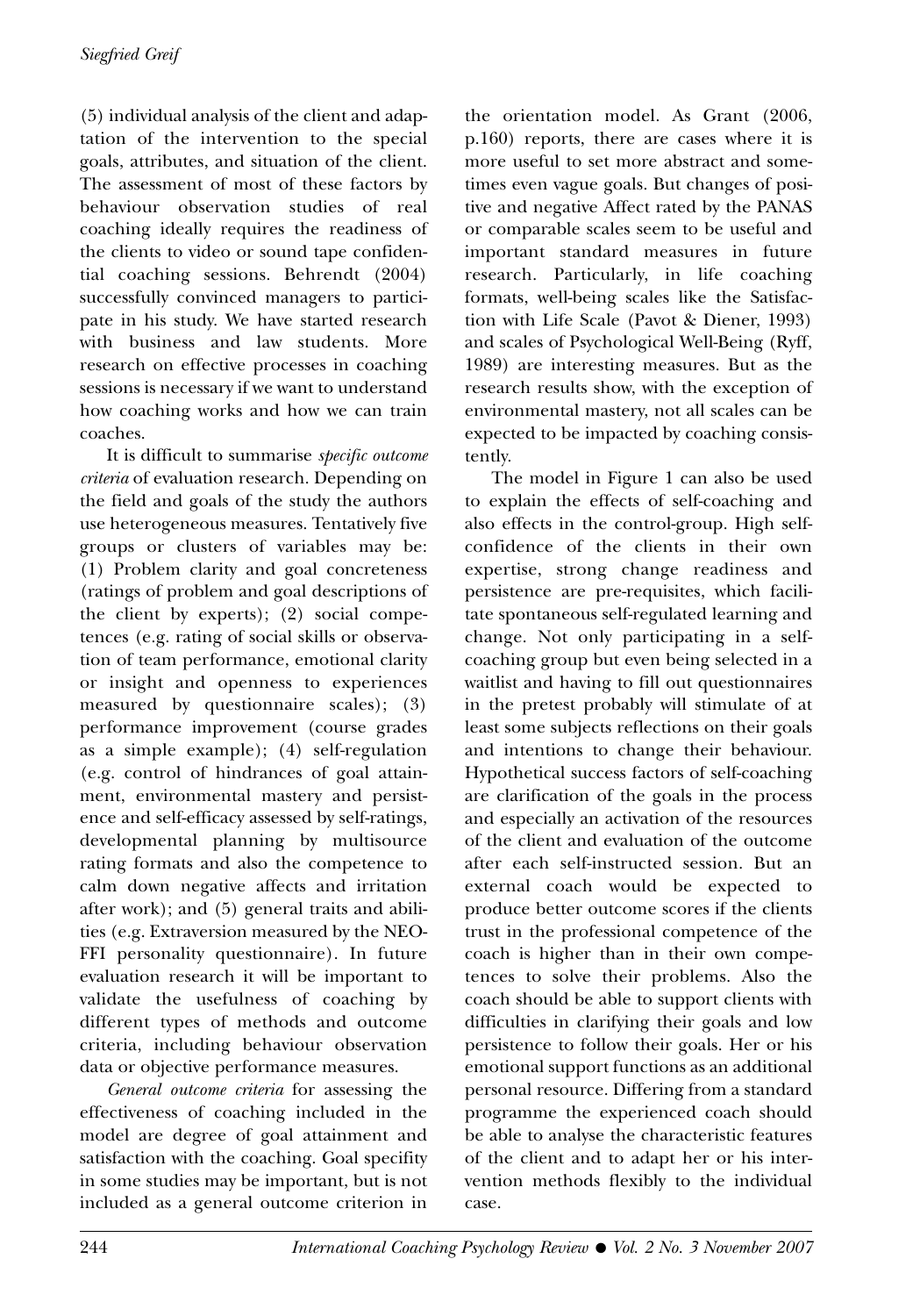The model describes only simple relations between pre-requisites, success factors and criteria. As Maethner *et al.* (2005) found, it can be expected that success factors have different effects on different criteria. The consideration of cultural differences and the personality of the client result in much more complex relations (cf. Greif, 2007).

Carry out more and better evaluation research may help us understand coaching outcomes more accurately. Presumably, professional coaching must also become more effective in practice in order to produce evidence of its effectiveness. Looking at coaching outcomes both in practice and research, we should not only focus on improvements of mean values of effectiveness, but also on the variation range of the results, particularly low success rates or failure rates. Similar to medical therapy of illnesses, it is necessary to guarantee as far as possible a reliable and consistent positive success rate. A self-critical analysis of both strength and weaknesses through coaching evaluation research can help us to identify the critical prerequisites and success factors which make the difference between success and failure of coaching. Grant and Cavanagh (2004, p.9f.) claim a scientist-practitioner model where the education of coaches requires teaching theoretical and empirical foundations of coaching, embracing basic knowledge about basic research methodologies. In this vision, ideal coaches are ambitious and sophisticated scientist-practitioners who are open to scientific knowledge and the evaluation of their performance by scientific methods and continuously ready to improve their interventions by this knowledge and their practical insights.

#### **Correspondence Seigfried Greif**

University of Osnabrueck, Seminarstr. 20, 49069 Osnabrueck, Germany. E-mail: sgreif@uni-osnabrueck.de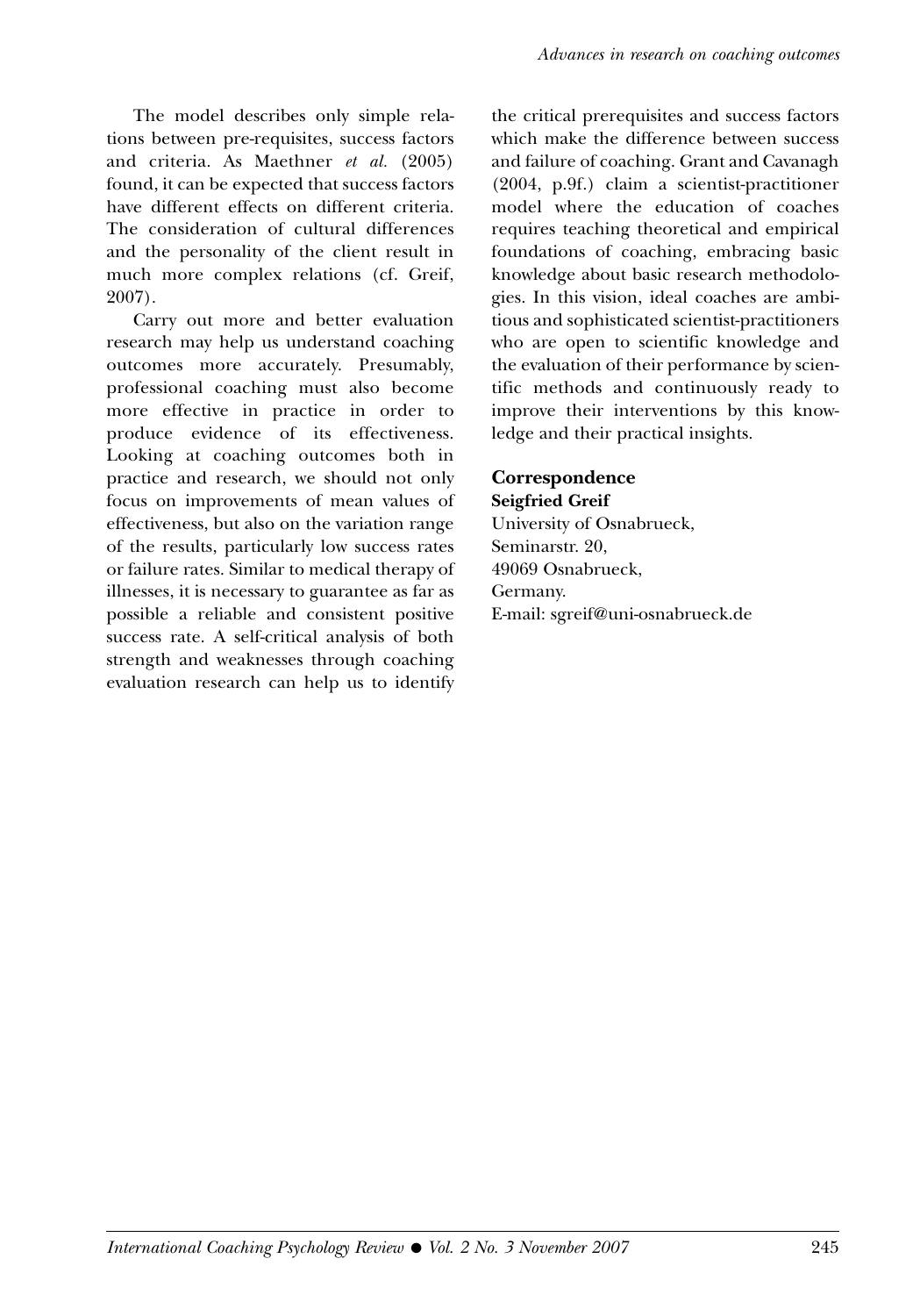#### **References**

- Aronson, E. (1999). The power of self-persuasion. *American Psychologist, 54*, 875–884.
- Becker, P. (1988). Ein Strukturmodell der emotionalen Befindlichkeit. *Psychologische Beitraege, 30*, 514–536.
- Behrendt, P. (2004). *Wirkfaktoren im Coaching.*  Diplomarbeit am Institut für Psychologie der Universitaet Freiburg, Germany.
- Bradburn, N.M. (1969). *The structure of psychological well-being.* Chicago, IL: Aldine.
- Brauer, Y. (2005). Wie Zielvereinbarungen im Coaching helfen. *Wirtschaftspsychologie aktuell, 1*, 40–43.
- Brauer, Y. (2006). *Zielvereinbarungen beim Coaching. Eine empirische Untersuchung aus Kundensicht.* Duesseldorf: VDM.
- Cavanagh, M. (2006). Coaching from a systemic perspective: A complex adaptation process. In D.R. Stober & A.M. Grant (Eds.), *Evidence based coaching handbook: Putting best practices to work for your clients* (pp.313-354). New York: John Wiley & Sons.
- Diener, E., Emmons, R.E., Larsen, R.J. & Griffin, S. (1985). The Satifaction with Life Scale. *Journal of Personality Assessment, 49*(1), 71–75.
- Duval, S. & Wicklund, R.A. (1972). *A theory of objective self-awareness.* New York: Academic Press.
- Endler, N.S. & Parker, J.D. (1990). *Coping Inventory for Stressful Situations (CISS).* A critical evaluation. Toronto: Multi Heath Systems.
- Festinger, L. (1954). A theory of social comparison processes. *Human Relations, 7*, 117–140.
- Fillery-Travis, A. & Lane, D. (2006). Does coaching work or are we asking the wrong question? *International Coaching Psychology Review, 1*(1), 23–36.
- Finn, F., Mason, C. & Griffin, M. (2006). *Investigating change over time – the effects of executive coaching on leaders' psychological states and behaviour.* Paper held at the 26th International Congress of Applied Psychology, 16–21 July, Athens, Greece.
- Frisch, M.B. (1994). *Quality of life inventory.* Minneapolis: National Computer Systems.
- Grant, A.M. (2003). The impact of life coaching on goal attainment, metacognition and mental health. *Social Behaviour and Personality, 31*(3), 253–264.
- Grant, A.M. (2006). An integrative goal-focused approach to executive coaching. In D.R. Stober & A.M. Grant (Eds.), *Evidence based coaching handbook: Putting best practices to work for your clients* (pp.153–192). New York: John Wiley & Sons.
- Grant, A.M. (2007). *Workplace, executive and life coaching: An annotated bibliography from the behavioural science literature* (July). Coaching Psychology Unit, University of Sydney, Australia.
- Grant, A.M. & Cavanagh, M.J. (2004). Toward a profession of coaching: Sixty-five years of progress and challenges for the future. *International Journal of Evidence Based Coaching and Mentoring, 2*(1), 7–21.
- Grant, A.M., Franklin, J. & Langford, P. (2002). The self-reflection and insight scale: A new measure of private self-consciousness. *Social Behaviour and Personality, 30*(8), 821–836.
- Grawe, K. (2004). *Psychological therapy.* Seattle and Toronto: Hogrefe.
- Green, S., Oades, L.G. & Grant, A.M. (2005). An evaluation of a life-coaching group programme: Initial findings from a waitlist control study. In M. Cavanagh, A.M. Grant & T. Kemp (Eds.), *Evidence-based coaching Vol.1: Theory, research and practice from the behavioural sciences* (pp.127–141). Bowen Hills, Queensland: Australian Academic Press.
- Greif, S. (2007). *Coaching und ergebnisorientierte Selbstreflexion – Theorie, Forschung und Praxis des Einzelund Gruppencoachings.* Goettingen: Hogrefe.
- Greif, S., Runde, B. & Seeberg, I, (2005). Change Explorer. In C. Rauen (Ed.), *Coaching tools* (pp.317–321, 3rd ed.). Bonn: managerSeminare.
- Houghton, J.D. & Neck, C.P. (2002). The revised Self-Leadership Questionnaire: Testing a hierarchical factor structure for self-leadership. *Journal of Managerial Psychology, 17*, 672–691.
- Kelly, G.A. (1955). *The psychology of personal constructs, vol. 1 and 2.* New York, New York: Norton.
- Kruse, P. (2004). *Next practice Erfolgreiches Management von Instabilität.* Offenbach: Gabal.
- Kuenzli, H. (2006). Wirksamkeitsforschung im Führungskräftecoaching. In E. Lippmann (Ed..), *Coaching. Angewandte Psychologie für die Beratungspraxis* (pp.280–293). Berlin: Springer.
- Kuhl, J., Kazén, M. & Koole, S.L. (2006). Putting selfregulation theory into practice: A user's manual. *Applied Psychology: An International Review, 55*(3), 408–418.
- Kuhl, J. & Kazén, M. (in prep.). *Putting affect into affect instruments: The Affect Temperament Scales (ATS).* University of Osnabrueck, Germany.
- Kuhl, J. & Fuhrmann, A. (1998). Decomposition selfregulation and self-control: The volitional components checklist. In I.J. Heckhausen & C. Dweck (Eds.), *Life span perspectives on motivation and control.* Mahwah, NJ: Erbaum.
- Lovibond, S.H. & Lovibond, P.F. (1995). *Manual of the Depression Anxiety Stress Scales.* Sydney Australia: Psychological Foundation of Australia.
- Lowman, R. L. (2005). Executive coaching: The road to Dodoville needs paving with more than good asssumptions. *Consulting Psychology Journal: Practice & Research, 57*(1), 90–96.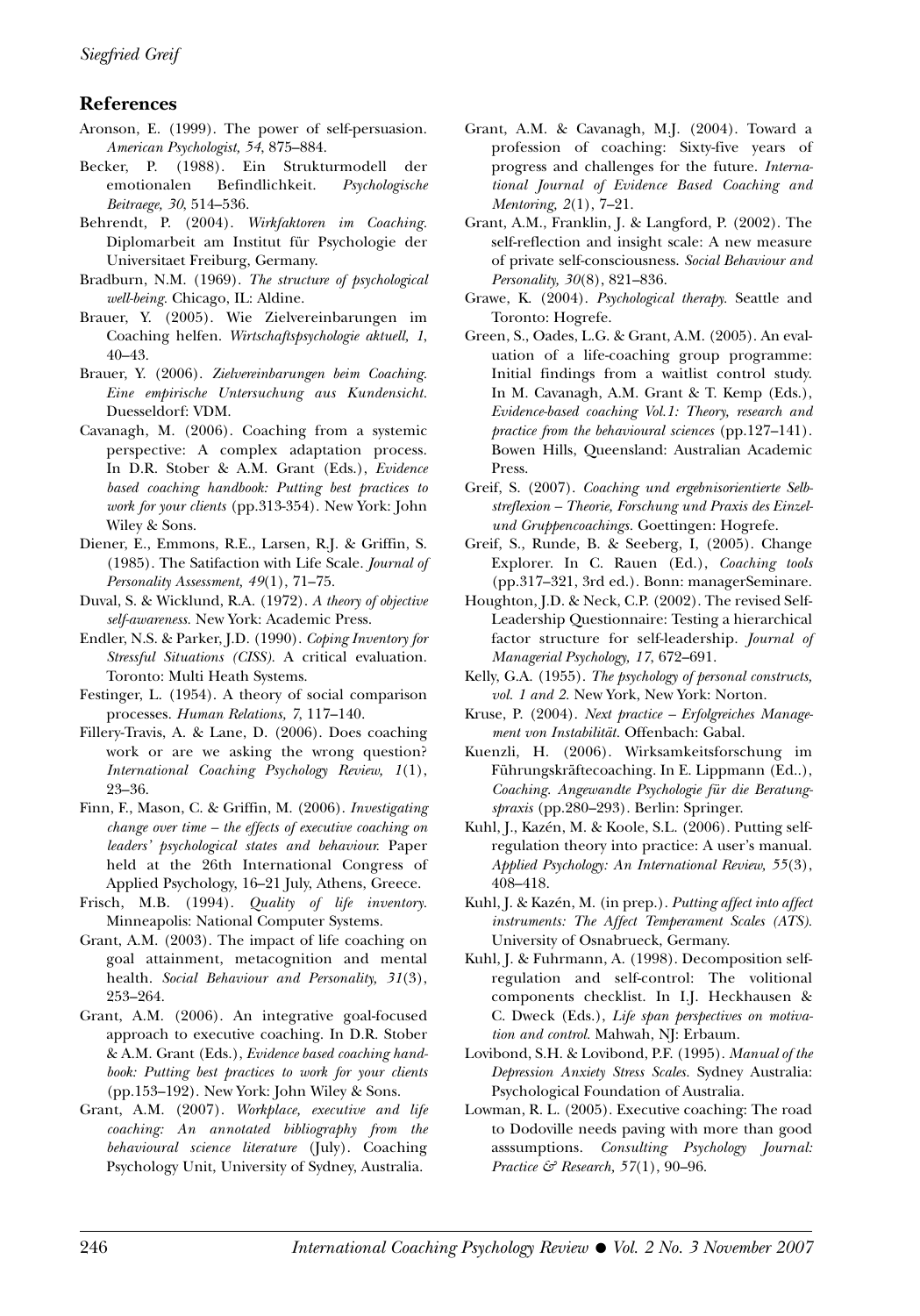- Maethner, E., Jansen, A. & Bachmann, T. (2005). Wirksamkeit und Wirkung von Coaching. In C. Rauen (Ed.), *Handbuch Coaching* (pp.55–76, 3rd Ed.). Goettingen: Hogrefe.
- Meichenbaum, D. & Novaco, R. (1985). Stress inoculation: A preventative approach. *Issues in Mental Health Nursing, 7*(1–4), 419–435.
- Mohr, G. (1991). Fuenf Subkonstrukte psychischer Befindensbeeinträchtigungen bei Industriearbeitern: Auswahl und Entwicklung. In S. Greif, E. Bamberg & N. Semmer (Eds.), *Psychischer Stress am Arbeitsplatz* (pp.91–119). Goettingen: Hogrefe.
- Offermanns. M. (2004). *Braucht Coaching einen Coach? Eine evaluative Pilotstudie.* Stuttgart: ibidem.
- Pavot, W. & Diener, E. (1993). Review of the Satisfaction with Life Scale. *Psychological Assessment, 5*, 164–172.
- Rohmert, E. & Schmid, E.W. (2003). Coaching ist messbar. *New Management, 1–2*, 46–53.
- Radburn, N.M. (1969). *The structure of psychological well-being.* Chicago, IL: Aldine.
- Raeithel, A. (1993). Auswertungsmethoden für Repertory Grids. In J.W. Scheer & A. Catina (Hrsg.), *Einführung in die Repertory Grid-Technik. Band 1: Grundlagen und Methoden* (pp.41–67). Bern: Huber.
- Rauen, C. (Hrsg.) (2005). *Handbuch Coaching* (3rd ed.). Goettingen: Psychologie Verlags Union.
- Runde, B. (2005). Der Fragebogen S-C-Eval. In C. Rauen (Ed.), *Coaching tools* (pp.337–342, 3rd ed.). Bonn: manager Seminare.
- Runde, B. & Bastians, F. (2005). *Internes Coaching bei der Polizei NRW – eine multimethodale Evaluationstudie.* Beitrag auf dem Coaching-Kongress 2005, Frankfurt/M, Germany.
- Ryff, C.D. (1989), Happiness is everything, or is it? Exploration in the meaning of psychological well-being. *Journal of Personality and Social Psychology, 52*, 141–166.
- Schutte, N.S., Malouff, J.M., Hall, L.E., Haggarty, D.J., Cooper, J.T., Golden, C.J. *et al.* (1998). Development and validation of a measure of emotional intelligence. *Personality and Individual Differences, 25*(2), 167–177.
- Smither, J.W., London, M., Flautt, R., Vargas, Y. & Kucine, I. (2003). Can working with an executive coach improve multisource feedback rating over time? A quasi-experimental field study. *Personnel Psychology, 56*, 23–44.
- Snyder, C.R., Harris, D. & Anderson, J.R. (1991). The will and the ways: Development and validation of an individual-differences measure of hope. *Journal of Personality and Social Psychology, 60*, 570–585.
- Spence, G.B. (2007). GAS powered coaching: Goal Attainment Scaling and its use in coaching research and practice. *International Coaching Psychology Research Review, 2*(2), 155–167.
- Spence, G.B. & Grant, A.M. (2005). Individual and group life-coaching: Initial findings from a randomised, controlled trial. In M. Cavanagh, A.M. Grant & T. Kemp (Eds.), *Evidence-based coaching Vol. 1: Theory, research and practice from the behavioural sciences* (pp.143–158). Bowen Hills Queensland: Australian Academic Press.
- Steinmetz, B. (2005). *Stressmanagement fuer Fuehrungskraefte.* Hamburg: Kova?.
- Sue-Chan, S. & Latham, G.P. (2004). The relative effectiveness of external, peer, and self-coaches. *Applied Psychology: An International Review, 53*(2), 260–278.
- Watson, D., Clark, L.A. & Tellegen, A. (1988). Development and validation of brief measures of positive and negative affect: The PANAS scales. *Journal of Personality and Social Psychology, 54*, 1063–1070.
- Willms, J.-F. (2004). *Coaching zur Umsetzung persönlicher Ziele. Entwicklung, Durchführung und Evaluation.* Universität Osnabrück: Diplomarbeit im Fachgebiet Arbeits- und Organisationspsychologie, Germany.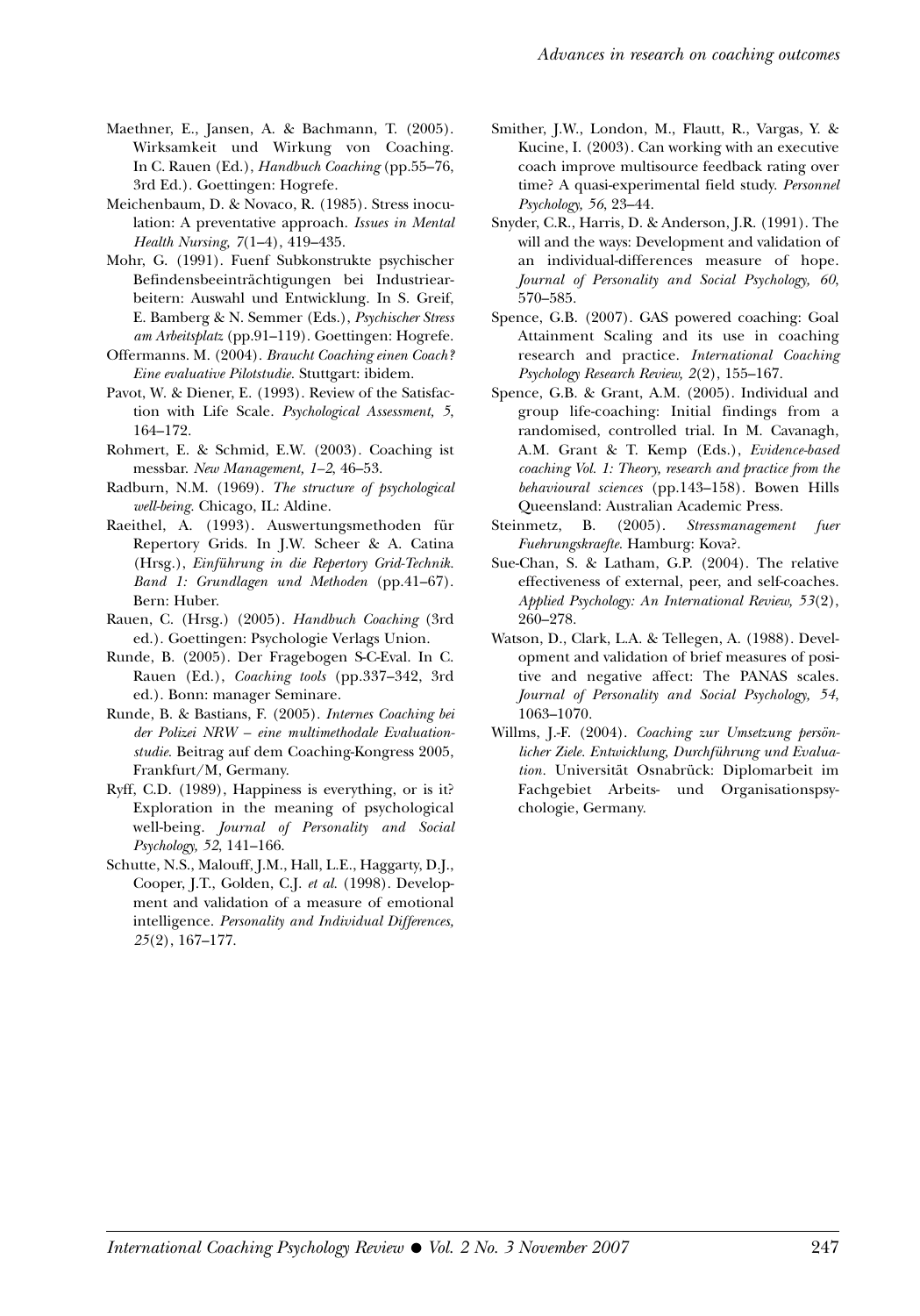**Appendix: Table of selected instruments and scales (alphabetic order, authors cited are the original authors or developed an adaptation for the field of coaching).**

| Name of<br>instrument | <b>Authors</b>                        | Description and subscales (example items)                                                                                                                                                                                                                                                                                                                                                                                                                                                                                                                           | Scaling<br>type            | Cronbach<br>Alpha                             |
|-----------------------|---------------------------------------|---------------------------------------------------------------------------------------------------------------------------------------------------------------------------------------------------------------------------------------------------------------------------------------------------------------------------------------------------------------------------------------------------------------------------------------------------------------------------------------------------------------------------------------------------------------------|----------------------------|-----------------------------------------------|
| <b>ATS</b>            | Kuhl & Kazén<br>(in prep.)            | Affect Temperament Scales (23 items):<br>1. Joy (positive affect).<br>2. Helplessness (negative affect).<br>3. Motoric activation.<br>4. Sensory activation.<br>5. Dullness.<br>6. Calmness.<br>7. Indignation (aggression).                                                                                                                                                                                                                                                                                                                                        | Four-point<br>ratings      | .85<br>.71<br>.72<br>.73<br>.78<br>.85<br>.79 |
| <b>PANAS</b>          | Watson, Clark<br>& Tellegen<br>(1988) | Rating of positive and negative affect<br>(state and trait versions).<br>Positive Affect: Extent to which a person feels<br>enthusiastic, active, and alert (10 items:<br>e.g. attentive, interested, alert, excited,<br>enthusiastic, inspired).<br>Negative Affect: subjective distress and other<br>aversive mood states (10 items: e.g. distressed,<br>upset, hostile, irritable, scared, afraid).                                                                                                                                                              | Five-point<br>ratings      | $.86 - .90$<br>$.84 - .87$                    |
| <b>PWB</b>            | Ryff (1090)                           | Psychological Well-Being, subscales<br>(84, 54 or 14 items):<br>1. Self-acceptance (positive attitudes toward<br>oneself).<br>2. Positive relations with others (warm and<br>trusting interpersonal relations).<br>3. Autonomy (self-determination,<br>independence, regulation of behaviour from<br>within).<br>4. Environmental mastery (ability to choose<br>or create suitable environments).<br>5. Purpose in life (feeling that there is<br>purpose in and meaning to life).<br>6. Personal growth (develop one's potential,<br>grow and expand as a person). | Six-point<br>ratings       | .93<br>.91<br>.86<br>.90<br>.90<br>.87        |
| <b>SWLS</b>           | Diener et al.<br>(1985)               | Satisfaction with Life Scale (five items):<br>e.g. 'In most ways, my life is close to my<br>ideal'; 'The conditions of my life are<br>excellent'; 'I am satisfied with my life'.                                                                                                                                                                                                                                                                                                                                                                                    | Seven-<br>point<br>ratings | .87                                           |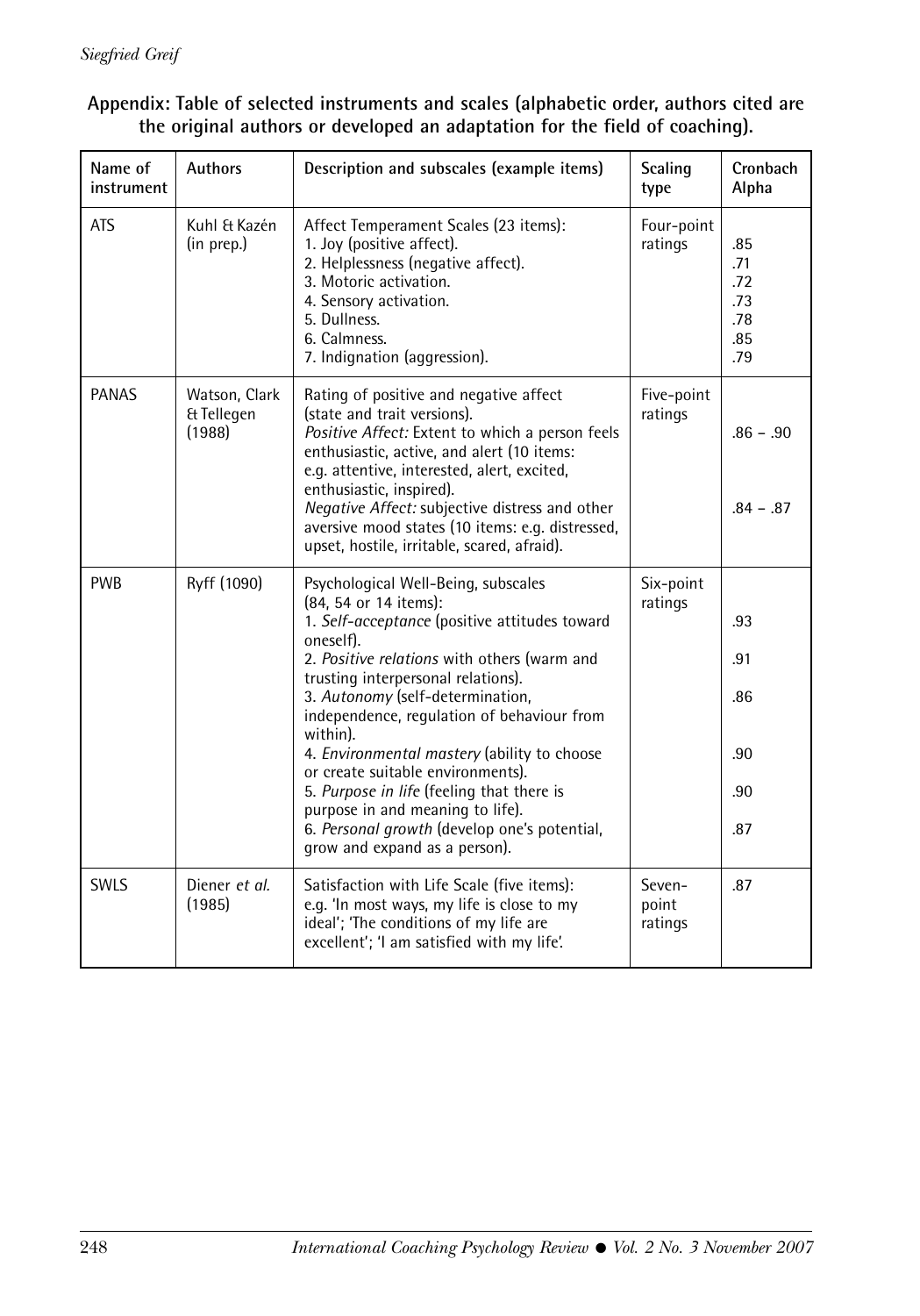| Name of<br>instrument | <b>Authors</b>         | Description and subscales (example items)                                                                                                                                                                                                                                                                                                                                           | Scaling<br>type                                                             | Cronbach<br>Alpha |
|-----------------------|------------------------|-------------------------------------------------------------------------------------------------------------------------------------------------------------------------------------------------------------------------------------------------------------------------------------------------------------------------------------------------------------------------------------|-----------------------------------------------------------------------------|-------------------|
| S-C-Eval              | Runde (2005)           | Summative Coaching Evaluation of the<br>(coaching quality and outcome dimensions,<br>31 items):<br>1. Structural quality (context conditions,<br>e.g. adequate room, time schedule, contract,<br>and explanation of the coaching concept,<br>nine items).                                                                                                                           | Six-point<br>ratings and<br>one per<br>cent rating<br>of goal<br>attainment | .81               |
|                       |                        | 2. Process quality (e.g. preparation,<br>performance and methods of the coach,<br>11 items).                                                                                                                                                                                                                                                                                        |                                                                             | .80               |
|                       |                        | 3. Outcome quality (quality of the<br>relationship, improvement of problem solving<br>competence of the client, future<br>recommendation of coaching and the coach,<br>and percentage of goal attainment, 13 items).                                                                                                                                                                |                                                                             | .92               |
| <b>SRIS</b>           | Grant et al.<br>(2002) | Self-Reflection and Insight Scales:<br>Self-Reflection (perceived frequency of<br>self-reflective thoughts and need for self-<br>reflection, 12 items): e.g. 'I frequently examine<br>my feelings'; 'I frequently take time to reflect<br>on my thoughts'; 'I have a definite need to<br>understand the way that my mind works'.<br>Insight (clarity of own emotions, eight items): | Six-point<br>scales                                                         | .91<br>.91        |
|                       |                        | e.g. 'Often I find it difficult to make sense of<br>the way I feel about things' (recoded);<br>'I usually know why I feel the way I do.'                                                                                                                                                                                                                                            |                                                                             |                   |
|                       |                        |                                                                                                                                                                                                                                                                                                                                                                                     |                                                                             |                   |
|                       |                        |                                                                                                                                                                                                                                                                                                                                                                                     |                                                                             |                   |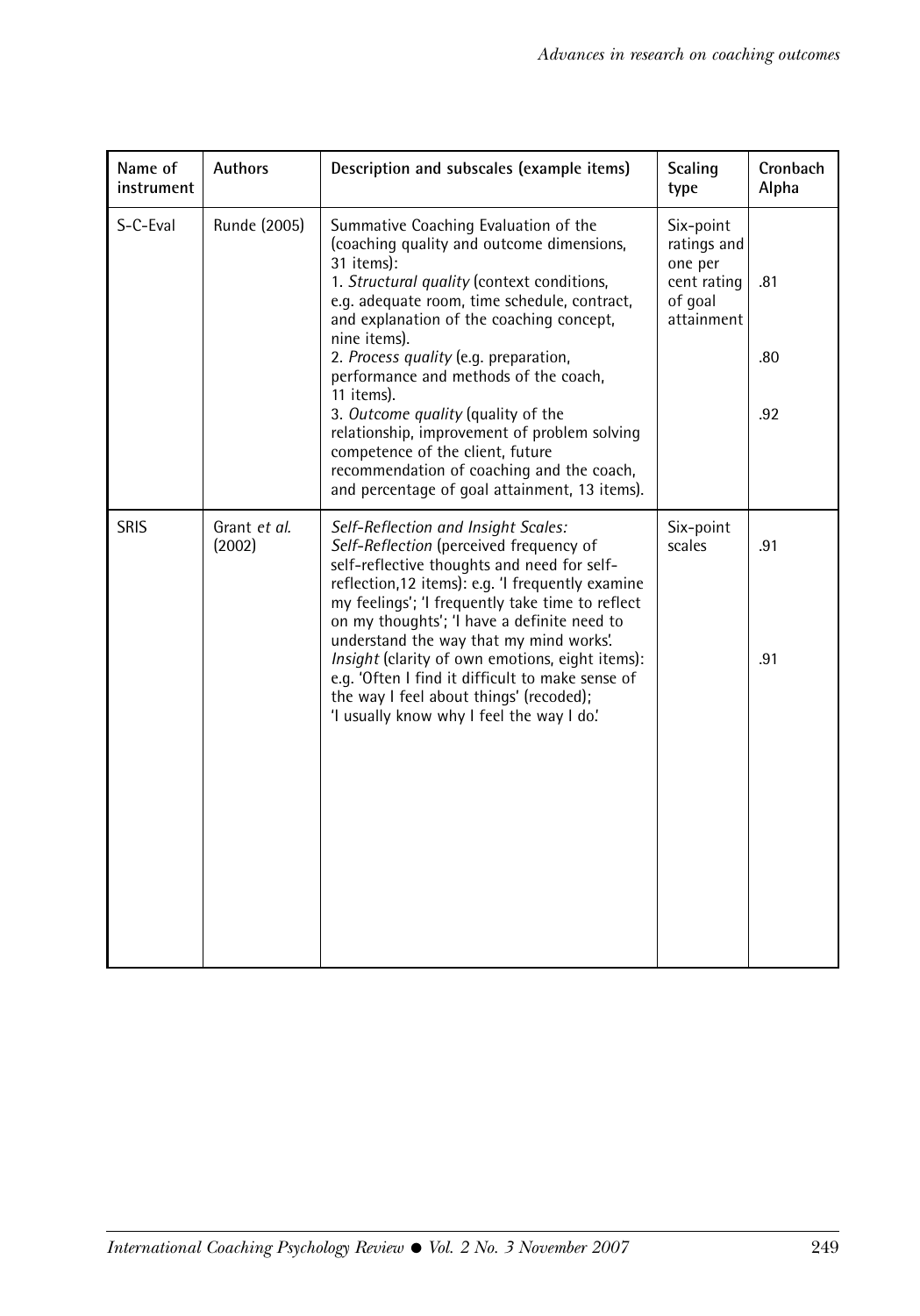## **A languishing-flourishing model of goal striving and mental health for coaching populations**

## Anthony M. Grant

*Coaching focuses both on facilitating goal attainment and enhancing well-being. Yet there has been little work on developing models that integrate mental health/illness issues with goal striving. This is important because many distinctions between coaching and therapy have been based on the supposed differing levels of psychopathology in clinical, counselling and coaching populations. However, research suggests that some coaching clients have high levels of depression, anxiety or stress, and there is recent evidence that coaching clients who voluntarily seek life coaching tend to have higher levels of psychopathology than individuals who undertake coaching as part of a workplace coaching program. These findings underscore the importance of coaches having a sophisticated understanding of the issues related to coaching and mental health. Drawing on recent languishing-flourishing work in the area of positive psychology this paper presents a new provisional model of goal striving and mental health/mental illness with two key dimensions: (i) mental health-illness; and (ii) intentional goal striving (high or low). The languishing section of the model represents individuals who are have low levels of psychological or subjective well-being but do not have elevated levels of depression, anxiety or stress. The acquiescent section is where individuals have good levels of mental health and but have low levels of intentional goal striving. The flourishing section is where individuals have high levels of mental health and are actively engaging in high levels of intentional goal striving. The model also delineates a distressed but functional client group who have high levels of intentional goal striving, but significant levels of psychopathology, and distinguishes those from clients with major psychopathology but very low levels of intentional goal striving, Recommendations are made for future coaching research and practice.*

**I** IS OFTEN SAID that coaching is not therapy and that coaching does not aim to treat psychological problems, mental illness or other issues of pathology. Rather, T IS OFTEN SAID that coaching is not therapy and that coaching does not aim to treat psychological problems, mental coaching clients are looking for ways to better attain their goals, improve their performance and enhance their quality of life (see, for example, Whitworth *et al.*, 1998). Are these mantras in fact true? If not, how can we integrate issues related to mental health and goal striving within a coaching-related model?

As the practice of coaching develops and as research into coaching advances, our understanding of the parameters of the coaching industry and demographics of coaching clients has become more sophisticated. As this knowledge has developed, it has become increasingly clear that there is a discrepancy between espoused ideas about what coaching 'should' be and the reality of what happens in real-life coaching practice. In reality, the boundaries between coaching practice and therapeutic practice are somewhat blurred.

That there has been little theoretical or empirical research exploring the boundaries between coaching and therapy is a serious shortcoming in the coaching literature. Clearly, the coaching industry and coaching psychology would benefit from coachingrelated models that delineate issues of goal striving, mental health/mental illness and psychopathology.

In this paper past approaches to distinguishing coaching from therapy are discussed. The key foci of coaching; goal striving, well-being enhancement and goal attainment, are distinguished from the foci of therapeutic interventions which are identified as the treatment of psycho-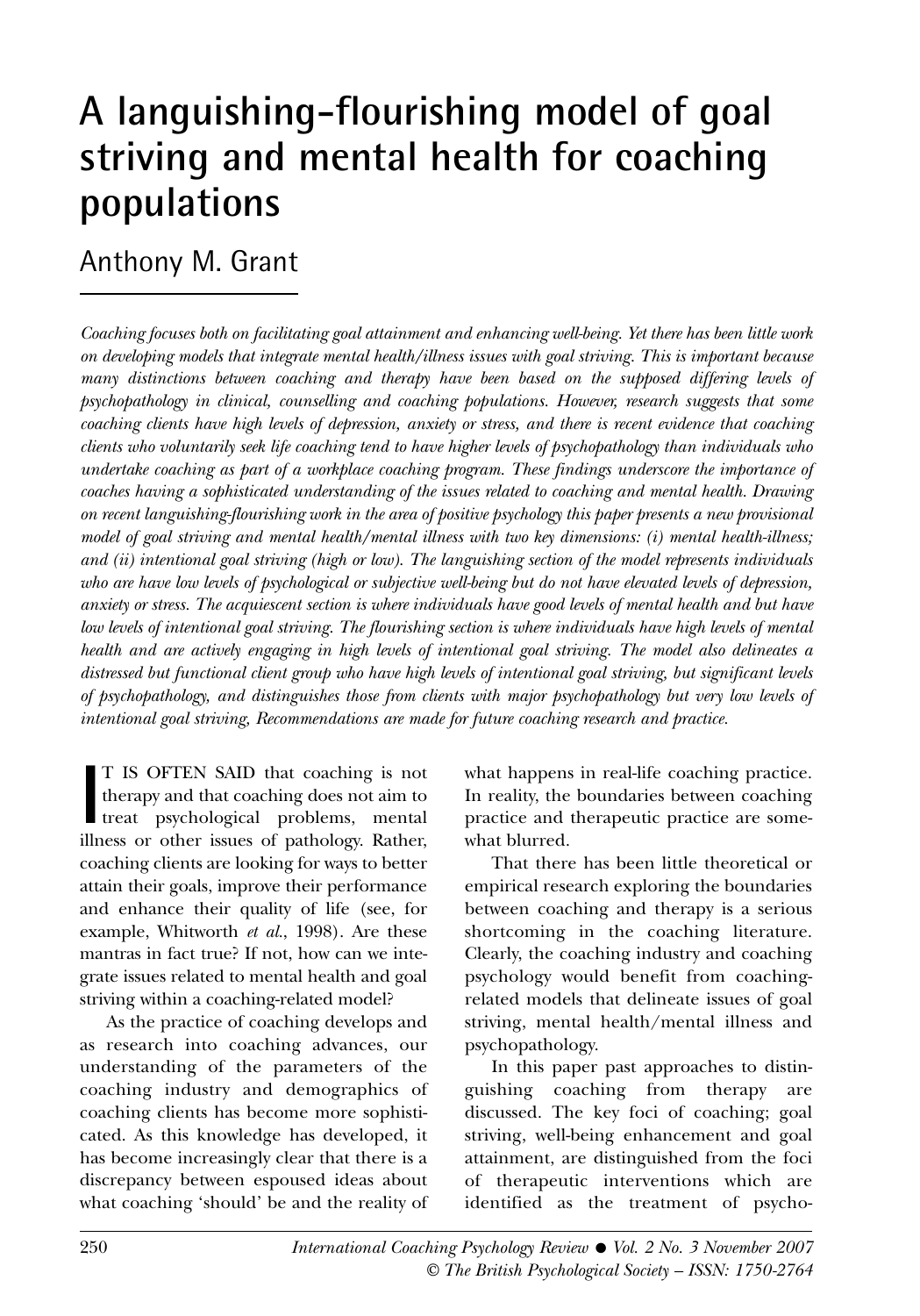pathology. Drawing on recent languishingflourishing work in the area of positive psychology (Keyes, 2003), this paper then presents a new provisional model of goal striving and mental health/mental illness for use in coaching research and practice. Recent comparative research, presented in this paper, suggests that coaching clients who voluntarily seek life coaching have higher levels of psychopathology than individuals who undertake coaching as part of a workplace coaching programme. These findings underscore the importance of coaches having a sophisticated understanding of the issues related to coaching and mental health.

#### **Coach or couch?**

A wide range of factors have been used to differentiate coaching from therapy. Coaching is said to have an greater emphasis on structured conversations and goal attainment (Hart *et al.*, 2001), and greater variation in modes of delivery, with coaching being conducted in short sessions, by face-to-face, by 'phone or e-mail (Richard, 1999). Coaching is also said to be more focused on solution construction rather than problem analysis, and focuses on the present rather than on the past (Berg & Szabo, 2005) or unconscious facets of behaviour (Levinson, 1996).

However, for each distinction offered, alternative viewpoints have been presented. For example, it has been proposed that coaching is developmental rather than goal focused (Kilburg, 2000), should incorporate the past as well as the present (Kemp, 2005), should focus on emotions rather than actions (Schlegelmich & Fresco, 2005), and should prioritise the delivery of expert skillsbased knowledge rather than focusing on self-directed learning (Fox, 1983).

Such distinctions centre on *how* coaching is conducted, rather than *who* the coaching client is, or the specific *focus or goals* of the coaching intervention. Whilst distinctions based on how coaching is conducted give a useful overview of what coaches do with their clients, they give an incomplete picture of the differences between coaching and therapeutic modalities, and they give little guidance to coaches about how to deal with psychopathology within a coaching engagement (for further discussion see Bluckert, 2005).

#### **The normal curve: Distinguishing the abnormal pollution?**

Another way that coaching has been differentiated from therapy considers the different levels of degree of psychopathology seen in coaching, counselling and clinical populations. This somewhat simplistic approach is based on the distribution of psychopathology in the general population which is represented as lying on the normal distribution (Krabbendam *et al.*, 2004). In such approaches the extreme end of the normal distribution of psychopathology (say, approximately three to four standard deviations below the mean) can be deemed to be a psychiatric population, with less extreme sections of the distribution being deemed clinical, counselling and coaching populations respectively (see Figure 1; see Cavanagh (2005) and Sperry (2004) for detailed discussions of this issue).

This approach to delineating coaching from therapeutic modalities is based on two fundamental assumptions. First, that coaching clients do not present clinically significant problems for treatment or are from a 'non-clinical' section of the population. Second, that coaching is primarily about enhancing goal striving and well-being rather than treating mental illness or distress. This is an important and central philosophical assumption about coaching and coaching psychology, and reflects the espoused viewpoint of a large number organisations including the Association of Coaching (AC), the European Mentoring and Coaching Council (EMCC), the International Coach Federation (ICF), the Worldwide Association of Business Coaches (WABC), and a wide range of individual commentators such as Parkes (1955), Whitmore (1992), and Williams and Thomas (2004).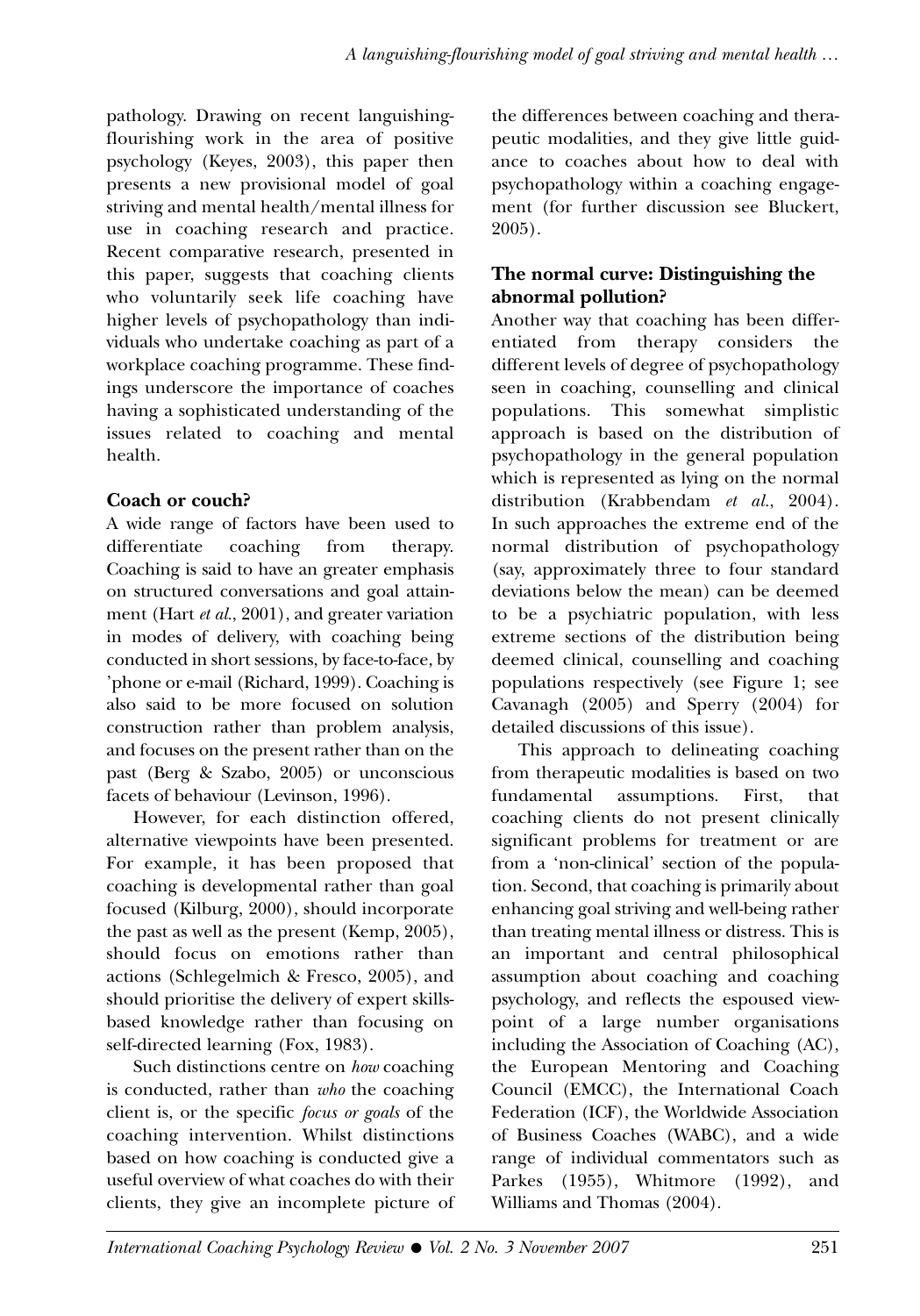

**Figure 1: Theoretical distribution of psychopathology in the psychiatric, clinical, counselling and coaching populations.**

The notion that a range of client groups *per se* can be distinguished by reference to varying degrees of psychopathology is central to the Australian Psychological Society (APS) distinctions between coaching, counselling and clinical psychology. The APS Interest Group in Coaching Psychology (IGCP) defines coaching psychology as 'the systematic application of behavioural science, which is focused on the enhancement of life experience, work performance and well-being for individuals, groups and organisations with *no clinically significant mental heath issues or abnormal levels of distress*' (italics added; APS IGCP, 2003).

The APS distinguishes counselling psychology as being predominantly focused on the use of 'therapeutic techniques' in the amelioration of distress. Thus 'individuals may seek assistance from a counselling psychologist to help them to … 'manage stress and conflict at home and work, deal with grief, loss and trauma, [and] overcome feelings of anxiety and fear' (APS, 2007a).

In contrast, 'clinical psychologists are specialists in the assessment, diagnosis and treatment of psychological problems and *mental illness*' (italics added; APS, 2007b), with the majority of the training of clinical psychologists primarily focusing on the identification and treatment of psychopathological states.

The focus of coaching psychology then is subtly different to that of clinical and counselling practice. As can be seen from the above APS definitions, the primary focus of clinical and counselling practitioners is the alleviation of psychopathology or distress and addresses such issues directly. In contrast, the primary focus of coaching is not explicitly on alleviating psychopathology or primarily dealing with distress, rather it is about assisting clients in articulating goals and helping them systematically strive toward goal attainment. These goals may be developmental or focused on enhancing performance or acquiring a specific skill set.

#### **The psychopathology of coaching clients: Three recent studies**

There has been very little empirical research into the levels of psychopathology found in coaching clients. Although there have been concerns that coaching is being used as a de facto form of therapy (Berglas, 2002), and various authors have reported anecdotal concerns about the overlap between coaching and therapy (Naughton, 2002), to the present author's best knowledge only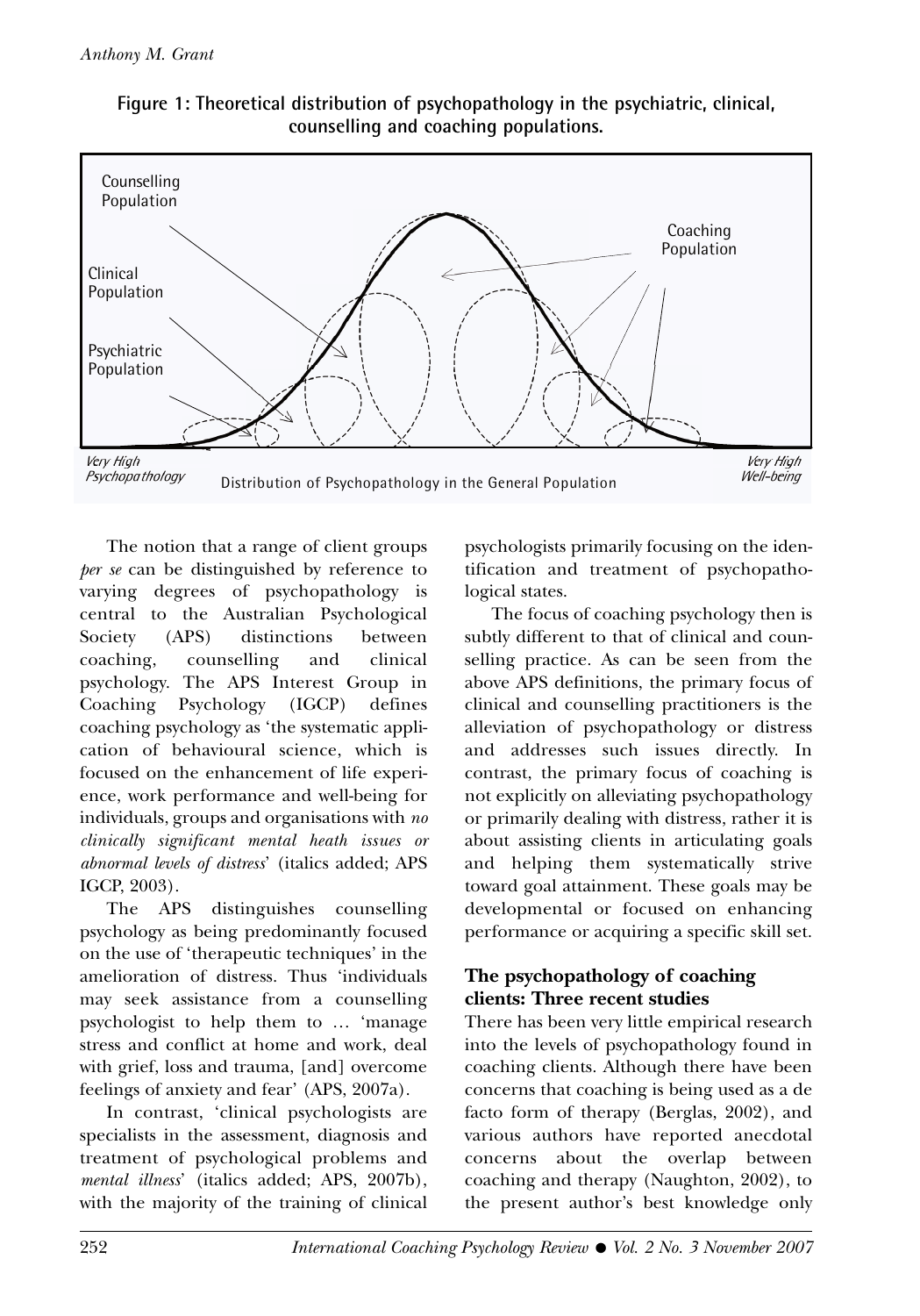three studies have quantitatively collected data on the extent to coaching populations manifest psychopathology.

As part of a study of the effectiveness of life coaching, Green *et al.* (2005), surveyed a total of 107 potential life coaching clients from a community sample and found 52 per cent had clinically elevated scores (a score of two standard deviations above the mean) on the Brief Symptom Inventory (BSI: Derogatis & Melisaratos, 1983). The BSI is a well-validated self-report health screening instrument designed to be used with both clinical and non-clinical populations (Preston & Harrison, 2003).

Reflecting Green *et al.*'s (2005) finding, and using another community sample and the same BSI screening criteria, Spence and Grant (2007) found that 25 per cent of 84 participants in a life coaching programme had clinically elevated BSI scores. It worth noting that whilst Green *et al.* (2005) drew their sample from a regional centre with a relatively low socio-economic status, Spence and Grant (2007) drew their sample from a capital city with a relatively higher socioeconomic status. The comparative results of these two studies suggest that individuals who seek life coaching may have higher than average levels of psychopathology, and such levels may be reflective of the specific population from which the sample is drawn.

A third study examined the extent of psychopathology in 43 participants who took part in a workplace coaching programme in an Australian high school. Using the Depression, Anxiety and Stress Scales (DASS; Lovibond & Lovibond, 1995) Grant *et al.* (2007) found that 4.6 per cent of participants had levels of depression at the 90th percentile or above, 21.9 per cent had levels of anxiety at the 90th percentile or above, and 18.6 per cent had stress levels at the 90th percentile or above (note: percentiles used follow recommendations of Crawford & Henry, 2003). These levels of depression, anxiety and stress appear to be in accord with the general levels found in the teaching profession (see van Dick & Wanger, 2001).

The DASS is a well-validated self-report measure of depression, anxiety and stress suitable for use in both clinical and nonclinical populations (Clara *et al.*, 2001; Henry & Crawford, 2005)

The sample sizes in these three studies are not large enough to draw definitive conclusions. However, they provide useful preliminary empirical evidence about psychopathology in coaching populations, and indicate that these levels can vary considerably depending on the specific population. This point is further reinforced by recent Australian research examining the mental health of 7500 individuals from a number of professions which found that 15 per cent of lawyers, 10 per cent of accountants and nine per cent of information technology professionals had symptoms indicative of moderate or severe depression (*Australian Financial Review*, 2007). Together these findings illustrate the inadequacy of differentiating coaching from counselling or clinical populations merely by means of levels of population psycho-pathology, and emphasise that coaches need more sophisticated theoretical frameworks.

## **Psychopathology: A languishingflourishing distinction**

Given that a proportion of clients presenting for coaching will have mental health problems, do such issues exclude them from coaching? Can a professional coach ethically coach someone with an anxiety disorder, when the goals of the coaching engagement are about a work or leadership developmentrelated issue, or if the client who becomes depressed during the coaching engagement? How are we to understand such mental health issues in relation to goal attainment within a coaching context?

Recent theorising from within the positive psychology area may be useful here. Keyes (2003) has proposed a model for use in the study of mental health and mental illness within the positive psychology framework. Keyes conceptualises mental health and mental illness as being separate constructs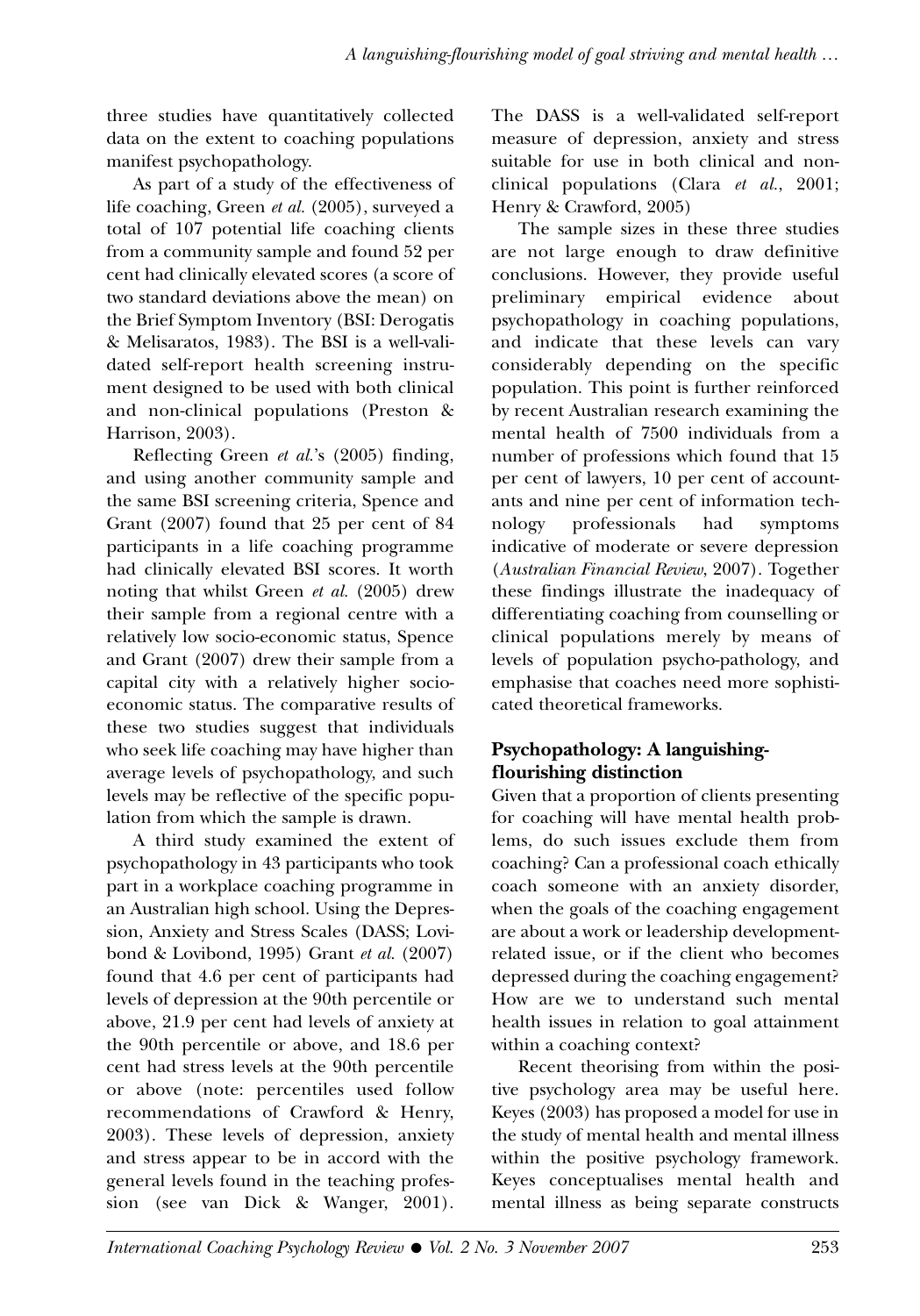with two orthogonal dimensions: the mental health continuum and the mental illness continuum (see Figure 2). In brief, within Keyes's model the mental health dimension is represented by high or low levels of psychological well-being, for example, self-acceptance, positive relations with others, personal growth, purpose in life, environmental mastery and autonomy (Ryff & Keyes, 1996). The mental illness dimension is represented by a presence or absence of symptoms indicative of depression, for example, anhedonia, insomnia or hypersomnia.

For Keyes, mental health is far more than the mere absence of mental illness symptoms. Individuals high in mental health and low in mental illness are designated as *flourishing* in life, whereas those low in mental health and low in mental illness symptoms are designated as *languishing*. Those with low mental health and high mental illness are designated as both languishing and depressed (for details, see Keyes, 2003). Keyes estimates that only approximately 25 per cent of the population can be considered to be flourishing.

Languishing has been defined as 'a state in which an individual is devoid of positive emotions toward life, is not functioning well psychologically or socially, and has not been depressed within the past year', whereas flourishing can be understood as 'a state in which an individual feels positive emotions towards life and is functioning well psychologically and socially' (Keyes, 2003, p.294).

The languishing–flourishing delineation may have considerable utility for coaching. However, Keyes's approach as it stands does not explicitly incorporate the elements of goal striving and goal attainment so central to coaching practice. Coaching is after all primarily focused on facilitating intentional goal striving and goal attainment (Whitmore, 1992). Thus, a useful adaptation of Keyes's approach for use in coaching would need to explicitly incorporate both a mental health/illness dimension and a goal striving dimension.

**Figure 2: Keyes's Model of Mental Health and Diagnostic Categories (Keyes, 2003; reproduced with permission).**

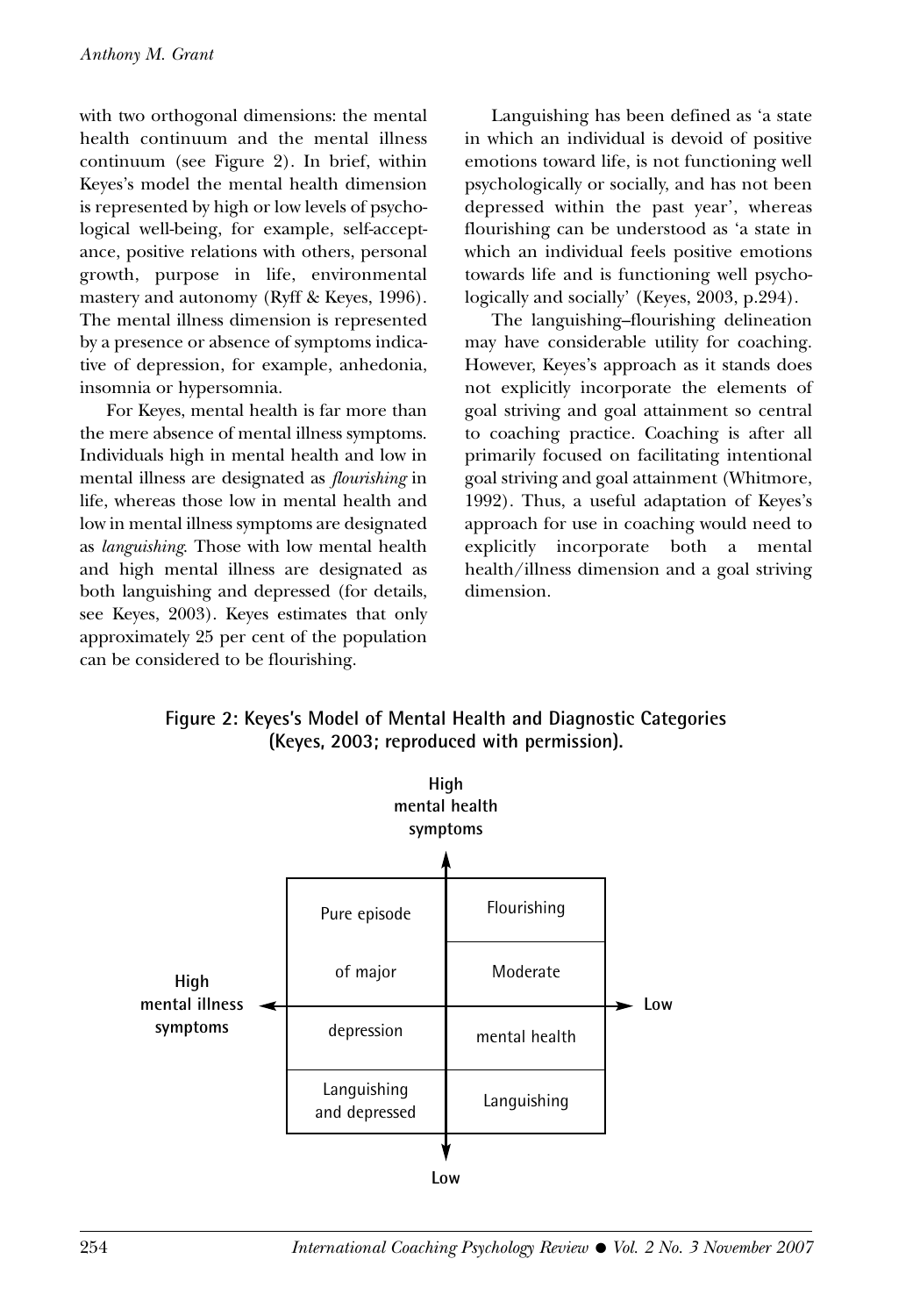## **Goal striving and coaching**

Goal striving sits at the very heart of coaching. Implicit in the notion of goal striving is the concept of intentionality; the purposeful pursuit of the goal. It is thus important to distinguish between 'strivings' and 'aspirational goals'. The concept of striving implies that the individual has somehow invested in the intentional pursuit of a goal, and is actually engaged in its pursuit. This can be contrasted with the notion of aspirational goals.

The notion of aspirational goals has traditionally referred to higher order, valuesbased goals that an individual hopes to achieve (see, for example, Zimmerman & Bandura, 1994). However, the contemporary meaning of term 'aspirational goal' has taken a new direction and reflects recent political rhetoric (Milbank, 2007). In line with recent usage 'aspirational goals' can be understood as goals that an individual expresses interest in achieving, but in reality is unwilling or unable or to work towards or make a commit to. For example, political leaders may have a aspirational goal of reducing global greenhouse gas emissions and global warming, but not have actually begun the striving process by setting specific pollution reduction benchmarks or enacting legislation.

Of course, not all goals are created equal. Different types of goals differently impact on individuals' performance and their subjective experience of the goal striving process. For example, Coats *et al.* (1996) found that people who tended to set avoidance goals had higher levels of depression and lower levels of well-being. Other studies have found that approach goals are associated with both higher levels of academic performance and increased wellbeing (Elliot & McGregor, 2001). Performance goals tend to focus individual's attention on issues of personal ability (Gresham *et al.*, 1988), and such attentional focus can actually impede performance when the task is complex or the goal is perceived as highly challenging, and the individual is not skilled or is low in selfefficacy. In such cases learning (or mastery) goals may better facilitate task performance (Seijts & Latham, 2001).

## **Self-concordance, goal striving and mental health**

Sheldon and Elliot (1998) noted that not all personal goals are personal. Individuals can pursue specific goals for a wide range of reasons, and the specific motivations underpinning goal striving can have an important impact on well-being. For example, the degree to which a specific goal is self-concordant has an important impact on the emotions associated with the goal (Koestner *et al.*, 2002). Self-concordance refers to the degree to which a goal is perceived by the individual as being autonomous, that is emanating from the self (a internal perceived locus of causality indicating greater self-concordance), as compared with a goal that is perceived by the individual as being controlled by factors outside of the self or by the introjected ideas of others (external perceived locus of control indicating less self-concordance) (Sheldon & Elliot, 1998). It is important to remember that goals are nearly always motivated by a complex combination of internal and external factors (Spence *et al.*, 2004). Thus a dimensional rather than categorical approach is appropriate here.

Goals that are self-concordant and in alignment with the coachee's core personal values or developing interests are more likely to be engaging, and self-concordant goals are associated with higher levels of goal attainment, greater goal satisfaction and well-being (Sheldon & Elliot, 1999; Sheldon & Kasser, 1995). Further, both goal content (intrinsic or external) and goal motivation (autonomous or controlled) make significant contributions to psychological well-being or lack of well-being (Sheldon *et al.*, 2004).

As can be seen from the above discussion, goal striving and goal attainment may not necessarily be associated with mental health or well-being. Indeed, individuals may have high levels of goal striving and goal attain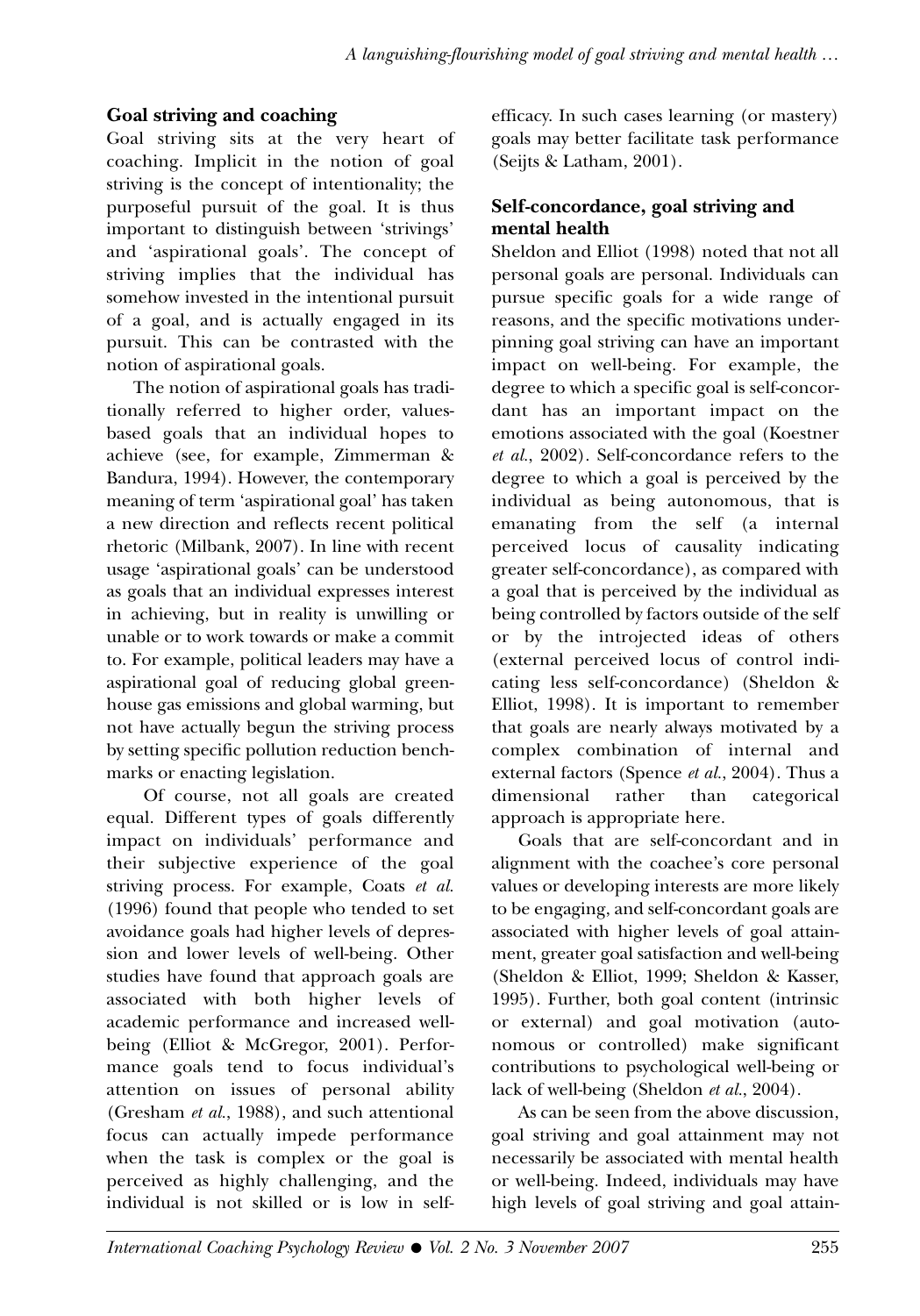ment, yet have low levels of well-being and mental health. These observations have important implications for a coachingrelated model of mental health and goal striving.

## **A languishing-flourishing model of goal striving and mental health**

The proposed model of goal striving and mental health presented in Figure 3 has two key dimensions: (i) the mental health-illness spectrum; and (ii) intentional goal striving (high or low).

There has been considerable discussion attempting to define the differences between mental health and mental illness. One approach argues that mental health is more than the mere absence of mental illness (e.g. Keyes & Lopez, 2002; Seligman & Csikszentmihalyi, 2000). This view posits that the presence of mental health is best indicated by high levels of psychological and subjective well-being, rather than the mere absence of depression, anxiety or stress, whereas mental illness is indicated by the presence of high levels of depression, anxiety or stress.

Measures of well-being and life satisfaction tend to correlate between –.40 and –.55 with measures of psychopathology such as depression, indicating a shared variance of about 25 per cent (Keyes, 2003). Given the degree of shared variance, one useful way of visually representing the relationship between mental health and mental illness is in a Venn diagram with separate but overlapping dimensions representing mental health and mental illness (following the work of Grünbaum (2003) this is represented as a quadratic polygon in Figure 3).

It should be noted that the areas within this diagram are representative only, and are not meant to imply any specific distribution pattern in terms of numbers or percentages of coaching clients in each specific area, and of course, individuals will move from one area to another over time.

The mental health area is represented in the figure as falling between point *A* and point *B* (where *A* represents high mental health, and *B* represents low mental health) with the mental illness area is represented as falling between point *C* and point *D* (where *C* represents low mental illness and *D* represents high mental illness). Snyder *et al.* (2003) advocate the use of a dimensioning approach to the process of labelling and measuring mental health and illness, and argue that 'all dimensions would have the inherent capability of yielding information that varies in content from maladaptive to adaptive' (p.29).

## **Flourishing**

The concept of flourishing used in this model extends Keyes's construct. Where Keyes defines flourishing by primary reference to the presence of mental health and the absence of mental illness, flourishing in the present proposed model is defined also by explicit reference to the intentional pursuit of goals. The far top right-hand area of this figure is where individuals have high levels of mental health and are engaging in high levels of intentional goal striving. This is the area of flourishing. Many would consider this area to be the ultimate goal of the coaching process. Goals in this area can be expected to be highly self-concordant because the long-term pursuit of self-concordant goals are associated with higher levels of well-being (Sheldon *et al.*, 2004). The relationship of levels of self-concordance to this area is of course is an empirical issue, and further research is needed here.

In relation to workplace coaching, clients in this area can be expected to be fully engaged in their work, find meaning and purpose in their work lives, and have positive relations with others in the workplace. However, it is important to note that high levels of intentional goal striving are not necessarily equivalent to 'getting things done', 'upward and onward' or 'high performance'. An individual may be intentionally striving to achieve less, for example, increasing the quality rather than quantity of their work performance, or redefining their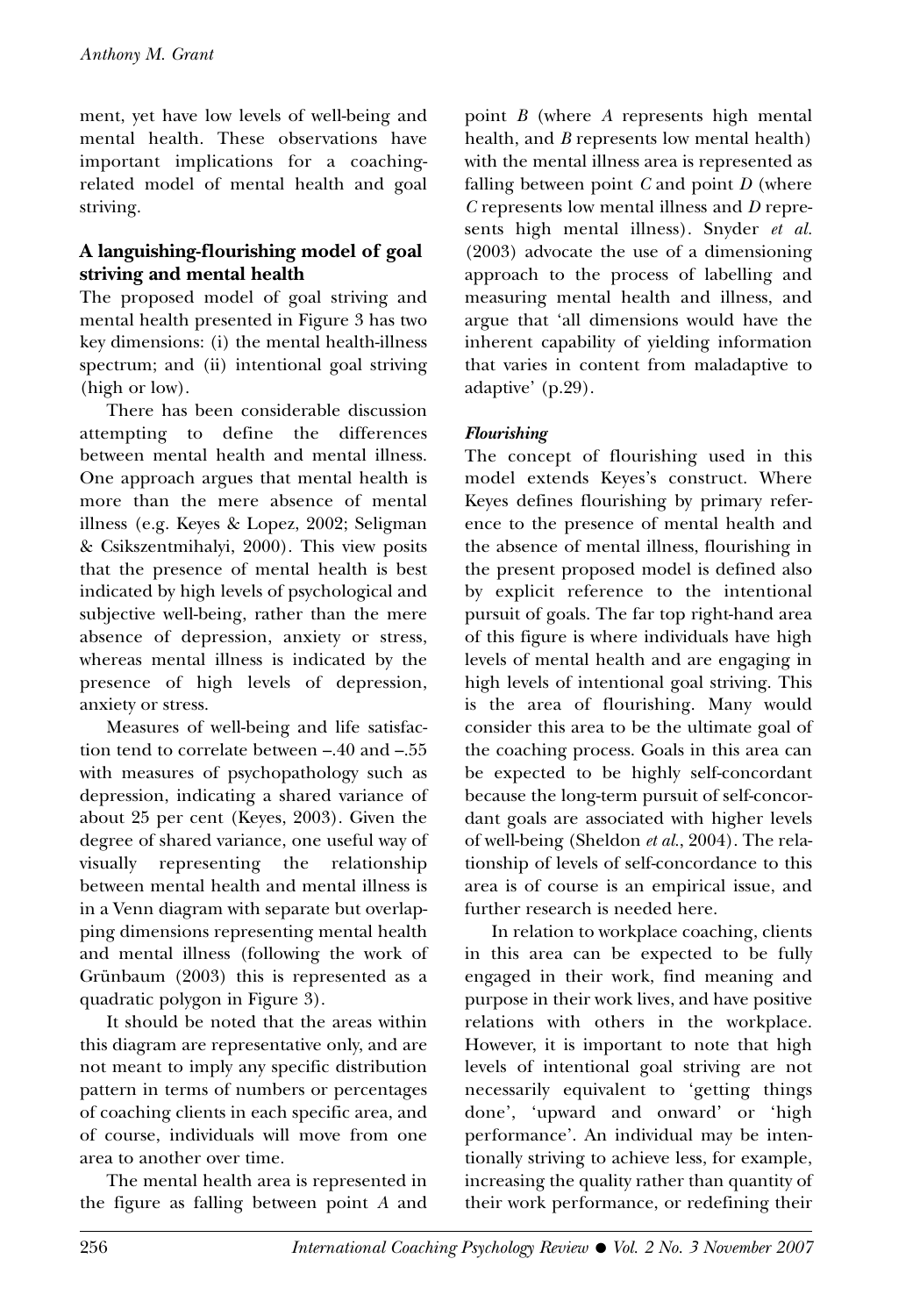

**Figure 3: Proposed model of goal striving and mental health.**

career path based on personal values, rather than corporate or social definitions of success. Indeed, increasing numbers of executives are engaging in such career plateauing (The Families and Work Institute, 2004). Individuals in this area may also be engaging in practices of *intentional nonstriving* as in Buddhist and some mediative traditions. Paradoxically, such mindful or mediative activities can be also understood as being strivings in the pursuit of acceptance goals. Such acceptance goals may be articulated as 'My goal is to unconditionally accept whatever I experience, by bring my attention back to my breathing whenever my attention wonders.' Although the concept of strivings in the pursuit of acceptance goals may appear contradictory, such attitudes of purposeful awareness and intentional acceptance is central to mindfulness meditation (Kabat-Zinn, 1995).

#### **Acquiescence**

The top left-hand section of Figure 3 is where individuals have good mental health but have low levels of intentional goal striving, although they may well hold aspirational goals. This is the area of acquiescence. Here individuals enjoy psychological and subjective well-being, but are not actively engaged in an intentional goal striving process characteristic of the flourishing domain. To be acquiescent is to assent tacitly, to consent, to agree with other's wishes, and is the act or process of accepting. In this quadrant goals are likely to be only moderately self-concordant, as individuals may well show a greater tendency to accept decisions made for them by others or by setting aside the pursuit of their own goals in preference for the goals of others.

The notion that individuals can have good levels of mental health, and yet not be intentionally pursuing goals of their choice may at first glance appear to be incongruent. However, many parents will be familiar with the experience of having to set aside their own personal career goals so that their partner or children have the opportunity of pursuing their goals. Paradoxically, setting aside their own goals may still result in parents experiencing psychological well-being, on dimensions such as positive relations with others and purpose in life (Ryff, 1989).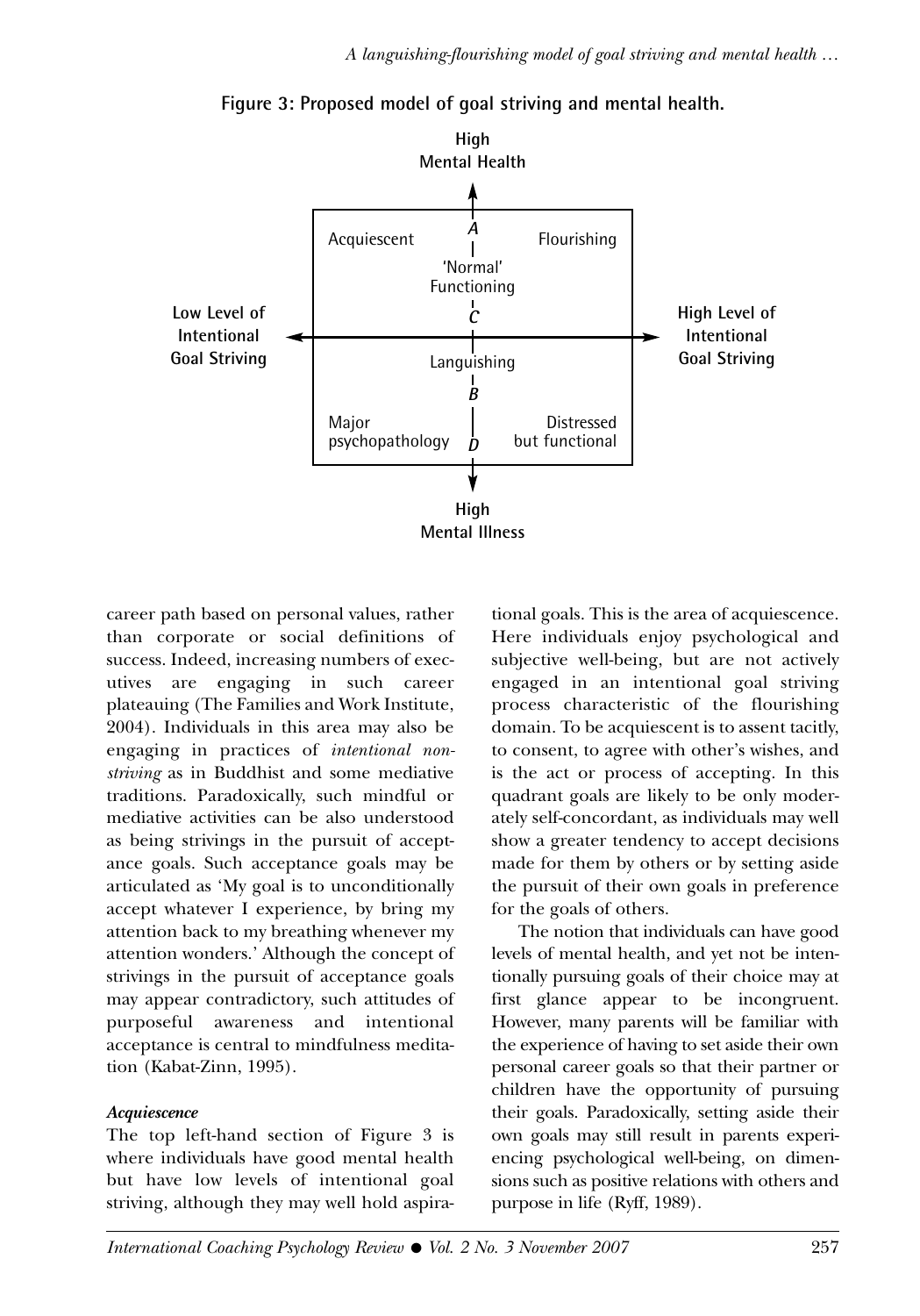In the workplace, individuals in this area are the 'happy but disengaged'. It can be expected that individuals in this quadrant would be physically and emotionally present, but not actively engaged with the goals of the organisation. Although some individuals may well purposefully choose the kind of work that does not demand engagement, it may be that individuals in this area over time will become increasingly bored with the daily work routine, and may well drift into the area of languishing.

## **Languishing**

The overlapping area between points *B* and *C* represents individuals who have low levels of psychological or subjective well-being without elevated levels of depression, anxiety or stress. This is the area of languishing. Whilst individuals who are languishing may be intentionally striving towards goals (possibly with the assistance of a coach), in general their lives are likely to be devoid of the pleasure often associated with intentional goal striving (Street, 2002). Such individuals may well be engaged in the pursuit of conditional goals.

Conditional goals are goals that are pursued because the individual believes that that its attainment will bring happiness and well-being (Street, 2002). For example, an individual may be striving to acquire a specific sum of money in the belief that 'everything will be fine' once that sum is in the bank. Such goals are likely have a relatively low level of self-concordance. The languishing state at the higher end of the goal striving dimension thus encompasses the notion of 'deferred happiness syndrome' in which individuals persist in the long term with life situations that are difficult, stressful and exhausting in the belief that this sacrifice will pay off in the long term (Breakspear & Hamilton, 2004).

### **Distressed but functional**

The bottom right-hand area is the area of distressed but functional clients. Here we find individuals presenting for coaching who have high levels of intentional goal striving. They may highly functional, in terms of work performance, social status and earning capacity, yet still be dysthymic or even clinically depressed, anxious or stressed. Issues of mental health or mental illness here can range from moderately dysthymic or distressed (as represented by the areas aligned with point *C*) to more serious levels of mental illness (as represented by the areas aligned with point *D*).

This area is an area of significant challenge for coaches who do not have clinical or counselling training (Cavanagh, 2005). This is because, contrary to popular belief, it is not always easy to recognise depression or anxiety, particularly for those who are untrained in such diagnostics (Leimkuhler *et al.*, 2007; Preville *et al.*, 2004). Indeed, coachees in this area are unlikely to present for treatment for mental illness, and may not even be aware that they have such problems. The coachee is far more likely to present with issues related to time management, interpersonal communication difficulties or workplace disengagement.

## **Major psychopathology**

The bottom far left-hand area in the model is the area of major psychopathology. Here we find clients with high levels of mental illness, which might include illness such as major depression, major anxiety disorders, serious chemical dependencies, selfdefeating behaviour patterns or major personality disorders. In addition, clients in this area have low to very low levels of intentional goal striving and low to very low levels of functionality.

The term functionality in this context refers to the degree to which an individual is capable of carrying out the activities of daily living in occupational, social, or personal domains (see Roper *et al.*, 1980). According to the Global Assessment of Functioning Scale as presented in the Diagnostic and Statistical Manual of Mental Disorders (APA, 2000) very low functioning might be characterised by a danger of harm to self or others, a failure to maintain personal hygiene, serious impairment in judgment, serious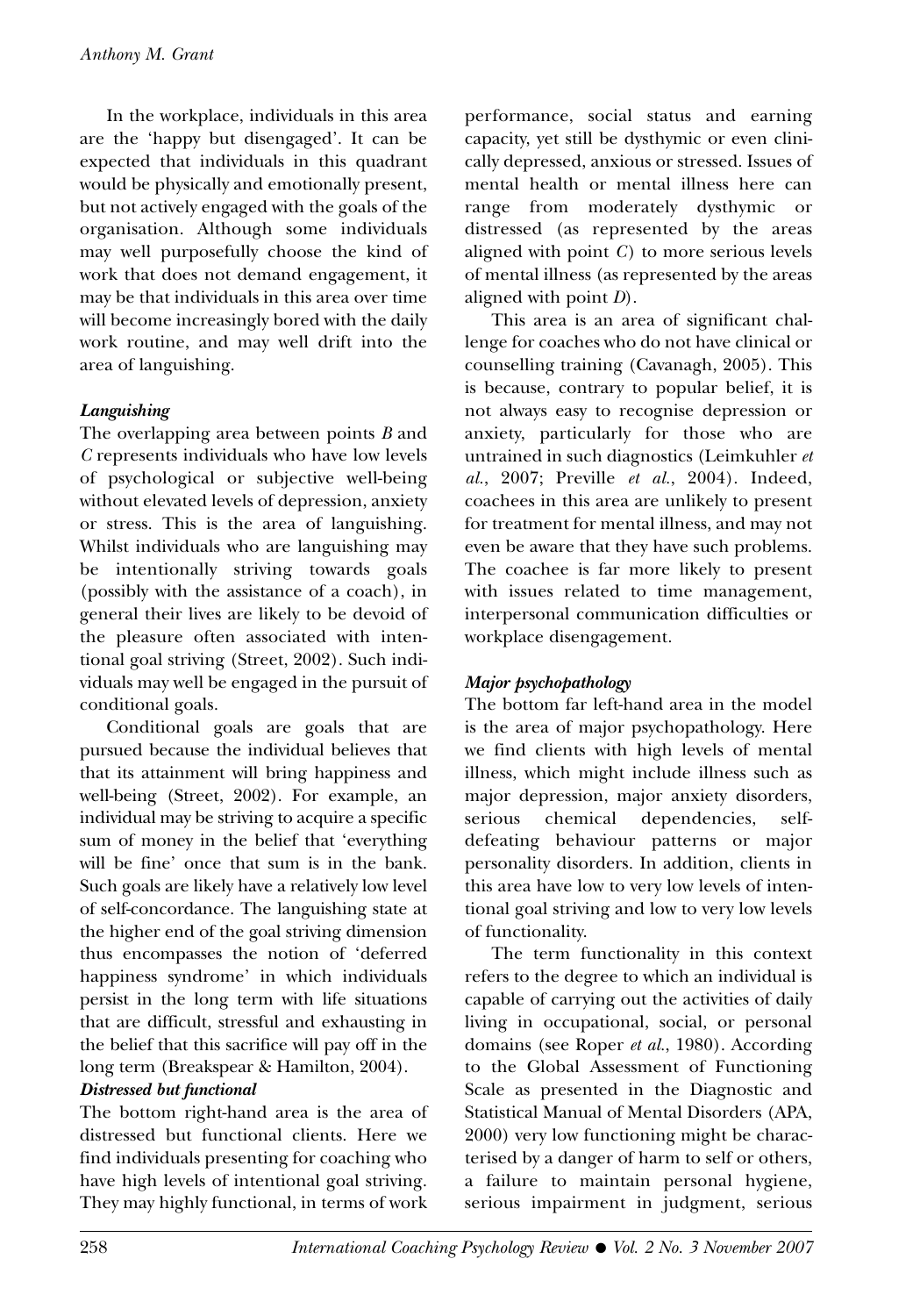impairment either occupational or school functioning, interpersonal relationships, judgment, thinking, and/or mood.

Although it may appear self-evident that individuals in the bottom far left-hand area a are not suitable candidates for coaching, some commentators have suggested that coaching might be a more acceptable alternative to therapy, especially for those who are resistant to therapy (Filippi, 1968; McKelley & Rochlen, 2007). Coaching methodologies have been found to be effective in enhancing skills generalisation in social skills training programmes for schizophrenia (Gottlieb *et al.*, 2005) and for improving adherence to antidepressant treatment among primary care patients (Brook *et al.*, 2005). Further, some have suggested that life coaching might be a suitable therapeutic intervention for disorders such as Adult Attention Deficit Disorder (Ratey, 2002).

It is in this quadrant that the boundaries between coaching and therapy become dangerously blurred. Whilst a solid argument can be made in favour of *trained mental health professionals* using coaching methods to treat some forms of psychological disorder (e.g. schizophrenia, depression), this would be ethically unacceptable for coaches who are not trained mental health professionals (Spence *et al.*, 2006). This is because overconfident, poorly trained coaches may not recognise the limits of their competency and inadvertently do harm to their clients (for further discussion on these issues see Buckley & Buckley, 2006; Cavanagh, 2005; Sperry, 2004).

## **Can inappropriate coaching interventions do harm?**

There has been very little discussion within the coaching literature as to whether coaching interventions can be harmful (Berglas, 2002). This is an important question particularly for coaching clients in the lower section of the model between points *C* and *D*, where individuals have increased vulnerabilities. The somewhat limited coaching outcome literature to date suggests that coaching interventions *per se* tend to be effective (for a recent review, see Grant & Cavanagh, 2007), but to date there has been little or no work examining the possible negative effects of coaching in vulnerable populations.

Support for the notion that, under certain conditions, coaching may be harmful for vulnerable populations comes from the clinical literature. First, it has been shown that not all interventions are equally effective. For example, cognitive behavioural interventions tend to be more effective than non cognitive-behavioural therapies for generalised anxiety, social phobia and obsessive-compulsive disorders (Chambless & Ollendick, 2001), and this suggests that some coaching interventions will be more effective than others.

Second, and more worryingly, the inappropriate use of psychological treatments can result in enduring psychological or physical damage. Lilienfeld (2007) lists a number of therapies that can be explicitly harmful through inappropriate usage. For example, expressive-experiential therapies can be harmful for some clients, as can be confrontational 'boot-camp' style interventions for conduct disorder, recovered memory therapy and critical stress debriefing.

Additionally, whilst some interventions might be ineffective and not directly harmful, they may carry *indirect* harm (such as elongated periods of suffering) and various 'opportunity costs' (such as lost time). Lilienfeld (2007) cautions that the costs of indirect harm should not be underestimated. This warning may be particularly salient for organisational and executive coaching clients, where both personal and business costs should be taken into account. For example, failure to address clinical levels stress or depression in a senior executive who is receiving coaching could result in an escalation of mental health problems, burn out and eventual executive derailment, and this could have serious consequences for the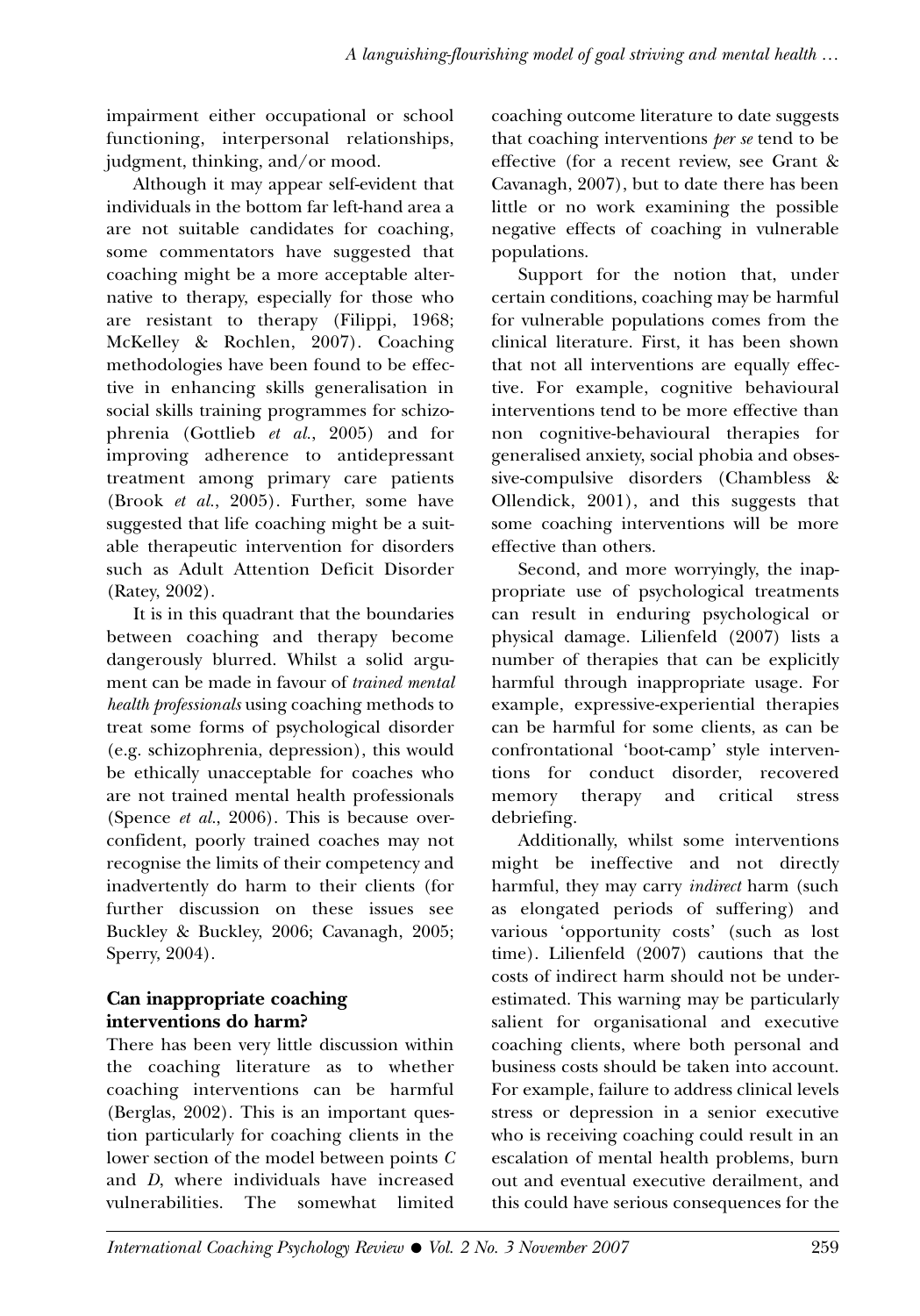coachee, their family, and for organisational stakeholders as a whole. Coaches who are highly skilled and well-informed about mental health issues are ideally placed to help prevent such unfortunate occurrences.

## **Ethical issues**

If a coach is not qualified as a mental health professional they still have a legal and ethical duty of care to address the issue by making a preliminary assessment and considering referral options (Spence *et al.*, 2006). Even in the face of obvious symptomology, many clients are reluctant to accept a mental illness diagnosis or preliminary assessment, and are often reluctant to accept a referral to a qualified mental health professional (Bluckert, 2005).

Thus a key challenge for the coach is to determine if and how to work with the coachee. If the coachee is not prepared to take a referral to a qualified mental health practitioner for treatment, the coach needs to make a decision about whether or not to continue coaching. Ethically this is problematic because the focus of therapy is the explicit treatment of psychopathology. Coaches offer coaching services not therapy. Thus, most coaches would be acting unethically if they engaged in therapy with clients, as they would be acting beyond the boundaries of their competence (AC, 2006; ICF, 2005; WABC, 2003). In line with the understandings of coaching outlined above, a coach who is not a trained mental health professional may ethically work with a coachee from the distressed but functional population as long as the goal of coaching is not *intended* to primarily address psychopathology or serious intrapersonal or interpersonal distress, and as long as the coaching does not impede recovery from such distress.

However, for coachees in the far lower right hand area, their distress may be of such a magnitude that it significantly impedes their progress towards their coaching goals. Such clients are the ones where, despite robust goal setting at the beginning of each session the coaching conversation keeps returning to therapeutic issues, and the coach finds themselves repeatedly acting as a supportive counsellor. At some point the coach may have to take a firm stand and insist that the coachee seeks treatment. One way to deal with this is for the coach to highlight how the presenting symptoms are preventing goal attainment, and how appropriate treatment will help the attainment of the goals of coaching. Supervision for the coach is essential here and ideally from a supervisor or mentor with extensive experience in such issues.

If on the other hand the coachee is willing and prepared to accept a referral to a qualified mental health practitioner, the challenge for the coach then becomes one of how to establish a working relationship with a suitability trained therapist. This is about managing the possible three, four or even five-way relationship between (for example) the therapist, the coachee, the sponsoring organisation, family members and the coach themselves. This is not an endeavour for the unskilled or fainthearted. Managing the boundaries and interests of multiple stakeholders takes tact and a considerable investment in time and effort. Done poorly it can have a considerable negative influence on outcomes. Conversely, done well, there may be considerable potential to foster growth and recovery.

## **Future directions in research and practice**

This paper has presented an initial theoretical model that integrates goal striving and mental health-illness and has discussed ethical issues related to coaching and mental illness. This has begun the process of developing a framework that situates the concepts of languishing, acquiescence and flourishing within the coaching and goal striving process. The model presented in this paper has utility for individual coaching and in organisational contexts. Future research should seek to empirically validate this model, for example, by developing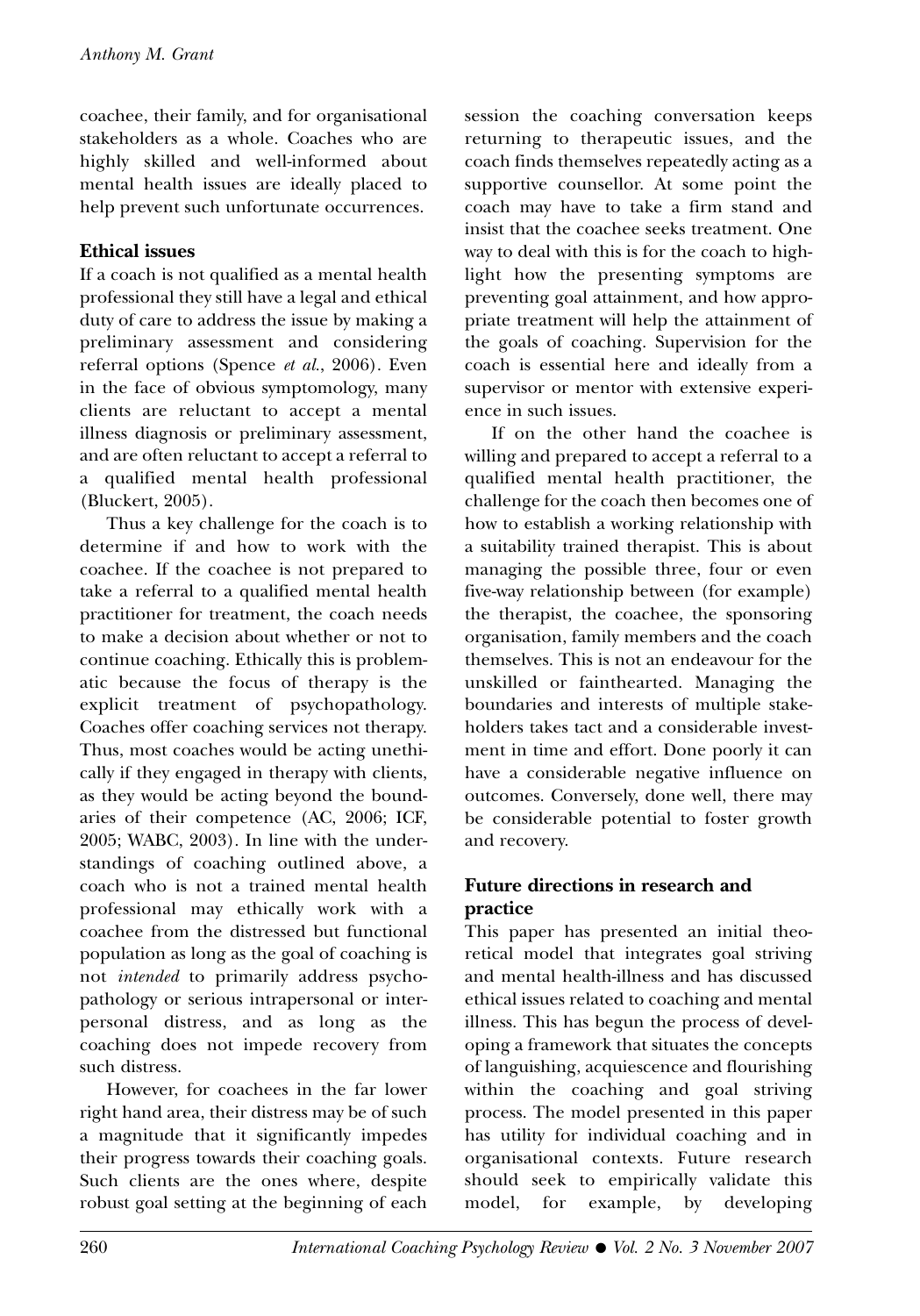screening tools that map on to this model and which cover the full mental healthillness spectrum. We also need to discover the relative percentages of coaching clients in each area. This model also has potential in organisational context in terms of mapping well-being and workplace engagement, and when coupled with validated assessments may prove to be a useful framework for coaching for well-being in the workplace.

The main focus of coaching is on helping clients move from languishing or acquiescence to flourishing. It is the energising sense of fulfilment inherent in helping clients move from 'good to great' that attracts many individuals to work in the coaching industry. But just because we are solution-focused and positively-orientated does not mean we should be problemphobic. It is all too easy to avoid the difficult issues of mental health and mental illness in coaching clients. In the past the coaching industry has side-stepped this issue with the mantra of 'it's coaching, not therapy'. This is no longer good enough.

Given that a significant number of coaching clients will have problems related to mental illness, it may high time for the major coaching bodies to make basic training in mental health issues, understanding of mood disorders and referral procedures a compulsory part of any coach certification process. In addressing this issue with coaches who are not psychologists, organisations such as the AC, ECMC, ICF and WABC should take a proactive position on this issue. Indeed, not to take such action is to fail to meet basic ethical duty of care requirements for our coaching clients, the coaching industry and society at large.

The proposed model presented in this paper is meant to be a starting point for future discussion and research about the integration of mental health, mental illness and goal striving within a coaching context. A sophisticated understanding of the issues related to coaching, goal striving and mental health can only help the coaching industry further flourish.

## **Correspondence Anthony M. Grant**

Coaching Psychology Unit, School of Psychology, University of Sydney, NSW 2006 Australia Tel: (61 2) 9351 6791 Fax: (61 2) 9036 5223 E-mail: anthonyg@psych.usyd.edu.au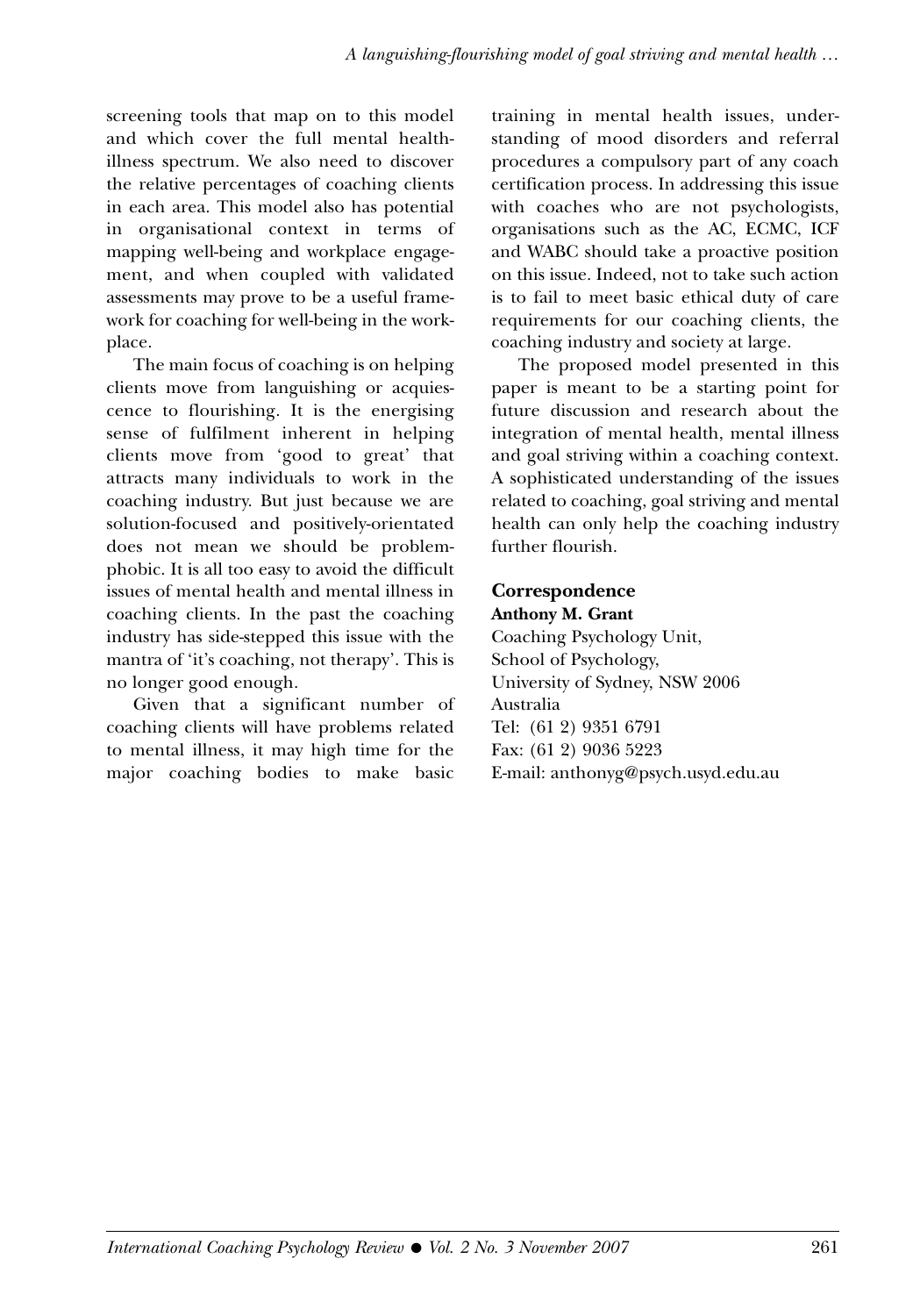#### **References**

- American Psychiatric Association (2000). *Diagnostic and Statistical Manual of Mental Disorders: DSM-IV-TR* (4th ed.). Washington, DC: American Psychiatric Association.
- Association of Coaching (2006). *Association of Coaching Code of Ethics.* Retrieved 15 September, 2007, from:
	- http://www.associationforcoaching.com/ about/about02.htm
- Australian Financial Review (2007). Pressure cooker lives push lawyers into depression. *Australian Financial Review*, 22, Monday, 23 April.
- Australian Psychological Society Interest Group in Coaching Psychology (2003). *About Us.* Retrieved 15 August, 2007, from:
	- http://www.groups.psychology.org.au/igcp/ about\_us/.
- Australian Psychological Society (2007a). *Counselling Psychologists.*
	- Retrieved 15 August, 2007, from:

http://www.psychology.org.au/community/ specialist/counselling/

Australian Psychological Society (2007b). *Clinical Psychologists.*

Retrieved 15 August, 2007, from:

http://www.groups.psychology.org.au/cclin/

- Berg, I.K. & Szabo, P. (2005). *Brief coaching for lasting solutions.* New York: Norton.
- Berglas, S. (2002). The very real dangers of executive coaching. *Harvard Business Review* (June), 87–92.
- Bluckert, P. (2005). The similarities and differences between coaching and therapy. *Industrial & Commercial Training, 37*(2), 91–96.
- Breakspear, C. & Hamilton, C. (2004). *Getting a life: Understanding the downshifting phenomenon in Australia: Discussion Paper No. 62.* Canberra: The Australian Institute.
- Brook, O.H., van Hout, H., Stalman, W., Nieuwenhuyse, H., Bakker, B., Heerdink, E. *et al.* (2005). A pharmacy-based coaching programme to improve adherence to anti-depressant treatment among primary care patients. *Psychiatric Services, 56*(4), 487–489.
- Buckley, A. & Buckley, C. (2006). *A guide for coaching and mental health: The recognition and management of psychological issues.* Hove, UK: Routledge.
- Cavanagh, M. (2005). Mental-health issues and challenging clients in executive coaching. In M. Cavanagh, A.M. Grant & T. Kemp (Eds.), *Evidence-based coaching Vol. 1: Contributions from the behavioural sciences* (pp.21–36). Bowen Hills, Queensland: Australian Academic Press.
- Chambless, D.L. & Ollendick, T.H. (2001). Empirically support psychological interventions: Controversies and evidence. *Annual Review of Psychology, 52*, 685–716.
- Clara, I.P., Cox, B.J. & Enns, M.W. (2001). Confirmatory factor analysis of the Depression, Anxiety and Stress Scales in depressed and anxious patients. *Journal of Psychopathology and Behavioral Assessment, 23*(1), 61–67.
- Coats, E.J., Janoff-Bulman, R. & Alpert, N. (1996). Approach versus avoidance goals: Differences in self-evaluation and well-being. *Personality and Social Psychology Bulletin, 22*(10), 1057–1067.
- Crawford, J.R. & Henry, J.D. (2003). The Depression, Anxiety and Stress Scales (DASS); Normative data and latent structure in a large non-clinical sample. *British Journal of Clinical Psychology, 42*, 111–131.
- Derogatis, L.R. & Melisaratos, N. (1983). The Brief Symptom Inventory: An introductory report. *Psychological Medicine, 13*, 595–605.
- Elliot, A.J. & McGregor, H.A. (2001). A 2 x 2 achievement goal framework. *Journal of Personality and Social Psychology, 80*(3), 501–519.
- Families and Work Institute (2004). *Generation and gender.* New York: Families and Work Institute.
- Filippi, R. (1968). Coaching: A therapy for people who do not seek help. *Zeitschrift Fuer Psychotherapie und Medizinische Psychologie, 18*(6), 225–229.
- Fox, D. (1983). Coaching: The way to protect your sales training investment. *Training & Development Journal, 37*(11), 37.
- Gottlieb, J.D., Pryzgoda, J., Neal, A. & Schuldberg, D. (2005). Generalisation of skills through the addition of individualised coaching: Development and evaluation of a social skills training programme in a rural setting. *Cognitive and Behavioral Practice, 12*(3), 324–338.
- Grant, A.M. & Cavanagh, M. (2007). Evidence-based coaching: Flourishing or languishing? *Australian Psychologist, 42*(4), 239–254.
- Grant, A.M., Green, L.S. & Rynsaardt, J. (2007). *A randomised controlled study of 360 degree feedbackbased workplace coaching with high school teachers.* Paper presented at the Third Australian Evidence-Based Coaching Conference, University of Sydney, Australia.
- Green, S., Oades, L.G. & Grant, A.M. (2005). An evaluation of a life-coaching group programme: Initial findings from a waitlist control study. In M. Cavanagh, A.M. Grant & T. Kemp (Eds.), *Evidence-based coaching Vol. 1: Theory, research and practice from the behavioural sciences* (pp.127-142). Bowen Hills, Queensland: Australian Academic Press.
- Gresham, F.M., Evans, S. & Elliott, S.N. (1988). Academic and Social Self-Efficacy Scale: Development and initial validation. *Journal of Psychoeducational Assessment, 6*(2), 125–138.
- Grünbaum, B. (2003). *Convex polytopes.* New York & London: Springer.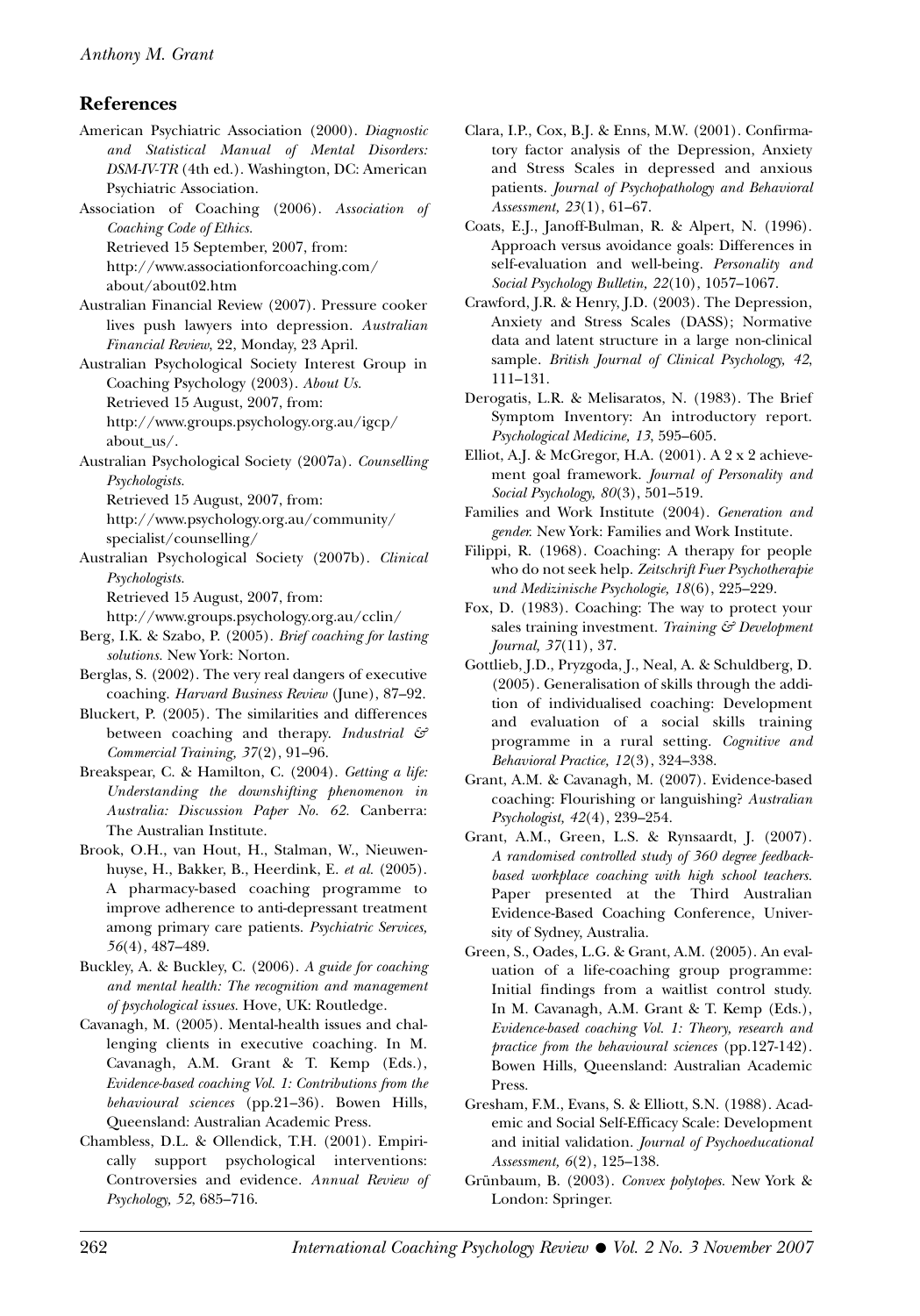- Hart, V., Blattner, J. & Leipsic, S. (2001). Coaching versus therapy: A perspective. *Consulting Psychology Journal: Practice & Research, 53*(4), 229–237.
- Henry, J.D. & Crawford, J.R. (2005). The short-form version of the Depression Anxiety Stress Scales (DASS-21): Construct validity and normative data in a large non-clinical sample. *British Journal of Clinical Psychology, 44*(2), 227–239.
- International Coach Federation. (2005). *International Coach Federation Code of Ethics.* Retrieved 15 September, 2007, from: http://www.coachfederation.org/ICF/ For+Current+Members/Ethical+Guidelines/ Code+of+Ethics/
- Kabat-Zinn, J. (1995). *Wherever you go, there you are: Mindfulness meditation in everyday life.* New York: Hyperion.
- Kemp, T.J. (2005). Psychology's unique contribution to solution-focused coaching: Exploring client's past to inform their present and design this future. In M. Cavanagh, A.M. Grant & T. Kemp (Eds.), *Evidence-based coaching Vol. 1: Theory, research and practice from the behavioural sciences* (pp.37–48). Bowen Hills, Queensland: Australian Academic Press.
- Keyes, C.L.M. (2003). Complete mental health: An agenda for the 21st century. In C.L.M. Keyes & J. Haidt (Eds.), *Flourishing: Positive psychology and the life well-lived* (pp.293–290). Washington, DC: American Psychological Association.
- Keyes, C.L.M. & Lopez, F.G. (2002). Towards a science of mental health: Positive directions in diagnosis and interventions. In C.R. Snyder & F.G. Lopez (Eds.), *The handbook of positive psychology* (pp.45–62). New York: Oxford University Press.
- Kilburg, R.R. (2000). Coaching and the psychodynamics of executive character and organisations. In R.R. Kilburg, *Executive coaching: Developing managerial wisdom in a world of chaos.*
- Koestner, R., Lekes, N., Powers, T.A. & Chicoine, E. (2002). Attaining personal goals: Self-concordance plus implementation intentions equals success. *Journal of Personality & Social Psychology, 83*(1), 231–244.
- Krabbendam, L., Myin-Germeys, I., de Graaf, R., Vollerbergh, W., Nolen, W.A., J., I. *et al.* (2004). Dimensions of depression, mania and psychosis in the general population. *Psychological Medicine, 34*, 1177–1186.
- Leimkuhler, A., Heller, J. & Paulus, N. (2007). Subjective well-being and 'male depression' in male adolescents. *Journal of Affective Disorders, 98*(1–2), 65–72.
- Levinson, H. (1996). Executive coaching. *Consulting Psychology Journal: Practice & Research, 48*(2), 115–123.
- Lilienfeld, S.O. (2007). Psychological treatments that cause harm. *Perspectives on Psychological Science, 2*(1), 53–70.
- Lovibond, S.H. & Lovibond, P.F. (1995). *Manual for the Depression Anxiety Stress Scales.* Sydney: Psychology Foundation of Australia.
- McKelley, R.A. & Rochlen, A.B. (2007). The practice of coaching: Exploring alternatives to therapy for counseling-resistant men. *Psychology of Men & Masculinity, 8*(1), 53–65.
- Milbank, D. (2007). As the world warms, the White House aspires. *The Washington Post,* Friday, 1 June, A02.
- Naughton, J. (2002). The coaching boom: Is it the long-awaited alternative to the medical model? *Psychotherapy Networker*, July/August(42), 1–10.
- Parkes, R.C. (1955). We use seven guides to help executives develop. *Personnel Journal, 33*, 326–328.
- Preston, N.J. & Harrison, T.J. (2003). The Brief Symptom Inventory and the Positive and Negative Syndrome Scale: Discriminate validity between a self-reported and observational measure of psychopathology. *Comprehensive Psychiatry, 44*(3), 220–226.
- Ratey, N. (2002). Life coaching for adult ADHD. In S. Goldstein & A.T. Ellison (Eds.), *Clinicians' guide to adult ADHD: Assessment and intervention* (pp.261–277). San Diego, CA: Academic Press, Inc.
- Richard, J.T. (1999). Multimodal therapy: A useful model for the executive coach. *Consulting Psychology Journal: Practice and Research, 51*(1), 24–30.
- Roper, N., Logan, W.W. & Tierney, A.J. (1980). *The elements of nursing.* Livingstone: Churchill.
- Ryff, C.D. (1989). Happiness is everything, or is it? Explorations on the meaning of psychological well-being. *Journal of Personality and Social Psychology, 57*, 1069–1081.
- Ryff, C.D. & Keyes, C.L.M. (1996). The structure of psychological well-being revisited. *Journal of Personality and Social Psychology, 96*(4), 719–727.
- Schlegelmich, A. & Fresco, D. (2005). Emotionfocused therapy: Coaching clients to work through their feelings. *Counselling Psychology Quarterly, 18*(3), September, 225–226.
- Seijts, G.H. & Latham, G.P. (2001). The effect of distal learning, outcome, and proximal goals on a moderately complex task. *Journal of Organizational Behavior, 22*(3), 291–307.
- Seligman, M.E. & Csikszentmihalyi, M. (2000). Positive psychology: An introduction. *American Psychologist, 55*(1), 5–14.
- Sheldon, K.M. & Elliot, A.J. (1998). Not all personal goals are personal: Comparing autonomous and controlled reasons for goals as predictors of effort and attainment. *Personality & Social Psychology Bulletin, 24*(5), 546–557.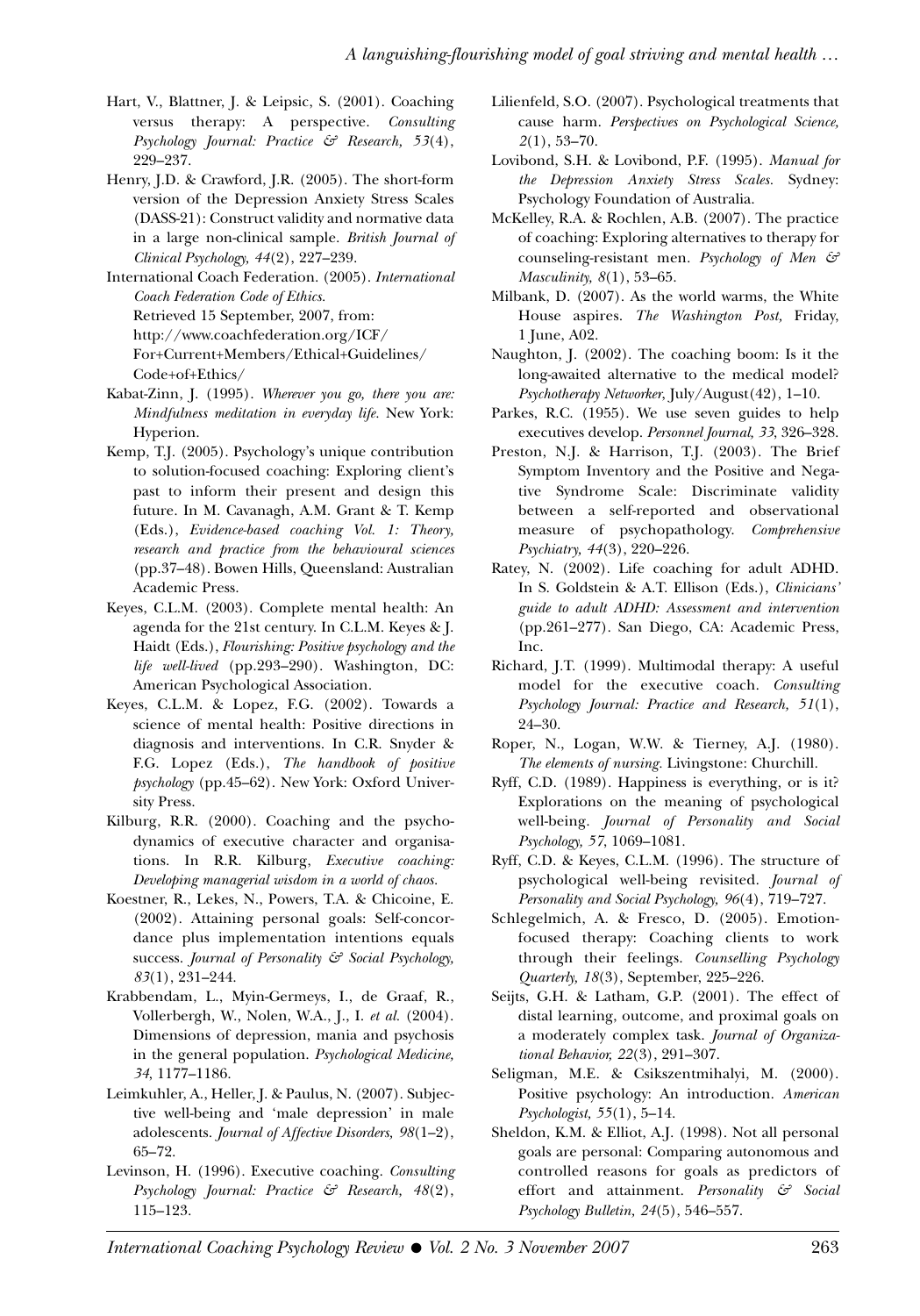- Sheldon, K.M. & Elliot, A.J. (1999). Goal striving, need satisfaction, and longitudinal well-being: The self-concordance model. *Journal of Personality & Social Psychology, 76*(3), 482–497.
- Sheldon, K.M. & Kasser, T. (1995). Coherence and congruence: Two aspects of personality integration. *Journal of Personality & Social Psychology, 68*(3), 531–543.
- Sheldon, K.M., Ryan, R.M., Deci, E.L. & Kasser, T. (2004). The independent effects of goal contents and motives on well-being: It's both what you pursue and why you pursue it. *Personality & Social Psychology Bulletin, 30*(4), 475–486.
- Snyder, C.R., Lopez, S.J., Edwards, L.M., Pedrotti, J.T., Prosser, E.C., Walton, S.L. *et al.* (2003). Measuring and labelling the positive and negative. In S.J. Lopez & C.R. Snyder (Eds.), *Positive psychological assessment: A handbook of models and measures.* Washington DC: APA.
- Spence, G., Oades, L. & Caputi, P. (2004). Emotional intelligence and goal self-integration: Important predictors of emotional well-being? *Personality and Individual Differences, 37*(3), 449–461.
- Spence, G., Cavanagh, M. & Grant, A.M. (2006). Duty of care in an unregulated industry: Initial findings on the diversity and practice of Australian coaches. *International Coaching Psychology Review, 1*(1), 71–85.
- Spence, G. & Grant, A.M. (2007). Professional and peer life coaching and the enhancement of goal striving and well-being: An exploratory study. *Journal of Positive Psychology, 2*(3), 185–194.
- Sperry, L. (2004). *Executive Coaching: The essential guide for mental health professionals.*
- Street, H. (2002). Exploring relationships between goal setting, goal pursuit and depression: A review. *Australian Psychologist, 37*(2), 95–103.
- van Dick, R. & Wanger, U. (2001). Stress and strain in teaching: A structural equation approach. *British Journal of Educational Psychology, 71*, 243–259.
- WABC (2003). Worldwide Association of Business Coaches code of ethics and integrity. Retrieved 15 September, 2007, from: http://www.wabccoaches.com/regulation/ code\_of\_ethics.htm
- Whitmore, J. (1992). *Coaching for performance.* London: Nicholas Brealey.
- Whitworth, L., Kimsey-House, H. & Sandahl, P. (1998). *Co-active coaching: New skills for coaching people towards success in work and life.* Palo Alto, CA: Davies-Black.
- Williams, P. & Thomas, L.J. (2004). *Total life coaching.* New York: Norton.
- Zimmerman, B.J. & Bandura, A. (1994). Impact of self-regulatory influences on writing course attainment. *American Educational Research Journal, 31*(4), 845–862.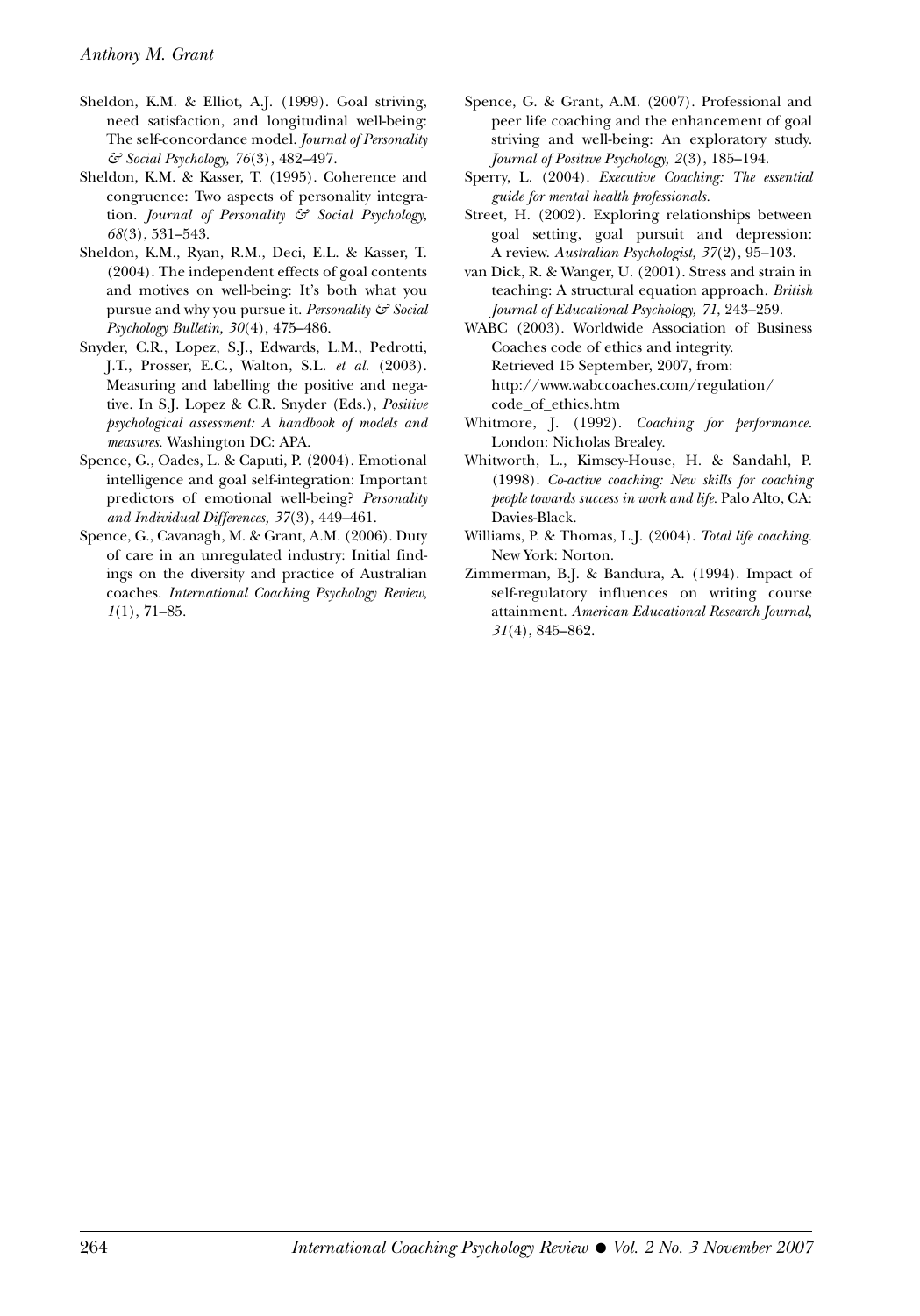# **Addressing deficit performance through coaching – using motivational interviewing for performance improvement at work**

Jonathan Passmore

*Resistance from coachees is a problem met by executive coaches in all fields. The continued interest in executive coaching by organisations has seen coaching beginning to be used more widely. An increasing number of low and average performing managers are following their high performing peers into the executive coaching room. One particular challenge facing the coaching psychologist is how to engage individuals where motivation for change is low.* 

*This paper draws on a five-stage model for behaviour change and an approach developed in the clinical setting which can usefully be applied to executive coaching to help the coaching psychologist address some of these behavioural challenges and add to their core coaching techniques through combining Motivational Interviewing (MI) techniques with their existing repertoire of skills.* 

*The paper starts with a review of the development of motivational interviewing, before moving to explore the evidence for MI as an intervention, which is largely within the health sector. The paper builds on this evidence by exploring how MI may be applied within non-clinical settings, as a tool to address poor performance resulting from low motivation to change. The paper also suggests other potential uses for MI such as in health coaching around stop smoking campaigns or obesity.* 

**Keywords:** Executive coaching, performance coaching, poor performance, deficit coaching, performance management, Motivational Interviewing, coaching psychology, Transtheoretical Model and behaviour change.

**COACHEE AMBIVALENCE** about<br>
change is a reality for coaching<br>
psychologists working with executives<br>
in the workplace Yet coaching models are change is a reality for coaching in the workplace. Yet coaching models are limited in their value in addressing coachee ambivalence. There has been so far little discussion of the readiness of the coachee for change and few of the current coaching models consider the 'stage' of change a coachee may be at, before commencing with the coaching process. Motivational Interviewing (MI) may be a useful contribution to the skill set of executive coaches, when used alongside behavioural and cognitive behavioural models (Passmore, 2007a).

This paper first discusses the development of MI and the theoretical bases in which it is grounded. The practice of MI is described with reference to the research literature. The paper then considers evidence from the application of MI in coaching, where MI has been applied in an organisational setting to resolve ambivalence about change. Finally, the paper offers suggestions as to when the coaching psychologist could most effectively use MI alongside more traditional coaching interventions.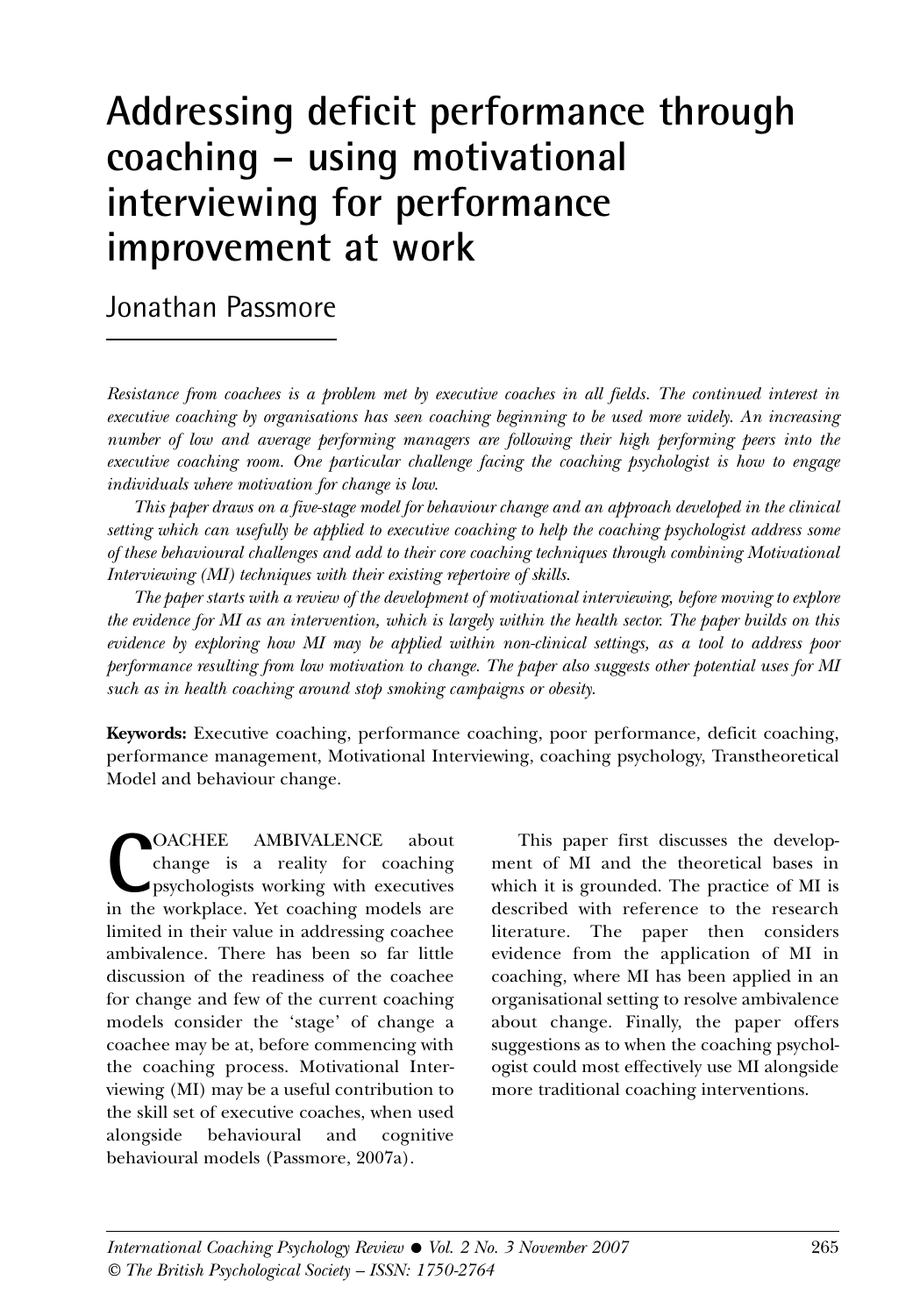## **Development of MI**

MI was developed in largely clinical environments by therapists working with drug and alcohol dependency. Therapists working with clients from these groups found that change processes in therapy mirrored natural change outside therapy. A key predictive factor whether people would change or not was they way they spoke about change during their sessions with the therapist. Clients who made statements that signalled a high level of motivation and a strong commitment to change, were more likely to make change, than those demonstrating resistance. Alongside this was a recognition that the language used by the client, could be influenced by interpersonal interactions with the therapist (Miller & Rollnick, 2002). Thirdly that changes in the words and language used by the client was a strong predictor of future behaviour change. It was observed that the style of interaction affected the change talk of the client, with empathic styles facilitating stronger change talk, and more confrontational methods generating less strong change talk or resistance talk (Miller & Rollnick, 2002).

The strong facilitative nature of MI has links to the humanistic counselling tradition, with its person-centred method of communication (Joseph, 2002). In the case of MI these person-centred discussions are goal related, which contrasts with person centred therapy. MI aims to enhance intrinsic or internal motivation towards behavioural change, by helping the resolution of ambivalence to change which is felt by the client (Miller & Rollnick, 2002; Resnicow *et al.*, 2002).

The approach also contrasts with traditional behavioural coaching approaches which are grounded in extrinsic motivators such as praise (Passmore, 2007b). In these cases the coach may seek to encourage a behaviour change through recognising and praising the efforts of the coachee, and encouraging actions which move the coachee towards the organisations expressed goals. MI takes the view that such approaches can have an adverse effect, and strength resistance to change. In MI the coach explores the values and goals of the coachee, and how their current behaviour may be discrepant with their ideal behaviours. The aim of the coach in this approach is to help the coachee clarify their ambivalence towards change.

## **Theory base of MI – Transtheoretical Model**

A key concept of MI is to assess the coachee's state of readiness to change. The Transtheoretical Model (Diclemente & Prochaska, 1998) is a well-researched and influential model, describing how people prepare to change, and how successful change is maintained. The model argues that individuals progress through certain stages, as part of a change cycle.

The transtheoretical model argues that people experience different thought patterns at different stages of change. These include consciousness raising, where a person learns new facts or ideas that support making change, occurring at the contemplation stage, and self-liberation, such as making a commitment to change, occurring at the action or maintenance stages (Perz *et al.*, 1996). Likewise, the balance between pros and cons of a specific behaviour varies with an individual's stage of change. The coachee in the preparation stage experiences more negative cognitions and emotions towards their current behaviour, than a person in the contemplative stage of change.

Miller notes that movement through the stages is not always a straight path from precontemplation to maintenance, with relapse to an earlier stage, and spiralling through the stages, typically occurring before longterm maintenance is achieved

A key concept of MI is the importance of tailoring interventions to meet an individual's stage of change; it has been discovered that the style of helping must match the motivation of the person (Project MATCH, 1997a, 1997b).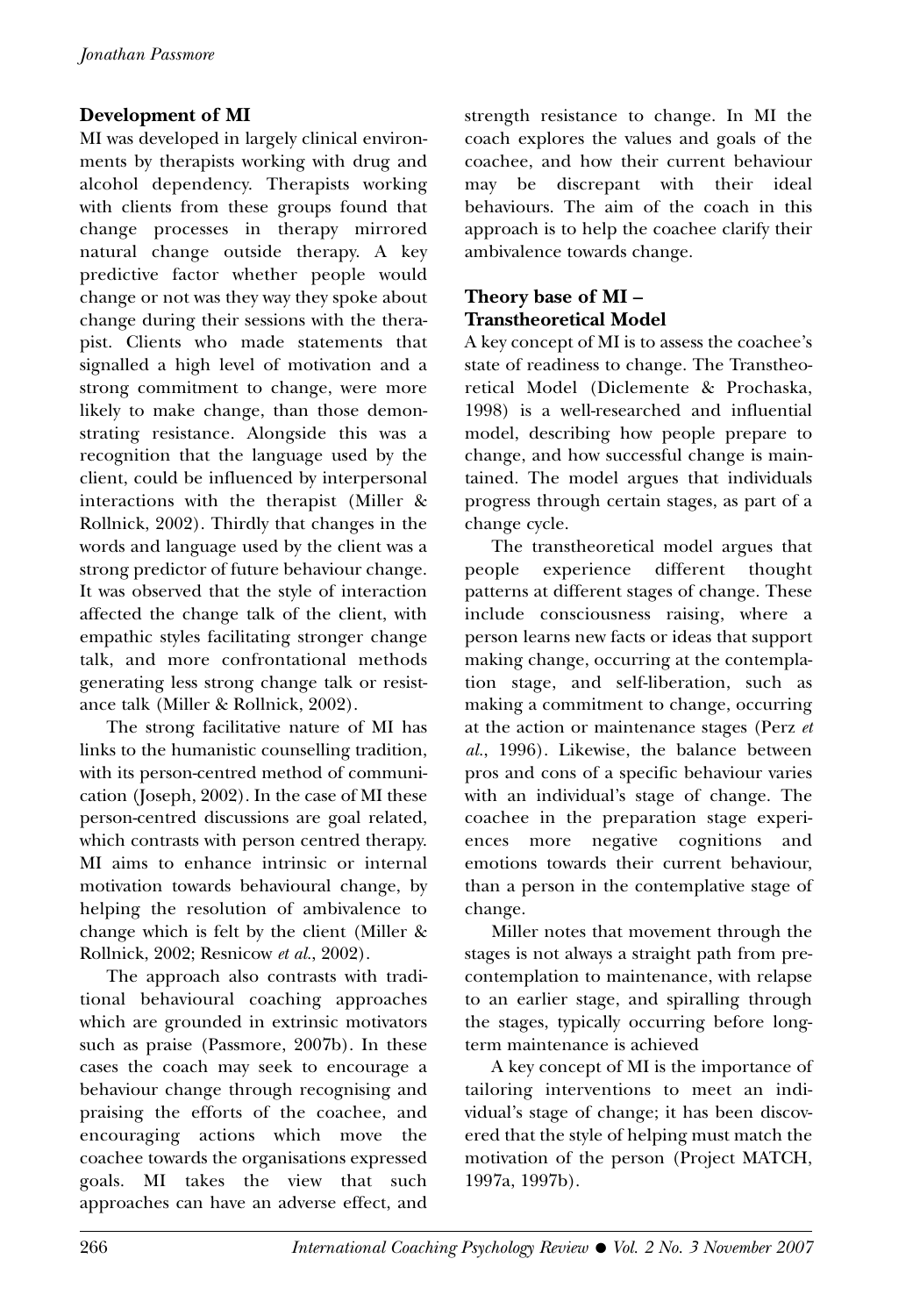| <b>Change Stage</b> | Intervention model                                     | Focus for work                                                                                                                                                                              |
|---------------------|--------------------------------------------------------|---------------------------------------------------------------------------------------------------------------------------------------------------------------------------------------------|
| Pre-contemplation   | Motivational Interviewing                              | Encourage the coachee to reflect on their<br>current behaviour.                                                                                                                             |
| Contemplation       | Motivational Interviewing<br>and Cognitive Behavioural | Encourage the coachee to explore their<br>current behaviour, its wider affect on their<br>network (colleagues, friends and family).                                                         |
| Planning            | Motivational Interviewing<br>and Behavioural           | Encourage Coachee to establish a plan of<br>action; long-term and intermediate goals.                                                                                                       |
| Action              | Behavioural                                            | Encourage Coachee to reflect on barriers and<br>stakeholders. Who is going to be on their side<br>and who is against them? Who will encourage<br>and who will block their moves for change? |
| Maintenance         | <b>Behavioural</b>                                     | Hold the coachee to account, reflecting back<br>previous goals and discussing barriers and<br>stakeholders and referring back to values<br>(motivators).                                    |

**Table 1: Using MI and other interventions within a Model of Change.**

Passmore adaption from Diclemente and Prochaska (1998), Five-Stage Model of Change.

At the pre-contemplative, contemplative or sometimes preparation stages ambivalence is experienced by the client. This may be summarised by the statement; what's the point of changing? Ambivalence can often keep the client grounded, and not able to make the required change. It often explains why the person has not responded to demands from their partner and others to attend the training course or to correct the deficit behaviour, such as drug taking or abuse.

A therapists' response to such ambivalence, may be to offer unwelcome advice, education or options of action. Such interventions from the therapist are likely to result in resistance from the client, and frustration for both therapist and client. Resistance behaviours are often responses to the style of interaction, that is, a mismatch between the client's stage of change, and the therapists' approach. In organisational settings this may result in a coachee showing reluctance to attend the coaching sessions, complaints about the organisation being unfair in mandating attendance or complaints about the coach.

When applied to coaching the MI approach requires the coaching psychologist to recognise and understand ambivalence as a natural part of the change process (Miler & Rollnick, 2002) and to work with it. In line with MI, it is essential for the coach to know which stage of change the coachee is at. One way of doing this is to ask the coachee to rate their perceived readiness to change on a scale of  $0 - 10$ , with 10 being that they have already made change, and 0 being not at all interested in changing.

This can be rephrased, depending on the nature of the relationship to 'If 10 was you would bust down the door to make this happen and 1 is you can't be bothered to get up from the chair, how motivated are you to…'. A alternative way of doing this is to draw the dimensions and ask the coach to mark where they are with a cross on the scale between 1 and 10 (Figure 1).

A second key concept of MI is that there is a discrepancy between the coachee's values and goals, and their current behaviours. For successful change to occur, the individual needs to be willing to believe that the target behaviour is personally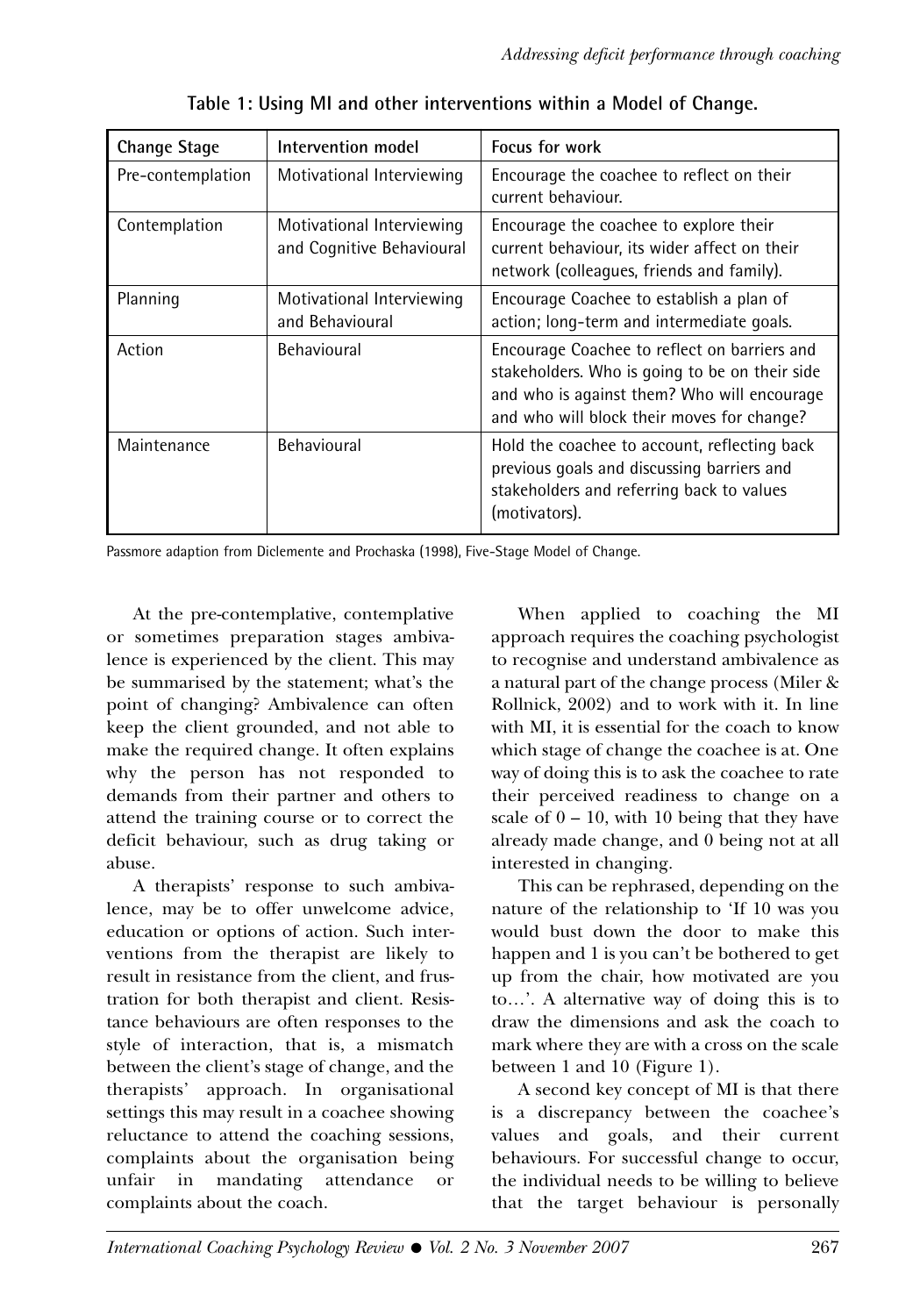## **Figure 1: Change Continuum.**

**Not interested Changes in making a change all already made** already made

**0 10**

important to them, this often means that the goal is aligned to their personal values. Secondly, they must be ready to make the change a priority in their life.

The third element of MI involves the concept of self-efficacy (Bandura, 1977). In the 'ready, willing and able' trimumvirate, no amount of readiness will compensate for perceived inability (Rollnick, 1998). In this case, of skills deficit, the coach can step back into the role of trainer, mentor and facilitator to support the coachee in learning the new behaviours or skills required. This may involving drawing on a behavioural based models (Alexander, 2006; Skiffington & Zeus, 2003), or a facilitative model for supporting the development of the required skills.

One source of hope for coachees from the MI approach, is that there is no 'right way' to change, and if one given plan for change does not work, a coachee is only limited by their creativity as to the number of other approaches that may be tried.

These three concepts of MI are related, for example, readiness, relies on a perception of intrinsic importance and confidence to change (Miller & Rollnick, 2002). A coachee who does not see change as important, is unlikely to be ready to change, furthermore, a coachee who perceives change to be impossible, is unlikely to rate their readiness to change as very high. Exploring coachee ambivalence through the practice of MI helps to clarify which of these three concepts is keeping a client stuck in ambivalence, in turn identifying to the coach, which aspect of motivation needs to be the focus of change talk.

## **Clinical research**

Most of the evidence base for MI comes from the clinical psychology environment where MI has been extensively used in drug and alcohol counselling, with strong evidence of effect (Burke *et al.*, 2003; Miller & Moyers, 2002; Solomon & Fioritti, 2002). It has also been applied to the field of chronic illness management, for example, helping people with diabetes to achieve better control of blood glucose (Channoon *et al.*, 2003; Prochaska & Zinman, 2003), in teenagers contraception interventions (Cowley *et al.*, 2002), and in cardiac management (Kazel, 1998). However, to date MI has remained within the health and clinical psychology environment, yet it has potential for wider application such as by use in coaching psychology when combined with individual models for change such as the Transtheoretical Model described above and when used as part of a wider repertoire of skills such as behavioural and cognitive behavioural coaching interventions (CBC).

## **Applying MI in coaching psychology**

This approach has been developed based on MI as a coaching tool to help of address deficit performance. It aims to retain the core spirit of the counselling based approach but focus its application within a workplace context.

The basis behind MI interactions is that the relationship between coach and coachee is collaborative. The coach provides empathy and support, never criticising the coachee's efforts. The relationship is like a partnership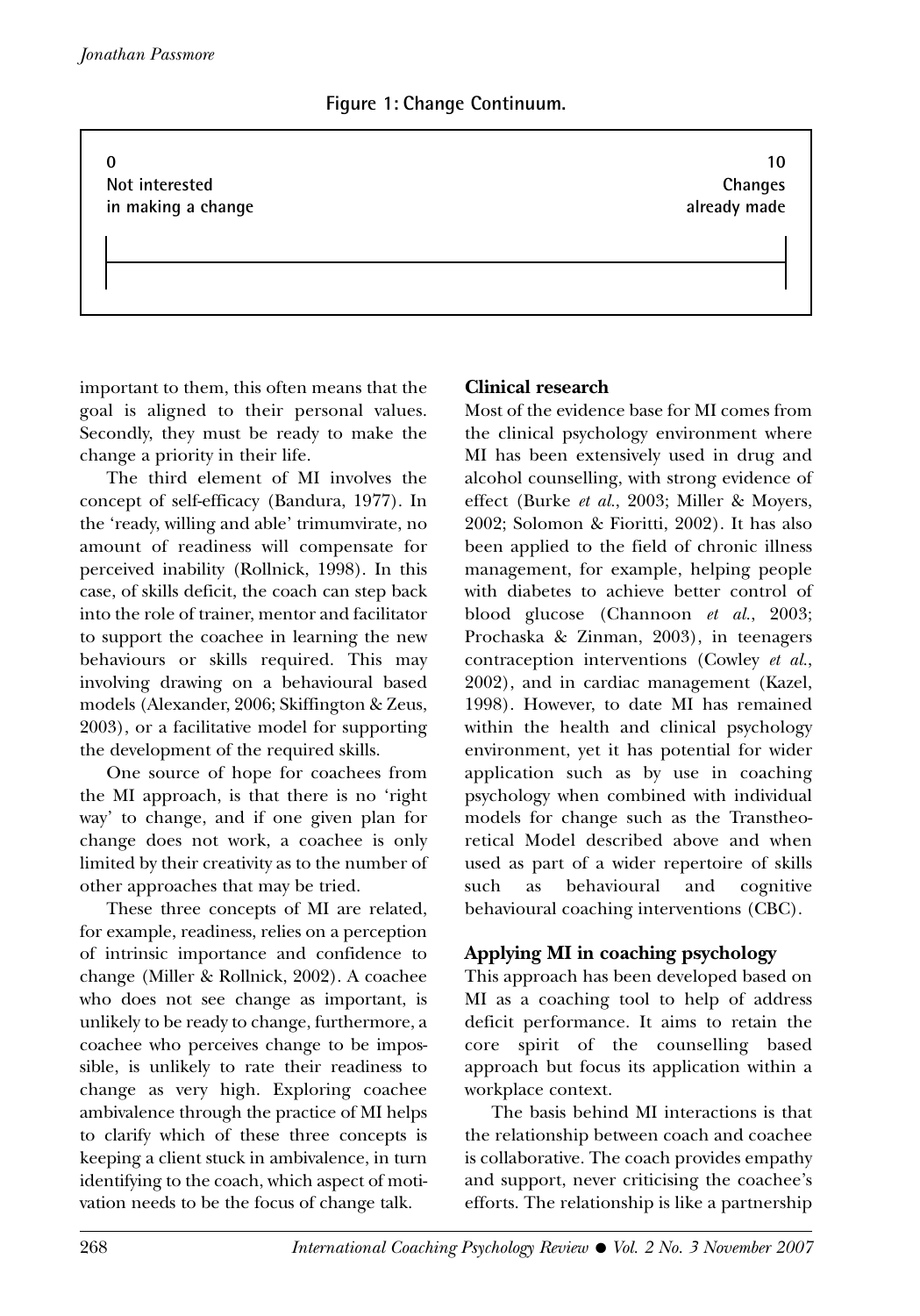with the coachee being responsible for their progress, which fits with the application of behavioural and cognitive behavioural coaching, as these too can be highly collaboratively.

In applying the techniques from MI a number of key lessons can help increase the likelihood of success. The coach should avoid suggesting options, until the coachee has resolved ambivalence and is getting ready to take action. Coachees are free to choose their own method of change, in turn increasing the likelihood of long-term success. Coaches may try to persuade the coachee about the urgency, and the potential benefits of change, however, such tactics generally increase resistance and diminish the probability of change (Miller & Rollnick, 1991). Overall, the coach should aim to make the coaching session between the coach and coachee feel more like a dance than a wrestling match.

In this approach, MI has been applied in three separate phases. The first phase involves exploring the ambivalence of the coachee. The second phase involves building the intrinsic motivation and self efficacy of the coachee. The third phase, involves strengthening the coachee's commitment to change.

In the first phase, the coach uses open questions to encourage the coachee to talk about their situation at work, what has happened, what they feel and why they feel as they do. In this approach the aim would be to come alongside them. Initially this is difficult as unlike most coaching assignments where the coachee is either selfreferred or is a keen participant, for these

assignments the coachee has often been a less willing or suspicious participant. As a result the starting point is to make clear during the contracting stage that the coach's role is a servant to the coachee. Further, that the coach is not there to provide advice or to tell them what they should do; their actions are their choice and each carries associated consequences. The aim during the early phase is to get the coachee to do most of the talking, with the coach listening and promoting the coachee to reflect on their values and goals, in contrast to their actions.

A second core skill at this first stage is reflective statements demonstrate active listening and empathy to the coachee. This requires the coach to hold back from moving rapidly towards more directive and action orientated questions that are more typical of behavioural and cognitive behavioural interventions (Neenan, 2006; Alexander, 2006). Reflection is not a passive process. It is the coach who decides what to reflect on and what aspects to ignore. In this way the coach can direct the attention of the coachee and encourage them to focus on aspects which may help them to reframe the situation or move forward.

Ambivalence to change may be apparent because importance is high, however, confidence is low. To assess confidence to change, a confidence ruler can be employed, followed by: 'Why are you an X on the scale and not a zero?' and 'What would it take for you to go from X to a higher number?'

Offering affirmations also has an important place in MI. Affirmations facilitate an atmosphere of acceptance, helping to build confidence to change in the coachee and

|        | Coachee: 'I have been referred by my manager for this meeting.'                          |
|--------|------------------------------------------------------------------------------------------|
| Coach: | 'You've been asked by your manager to attend some coaching.'                             |
|        | Coachee: 'I don't really feel that it's fair. In fact most of what she does is not fair. |
|        | I don't need coaching. It's not me who needs to change it's her.'                        |
| Coach: | 'So, it seems to you that your manager has been unfair in referring you for coaching     |
|        | and that she has to look at her own behaviour as well.                                   |

**Figure 2: Reflective listening.**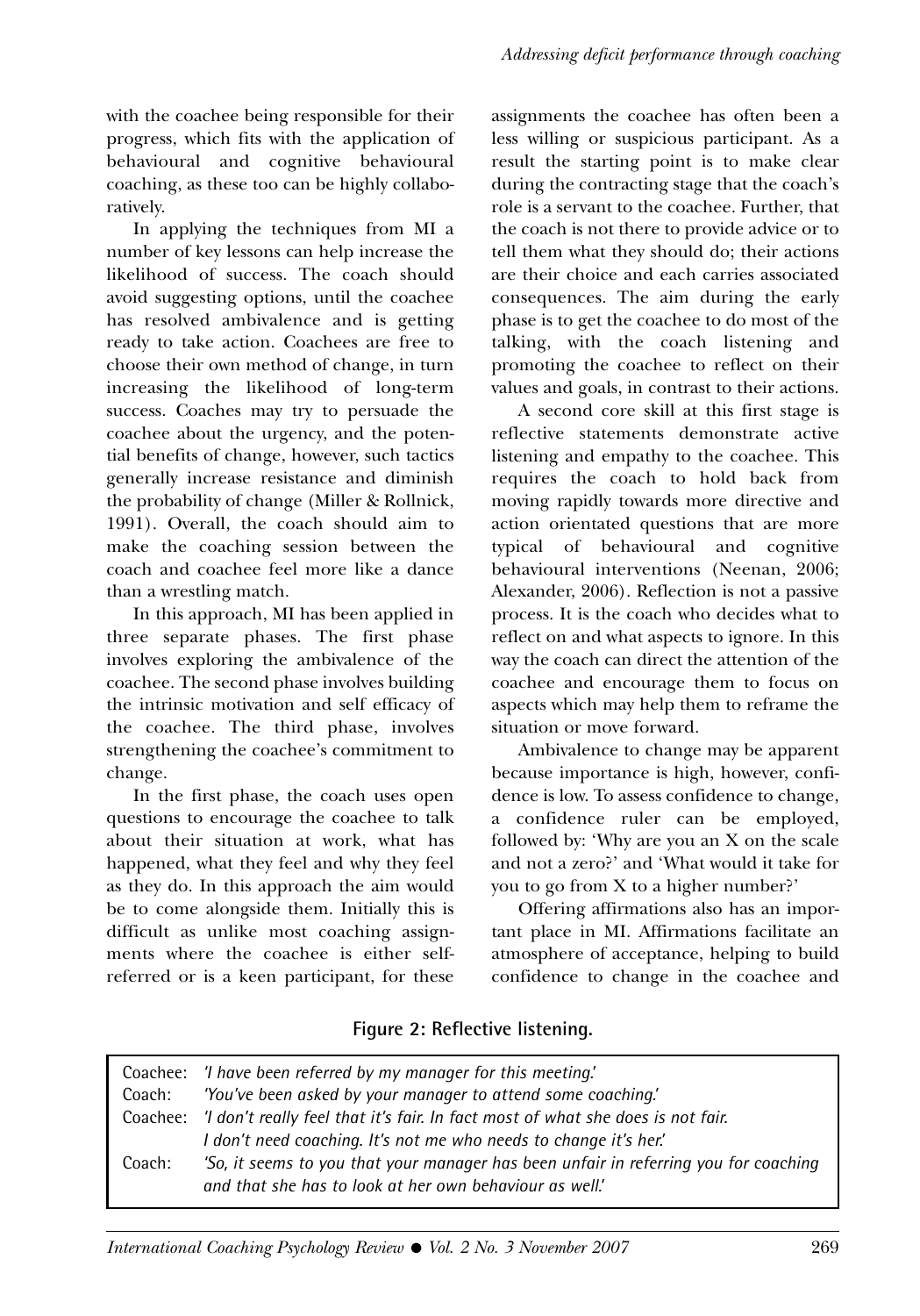## **Figure 3: Ambivalence Continuum.**

**0 10 Low confidence High confidence High confidence to change** to change to make change to make change

demonstrating the coach is working as an alley of the coachee.

During phase one, the processes highlighted above helps to clarify and explore ambivalence. However, there is a danger for the coach of becoming stuck in ambivalence with the coachee. In order to maintain momentum, the coach can utilise directive processes, for eliciting and reflecting on change talk.

In order to elicit change talk, the ruler method described previously may be utilised. For example, it may be appropriate to clarify the coachee's rating of importance to address change and then to ask:

'Why are you at an X (x being a number) and not a zero?'

'What would it take for you to go from X to a higher number?'

It may be useful for a coachee to fill in a decisional balance sheet (see Figure 4), to reflect and reinforce ambivalence previously explored and discussed with the coachee. However, from personal experience coachees can be reluctant to complete the sheet for themselves. As a result the coach can help in this process and capture responds from the coachee, verbally summarising these and noting them down on the sheet. In this way the coachee has a record of their thinking at the end of the discussion.

Whether a person will continue to explore change talk or veer away, depends on how the coach responds. When resistance occurs, it is a sign that that the coachee is not keeping up.

Two summarising techniques can be useful to the coach to amply the reaction or to reframe it. Amplified reflections with an exaggerated emphasis, encourage the coachee to elicit the opposite argument of their ambivalence

#### **Amplified reaction**

Coachee: *'I couldn't accept a transfer to a new role in the organisation, my colleagues will think that I have failed in my current job and delays are my fault?'* Coach: *'You couldn't handle your colleagues' reaction?'*

Reframing is a technique which acknowledges the validity of the coachee's claim, but the information is reflected back in a new light, more supportive of change.

#### **Reframing**

Coachee: *'I have applied for promotion so many times, they don't want me to have it and that's it. I am stuck in this role until I retire.'*

Coach: *'It sounds as though you have been amazingly determined. In spite of the disappointments you have received when you have applied in the past, you are still determined to progress your career her and fulfil your potential.'*

Emphasising personal choice and control, or shifting the focus away from the resistance, maybe other useful strategies to help roll with, and not confront resistance.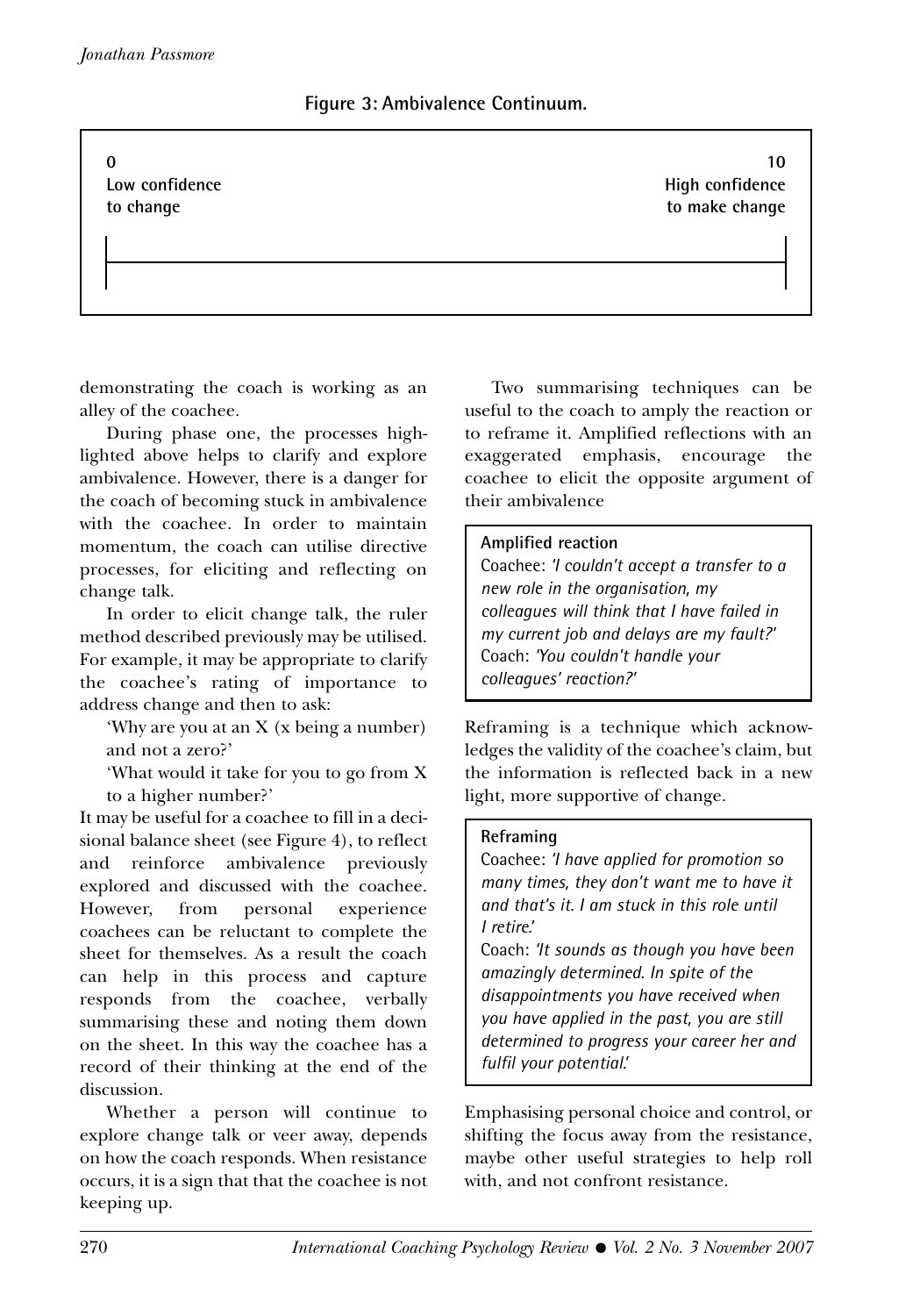| Benefits of activity | Costs of activity | Benefits of change | Costs of change |
|----------------------|-------------------|--------------------|-----------------|
|                      |                   |                    |                 |
|                      |                   |                    |                 |

## **Figure 4: Coaching for change Balance Sheet.**

The third phase of the MI process involves strengthening commitment. The coach needs to look for signs of decreased resistance, and decreased discussion about the problem from the coachee's perspective. Continuing the example from Figure 2, the coachee may say 'Well I guess I also need to do something too, to help my manager recognise the skills I have.'

A discrepancy between a person's goals, and their current behaviours, should now be clear, the next step is to help the coachee consider methods to achieve the goals. One route to achieve this would be brainstorming options; the coachee's task is then to select a preferred option. A plan for change can then be devised, including summarising issues such as: why change is important, how specific goals can be reached, predicting obstacles, and evaluating how change will be measured. The more the coachee verbalises the plan, the more commitment is strengthened. All of this has strong similarities with action planning within the behavioural and cognitive behavioural approaches.

The key elements of MI practice may be summarised as:

- Seeking to understand and affirm the coachee's perspective via summaries and reflective listening.
- Keeping the coachee focused on change talk, through selectively reinforcing the coachee's own motivational statements.
- Monitoring degree of readiness to change, and rolling with resistance.
- Accepting and affirming the coachee's choice of change and self-direction.

## **The evidence for MI in coaching psychology**

MI is a new approach within coaching. As an advanced technique it requires a high level of skills in framing questions, active listening and accurately summarising. It also requires an appreciation of human behaviour and motivation. Coaching psychologists are rightly keen to review the efficacy of each intervention. As yet the evidence for the efficacy of coaching in the workplace is still in its infancy (Passmore & Gibbes, 2007) and MI is no exception to this. The evidence for MI to date shows it to be a valuable approach in counselling addictive and habitual behaviours, but as yet no studies have been undertaken in respect of its efficacy in the workplace. Initial evaluation evidence from coachees who have experienced MI coaching suggest that MI may be worthy of more detailed research investigation. This evidence is drawn from reviews from coachees of their experience on the completion of the coaching intervention.

Three short cases are presented here with quotes from the coachee as an illustration of the range of opinions expressed. While the reaction level evaluation show coachees appreciate the coaching interaction and there appears to be some impact on motivation, such evaluation is inadequate for us to conclude that MI coaching is effect as a tool for addressing deficit performance and low motivation. A further rider to the studies is that all of them were drawn from coaching in the UK with middle managers. However, based on this sample evidence MI is worthy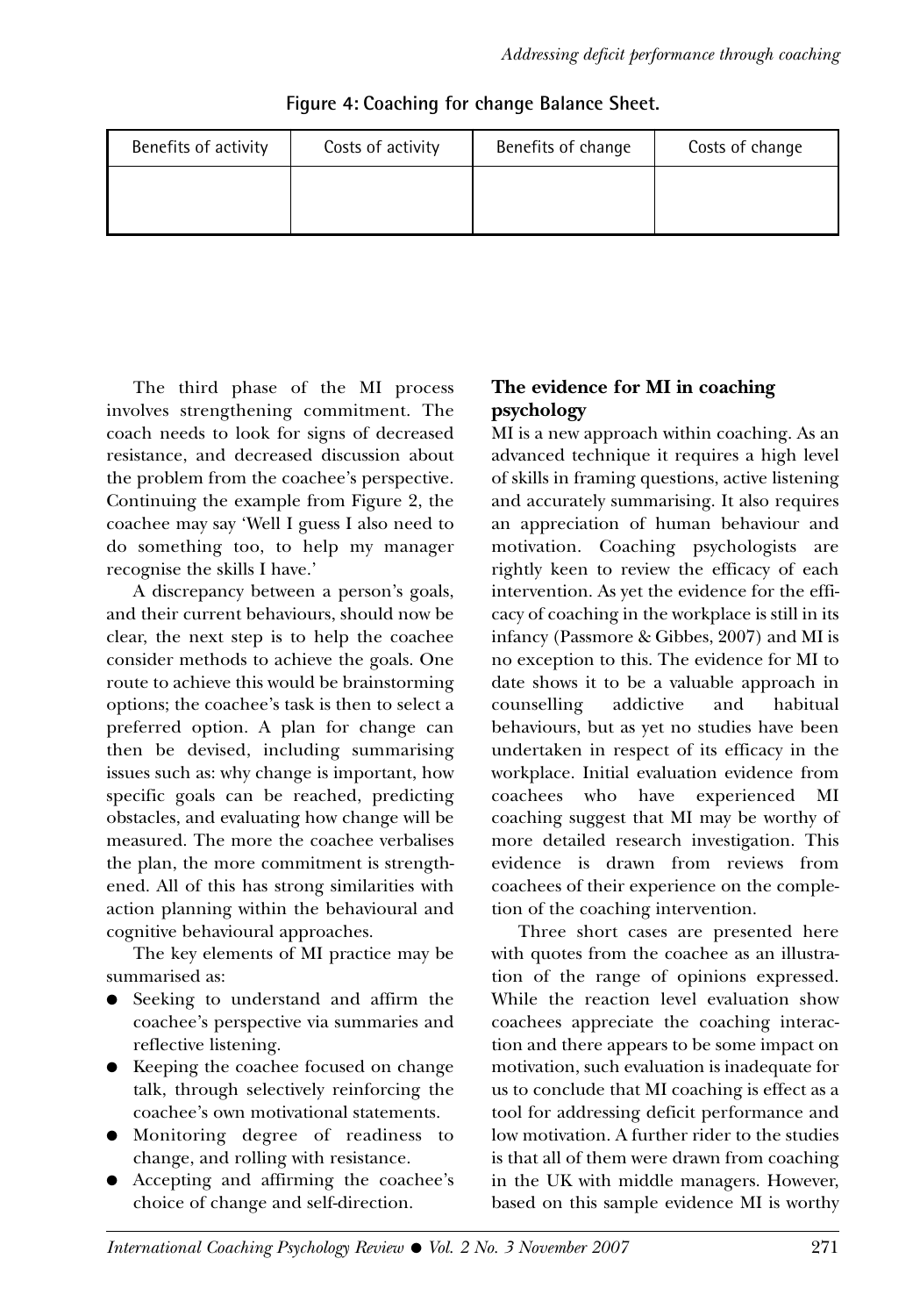of further investigation as coaching psychologists plan and prepare the RCT studies which counselling has employed to demonstrate its value as a one-to-one intervention.

The first case is Susan, a middle manager in a public sector organisation. The coaching relationship involved four coaching sessions. The initial referral was from the organisation human resources team who had been asked by Susan's line manager to 'sort her out'. Susan revealed during her coaching session that she had worked for the organisation for 30 years, she had less than five years to go until retirement, and that the place had changed under the new senior appointments. The session spent a significant proportion of the time exploring values and life goals, which contrasts with a more behavioural or cognitive approach. At the conclusion of the relationship Susan reflected back that she was now reflecting on her motivation levels and how she might address her low motivation so she feel better about going to work each day.

*'You have made me think about why I keep coming to work, and what I have to give to colleagues who are just starting out on their careers …'*

In Susan's case, the reaction feedback suggests that she has moved through the contemplation stage of the Transtheoretical Model, but had not completed the planning stage. As a result there is no action at a behavioural level which is planned or which is being tested out. Unfortunately, given the nature of coaching in real organisations, there is no evidence about Susan's plan or her subsequent actions.

Jack is a middle manager who lost out on an internal promotion. He felt bitter about the appointment process, and while able to welcome his new boss and get on with his old job, he was going through the motions. The reaction feedback at the end of the coaching relationship identified his need to act. Jack identified action plan choices as make the decision to move by start looking for a new job, or find tasks in his current role which he did enjoy and focus his energies on these to make a difference. Jack too was able to identify that a failure to change could result in him become a victim of the organisation. His language changed during the coaching and as it progress he was quoting stories of other managers from earlier in his career who had become characters of derision as they were 'old buffers' stuck in the past. Jack was determined not to become a source of ridicule from younger colleagues. By the end of the coaching Jack had identified a plan to take control of the situation. This involved planning his own departure and finding a new role which he found more rewarding, with a fresh challenge in a different organisation. He had allocated himself 12 months to find the role, and set other criteria which were essential and others which were desirable, to evaluate potential opportunities against.

The third case is Phil. Phil is a manager of a large team of building staff, which had a strong masculine culture. The behaviour and language used was inappropriate for the environment, and the appointment of female director responsible for the business had brought Phil into conflict with the director and subsequently the human resources director. Phil was referred on the basis of 'coaching, but if he can't change it will be disciplinary action'. The MI interventions offered an opportunity to explore how his elder mother, aunt, and his daughter, would react to the work styles in the team. The reframing conversations moved Phil's view towards one where he was able to express that that such language in what had been an all male environment may have been acceptable, but in a mixed work environment the style of working could result in people being offended and upset. Further that, as with his daughter, women had skills and the right to work in an environment where they were free from inappropriate remarks. In reviewing his approach Phil described how he viewed the situation differently, and while it was harmless fun, it could upset people. His change of heart in what was appropriate and inappropriate enabled a fresh approach in tackling such behaviours across the whole team,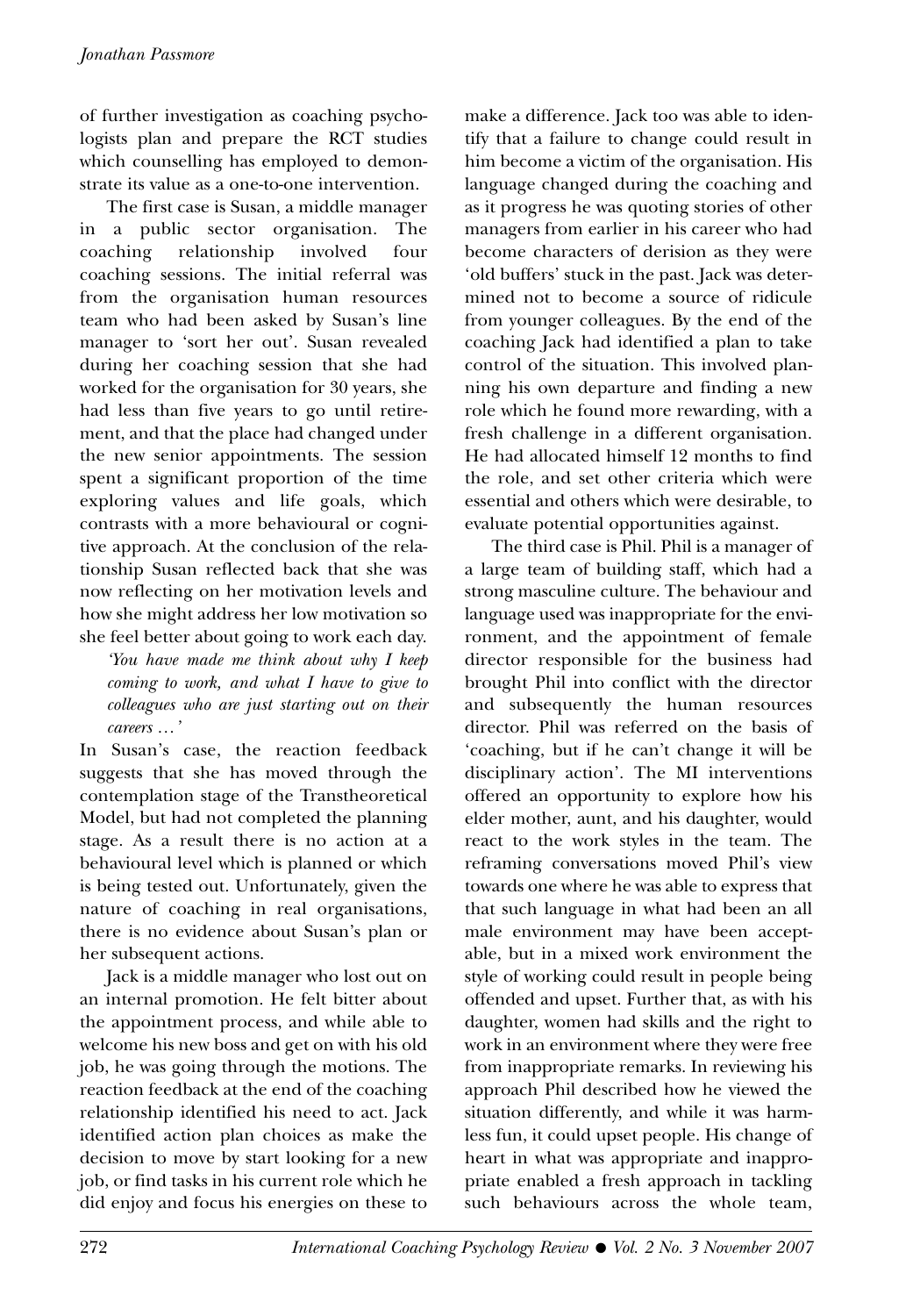which he led, challenging his colleagues in their behaviour, and having a plan to help him change his behaviour, so leading by example. In Phil's case he was able to make the move over six months from a fixed position to a new perspective, moving through pre-contemplation:

*'This is not a problem, we have done this for years and no one has ever complained. It's all to do with my new boss, who is a woman.'*

Through the contemplation stage:

*'Well I would not like my daughter to be call that word.'*

Into the planning stage:

*'I have heard that at XYZ they took down the calendars and there is a swear box, we could try ideas like that too I guess.'*

The final step was a plan of action which Phil implemented, this helped him address his and his teams behaviours.

A word of caution from the Transtheoretical Model, and from what we know of human behaviour; human behaviour is difficult to change. The desire to change our behaviour and an actual change are two different things. In the first we may have the desire to change (Willing) plan of action (Ready) and the skills (Able). However, to succeed, we need to be persistent. This maintenance aspect requires the individual to continually catch themselves slipping back into old behaviour pattern and re-energising themselves to return to the plan. Support during this phase should not be underestimated, so the use of rewards and allies can help the coachee to continue after the coaching assignment has ended.

In selecting MI as an approach initial reaction evidence suggests that MI is best suited where the coachee may not be the client and has commissioned the coaching themselves. But instead have been referred by others within the organisation. In cases of working with deficit performance we have found that more traditional approaches, behavioural and cognitive behavioural interventions, were not helping the coachee to move forward. In these situations the coachee seemed highly resistant to change, yet they continued to attend coaching, as the organisation had mandated their attendance. This can occur in mergers and planned change where new roles have been identified and people allocated to new roles or have been asked to change and adopt the new ways of working of the lead partner in the merger.

A second circumstance is where the coachee is referred for coaching as a final step prior to the commencement of capability or disciplinary action. In this situation the threat of consequences is clear, but from my experience the coachee either rejects their manager's view that they need to change or believe that their manager is being unfair. The coachee is thus 'stuck' and is heading for a direct collision with the organisation (Passmore & Whybrow, 2007).

### **Proposed model**

In these cases outlined above, the organisational client is often seeking explicit behavioural change. However, before behavioural based coaching can commence, the coach needs to explore and resolve the ambivalence to the situation, or threat faced by the coachee. Behavioural or cognitive behavioural coaching can then be used to develop the new skills or beliefs for success.

Research (Passmore, 2007c) suggests coaching psychologists already use a wide range of interventions, effectively using an integrated approach through combining humanistic, behavioural and cognitive behavioural elements. MI is a complimentary set of techniques which can be added to their repertoire with the appropriate training, although the nature of the intervention may make it less suitable for nonpsychologists. The Integrative Coaching model (Passmore, 2007a), offers one way which the approach can be combined with other widely used coaching approaches such as behavioural, cognitive behavioural and facilitative (Palmer & Whybrow, 2006).

While not explored in this paper, MI also has strong potential for application in other areas of work by coaching psychologist such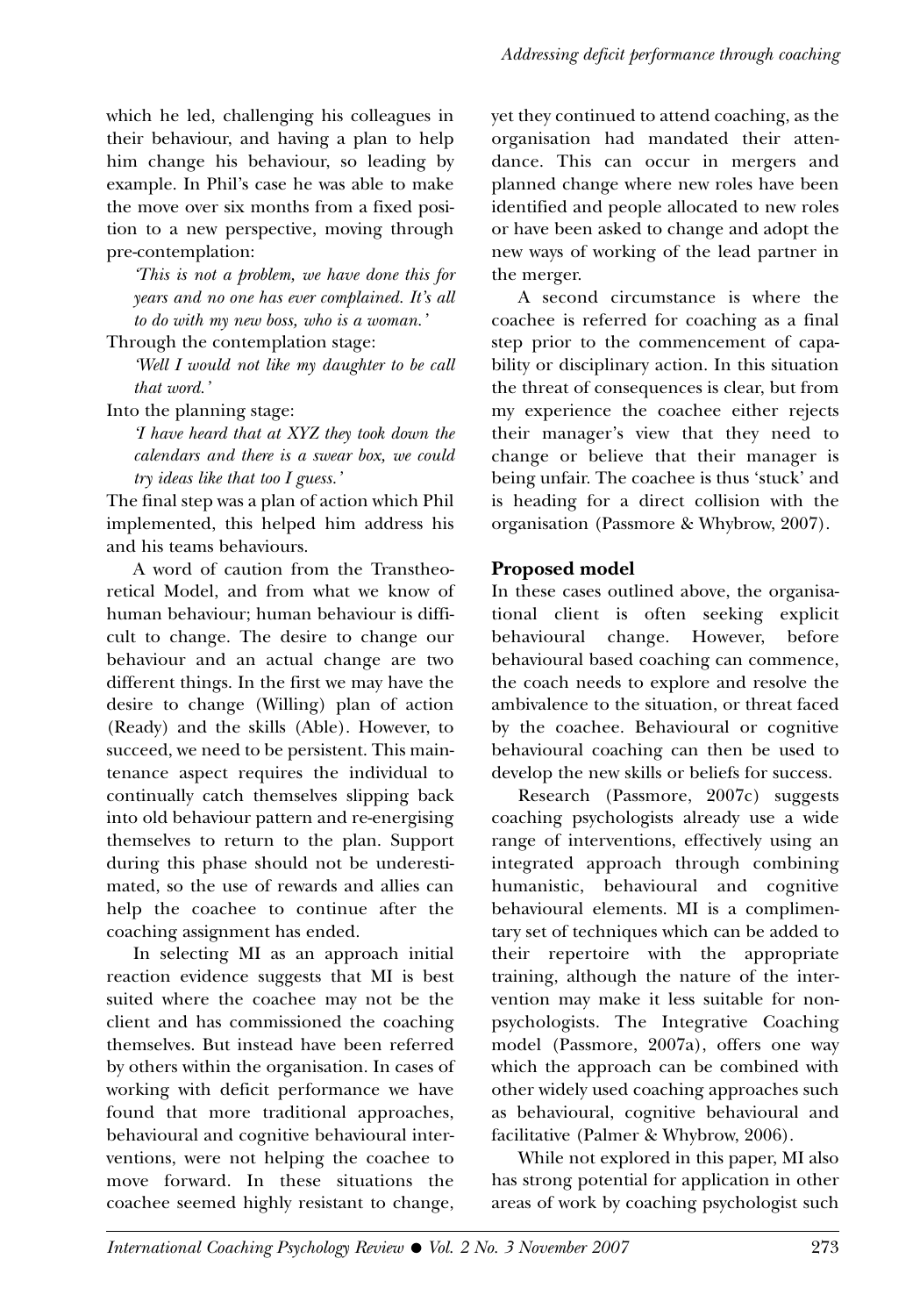as in health coaching and could compliment current Cognitive behavioural practice which has already been shown to be widely effective in health coaching intervention (Palmer *et al.*, 2007). Examples could include the application of MI to support smoking cessation either working with organisations encouraging their employees to adopt more healthy lifestyles or working with local health trusts (Primary Care Trusts in the UK) to promote behavioural changes where motivation is a factor.

## **Conclusion**

The development of MI as a tool within coaching offers a new departure. Its integration as an element within a wider model could help coach psychologists to broaden their repertoire and offer a distinct approach which is grounded in psychological practice and is complimentary to already popular approaches.

## **Correspondence**

**Jonathan Passmore**

School of Psychology, University of East London Stratford, London E15 4LZ, UK. E-mail: jonathancpassmore@yahoo.co.uk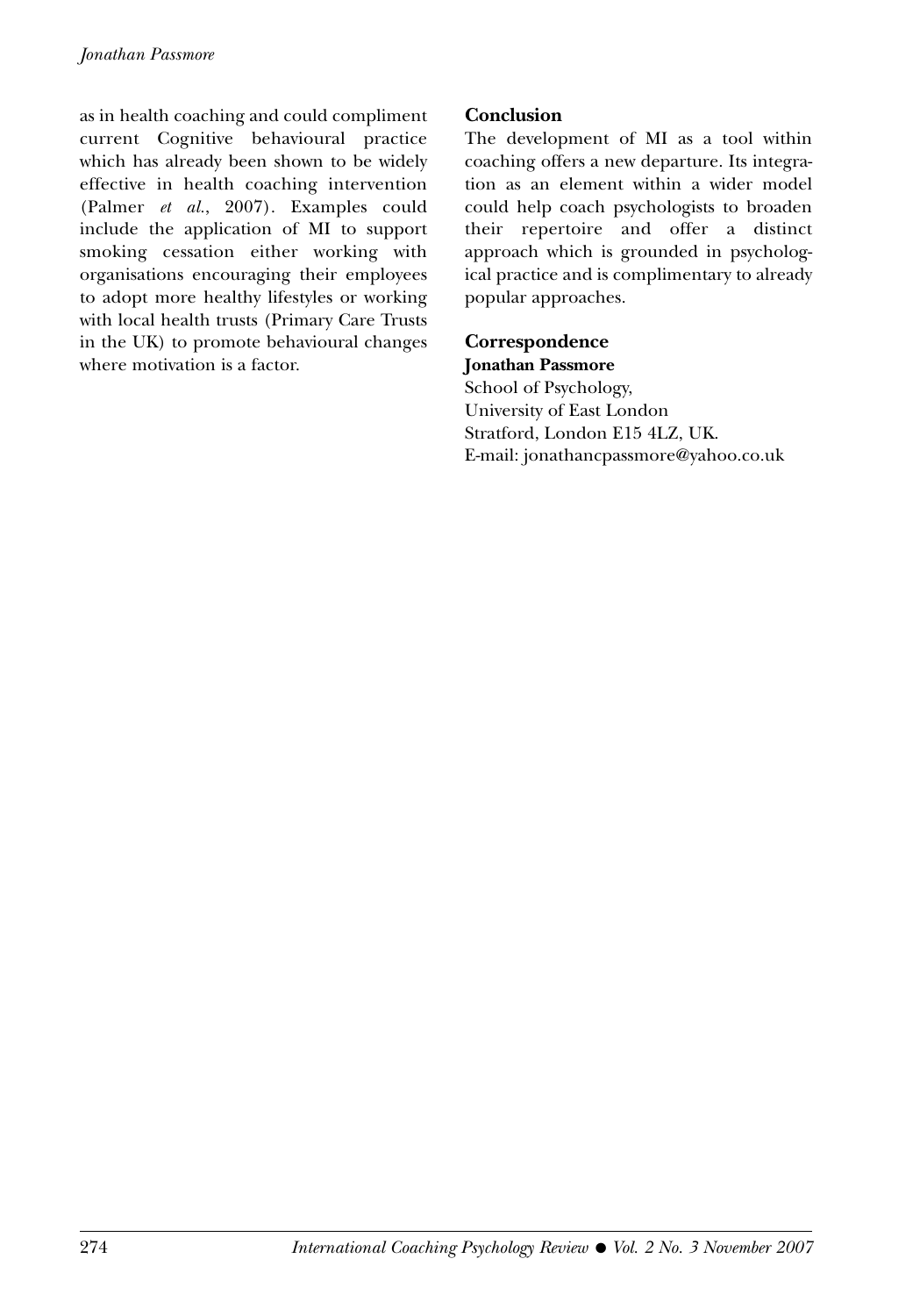#### **References**

- Alexander, G. (2006). Behavioural coaching: The Grow coaching model. In J. Passmore, *Excellence in coaching: The industry guide.* London: Kogan Page.
- Bandura, A. (1977). Self-efficacy: Towards a unifying theory of behaviour change. *Psychological Review, 84*, 191-215.
- Burke, B.L., Arkowitz, I.I. & Menchola, M. (2003). The efficacy of motivational interviewing: A meta-analysis of controlled clinical trials. *Journal of Consulting Clinical Psychology, 71*, 843–861.
- Channon, S., Smith, V.J. & Gregory, J.W. (2003). A pilot study of motivational interviewing in adolescents with diabetes. *Archives Dis Child, 88*(8), 680–683.
- Cowley, C.B., Farley, T. & Beamis, K. (2002). 'Well, maybe I'll try the pill for just a few months.' Brief motivational and narrative-based interventions to encourage contraceptive use among adolescents at high risk for early childbearing. *Families, Systems and Health, 20*, 183.
- Diclemente, C.C. & Prochaska, J.O. (1998). Toward a comprehensive, transtheoretical model of change: Stages of change and addictive behaviours. In W.R. Miller & N. Heather (Eds.), *Treating addictive behaviours* (2nd ed., pp.3–24). New York: Plenum Press.
- Joseph, S. (2001). *Psychopathology and therapeutic approaches: An introduction.* Basingstoke: Palgrave.
- Kazel, R. (1998). Cardiac coaching produces better health savings. *Business Insurance*, 19 October.
- Miller, W.R. (1994). Motivational interviewing: III. On the ethics of motivational intervention. *Behavioural and Cognitive Psychotherapy, 22*, 111–123.
- Miller, W.R., Benefield, R.G. & Tonigan, J.S. (1993). Enhancing motivation for change in problem drinking: A controlled comparison of two therapist styles. *Journal of Consulting and Clinical Psychology, 61*(3), 455–461.
- Miller, W.R. & Rollnick, S. (1991). *Motivational interviewing: Preparing people to change addictive behaviour.* New York: Guilford Press.
- Miller, W.R. & Rollnick, S. (2002). *Motivational interviewing: Preparing people for change* (2nd ed.). New York: Guilford Press.
- Miller, J.H. & Moyers, T. (2002). Motivational interviewing in substance abuse: Applications for occupational medicine. *Occupational Medicine, 17*(1), 51–65.
- Neenan, M. (2006). Cognitive behavioural coaching. In J. Passmore, *Excellence in coaching: The industry guide.* London: Kogan Page.
- Palmer, S., Tubbs, I. & Whybrow, A. (2003). Health coaching to facilitate the promotion of health behaviours and achievement of health-related goals. *International Journal of Health Promotion and Education, 41*(3), 91–93.
- Palmer, S. & Whybrow, A. (2006). Shifting perspectives: One year into the development of the BPS Special Group in the UK. *International Coaching Psychological Review, 1*(2), 75–85.
- Passmore, J. (2003) Goal-focused coaching. *The Occupational Psychologist*, August.
- Passmore, J. (2007a). An integrative model for executive coaching. *Consulting Psychology Journal: Practice & Research, 59*(1), 68–78.
- Passmore, J. (2007b). Behavioural coaching. In S. Palmer & A. Whybrow, *The handbook of coaching psychology: A guide for practitioners.* London: Routledge.
- Passmore, J. (2007c). *Coaching behaviours: What's effective?* Paper to the 2nd International Coaching Conference, London, December, 2006.
- Passmore, J. & Gibbes, C. (2007). The state of executive coaching research: What does the current literature tell us and what's next for coaching research? *International Coaching Psychological Review, 2*(2), 116–128.
- Passmore, J. & Whybrow, A. (2007). Motivational interviewing: A specific approach for coaching psychologists. In S. Palmer & A. Whybrow, *The handbook of coaching psychology: A guide for practitioners.* London: Routledge.
- Perz, C.A., Diclemente, C.C. & Carbonari, J.P. (1996). Doing the right thing at the right time? The interaction of stages and processes of change in successful smoking cessation. *Health Psychology, 15*, 462–468.
- Project MATCH Research Group (1997). Matching alcoholism treatments to client heterogeneity: Project MATCH post-treatment drinking outcomes. *Journal of Studies on Alcohol, 58*, 7–29.
- Prochaska, J.O. & Zinman, B. (2003). Changes in diabetes self-care behaviours make a difference in glycemic control: The Diabetes Stages of Change (DISC) study. *Diabetes Care, 26*, 732–737.
- Resnicow, K., DiIorio, C., Soet, J.E., Borrelli, B., Hecht, J. & Ernst, D. (2002). Motivational interviewing in health promotion: It sounds like something is changing. *Health Psychology, 21*(5), 444–451.
- Rollnick, S. (1998). Readiness and confidence: Critical conditions of change in treatment. In W.R Miller & N. Heather (Eds.), *Treating addictive behaviours* (2nd ed.). New York: Plenum.
- Skiffington, S. & Zeus, P. (2003). *Behavioural coaching: How to build sustainable organisational and personal strength.* North Ryde, NSW: McGraw-Hill.
- Solomon, J. & Fioritti, A. (2002). Motivational intervention as applied to systems change: The case of dual diagnosis. *Substance Use and Misuse, 37*(14), 1833–1851.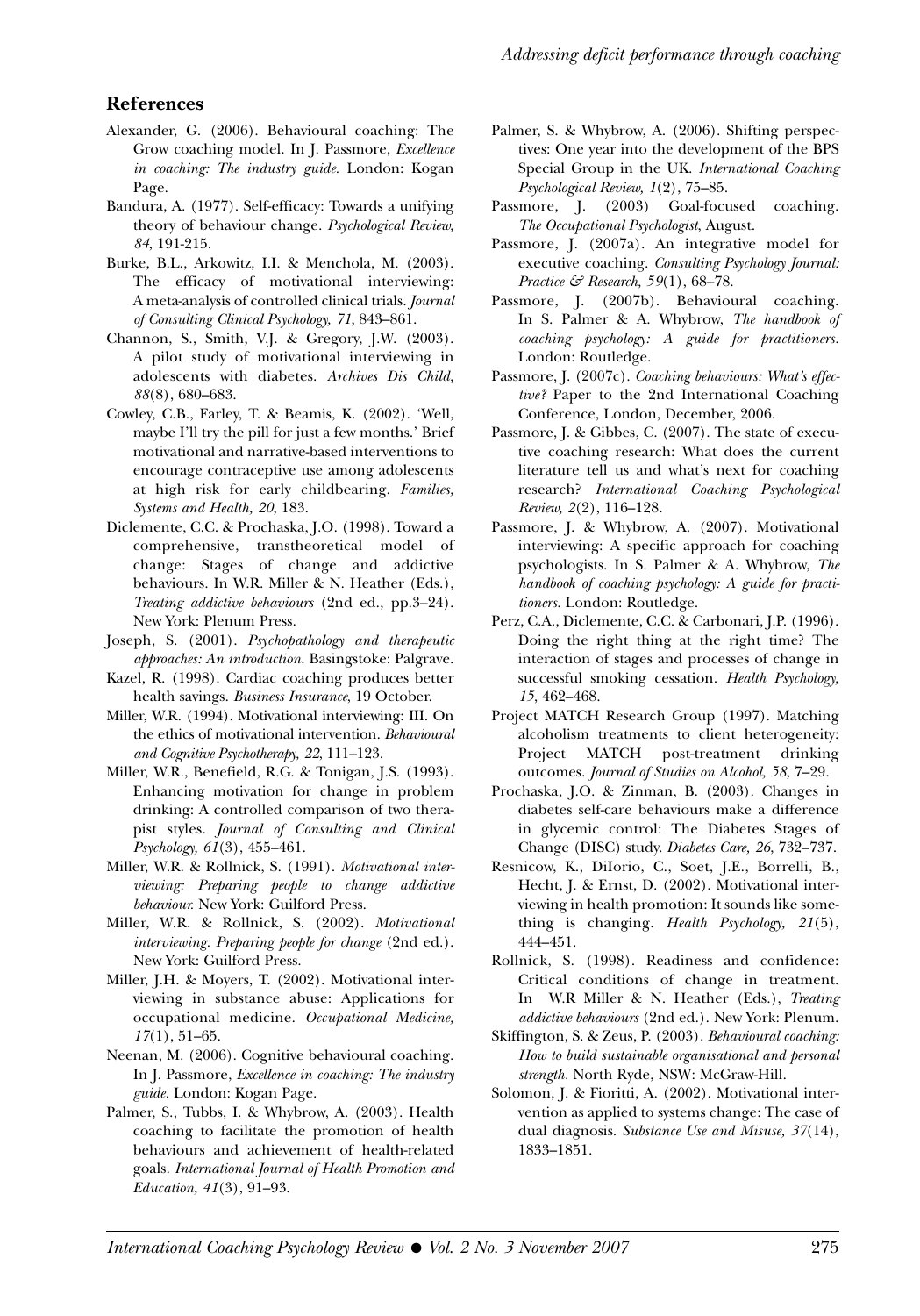



## **THE SPECIAL GROUP IN COACHING PSYCHOLOGY**

## **3rd National Coaching Psychology Conference 17th and 18th December 2007**

**To be held at City University, London, UK** 

*Putting the Psychology into Coaching* 

The conference where the Coaching Psychology community comes together, providing delegates with a range of professional development and networking opportunities. Established and emerging speakers discuss some of the thinking and developments in this field. The opportunity to deepen your learning and skill base is further enhanced by a carefully chosen suite of Masterclasses.

We know you will enjoy taking part in this warm and stimulating event.

## **Keynote Speakers:**

**Prof Ernesto Spinelli** Sir John Whitmore **Dr Alison Whybrow** 

**Dr Tony Grant Carol Kauffman** 

## **Conference Themes:**

Our conference themes include:

- Transpersonal Coaching Multicultural Coaching
	- The Coaching Relationship
- 
- 
- 
- Coaching Psychology and ROI The Evidence base for Coaching Psychology

**For booking details and further information, please see: http://www.city.ac.uk/sgcp/ or e-mail sgcpcon@bps.org.uk**

*The 2007 membership fee to join SGCP is £3.50. SGCP membership benefits include membership rates at our events and free copies of the 'International Coaching Psychology Review' and 'The Coaching Psychologist'. Join now and obtain the discounted conference fee.*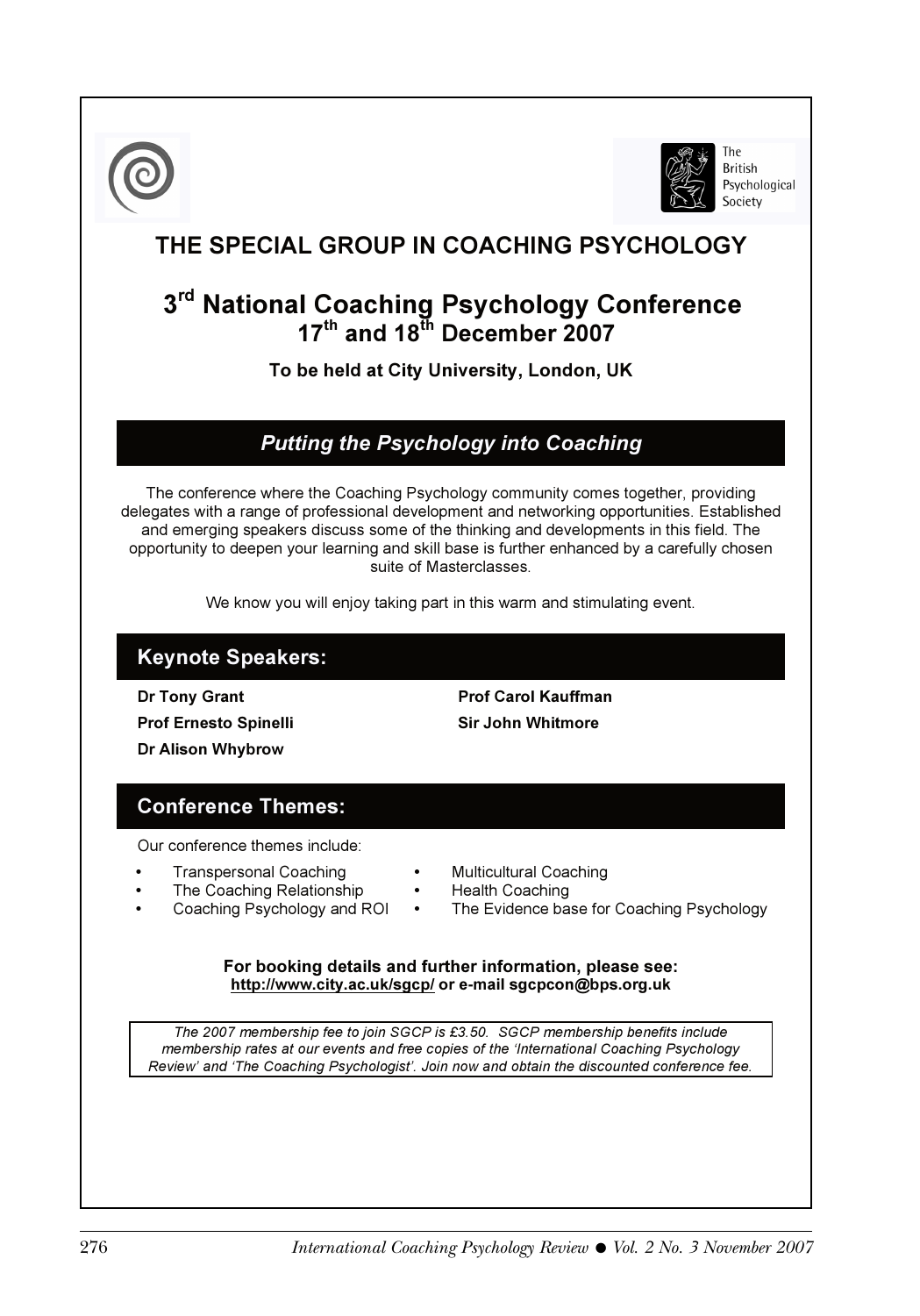# **Life coaching in the workplace**

# John Sparrow

**Objectives:** *There is increasing recognition of coaching's situated nature. Different emphases in coaching are being utilised in different contexts with differing performance expectations. Life coaching has witnessed rapid growth within the last five years, primarily outside but increasingly within the workplace. The objective of this research is to establish the understanding, utilisation, and outcomes associated with life coaching in the workplace. Procurement practices within organisations are also explored.* 

**Design:** *A cross-sectional survey of organisations is undertaken. Practices and reported outcomes are explored within small- and medium-sized organisations together with large organisations. Private, public and community and voluntary sector organisations are sampled.*

**Methodology:** *A postal questionnaire assessing 39 potential organisational outcomes, 93 potential individual outcomes and 21 potential procurement criteria for both performance and life coaching was developed. Responses from 51 organisations were obtained.*

**Results:** *Life coaching is found to be less well understood than performance coaching. Significant differences between organisational sizes and sectors in practices and perceived outcomes are identified. Coaching has significantly less impact upon entrepreneurship and social purpose outcomes than more general organisational outcomes. The outcomes more typically associated with life coaching are not secured to the same extent as outcomes typically associated with performance coaching. Both coaching in general and life coaching secure rectification outcomes to a greater extent than positive well-being outcomes. There are significant differences in procurement criteria for performance and life coaching.*

**Conclusions:** *A potential role for a life dimension in workplace coaching may be evolving. The contribution of the current study and other prospective research towards the development of theory and practice are discussed.*

THE INTERNATIONAL COACH<br>
FEDERATION SURVEY (2007) esti-<br>
mates that there are at least 30,000<br>
people operating as coaches worldwide. HE INTERNATIONAL COACH FEDERATION SURVEY (2007) estimates that there are at least 30,000 There has been exponential growth in both the practice of, and research into coaching (Bluckert, 2004). The overwhelming majority of published research studies upon coaching in the workplace address work performance coaching within large organisations. These studies have been of great value in fostering theorising about coaching processes and in shaping evaluation methodologies. Early research bracketed coaching and mentoring as distinct from training (e.g. Rogers, 1989). Subsequently, researchers

and practitioners sought to define coaching distinctly (Clutterbuck, 1998). More recently, distinctions between the forms and emphases of coaching have been considered (Cavanagh & Grant, 2004) and typologies developed (Grant & Zackon, 2004; Jackson, 2005). In addition, the context of coaching has now been acknowledged more explicitly and the complex milieu of considerations, social constructions and expectations more fully appreciated. Examples of coaching in the public sector (Olivero *et al.*, 1997), business (Leedham, 2005), teaching (Killion, 2002) and medicine (Atik, 2000) etc., can, therefore, be found. A significant body of research upon the outcomes of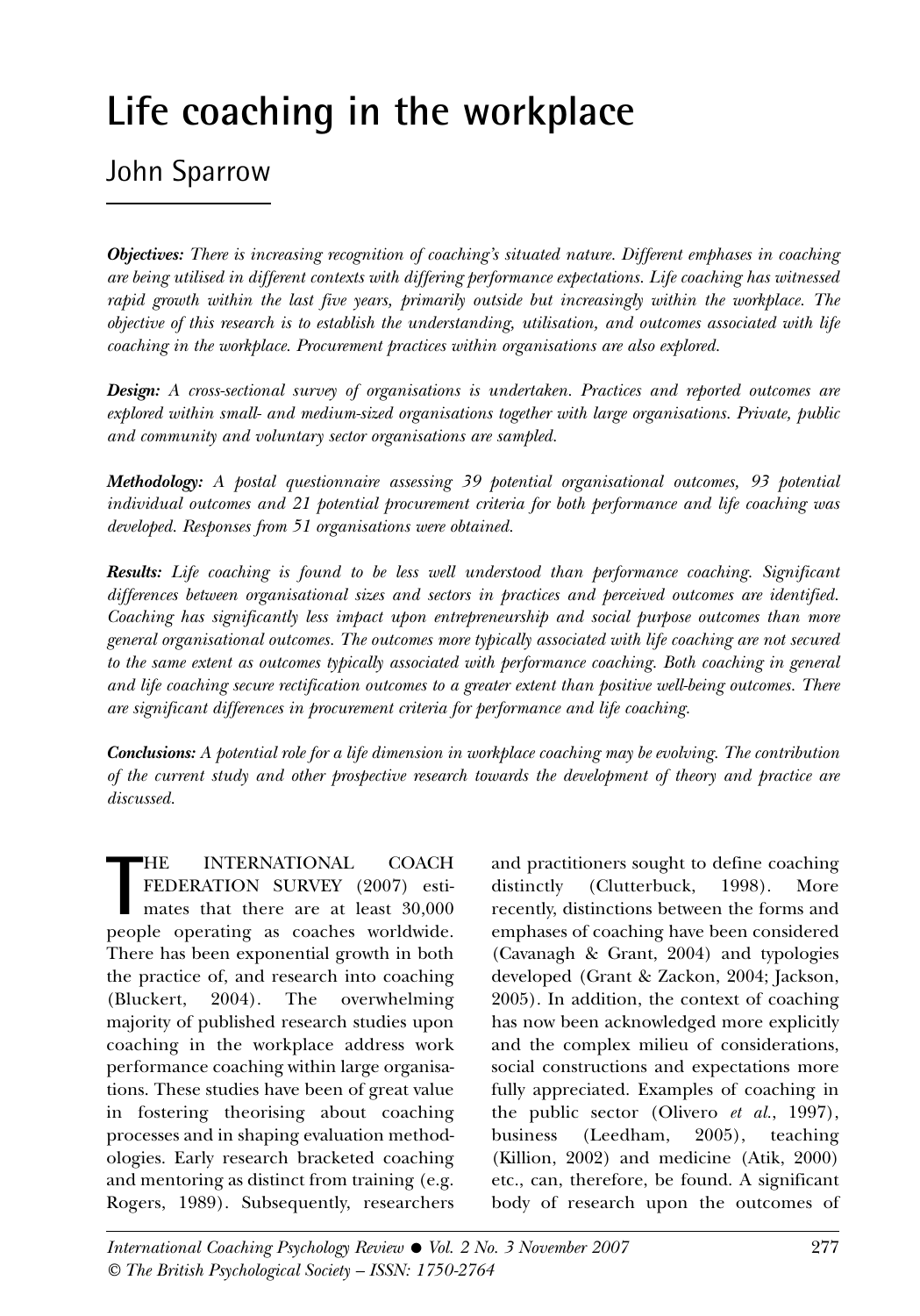coaching has accumulated. Most of the research considers coaching generically however. There are no major differential evaluations of the processes and outcomes of specific forms and contexts of coaching.

There are two broad sets of factors that raise the need for recognition of differentiations in evaluating coaching: coaching form and context issues, and different types of outcome. These two sets of factors have implications for how organisations will approach the procurement of coaching.

## **Coaching form and context issues**

Coaching form and context issues provoking investigation include the emergence of life coaching (in contrast to performance coaching), coaching within smaller and medium-sized organisations, coaching for social purpose outcomes and coaching for positive well-being.

## **Life coaching**

There is an increasing recognition of the interplay between work and other aspects of life. Accordingly, life coaching has witnessed rapid growth within the last five years. Grant and Zackon (2004) distinguish life coaching (with a focus upon clarifying and pursuing life goals and values) from executive coaching, small business coaching and career coaching. In contrast to performance coaching, most of the coaching relationships are secured privately. There are very few independent empirical studies of its impact. The value of holistic life (including work) support *within* the workplace is now also being argued, however. This is evident in considering work-life balance (e.g. McIntosh, 2003) through addressing motivational problems that are affecting personal performance, for example. Whilst executive coaching has acknowledged the whole person in coaching sessions, in the main, coaching in the workplace emphasises fundamental aspects of behaviour, skill and personal qualities needed to secure 'effective' work performance. A broader conception of coaching has been argued for. Lazar

and Bergquist (2003) suggest a clear role for 'making sense of one's life and the fundamental values and meaning that get expressed through choice and action' within business coaching. This more embrasive form of coaching 'can open the conversation about how one's personal values match or mismatch those of the organisation in which we work and the personal and organisational impact of that match or mismatch … This form of coaching can initiate inquiry into *who we are being* (as distinct from *what we are doing*) at a specific stage in our life and how that fits into some larger plan' (p.3). Gooding (2003) suggests that life coaching offers a different paradigm within helping relationships. Some have argued that the shift of focus towards 'life as a whole' have de-skilled the role of coach to little more than can be achieved by friends and family (Lagnado, 2002). Others have argued that it brings a perspective to workplace coaching that is valuable. Killion (2002) summarises its role in supporting head teachers. Chambers (2005) highlighted improved career decision making and work life balance for GPs throughout a programme of life coaching sessions. Kirby (2005), summarising the impact of life coaching within a UK city council, noted positive changes in their career and life in general, reduced stress, and of help in returning to work. Perry (2006) described how local government lawyers benefited in terms of achieving 'specific goals in both their personal and professional lives' (p.101). A proportion of the published impacts of coaching are written by the coaches undertaking the work. Whilst this can bring useful insights into specifics and dynamics in the context, there can be a degree of evangelism in the reporting. Systematic external evaluation is clearly needed. The emergence of life coaching as a distinct stream of workplace coaching raises questions concerning its role, differential procurement, process and outcomes.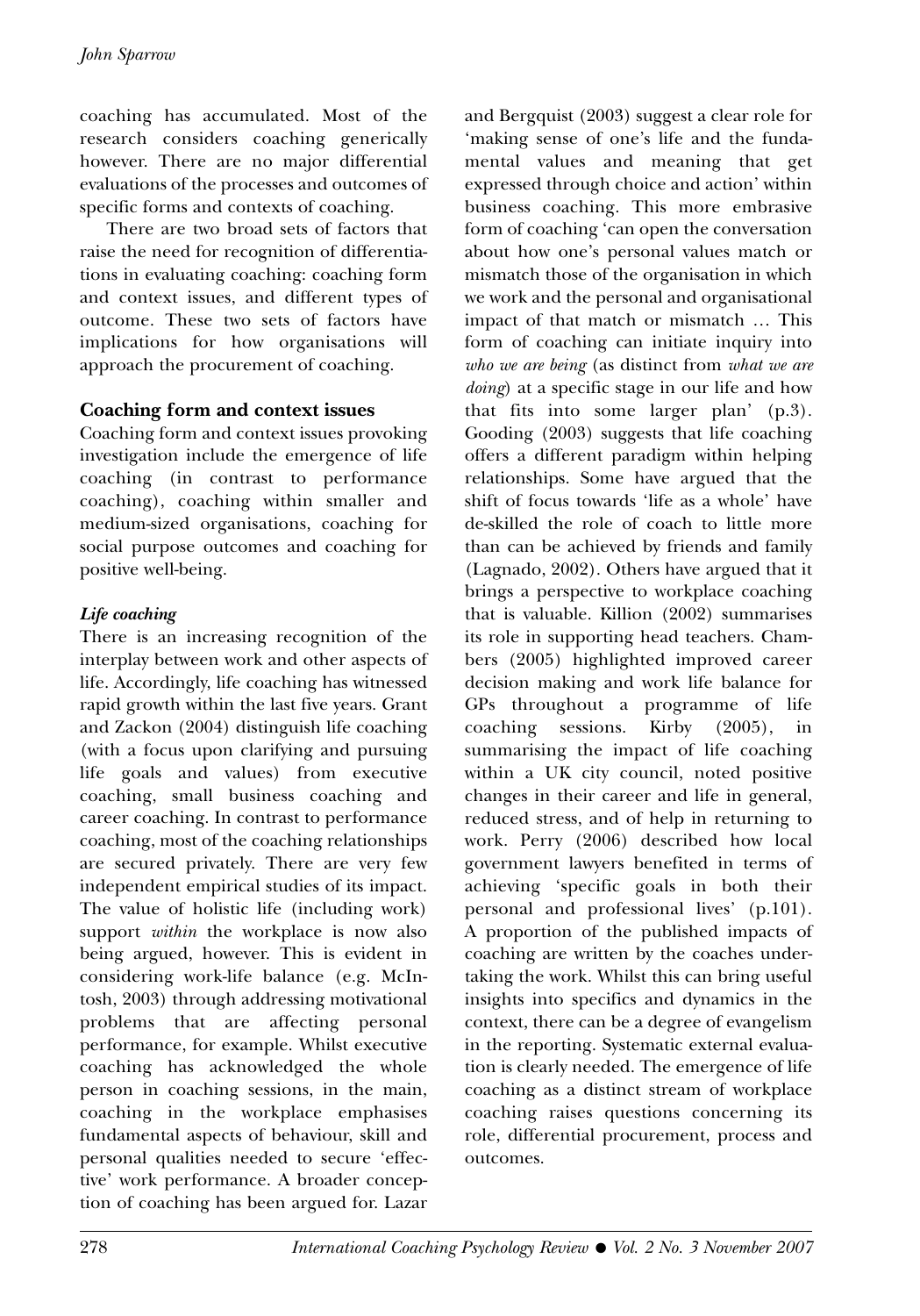## **Coaching within smaller and medium-sized organisations**

Attitudes and practices with regard to human resource development in smaller organisations have been found to be different from larger businesses (Hyland & Matlay, 1997). In parallel, the potential of coaching to support entrepreneurs has also been argued (Thompson, 2006). Entrepreneurship and small business start-up has been argued to have larger life impact than employment (Parker, 2002). Entrepreneurial learning occurs in a rather piecemeal fashion. Thorpe *et al.* (2006) highlight the importance of the *ability* of the entrepreneur to self-reflect from their interaction with the environment. The depth/criticality of reflection refers to the extent that explanations of what lies 'behind' events are sought and learned from. Anderson and Boocock (2002) found that critical reflection and re-evaluation is rare and that learning processes beyond single loop learning are unlikely in small organisations. The potential for coaching (and in particular, a life coaching dimension) has been argued by Sparrow (2007) to promote more critical reflection amongst entrepreneurs and foster a learning-to-learn capability. There are no evaluations of coaching that contrast approaches and impacts in large vs. smaller firms. The perceptions of owner managers and entrepreneurs within small firm contexts have not previously been studied. The contribution of coaching to entrepreneurial learning warrants investigation.

## **Coaching for social purpose outcomes**

Conceptions of the *effectiveness* of organisations are evolving. Definitions of 'success' focused around profit, financial performance and business performance are being replaced with notions that embrace social responsibility, community impact and the broad achievement of social purpose (Beck, 1997). This has implications for both for the perceived meaningfulness of work (and associated levels of job satisfaction) and the complexity of demands upon individuals.

The extent to which coaching has been used effectively to enhance social purpose has not been studied.

## **Coaching for positive well-being outcomes**

Much of psychological theory and practice and organisational behaviour intervention has been based upon the restoration of normalcy. Under this thinking people may fall short of some baseline conception of adequate functioning and be supported to achieve this level of effectiveness. Many coaching interventions support coachees to consider aspects of their performance that limit them (or are unhelpful) and bring them up to appropriate standards. 'Positive psychology is an umbrella term for the study of positive emotions, positive character traits, and enabling institutions. Research findings from positive psychology are intended to supplement, not remotely to replace, what is known about human suffering, weakness, and disorder. The intent is to have a more complete and balanced scientific understanding of the human experience – the peaks, the valleys, and everything in between' (Seligman *et al.*, 2005, p.411). Evaluations of the relationships between coaching and positive psychology have been considered in a special issue of the *International Coaching Psychology Review* (Cavanagh & Palmer, 2007). The extent to which current coaching in the workplace results in rectification and positive psychology outcomes is worthy of investigation. Similarly, life coaching specifically can secure rectification and positive psychology outcomes. Green *et al.* (2006) report utilising cognitive behavioural techniques within life coaching sessions and securing positive psychology-related impact upon goal striving, well-being and hope. The extent to which its operation in the workplace secures these different outcomes needs to be established.

The current study, therefore, sought to address four major considerations: (i) the outcomes associated with *performance* vs. *life coaching*; (ii) the contribution of coaching to *entrepreneurs* and *smaller organisations* in addition to those for employees and larger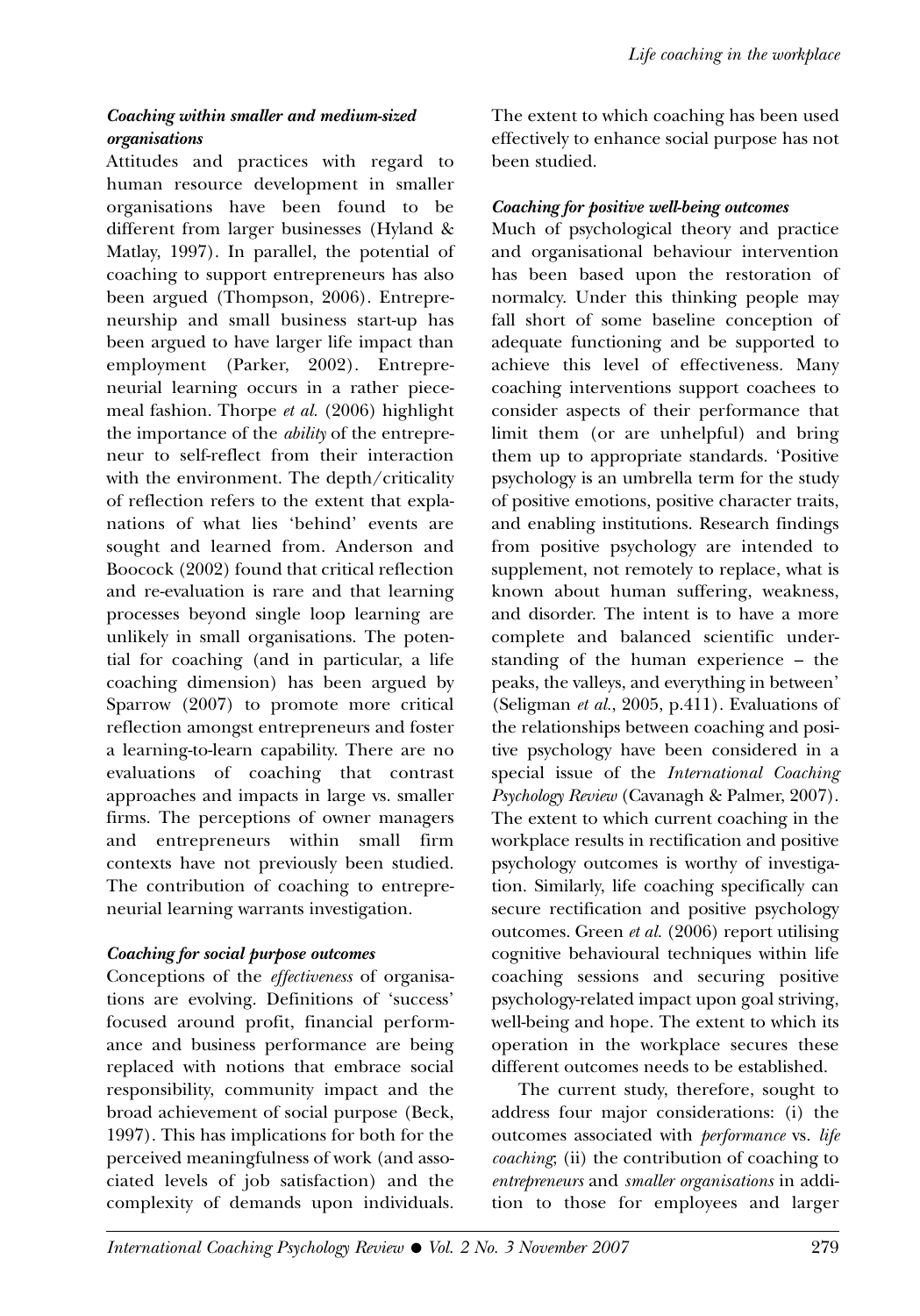organisations; (iii) the role of coaching in *enhancing the social purpose* in addition to the enterprise effectiveness of organisations; and (iv) the perceived impact of coaching in terms of *positive psychology outcomes* in addition to rectification outcomes.

## **Types of outcome**

There is an emerging body of research detailing potential benefits of coaching at the organisational level in addition to the individual level.

## **Impacts upon organisations**

Numerous studies have established or hypothesised benefits to organisations from the use of coaching. At the highest level, Stalinski (2004) reports impacts on corporate vision and strategy. Kilburg (2000) discusses improvements in strategic planning. Stern (2001) highlights a contribution to organisational learning and Haeckel (1999) potentially upon adaptability of the enterprise. Grant and Zackon (2004) note improved change management, and Davis (2004) notes the contribution in terms of *sustained* change and development. Others have indicated functional benefits to businesses including: improved employee retention, improved morale and satisfaction, improved business relationships, increases in performance and enhanced staff management and leadership skills, and empowerment (Sales Academy, 2007). Wilson (2004) reports a survey conducted by the Industrial Society highlighting fuller use of talents/ potential and higher organisational performance/productivity. McGovern *et al.* (2001) report reductions in conflict, and improvements in productivity, quality, customer service and teamwork. Other surveys (e.g. International Coach Federation Survey, 1998) detail improved profit, client service and competitiveness, and an ability to develop people for the next level. More mundane benefits have also been reported (e.g. reduction in length of meetings) (Killion, 2002). The *symbolic* contribution of coaching has also been highlighted. The

Industrial Society (1999) found in their survey of UK firms that the most cited benefits included the *demonstration* of commitment to individual development. With regard to smaller organisations, Kitching and Blackburn (2002) report perceived benefits of training in terms of improved worker skills for their current jobs, business survival, helping the introduction of new equipment or software into organisations, improving skills for future jobs and addressing specific work problems. Whether coaching *per se* can contribute in these regards has not been established and these questions were, therefore, included. The potential contribution to entrepreneurship has also been explored. Doyle and O'Neill (2001) detail the benefits of mentoring, Westhead *et al*. (2005) highlight developments associated with entrepreneurial experience, and Cope and Watts (2000) highlight entrepreneurial learning. These may benefit from coaching support (e.g. spot opportunities more easily, exploit identified opportunities more easily, develop network of relationships, building reputation, adapt to new circumstances, effectiveness of learning process). The potential role of coaching in supporting the achievement of social purpose can be assessed in terms of aspects that have been highlighted as particularly salient in that context. Flannery and Dieglmeier (2000) report that leading social purpose enterprises entails achieving social purpose; social goal setting; working with less precise 'technologies' and techniques; maintaining effective relationships with more complex amalgams of social beneficiaries, intermediaries and partners; and, working with more ambiguous measures of effectiveness.

## **Impact upon individuals**

In addition to the above benefits for organisations, coaching research and practice has explored impact on individuals. Fundamental performance has altered in terms of productivity (Olivero *et al.*, 1997) and response to empowerment (Lazar & Bergquist, 2003).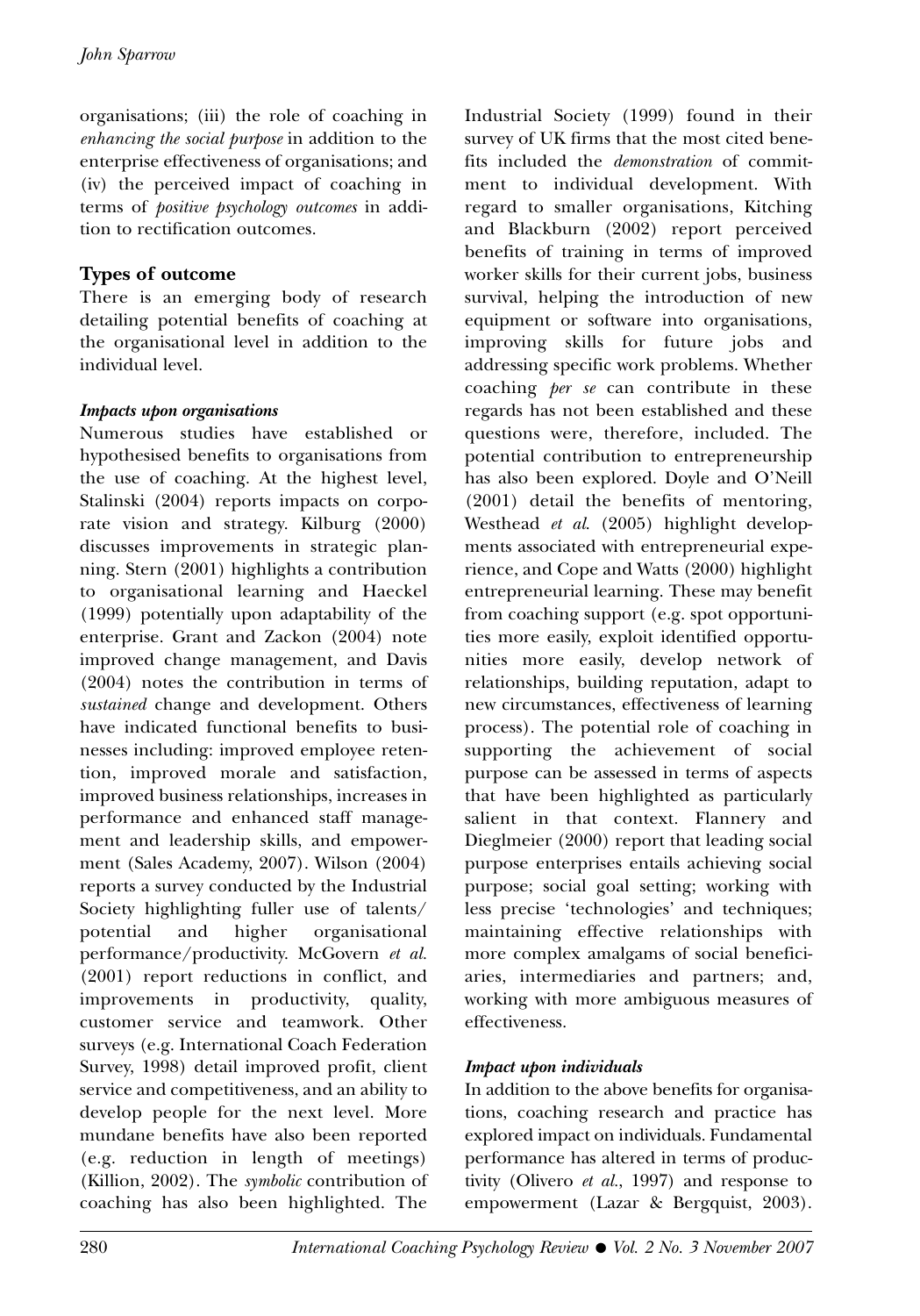Broader impacts in terms of quality of life have also been investigated (Griffiths, 2005). Impacts have been reported in terms of health or fitness improvement, better family relationships, increased energy and more fun (International Coach Federation Survey, 1998); reflecting to see the big picture, feeling good with more energy and positive feelings, having attitudes values and beliefs more aligned, job satisfaction and being relaxed and less driven (Leedham, 2005). Behavioural changes in terms of co-operation, listening, focus on results and receptivity to feedback (Paige, 2002); attaining a determined set of stretch goals and dealing with dilemmas (Kets de Vries, 2004) have been reported. Work benefits also include alignment with the organisation, vision, strategies for goal achievement, confidence, leadership and task completion (Compasspoint Nonprofit Services, 2003); tackling bigger challenges with more skill and confidence, achieve better results, capability, level of contribution within the organisation, and individual growth and development (Sales Academy, 2007). Leadership and decisionmaking skills have been found to benefit from coaching: courage, risk taking and problemsolving; values, ethics and integrity; 'hard' executive business skills such as marketing and negotiation; commitment, responsibility and accountability; and, systems thinking (Stalinski, 2004). Other skills benefits include: presentational skills, anger management and stress management (Kilburg, 2000); improved coping with stress (Gyllensten & Palmer, 2006); creativity, innovation and risk management (Watson, 2004), and on-going self-directed learning and personal growth (Grant, 2003a). Improvements in priority setting, delegation, balance between home life and work, performance effectiveness and stress reduction are reported by Atik (2000) and setting specific, rather than vague, goals by Smither *et al.* (2003).

Personal qualities have also been reported to be developed: presence, increased motivation levels, can initiate inquiry into *who they are being* (as distinct from *what they are doing*), express their deepest longings and life-joys, recognise broader thinking and feeling that are shaping *underlying assumptions and beliefs* (Lazar & Bergquist, 2003); increased openness to personal leaning and development (Wilson, 2004); engagement and improvement in self-esteem (Kassell, 2005). Key aspects of emotion are highlighted: expression of positive emotions, enhanced emotional stability and openness to new experiences (Grant, 2003b). Aspects of selfhood have been considered: self image, self correction and self generation (Laske, 2003); expanding the level of self awareness (Dawdy, 2004); self-expression (Griffiths, 2005). Because of the interest in the study in entrepreneurship impacts, the entrepreneurial learning developments highlighted by Sullivan (2000) were explored (i.e. achieving objectives and abilities to learn, cope with problems and cope with change).

Enhancements in several of the outcomes in the above listing could be expected from life rather than performance coaching. Studies that expressly reported outcomes linked to life coaching led to the addition of items associated with life coaching *per se*. These were: proactivity, making autonomous and informed decisions, being more assertive, planning in nonwork areas of life, and reduction in fear of the unknown (Kirby, 2005); circumstances that hold the person back and self-discovery (Perry, 2006); procrastination and action orientation (Kersley, 2002); and, time management and organisational skills (Chambers, 2005).

Some of the individual benefits reported in previous studies could be regarded as 'positive psychology' outcomes rather than rectification or remedial facets of behaviour, and research exploring this broad realm of outcomes is warranted. Furthermore, there is research that has explored specific positive psychology outcomes. Studies range from focused assessment of 'satisfaction with life' (Diener *et al.*, 1985) and facets of positive affect (Clark & Tellegen, 1988) through to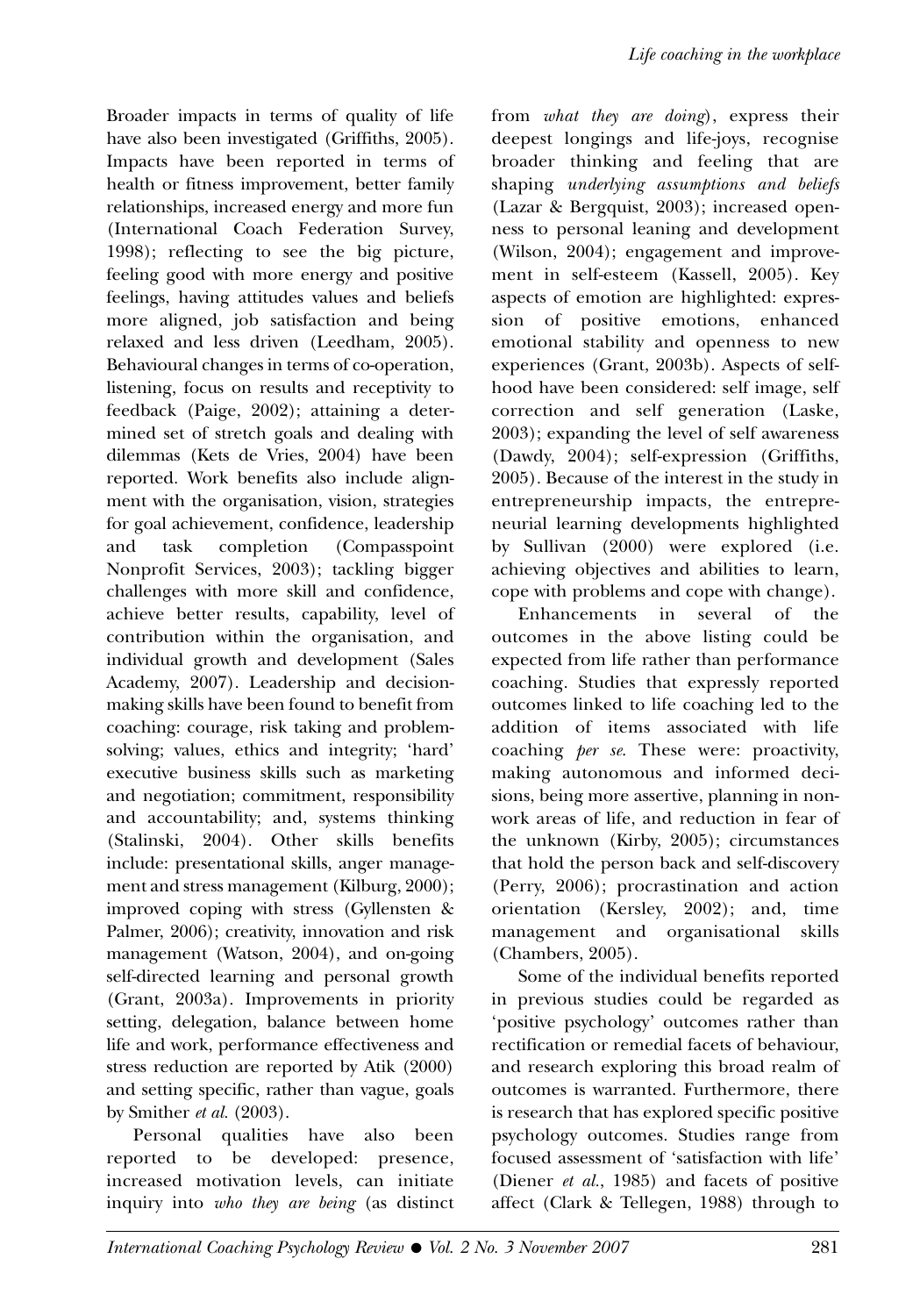larger frameworks of psychological wellbeing. Satisfaction with life has been assessed by Diener *et al.* (1985) through questions such as 'In most ways my life is close to my ideal', 'I am satisfied with my life', and 'So far I have gotten the important things I want in life.' The Positive Affect Scale (PA) from the Positive and Negative Affect Scale (PANAS) assesses the extent to which a person feels enthusiastic and alert, including 'interested', 'strong' and 'inspired' (Clark & Tellegen, 1988). More specifically, optimism (Arakawa & Greenberg, 2007) and hope (Snyder *et al.*, 1991) have also been researched. There are some frameworks of positive psychology outcomes considering well-being, happiness and broad interpersonal skill (Seligman & Csikszentmihalyi, 2000) or character strengths and virtues (wisdom, humanity, temperance, justice, courage and transcendence (Peterson & Seligman, 2004).

## **Procurement of coaching**

Clearly the forms and contexts of coaching and the different types of outcomes are likely to be a major factor in the extent to which organisations will wish to use different forms of coaching service, and the considerations they address in procuring coaching. Research suggests that there are other considerations that the purchasers of such services also address. Sparrow and Arnott (2004) reported a survey of medium- and large-sized UK organisations, and found that organisations placed emphasis (in descending order) upon the 21 criteria for coach selection detailed in Appendix 1. Several hypotheses can be made to suggest that procurement priorities may vary in different contexts. Priorities may differ for example, between procuring life coaching services and performance coaching services, and there may be differences between larger and smaller organisations.

## **Methodology**

An extensive questionnaire was developed to assess perceptions of practices and outcomes of coaching. The questionnaire was sent to owner-managers of smaller organisations (both SME and voluntary/community organisations), and human resource directors of larger private, public and community/voluntary sector organisations. Public sector organisations are financed and controlled by central government, local authorities, or publicly funded corporations. Private sector organisations are financed and controlled by individuals or private institutions, such as companies, stockholders, or investment groups. The definition of SME used for the study was businesses which employ fewer than 250 persons and which have an annual turnover not exceeding 50 million euro, and/or an annual balance sheet total not exceeding 43 million euro (European Commission, 2005). Donoghue *et al.* (1999) outline criteria by which community and voluntary sector organisations can be defined. Organisations in this sector are:

- 1. *Organised:* they have an institutional presence and structure;
- 2. *Private or non-governmental:* they are institutionally separate from the State;
- 3. *Non-profit distributing:* they do not return profits to their managers or owners;
- 4. *Self-governing:* they are fundamentally in control of their affairs;
- 5. *Voluntary:* membership is not required legally and they attract voluntary contributions of time and money.

The study was, therefore, constructed to support cross sectional analyses of different organisational sizes and industrial sectors. A quota sampling approach was used to ensure sufficient responses in each category for statistical analysis purposes. The emphasis in the research was to contrast practices in different settings. A study seeking to capture the 'general' position within UK organisations as a whole would have to secure responses from organisations in direct proportion to their prevalence in the economy. This would, for example, mean that 95 per cent of the sample would need to be from SMEs.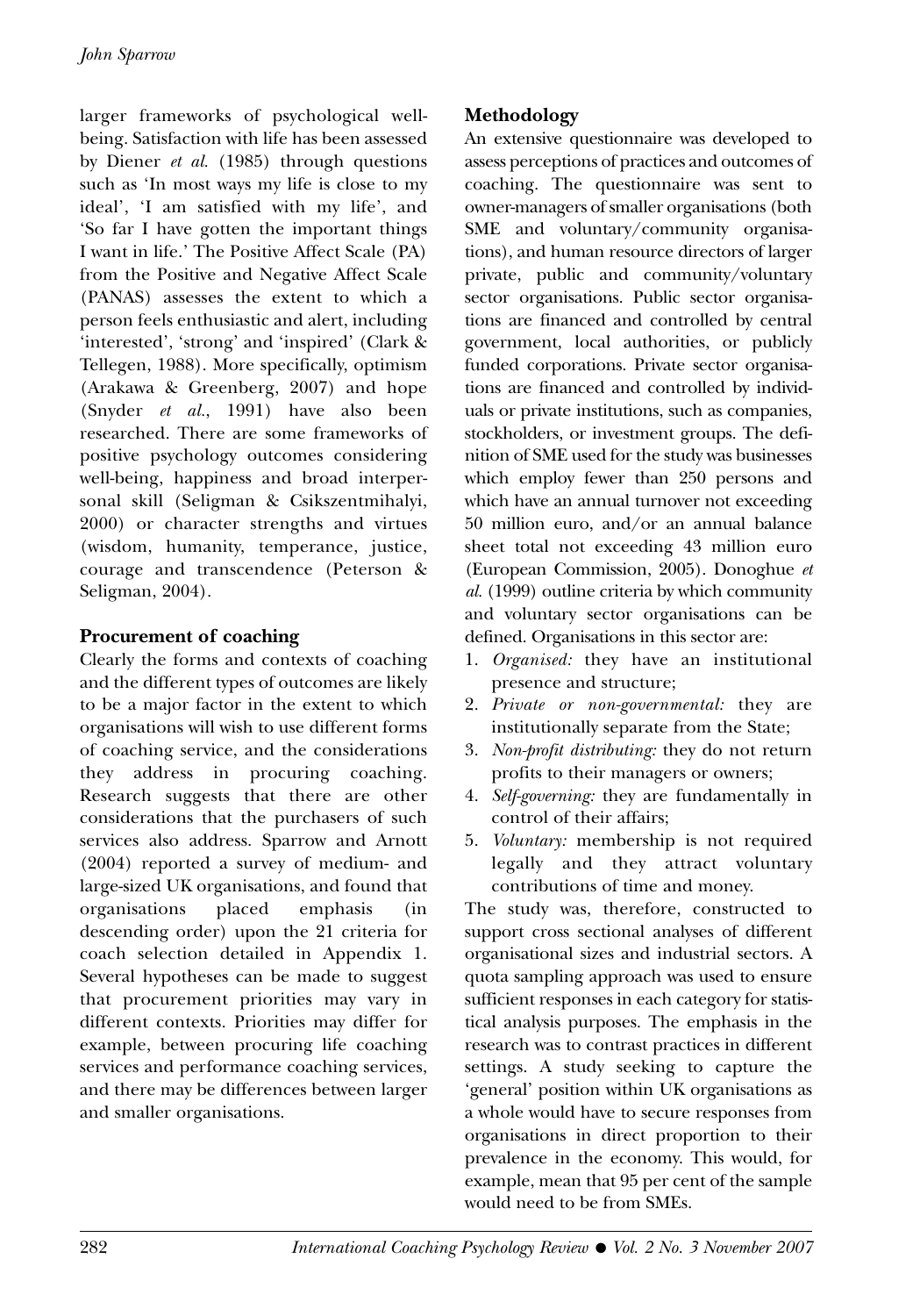The databases used for the sampling were separate listings of organisations purchased for prior research purposes. A listing of HR directors in organisations with more than 250 employees had been used in previous coaching research (Sparrow & Arnott, 2004). A listing of community and voluntary sector organisations had been purchased for prior research upon the sector. A listing of SMEs was purchased for the current study.

Participants were asked to indicate the extent to which they believed specific coaching processes and outcomes occurred in their organisation. Responses to all questions were rated on a six point scale (0 – Not at all,  $1 - \text{Nominal}, 2 - \text{Low}, 3 - \text{Modern}}$ 4 – Considerable, 5 – Very substantial),

The questionnaire used in the study is presented in Appendix 1. The items in the questionnaire relate directly to the literature outlined in the Introduction to this paper. In total, 39 potential benefits of coaching to organisations were examined. Ninety-three questions concerning potential individual benefits were included in the current study. Participants were asked to indicate the extent of importance they attached to the 21 criteria in procuring life and performance coaching services, explored by Sparrow and Arnott (2004).

Responses were obtained from a total of 51 organisations, of which, 24 were private sector organisations, 13 were public sector organisations (e.g. NHS trusts, universities, colleges and museums and art galleries) and 14 were community and voluntary sector organisations. 33 of the responses were from small- and medium-sized organisations (<250 employees) and 18 were from larger organisations.

## **Analyses and findings**

The analyses undertaken sought to compare mean responses from organisations in different sectors and/or of different sizes (SME/Large). One way ANOVA and post hoc multiple comparisons of means were made to establish the statistical significances of mean differences. In addition, some analyses contrasted ratings given to particular sets of items (e.g. performance vs. life coaching outcomes, rectification vs. positive well-being outcomes, etc.). *T*-tests for paired samples were used to establish the significance of mean differences.

## **Life vs. performance coaching**

Participants were asked to indicate their own assessment of their level of understanding of performance and life coaching. The average level of understanding of life coaching was significantly lower than the average level of understanding of performance coaching (*t*=3.186, *df*(52), *p*<0.01).

Figure 1 presents comparisons between the use of performance and life coaching within organisations of different sizes.

Sixty-one per cent of larger organisations (i.e. more than 250 employees) used performance coaching compared to 45 per cent of the smaller organisations. In contrast, only 18 per cent of smaller organisations had used life coaching in the workplace and 28 per cent of larger organisations. The proportions of organisations using performance coaching were broadly comparable across the three sectors: 48 per cent of private, 54 per cent of public and 50 per cent of CV sector organisations. In contrast, only seven per cent of CV sector organisations, 23 per cent of public sector organisations and 30 per cent of private sector organisations had used life coaching.

## **Impact upon organisational outcomes**

There were differences in the extent to which several specific enterprise benefits were felt to follow coaching. In addition, comparisons were made between broad sets of outcomes such as general enterprise benefits, entrepreneurship-related benefits and social purpose-related benefits.

## **Differences in specific enterprise benefits reported** Perceived enterprise benefits varied by organisational size and industrial sector. Smaller organisations reported greater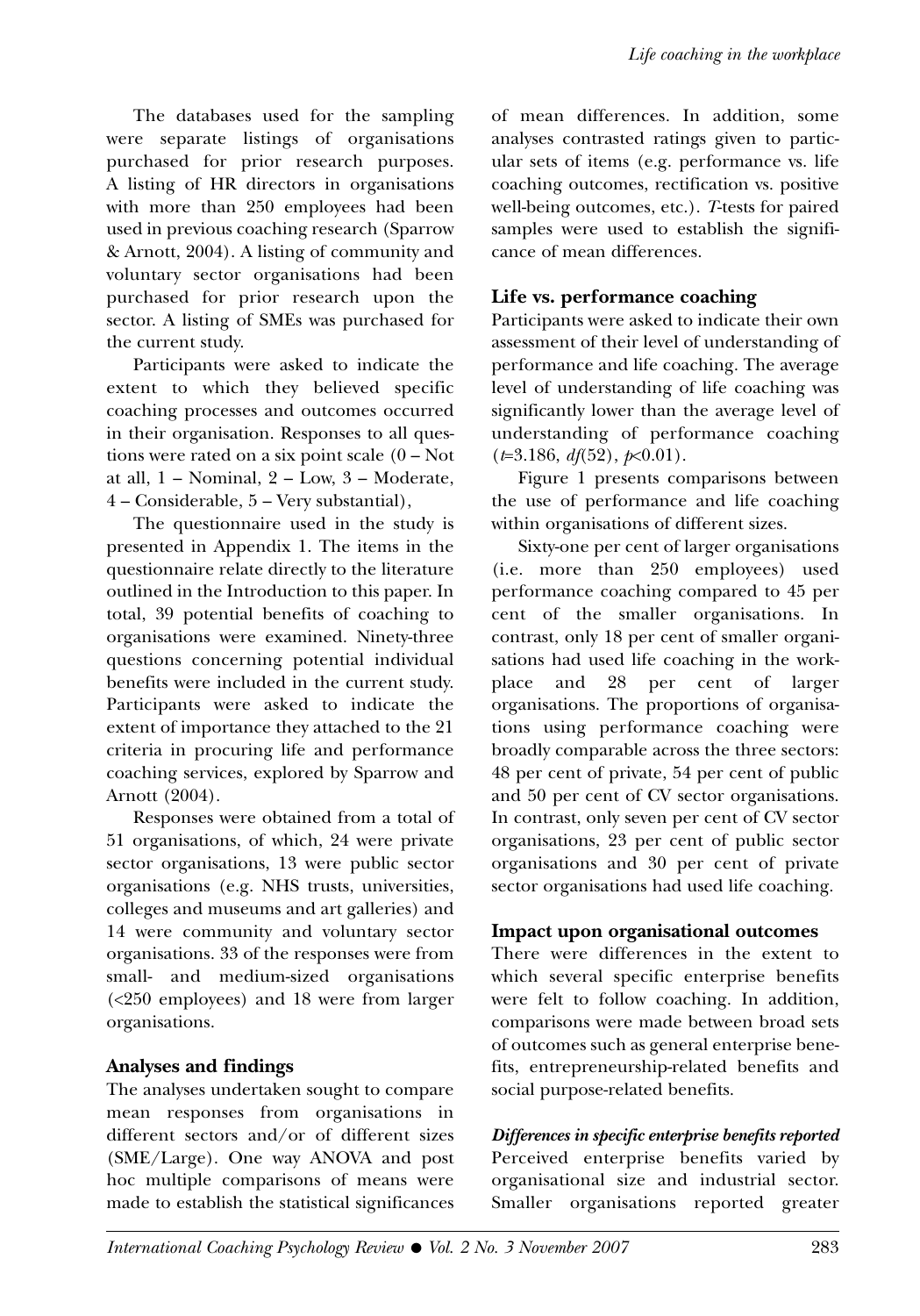

**Figure 1: Percentages of organisations using performance or life coaching.**

**Figure 2: Mean reported extent of different categories of enterprise benefits.**



impact in terms of development/achievement of business vision (*F*=6.672, *df*(1,41), *p*<0.05) and empowerment (*F*=4.374, *df*(1,40), *p*<0.05). Using Tukey's HSD post hoc comparisons, public sector organisations reported greater impact upon reducing length of meetings than private sector organisations (Mean diff=1.272, Std error=0.467,  $p=0.026$ ) and greater impact on entrepreneurial reputation building than community/voluntary sector organisations (Mean diff=1.183, Std error=0.466, *p*=0.040).

## **General, entrepreneurship and social purposerelated benefits**

Figure 2 details differences between three broad types of organisational benefits: general, entrepreneurship and social purpose related benefits.

The average level of impact on 'entrepreneurial' outcomes was calculated by adding the five items assessing entrepreneurship (i.e. spot and exploit opportunities, network relationships, building reputation, adaptability and entrepreneurial learning). The mean extent to which these benefits were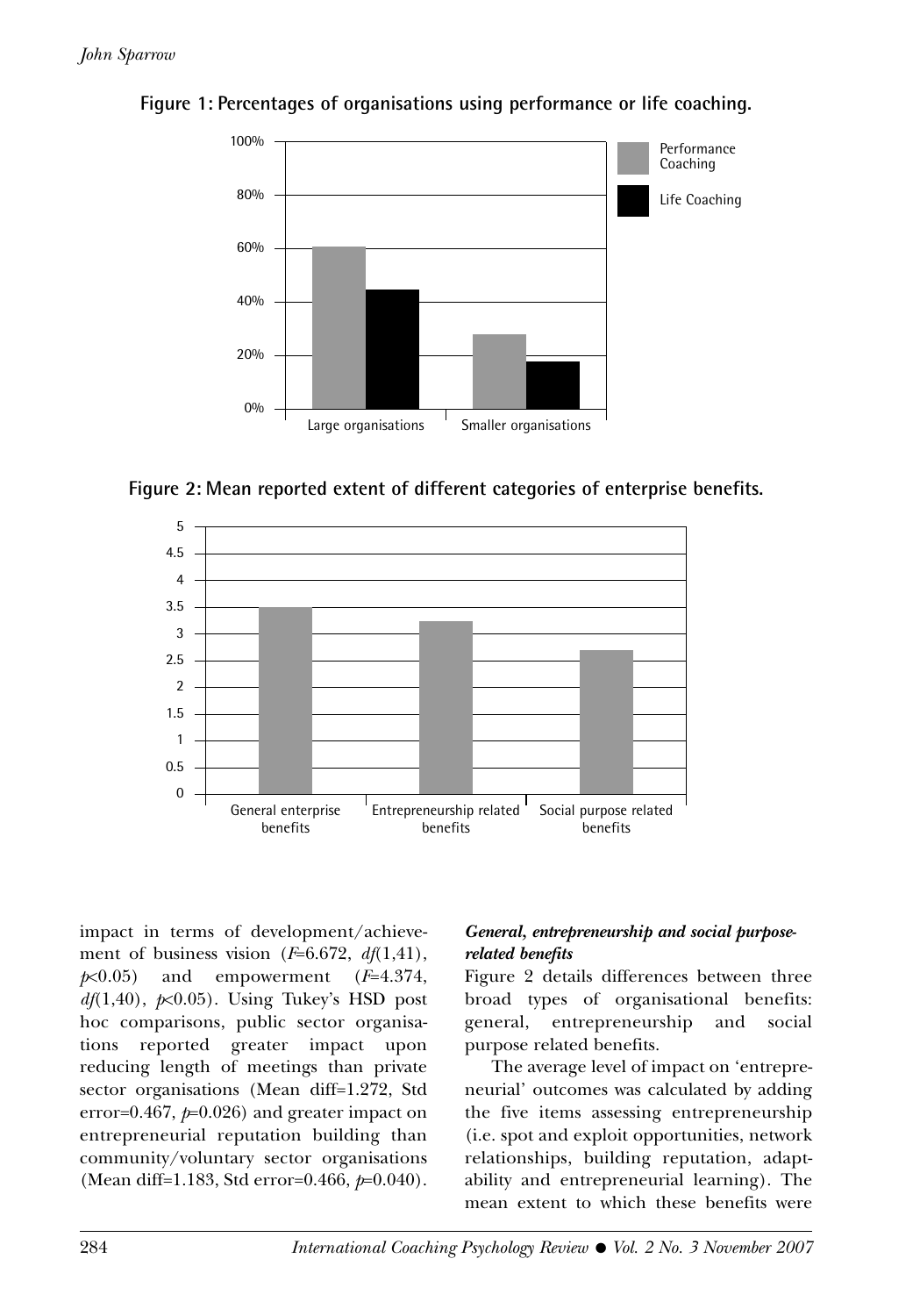reported (3.16) was significantly lower than general enterprise benefits (3.54) (*t*=3.348, *df*(42), *p*<0.01).

The average level of impact upon 'social purpose' outcomes was calculated by adding the five items assessing social purpose (i.e. achieving social purpose, social goal setting, appropriate processes, relationships with beneficiaries, intermediaries and partners, and working with ambiguous measures). The mean extent to which these benefits were assessed (2.72) was significantly lower than general enterprise benefits (3.54) (*t*=8.172, *df*(42), *p*<0.001). Social purposerelated benefits were also significantly lower than entrepreneurship-related benefits (*t*=4.170, *df*(44), *p*<0.001).

## **Impact upon individual outcomes**

There were differences in the extent to which several specific individual benefits were felt to follow coaching. In addition, comparisons were made between broad sets of outcomes: performance-coaching-related outcomes vs. life coaching related outcomes, and positive well-being vs. rectification outcomes.

## **Differences in specific individual benefits reported**

Perceived individual benefits varied by organisational size and industrial sector. Smaller organisations reported greater impact upon delegation than did larger organisations (*F*=4.214, *df*(1,41), *p*<0.05). The centrality of owner-managers in smaller organisations is acknowledged to be one of the major barriers to growth. Delegation in that context is, therefore, of real significance. The impact upon the extent to which individuals attain specific stretch goals was significantly greater in larger than smaller organisations (*F*=6.278,  $df(2,39)$ ,  $p<0.05$ ). In terms of sector differences, using Tukey's HSD post hoc comparisons, public sector organisations reported greater impact than CV sector organisations upon alignment with the organisation (Mean diff=1.067, Std err=0.426, *p*=0.044), systems thinking (Mean diff=1.267, Std err=0.434, *p*=0.016), creativity (Mean diff=1.083, Std err=0.409,  $p=0.032$ ), and attaining a determined set of stretch goals (Mean diff=1.375, Std err=0.524, *p*=0.033). Using Tukey's HSD post hoc comparisons, public sector organisations reported greater impact than private sector organisations (Mean diff=1.059, Std err= $0.377$ ,  $p=0.021$ ) and CV sector organisations (Mean diff=1.333, Std err=0.441, *p*=0.013) upon recognising broader thinking that is shaping the assumptions being used. Public sector organisations reported greater impact than private sector organisations (Mean diff=1.222, Std err=0.454, *p*=0.028) and CV sector organisations (Mean diff=1.444, Std err=0.537, *p*=0.037) upon sense of justice.

## **Performance coaching related outcomes vs. life coaching related outcomes**

It has been noted that the individual outcomes associated with coaching could be elements that might be primarily addressed through performance coaching or alternatively, through life coaching. Researchers classified the 93 individual outcomes. Eleven items specifically reported in previous research studies to be outcomes of life coaching were coded as life coaching outcomes. In addition, a further 43 items were coded as life coaching outcomes. Thirty-nine items were coded as potential outcomes of performance coaching.

Figure 3 details differences between the mean levels of reported impact for performance coaching oriented (3.33) and life coaching oriented individual outcomes (3.07).

There was statistically significantly greater impact upon performance coaching related items than life coaching related outcomes (*t*=5.233, *df*(36), *p*<0.001).

### **Rectification vs. positive well-being outcomes**

Items were also coded in terms of positive psychology related outcomes as opposed to rectification items. Sixty-eight items were coded as rectification-oriented. In addition to the 15 items chosen specifically on the basis of the summarised positive psychology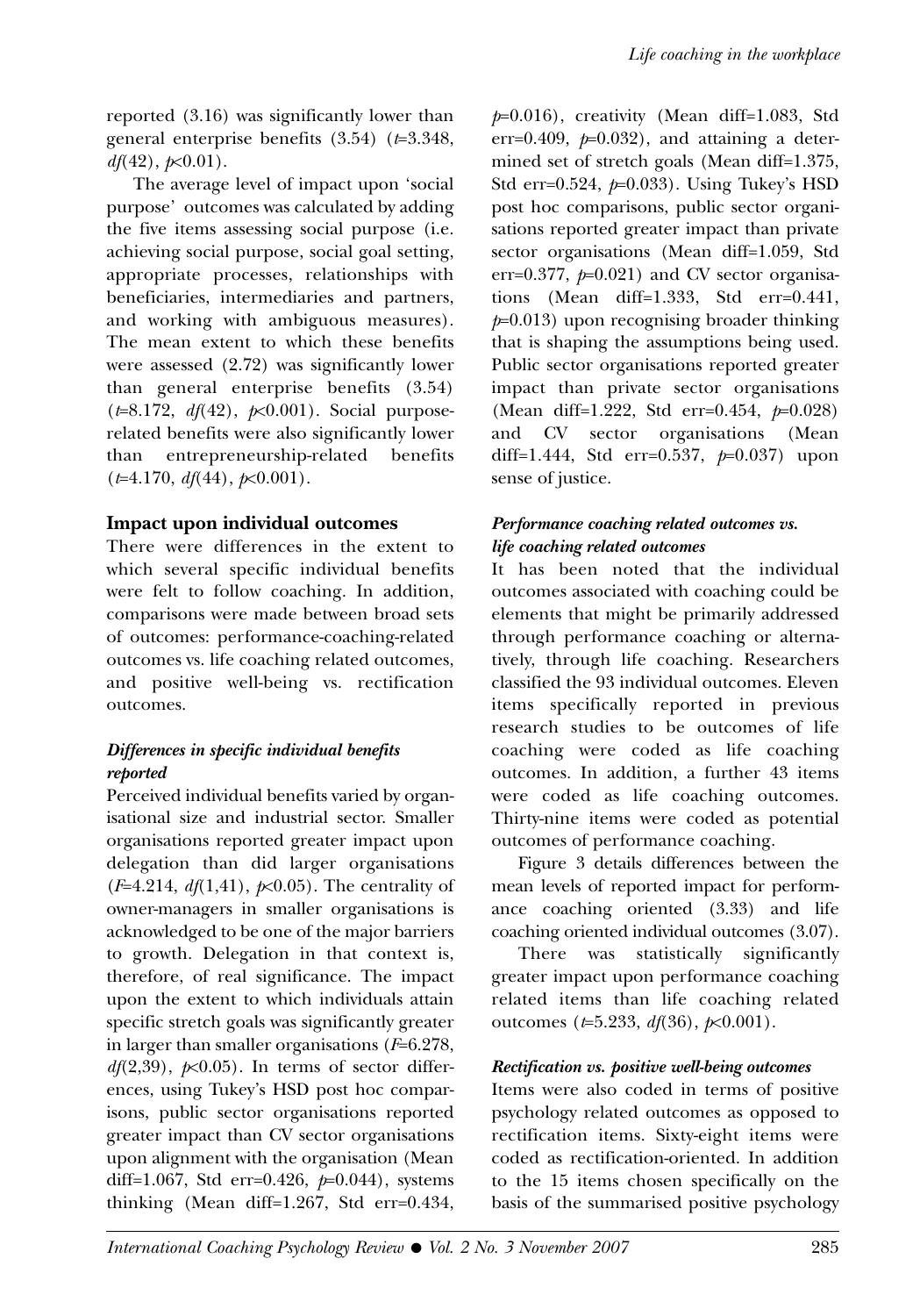

**Figure 3: Mean reported performance coaching related vs. life coaching related individual outcomes.**





research, a further 10 items were coded as positive psychology related outcomes. Items here included, for example, energetic; fun; courage and risk taking; and personal growth. The mean scores for rectification items and positive well-being items were calculated for each respondent. Paired *t*-test comparisons were made between these two sets of scores. Figure 4 details the differences between the overall mean levels of rectification and positive well-being outcomes. Figure 4 also details the differences between rectification and positive well-being outcomes for items specifically coded as lifecoaching-related.

Figure 4 highlights that there was statistically significantly greater coaching impact upon rectification related outcomes (3.29) than positive well-being related outcomes (2.87) (*t*=5.633, *df*(36), *p*<0.001). With regard to life coaching items specifically, Figure 4 highlights that there was significantly greater impact upon rectification outcomes (3.20) than positive well-being outcomes (2.86)(*t*=5.457, *df*(38), *p*<0.001).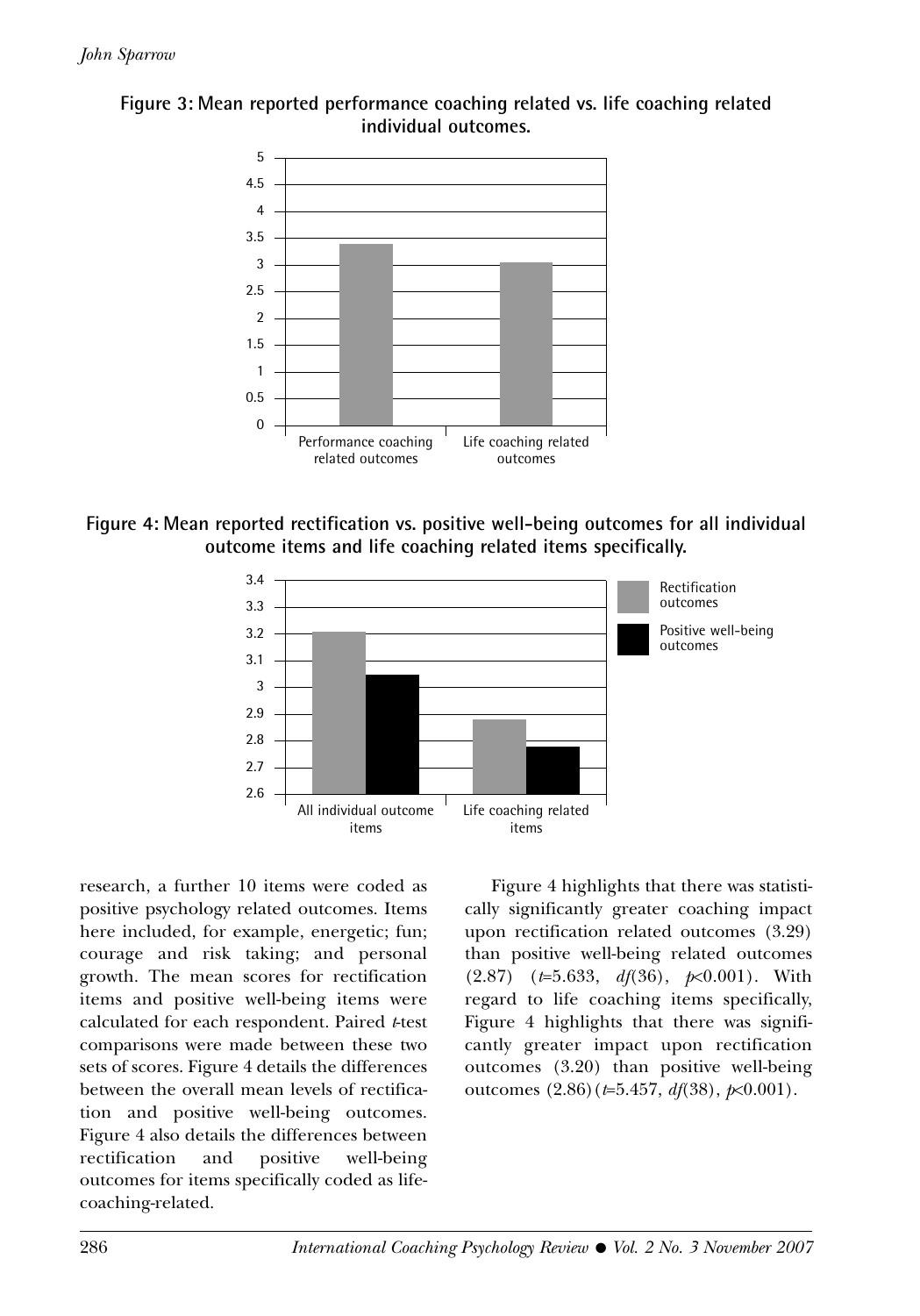## **Procurement criteria**

Given the significant differences in understanding and impact of life and performance coaching, one might hypothesise differences in procurement criteria. Some organisations report a policy not to utilise life coaching. Several have not sought it. Somewhat different procurement emphases were apparent.

Table 1 details the rank orders of extent to which different criteria are sought in procuring performance and life coaching. Relevant management experience (*t*=2.589,  $df(34)$ ,  $p<0.05$ ), knowledge of the organisation (*t*=3.309, *df*(34), *p*<0.01) and experience in the industry ( $t=2.758$ ,  $df(34)$ ,  $p<0.01$ ) are regarded as significantly less important in procuring life coaching. In terms of differences between sizes of organisations and industrial sectors in procurement criteria, smaller organisations seek knowledge of the organisation more than larger businesses for performance coaching (*F*=4.740, *df*(1,33),  $p<0.05$ ), and third sector organisations feel cost is more of an issue for life coaching than private sector organisations (Mean diff=1.129, Std err=0.479, *p*=0.05).

## **Discussion and conclusions**

Coaching plays an important role within the workplace. It is clear that there are many areas of improvement that individuals are perceived to secure. Furthermore, organisational benefits are also attributed.

There are clear differences between sizes of organisations and industrial sectors in their experiences of coaching and the outcomes they secure. Coaching is not reported to have as large an impact upon entrepreneurship and social purpose outcomes as other aspects of work life. This may be because the conventional success factors associated with employment are the default themes and foci of coaching agreements. The 'need' for realising potential in entrepreneurial and social purpose terms is a quite recent development. An alternative explanation is that such outcomes are inherently more difficult to secure.

The current study has shown that life coaching is being procured and practised within the workplace. It is, however, less well understood than performance coaching. Outcomes more highly associated with life coaching are not perceived to be secured to the same extent as outcomes primarily associated with performance coaching. Furthermore, life coaching in workplace settings appears to secure rectification outcomes to a greater extent than positive well-being outcomes. This conflicts with a fundamental argument for life coaching, i.e. releasing potential. It may be however that less tangible outcomes as a whole are not perceived so readily as *behavioural* changes and are given lower ratings. It may be that more diffuse outcomes are less identifiable than *specific* behaviours.

The holistic nature of life coaching may have a role within the workplace. Whether this holism represents a new paradigm of helping (Gooding, 2003), is a more complete form of coaching, or is a 'dimension' of coaching that can be applied within existing coaching approaches remains a question. The broad recognition that *executive* coaching needs to acknowledge the whole person and wider life considerations suggests that life coaching can have a role in complex knowledge work. The acknowledgement of a life dimension to coaching may have been seen to be the 'preserve' of senior executives and not sufficiently important for the work of others. The unerring trend towards knowledge work means however, that it is the knowledge, thinking and decision making of many individuals in the workplace that now contribute to organisational success and the life coaching perspective may increasingly have a role more widely in the workplace.

Whether life coaching is being offered as an independent form of coaching or as an adjunct to other coaching support again is not yet clear. Will established performance coaches offer this component? Will organisations procure life coaching distinctly? The current study suggests that some of the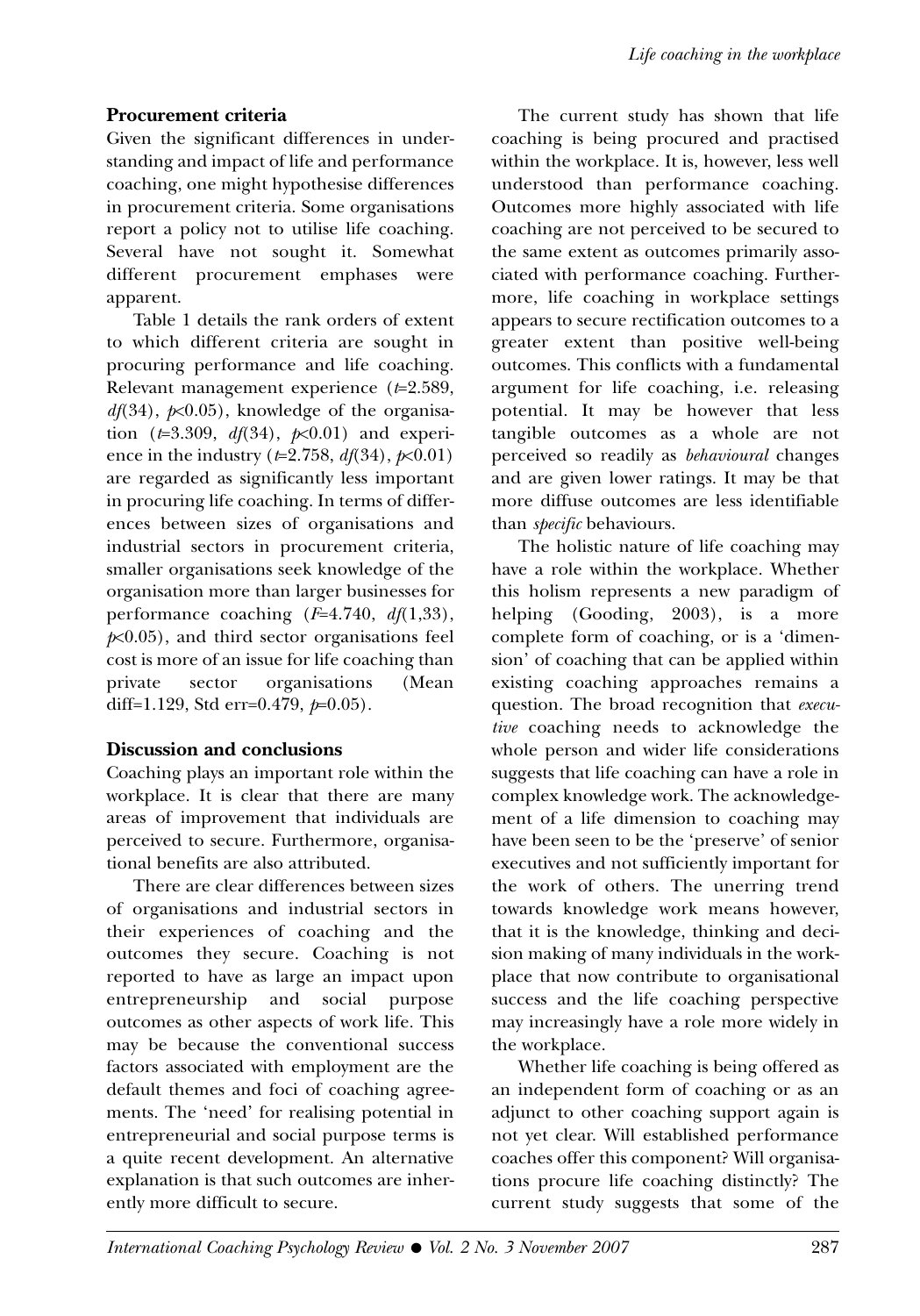| Table 1: Reported differences in the rank orders of extent to which different criteria |  |  |  |
|----------------------------------------------------------------------------------------|--|--|--|
| are used in procuring performance and life coaching.                                   |  |  |  |

| Performance coaching          | Life coaching                 |  |
|-------------------------------|-------------------------------|--|
| Professional standards        | Track record                  |  |
| Track record                  | Personal style                |  |
| Coaching experience           | Coaching experience           |  |
| Related management experience | Coaching qualifications       |  |
| Structured approach           | Evidence of CPD               |  |
| Coaching qualifications       | Culture fit                   |  |
| Evidence of CPD               | Cost                          |  |
| Cost                          | Structured approach           |  |
| Culture fit                   | Related management experience |  |
| Presentation and materials    | Presentation and materials    |  |
| Knowledge of organisation     | Supervision                   |  |
| Issue fit                     | Issue fit                     |  |
| Experience in the industry    | Geographic coverage           |  |
| Supervision                   | Knowledge of organisation     |  |
| Geographic coverage           | Experience in the industry    |  |
| Scalability                   | Scalability                   |  |

attributes currently sought from providers of performance coaching are not considered as important in the provision of life coaching. It has not been established by the study, however, that life coaching *benefits* from a lack of familiarity with an organisation or particular industry (though such an argument might be put). It may therefore be that procurement criteria of the two forms of coaching will progressively blur.

The current study has identified perceptions of the value of coaching and some interesting differences. There are limitations in the study. The study has used a cross sectional survey methodology. Whilst the responses secured have provided sufficient statistical power to detect differences, it is clear that an larger scale study might be able to identify further differences. The study uses a positivist epistemology. Concepts are used and assessments of them are sought. Clearly these may not be the constructs used by the respondents. It may be that items are not understood in the same way by each participant. There may be many other outcomes that the survey by definition failed to see. The study has also solely explored the *benefits* of coaching. It has not considered any adverse outcomes or difficulties in the utilisation of coaching. There is clear value in complementary qualitative and interpretivist research exploring the meaning and situated impact of life coaching within workplaces.

Evidenced-based coaching can only benefit from acknowledging the different dimensions and contexts of coaching and undertaking associated investigations.

## **Correspondence John Sparrow**

Management and Enterprise Development Centre, Birmingham City University Business School, Perry Barr, Birmingham B42 2SU, UK. E-mail: john.sparrow@bcu.ac.uk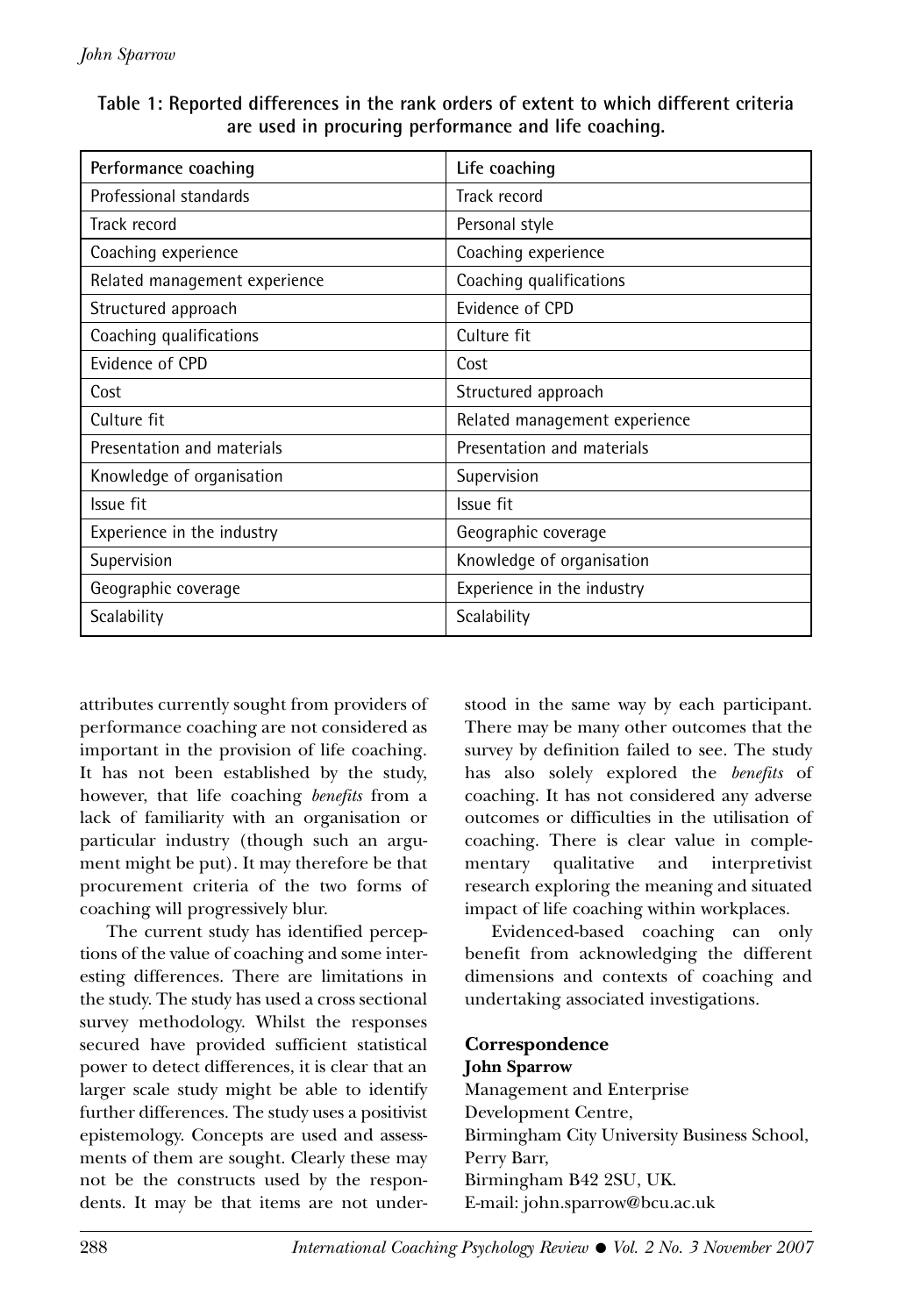#### **References**

- Anderson, V. & Boocock, G. (2002). Small firms and internationalisation: Learning to manage and managing to learn. *Human Resource Management Journal, 12*(3), 5–24.
- Arakawa, D. & Greenberg, M. (2007). Optimistic managers and their influence on productivity and employee engagement in a technology organisation: Implications for coaching psychologists. *International Coaching Psychology Review – Special Issue on Positive Psychology, 2*(1), 78–89.
- Atik, Y. (2000). Personal coaching for senior doctors, *British Medical Journal Careers.* Retrieved 2 July, 2007, from: http://careerfocus.bmj.com/cgi/content/ full/320/7240/S2-7240
- Beck, U. (1997). *The reinvention of politics: Rethinking modernity in the global social order.* Cambridge: Polity Press.
- Bluckert, P. (2004). The state of play in corporate coaching: Current and future trends. *Industrial and Commercial Training, 36*(2), 53–56.
- Cavanagh, M. & Grant, A.M. (2004). Executive coaching in organisations: The personal is the professional. *International Journal of Coaching in Organisations, 2*(2), 6–15.
- Cavanagh, M. & Palmer, S. (2007). Special Issue on Positive Psychology. *International Coaching Psychology Review, 2*(1), 3.
- Chambers, R. (2005). Get yourself a life coach, *British Medical Journal Career Focus, 11*, June, 241.
- Clegg, S., Rhodes, C. & Kornberger, M. (2003). *An overview of the business coaching industry in Australia.* OVAL Research Working Paper 03–11, University of Technology, Sydney.
- Clutterbuck, D. (1998). *Learning alliances: Tapping into talent.* London: Chartered Institute of Personnel and Development.
- CompassPoint Nonprofit Services (2003). Executive coaching project: Evaluation of findings. Retrieved 15 June, 2007, from: http://www.compasspoint.org/assets/ 6\_execcoaching.pdf
- Cope, J. & Watts, G. (2000). Learning by doing: An exploration of experience, critical incidents and reflection in entrepreneurial learning. *International Journal of Entrepreneurial Behaviour and Research, 6*(3), 104–124.
- Davis, R. (2004). *Coaching as a leadership development strategy in schools.* Leadership Development Unit, New South Wales Department of Education and Training.
- Dawdy, G.N. (2004). *The most common phases within executive coaching.* Peak Strategies. Retrieved 2 July, 2007, from:
	- http://peakstrategies.net/Phases%20of%20 Executive%20Coaching.pdf
- Diener, E., Emmons, R.A., Larsen, R.J. & Griffin, S. (1985). The satisfaction with life scale. *Journal of Personality Assessment, 49*, 71–75.
- Donoghue, F., Salamon, L. & Anheier, H. (1999). *Uncovering the nonprofit sector in Ireland: Its economic value and significance.* Dublin and Baltimore: John Hopkins University and National College of Ireland.
- Doyle, B. & O'Neill, N.V. (2001). *Mentoring entrepreneurs: Shared wisdom from experience.* Cork: Oak Tree Press.
- European Commission (2005). *The new SME definition: User guide and model declaration.* EU Enterprise and Industry Publications.
- Flannery, D. & Dieglmeier, K. (2000). *Leading the social purpose enterprise: An examination of organisational culture.* The Roberts Foundation: www.redf.org
- Gooding, A. (2003). Life coaching: An emerging paradigm in the helping relationship. *Annals of the American Psychotherapy Association, Vol. 6*, March.
- Grant, A.M. (2003a). The impact of life coaching on goal attainment, metacognition and mental health. *Social Behavior and Personality, 31*(3), 253–264.
- Grant, A.M. (2003b). *Keeping up with the cheese! Research as a foundation for professional coaching of the future.* Paper presented at the International Coach Federation Conference Symposium on Research and Coaching, Denver, Colorado.
- Grant, A.M. & Zackon, R. (2004). Executive, workplace and life coaching: Findings from a largescale survey of International Coach Federation members. *International Journal of Evidence Based Coaching and Mentoring, 2*(2), 1–16.
- Green, L.S., Oades, L.G. & Grant, A.M. (2006). Cognitive-behavioral, solution-focused life coaching: Enhancing goal striving, well-being, and hope. *Journal of Positive Psychology, 1*(3), 142–149.
- Griffiths, K. (2005). Personal coaching: A model for effective learning. *Journal of Learning Design 1*(2), 55–65.
- Gyllensten, K. & Palmer, S. (2006). Experiences of coaching and stress in the workplace: An Interpretative Phenomenological Analysis. *International Coaching Psychology Review, 1*(1), 86–98.
- Haeckel, S.H. (1999). *Adaptive enterprise: Creating and leading sense-and-respond organizations.* Boston: Harvard Business School Press.
- Hyland, T. & Matlay, H. (1997). Small businesses, training needs and VET provision. *Journal of Education and Work, 10*(2), 129–139.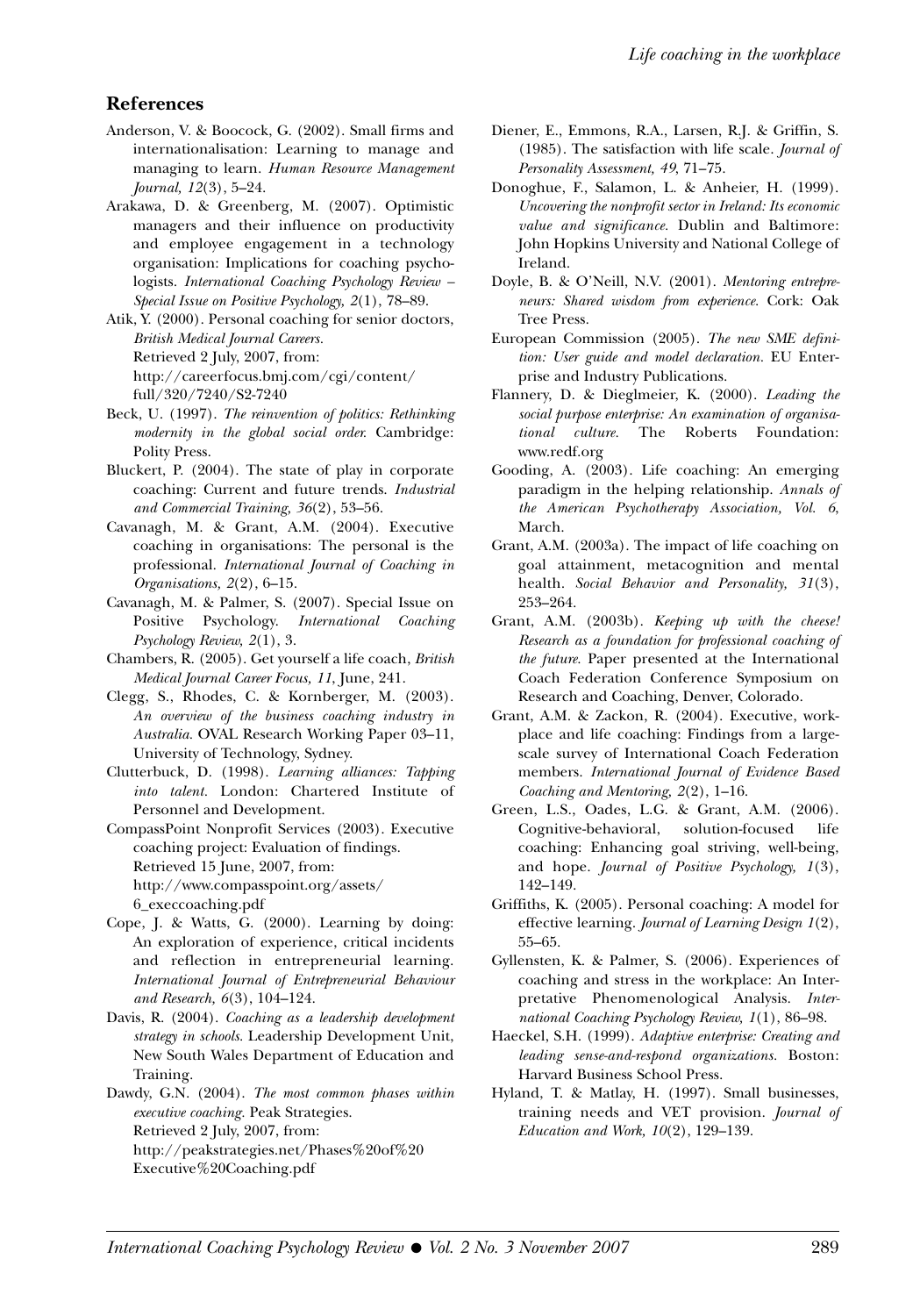- International Coach Federation (1998). ICF Coaching Survey, International Coach Federation. Available from: http://www.coachfederation.org/ICF/ For+Current+Members/Member+Resources/
	- Research/Research+Repository/

Client+Survey+Results/

- International Coach Federation (2007). *Global Coaching Study.* Price Waterhouse Coopers.
- Jackson, P. (2005). How do we describe coaching? An exploratory development of a typology of coaching based on the accounts of UK-based practitioners. *International Journal of Evidence Based Coaching and Mentoring, 3*(2), 45–60.
- Jones, J. (2004). Training and development, and business growth: A study of Australian manufac-<br>turing small, medium-sized enterprises. turing small, medium-sized *Asia Pacific Journal of Human Resources, 42*(1), 96–121.
- Kassell, K. (2005). *Seeking commonalities amongst evidence-based coaching research: Observations of a coach–practitioner.* New Leaf Systems. Retrieved 2 July, 2007, from: http://www.newleafsystems.com/ Seeking\_Commonalities\_Handout.doc

Kersley, S. (2002). What on earth is life coaching? *British Medical Journal Career Focus.* Retrieved 2 July, 2007, from: http://careerfocus.bmj.com/cgi/content/ full/325/7378/S207b

- Kets de Vries, M.F.R. (2004). *Coach or coach anybody? The Zen of creating high EQ organisations.* Insead. http://ged.insead.edu/fichiersti/ inseadwp2004/2004-03.pdf
- Killion, J. (2002). Soaring with their own life coach. *Journal of Staff Development.* National Staff Development Council, Spring, 19–22.
- Kirby, A. (2005). Coaching changes lives and provides value for money at Bradford Council. *Human Resource Management International Digest, 13*(6), 12–14.
- Kitching, J. & Blackburn, R. (2002). *The nature of training and motivation to train in small firms.* Department for Education and Skills Research Report 330.
- Lagnado, M. (2002). Friends and family are good (and cheap) life coaches. *British Medical Journal*, May, 324 (7345), 1099.
- Laske, O. (2003). An integrated model of developmental coaching: Researching new ways of coaching and coach education. In I. Stein (Ed), *Proceedings, 1st ICF Coaching Research Symposium*, 52–61. Denver, CO: International Coach Federation.
- Lazar, J. & Bergquist, W. (2003). Alignment coaching: The missing element of business coaching. *International Journal of Coaching in Organizations, 1*(1), 14–27.
- Leedham, M. (2005). The Coaching Scorecard: A holistic approach to evaluating the benefits of business coaching. *International Journal of Evidence Based Coaching and Mentoring, 3*(2), 30–44.
- McGovern, J.. Lindemann M., Vergara, M. Murphy, S., Barke, L. & Warrenfeltz, R. (2001). Maximizing the impact of executive coaching: Behavioral change, organisational outcomes, and return on investment. *The Manchester Review, 6*(1), 1–9.
- McIntosh, S. (2003). Work life balance: How life coaching can help. *Business Information Review, 20*(4), 181–189.
- Olivero, G., Bane, K.D. & Kopelman, R.E. (1997). Executive coaching as a transfer of training tool: Effects on productivity in a public agency. *Public Personnel Management, 26*(4), 461–469.
- Paige, H. (2002). Examining the effectiveness of executive coaching on executives. *International Education Journal, 3*(2), 61–70.
- Parker, S.C. (2002). *On the dimensionality and composition of entrepreneurship.* Discussion Paper No. 1. Durham: Barclays Centre for Entrepreneurship, Durham Business School.
- Perry, M.J. (2006). Life coaching and the law. *Industrial and Commercial Training, 38*(2), 98–101.
- Peterson, C. & Seligman, M.E.P. (2004). *Character strengths and virtues: A handbook and classification.* New York: Oxford University Press.
- Rogers, J. (1989). *Adults Learning, Chapter 10 – Coaching and mentoring.* New York: McGraw-Hill.

Sales Academy (2007). *Benefits of coaching.*

Accessed 15 August, 2007, from: http://www.thesalesacademy.com/ coaching\_will\_it\_benefit\_me.php

- Seligman, M.E.P. & Csikszentmihalyi, M. (2000). Positive psychology: An introduction. *American Psychologist, 55*(1), 5–14.
- Seligman, M.E.P., Steen, T.A., Park, N. & Peterson, C. (2005). Positive psychology progress: Empirical validation of interventions. *American Psychologist, 60*(5), 410–421.
- Smither, J.W., London, M., Flaunt, R., Vargus, Y. & Kucine, I. (2003). Can working with an executive coach improve multisource feedback ratings over time? A quasi experimental field study. *Personnel Psychology, 56*(2), 3–44.
- Snyder, C. R., Harris, C., Anderson, J. R., Holleran, S. A., Irving, L.M. & Sigmon, S.T. (1991). The will and the ways: Development and validation of an individual differences measure of hope. *Journal of Personality and Social Psychology, 60*, 570–585.
- Sparrow, J. & Arnott, J. (2004). *The coaching study.* Birmingham: University of Central England/Origin Consulting.
- Stalinski, M.A. (2004). Leadership coaching as design conversation. *International Journal of Evidence Based Coaching and Mentoring, 2*, 1.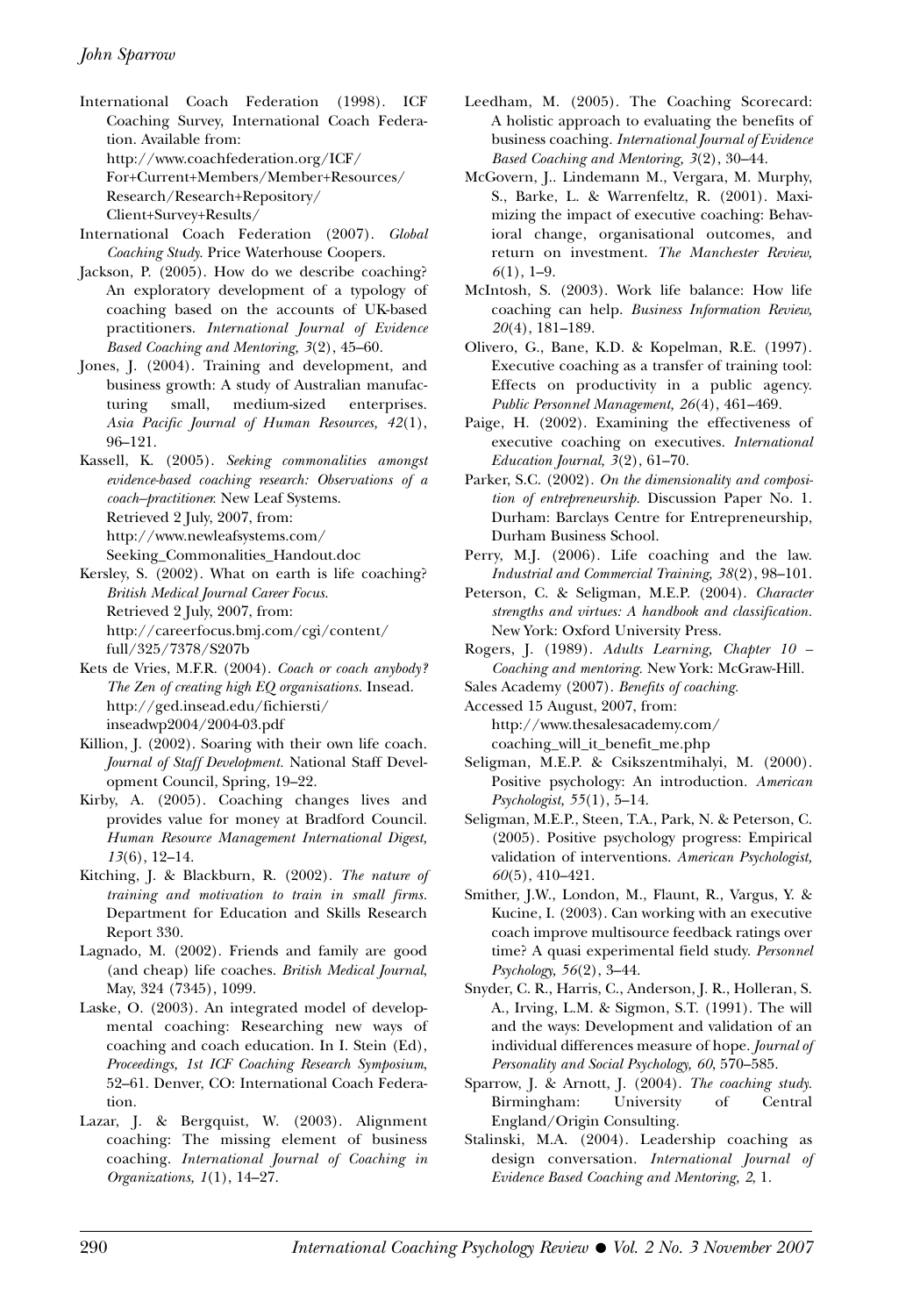- Stern, L. (2001). *A new standard for executive coaching.* Retrieved 2 July, 2007, from: http://www.siop.org/TIP/backissues/ TipJan01/23Stern.aspx
- Sullivan, R. (2000). Entrepreneurial learning and mentoring. *International Journal of Entrepreneurial Behaviour and Research, 6*(3), 160–175.
- The Industrial Society (1999). *Coaching.* London: The Industrial Society.
- Thorpe, R., Gold, J., Holt, R. & Clarke, J. (2006). Immaturity: The constraining of entrepreneuship. *International Small Business Journal, 24*(3), 232–252.
- Watson, D., Clark, L.A. & Tellegen, A. (1988). Development and validation of brief measures of positive and negative affect: The PANAS scales. *Journal of Personality and Social Psychology, 54*, 1063–1070.
- Watson, G.E.H. (2004). *A situational analysis of entrepreneurship mentors in South Africa.* Unpublished MCom dissertation, University of South Africa.
- Westhead, P., Ucbasaran, D. & Wright, M. (2005). Experience and cognition: Do novice , serial and portfolio entrepreneurs differ? *International Small Business Journal, 23*(1), 72–98.
- Wilson, C. (2004). Coaching and coach training in the workplace. *Industrial and Commercial Training, 36*(2/3), 96–98.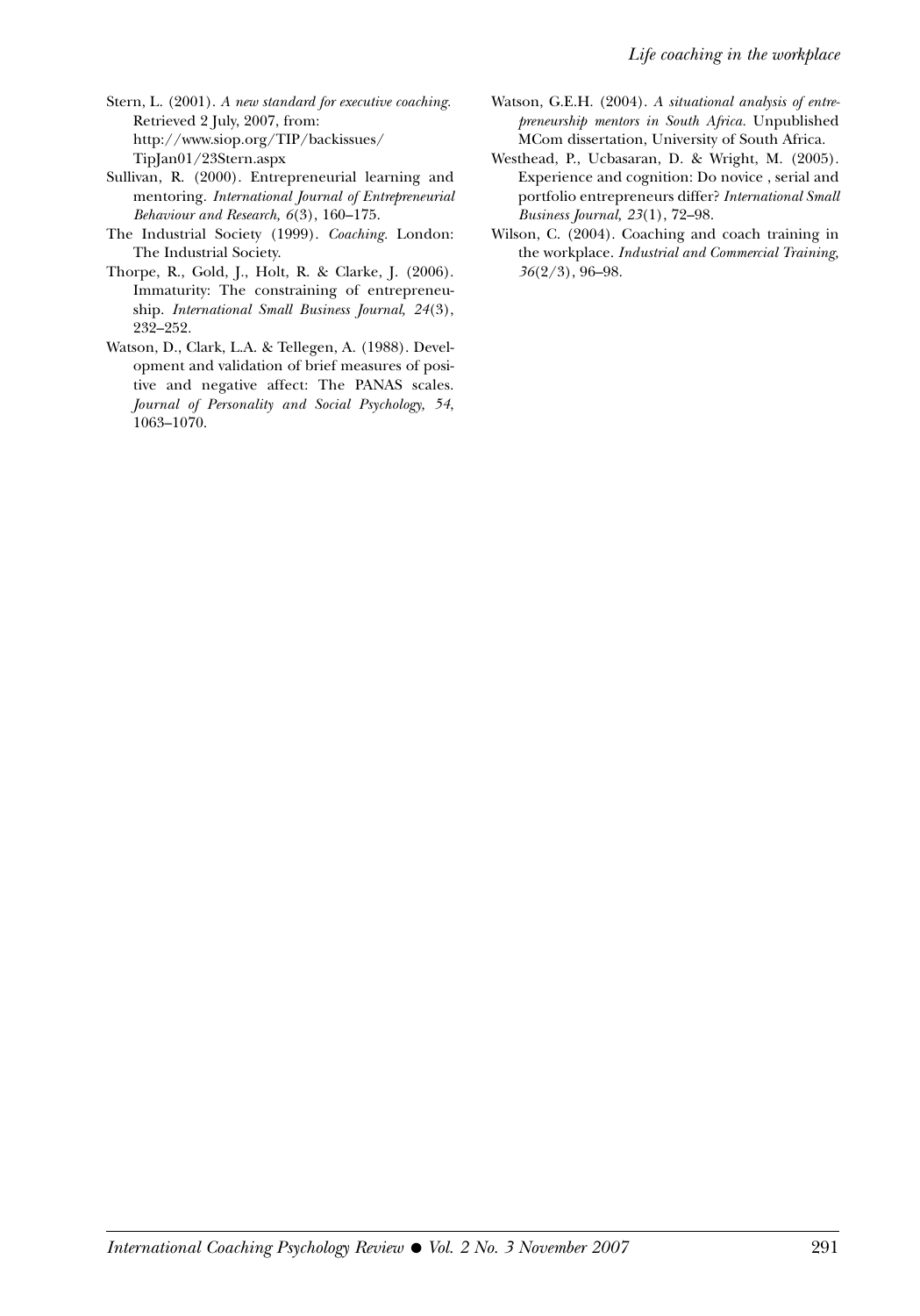# **Appendix 1: The Coaching Survey Questionnaire.**

Reference No: .......................

# **The Procurement of Coaching Services**

The following questions relate to the procurement of coaching services within your enterprise.

The questions use a scale ranging from 0 to 5 where 0 means 'not at all' and 5 means 'very substantial'. Please underline a number on the scale to indicate the answers that are appropriate to you and your enterprise.

Coaching here is being defined as:

'… an ongoing professional relationship that helps people produce extraordinary results in their lives, careers, businesses, or organisations.

Through the process of coaching, clients deepen learning, improve their performance, and enhance their life'. (The International Coaching Federation)

The **scope** of coaching provided through the workplace however can vary. Since the 1980s, *performance* coaching has been used to enhance competencies in businesses. More recently, *life* coaching has been offered to people outside of the workplace, but increasingly within the workplace. The following definitions of performance and life coaching may be helpful:

**Performance coaching** involves '… working with a person inside the business to get things done and improve performance.' (European Mentoring and Coaching Council)

**Life coaching** helps you to '… realise your potential, and attain success in both your personal and professional life.' (uklifecoaching.org)

Before starting on the main questionnaire, it would be useful to know if you or your enterprise have used coaching services.

| l Please tick                               | Performance<br>Life<br>coaching<br>coaching |                      |
|---------------------------------------------|---------------------------------------------|----------------------|
| Have you used coaching services personally? | ⊤Yes ⊓ No                                   | $\Box$ Yes $\Box$ No |
| Has your enterprise used coaching services? | lYes ΠN∩                                    | 1 No<br>$\Box$ Yes   |

It would also be useful to know how you would assess your own understanding of performance and life coaching.

| l Please underline a scale point          | Life<br>Performance |             |
|-------------------------------------------|---------------------|-------------|
|                                           | coaching            | coaching    |
| To what extent do you feel you know about | 0 1 2 3 4 5         | 0 1 2 3 4 5 |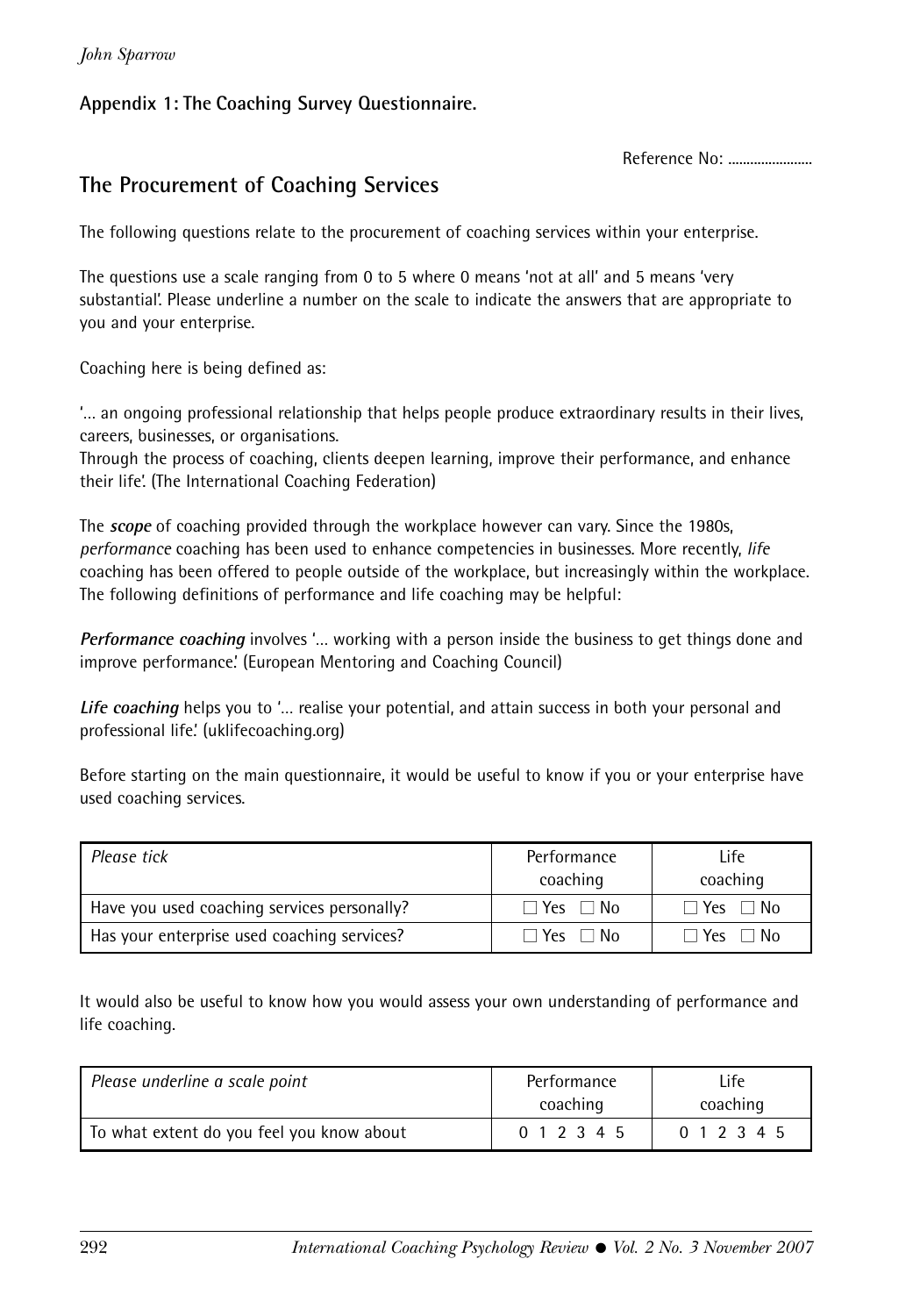| Benefits to the enterprise                                                                  |                |  |  |  |
|---------------------------------------------------------------------------------------------|----------------|--|--|--|
| Please indicate the extent to which coaching helps                                          | Extent         |  |  |  |
| Solve a specific work problem                                                               | 0 1 2 3 4 5    |  |  |  |
| Business performance/survival                                                               | 0 1 2 3 4 5    |  |  |  |
| Improve profit, client service and competitiveness                                          | 0 1 2 3 4 5    |  |  |  |
| Being better able to introduce new equipment/process into the enterprise                    | 0 1 2 3 4 5    |  |  |  |
| Enhance strategic planning                                                                  | 0 1 2 3 4 5    |  |  |  |
| Develop/achieve business vision                                                             | 0 1 2 3 4 5    |  |  |  |
| Develop/achieve business strategy                                                           | 0 1 2 3 4 5    |  |  |  |
| The ability of the business as a whole to 'learn'                                           | 1 2 3 4 5<br>0 |  |  |  |
| Adaptability of the business                                                                | 0 1 2 3 4 5    |  |  |  |
| Change management                                                                           | 0 1 2 3 4 5    |  |  |  |
| Productivity                                                                                | 0 1 2 3 4 5    |  |  |  |
| Quality                                                                                     | 0 1 2 3 4 5    |  |  |  |
| Customer service                                                                            | 0 1 2 3 4 5    |  |  |  |
| <b>Business relationships</b>                                                               | 0 1 2 3 4 5    |  |  |  |
| Demonstrate commitment to individual development                                            | 0 1 2 3 4 5    |  |  |  |
| Management and leadership skills development                                                | 1 2 3 4 5<br>0 |  |  |  |
| Individual performance improvement                                                          | 0 1 2 3 4 5    |  |  |  |
| Achieve fuller use of talent and potential                                                  | 0 1 2 3 4 5    |  |  |  |
| The potential for sustained change and development                                          | 0 1 2 3 4 5    |  |  |  |
| Improve skills for current job(s)                                                           | 0 1 2 3 4 5    |  |  |  |
| Improve skills for the future                                                               | 0 1 2 3 4 5    |  |  |  |
| Improve employee retention                                                                  | 0 1 2 3 4 5    |  |  |  |
| Improve morale and satisfaction                                                             | 0 1 2 3 4 5    |  |  |  |
| Develop key person for the 'next level'                                                     | 1 2 3 4 5<br>0 |  |  |  |
| Improve teamwork                                                                            | 1 2 3 4 5<br>0 |  |  |  |
| Reduce conflict                                                                             | 0 1 2 3 4 5    |  |  |  |
| Empowerment                                                                                 | 0 1 2 3 4 5    |  |  |  |
| Hold shorter meetings                                                                       | 0 1 2 3 4 5    |  |  |  |
| Entrepreneurship: spot opportunities more easily                                            | 1 2 3 4 5<br>0 |  |  |  |
| Entrepreneurship: exploit identified opportunities more easily                              | 0 1 2 3 4 5    |  |  |  |
| Entrepreneurship: develop network of relationships                                          | 0 1 2 3 4 5    |  |  |  |
| Entrepreneurship: build reputation                                                          | 0 1 2 3 4 5    |  |  |  |
| Entrepreneurship: adapt to new circumstances more easily                                    | 0 1 2 3 4 5    |  |  |  |
| Entrepreneurship: to learn effectively                                                      | 0 1 2 3 4 5    |  |  |  |
| Achieving social purpose                                                                    | 0 1 2 3 4 5    |  |  |  |
| Social goal setting                                                                         | 0 1 2 3 4 5    |  |  |  |
| Effectiveness of use of processes, technologies and techniques to achieve<br>social purpose | 0 1 2 3 4 5    |  |  |  |
| Effectiveness of relationships with social beneficiaries, intermediaries                    |                |  |  |  |
| and partners                                                                                | 0 1 2 3 4 5    |  |  |  |
| Ability to work with ambiguous measures of effectiveness of social purpose                  | 0 1 2 3 4 5    |  |  |  |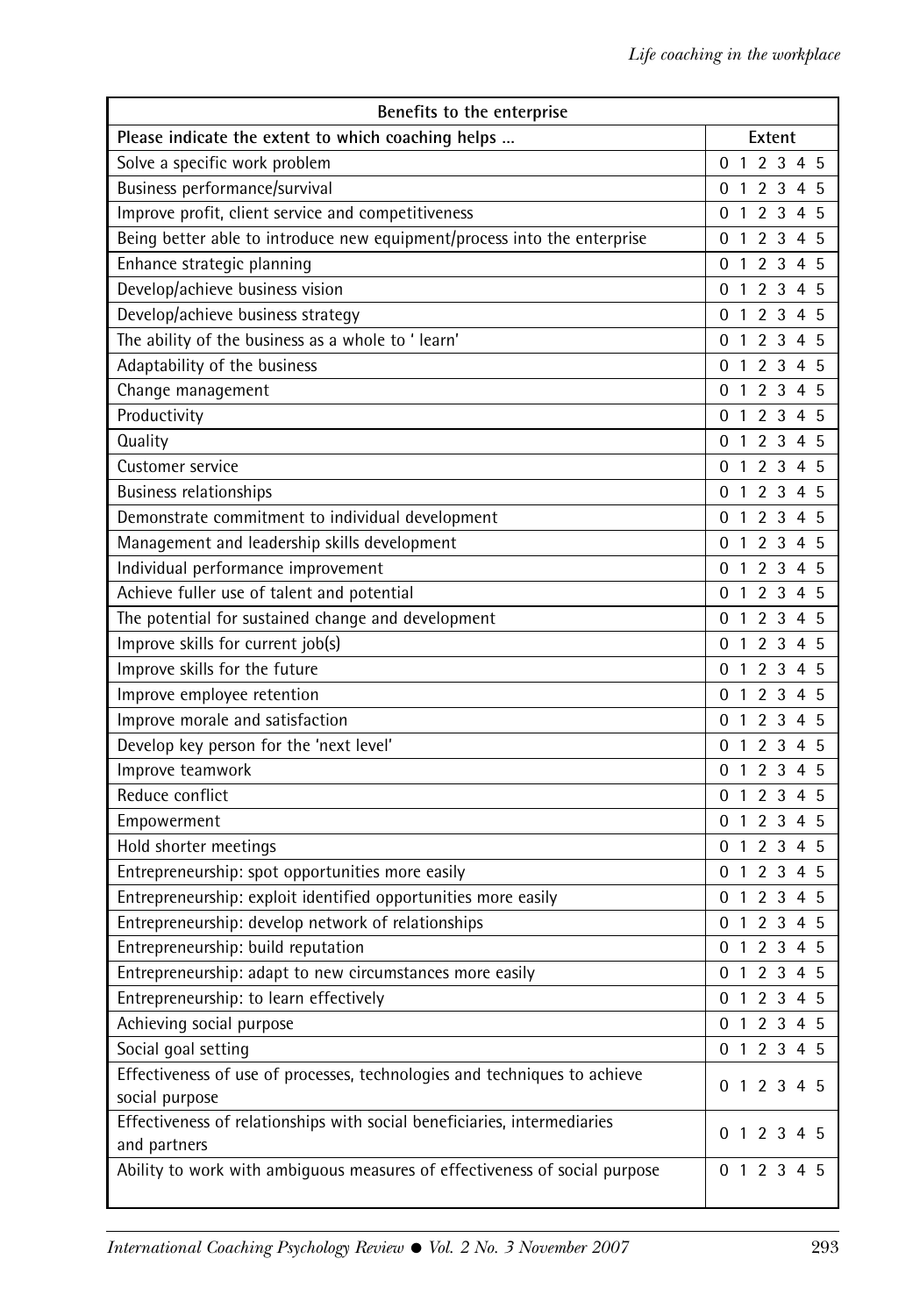| Individual benefits                                          |                        |  |  |  |
|--------------------------------------------------------------|------------------------|--|--|--|
| Please indicate the extent to which coaching helps           | Extent                 |  |  |  |
| Specific performance improvement                             | 0 1 2 3 4 5            |  |  |  |
| Enhance productivity                                         | 0 1 2 3 4 5            |  |  |  |
| Priority setting                                             | 0 1 2 3 4 5            |  |  |  |
| Delegation                                                   | 0 1 2 3 4 5            |  |  |  |
| Balance between home, life and work                          | 0 1 2 3 4 5            |  |  |  |
| Overall effectiveness                                        | 0 1 2 3 4 5            |  |  |  |
| Reduce stress                                                | 0 1 2 3 4 5            |  |  |  |
| Job satisfaction                                             | 0 1 2 3 4 5            |  |  |  |
| Tackle bigger challenges with more skill and confidence      | 0 1 2 3 4 5            |  |  |  |
| Increase level of contribution to the organisation           | 0 1 2 3 4 5            |  |  |  |
| An individual grow and develop                               | 0 1 2 3 4 5            |  |  |  |
| Enhance overall capability                                   | 0 1 2 3 4 5            |  |  |  |
| Personal 'presence'                                          | 0 1 2 3 4 5            |  |  |  |
| Increase motivation                                          | 0 1 2 3 4 5            |  |  |  |
| Increase openness to personal learning and development       | 0 1 2 3 4 5            |  |  |  |
| Improve coping with stress                                   | 1 2 3 4 5<br>0         |  |  |  |
| Clearer self image                                           | 0 1 2 3 4 5            |  |  |  |
| Listening                                                    | 0 1 2 3 4 5            |  |  |  |
| Increase co-operation                                        | 0 1 2 3 4 5            |  |  |  |
| Increase focus on results                                    | 0 1 2 3 4 5            |  |  |  |
| Receptivity to feedback                                      | 0 1 2 3 4 5            |  |  |  |
| Alignment with the organisation                              | 1 2 3<br>- 5<br>0<br>4 |  |  |  |
| Vision                                                       | 0 1 2 3 4 5            |  |  |  |
| Strategies for goal attainment                               | 1 2 3 4 5<br>0         |  |  |  |
| Confidence                                                   | 0 1 2 3 4 5            |  |  |  |
| Leadership                                                   | 0 1 2 3 4 5            |  |  |  |
| Task completion                                              | 0 1 2 3 4 5            |  |  |  |
| Reduce procrastination                                       | 0 1 2 3 4 5            |  |  |  |
| Set more specific (rather than vaque) goals                  | 0 1 2 3 4 5            |  |  |  |
| Feel more positive (e.g. enthusiastic, alert, inspired etc.) | 0 1 2 3 4 5            |  |  |  |
| Have more hope                                               | 0 1 2 3 4 5            |  |  |  |
| Be more optimistic                                           | 0 1 2 3 4 5            |  |  |  |
| Achieve objectives                                           | 0 1 2 3 4 5            |  |  |  |
| Ability to learn                                             | 0 1 2 3 4 5            |  |  |  |
| Ability to cope with problems                                | 0 1 2 3 4 5            |  |  |  |
| Ability to cope with change                                  | 0 1 2 3 4 5            |  |  |  |
| Feeling good, more energy, positive feelings                 | 0 1 2 3 4 5            |  |  |  |
| Self-awareness                                               | 0 1 2 3 4 5            |  |  |  |
| Can see the big picture                                      | 0 1 2 3 4 5            |  |  |  |
| Relaxed, less driven                                         | 0 1 2 3 4 5            |  |  |  |
| Attitudes, values and beliefs more aligned                   | 0 1 2 3 4 5            |  |  |  |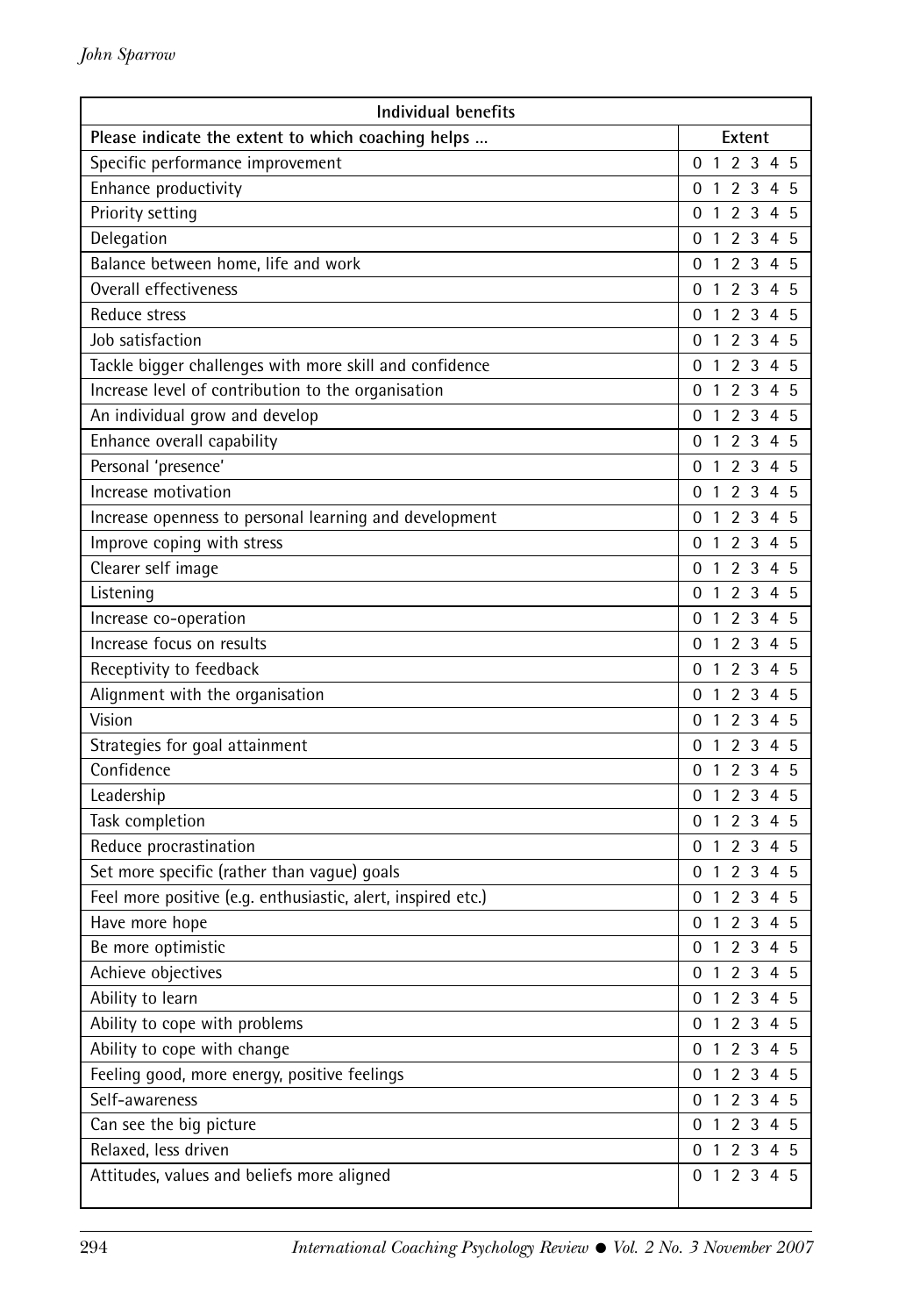| Individual benefits (continued)                                                 |             |
|---------------------------------------------------------------------------------|-------------|
| Please indicate the extent to which coaching helps                              | Extent      |
| More positive emotions                                                          | 0 1 2 3 4 5 |
| <b>Emotional stability</b>                                                      | 0 1 2 3 4 5 |
| Openness to new experience                                                      | 0 1 2 3 4 5 |
| To be better at what he/she does                                                | 0 1 2 3 4 5 |
| Clearer about who he/she is                                                     | 0 1 2 3 4 5 |
| Ability to self-correct (scan and analyse to be a continuous learner)           | 0 1 2 3 4 5 |
| Ability to self-generate (can develop new self-image, find new inner resources) | 0 1 2 3 4 5 |
| Improve risk management                                                         | 0 1 2 3 4 5 |
| Be a better systems thinker                                                     | 0 1 2 3 4 5 |
| Have a better quality of life                                                   | 0 1 2 3 4 5 |
| Be more organised                                                               | 0 1 2 3 4 5 |
| Engagement                                                                      | 0 1 2 3 4 5 |
| Have better family relationships                                                | 0 1 2 3 4 5 |
| Increase energy                                                                 | 0 1 2 3 4 5 |
| Be more fun                                                                     | 0 1 2 3 4 5 |
| The development of values, ethics and integrity                                 | 0 1 2 3 4 5 |
| Courage, risk taking and problem solving                                        | 0 1 2 3 4 5 |
| Commitment, responsibility and accountability                                   | 0 1 2 3 4 5 |
| Presentational skills                                                           | 0 1 2 3 4 5 |
| Anger management                                                                | 0 1 2 3 4 5 |
| Stress management                                                               | 0 1 2 3 4 5 |
| Time management                                                                 | 0 1 2 3 4 5 |
| Being able to say: 'Have a life that is closer to my ideal'                     | 0 1 2 3 4 5 |
| Being able to say: ' I am satisfied with my life'                               | 0 1 2 3 4 5 |
| Being able to say: ' I have got the important things I want in life'            | 0 1 2 3 4 5 |
| Creativity: to be able to find new ways of                                      | 0 1 2 3 4 5 |
| Innovation: to be able to introduce a new product/process/culture               | 0 1 2 3 4 5 |
| Interpersonal skills                                                            | 0 1 2 3 4 5 |
| Enhance on-going self-directed learning and personal growth                     | 0 1 2 3 4 5 |
| Address a behaviour that was holding the person back                            | 0 1 2 3 4 5 |
| Acquire how-to techniques and skill development: e.g. marketing, negotiation    | 0 1 2 3 4 5 |
| Attain a determined set of stretch goals                                        | 0 1 2 3 4 5 |
| Recognise broader thinking and feeling that are shaping the                     | 0 1 2 3 4 5 |
| assumptions being used                                                          |             |
| Develop strategies to deal with dilemmas                                        | 0 1 2 3 4 5 |
| Assertiveness                                                                   | 0 1 2 3 4 5 |
| Empowerment to make autonomous and informed decisions                           | 0 1 2 3 4 5 |
| To become more proactive                                                        | 0 1 2 3 4 5 |
| Ability to plan                                                                 | 0 1 2 3 4 5 |
| Reduce fear                                                                     | 0 1 2 3 4 5 |
| Self-discovery                                                                  | 0 1 2 3 4 5 |
|                                                                                 |             |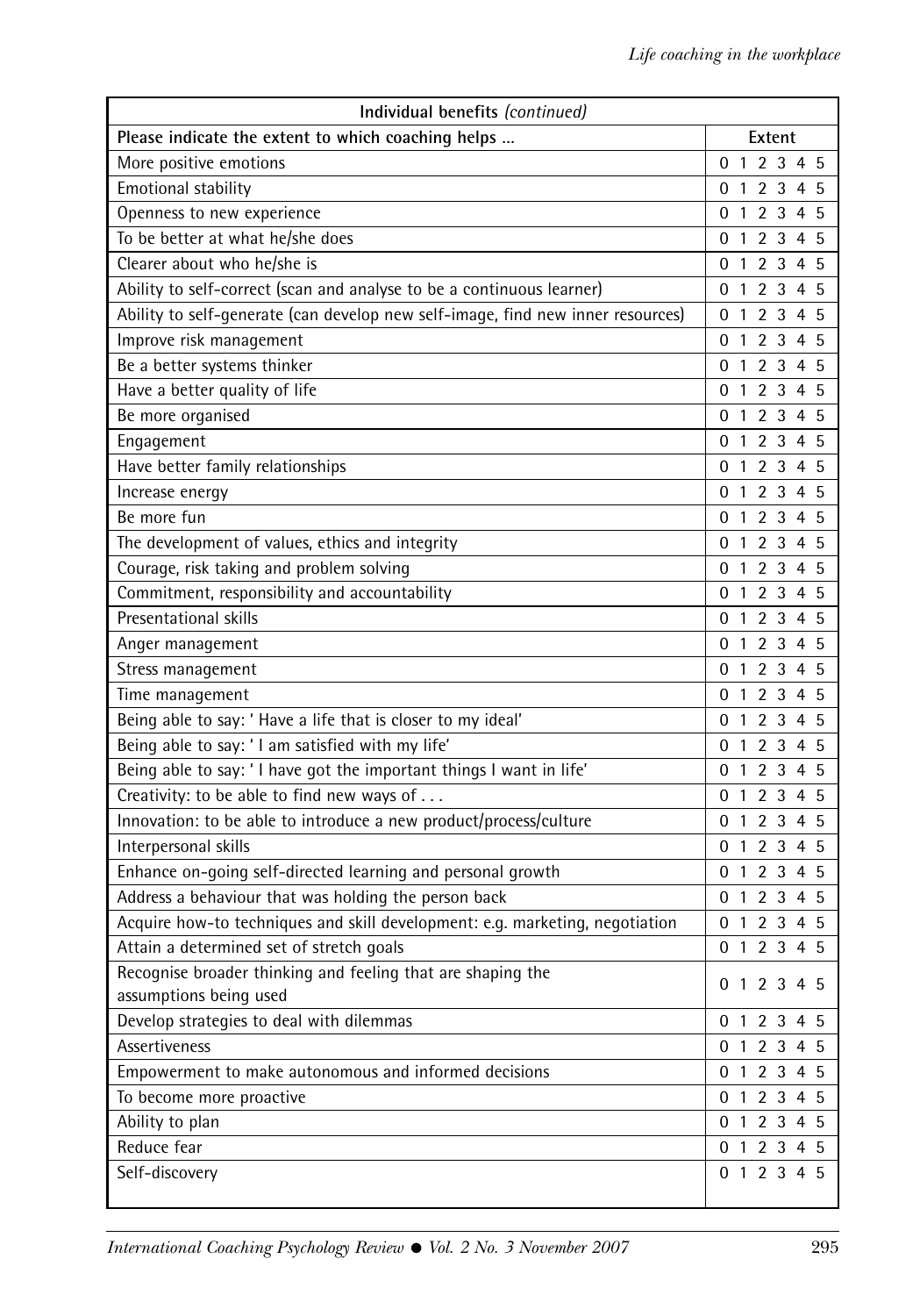| Individual benefits (continued)                    |                                          |  |  |  |
|----------------------------------------------------|------------------------------------------|--|--|--|
| Please indicate the extent to which coaching helps | Extent                                   |  |  |  |
| Health or fitness improvement                      | 1 2 3 4 5<br>$\Omega$                    |  |  |  |
| Happiness                                          | 2 3<br>4 5<br>$\overline{1}$<br>$\Omega$ |  |  |  |
| Well-being                                         | 2 3<br>45<br>0                           |  |  |  |
| Self-expression                                    | 1 2 3<br>45<br>$\Omega$                  |  |  |  |
| Self-esteem                                        | 2 3<br>$\Omega$<br>45                    |  |  |  |
| Action orientation                                 | $1\,2\,3$<br>45<br>0                     |  |  |  |
| Wisdom                                             | $1\,2\,3$<br>$\Omega$<br>45              |  |  |  |
| Humanity                                           | 23<br>45<br>0                            |  |  |  |
| Temperance                                         | $1\,2\,3$<br>4 5<br>$\Omega$             |  |  |  |
| Justice                                            | 2 3<br>4<br>$\Omega$<br>.5               |  |  |  |
| Courage                                            | 2 3<br>45<br>$\Omega$                    |  |  |  |
| Transcendence (meanings of life)                   | 2 3<br>$\Omega$<br>4                     |  |  |  |

| Procurement of coaching services                         |                           |             |  |  |
|----------------------------------------------------------|---------------------------|-------------|--|--|
| Please indicate the extent to which you would look for   | Performance               | Life        |  |  |
| each of the following attributes in procuring            | coaching                  | coaching    |  |  |
| coaching services                                        | services                  | services    |  |  |
| Overall coaching experience                              | 0 1 2 3 4 5               | 0 1 2 3 4 5 |  |  |
| Track record                                             | 1 2 3 4 5<br>0            | 0 1 2 3 4 5 |  |  |
| Personal style                                           | 1 2 3 4 5<br>0            | 0 1 2 3 4 5 |  |  |
| Culture fit                                              | 0 1 2 3 4 5               | 0 1 2 3 4 5 |  |  |
| Structured approach                                      | 1234<br>5<br>0            | 0 1 2 3 4 5 |  |  |
| Costs                                                    | 0 1 2 3 4 5               | 0 1 2 3 4 5 |  |  |
| Professional standards                                   | 1 2 3 4 5<br>$\Omega$     | 0 1 2 3 4 5 |  |  |
| Knowledge of your organisation                           | 1234<br>$\Omega$<br>- 5   | 0 1 2 3 4 5 |  |  |
| Issue fit                                                | 1 2 3 4 5<br>$\Omega$     | 0 1 2 3 4 5 |  |  |
| Evidence of continuous professional development          | 1 2 3 4 5<br>$\Omega$     | 0 1 2 3 4 5 |  |  |
| Related management experience                            | 1 2 3 4 5<br>$\Omega$     | 0 1 2 3 4 5 |  |  |
| Experience of the industry                               | 1 2 3 4 5<br>$\Omega$     | 0 1 2 3 4 5 |  |  |
| Appropriate coaching qualifications                      | 1 2 3 4 5<br>$\Omega$     | 0 1 2 3 4 5 |  |  |
| Scalability                                              | 1 2 3 4 5<br>$\Omega$     | 0 1 2 3 4 5 |  |  |
| Has a coach/supervisor themselves                        | 1 2 3 4 5<br>$\Omega$     | 0 1 2 3 4 5 |  |  |
| Presentation and materials                               | 1 2 3 4 5<br>$\Omega$     | 0 1 2 3 4 5 |  |  |
| Geographic coverage                                      | 1 2 3 4 5<br>$\Omega$     | 0 1 2 3 4 5 |  |  |
| Flexibility of the coach (use range of models, etc., and | 1 2 3 4 5<br>0            | 0 1 2 3 4 5 |  |  |
| work with other coaching organisations)                  |                           |             |  |  |
| Focus on delivering results                              | 1 2 3 4 5<br>$\Omega$     | 0 1 2 3 4 5 |  |  |
| Uses professional body standards, codes of ethics, etc.  | 1 2 3 4 5<br>$\Omega$     | 0 1 2 3 4 5 |  |  |
| Ability to apply a variety of practices/approaches       | 1 2 3 4 5<br>0            | 0 1 2 3 4 5 |  |  |
|                                                          | 1 2 3 4<br>$\Omega$<br>-5 | 0 1 2 3 4 5 |  |  |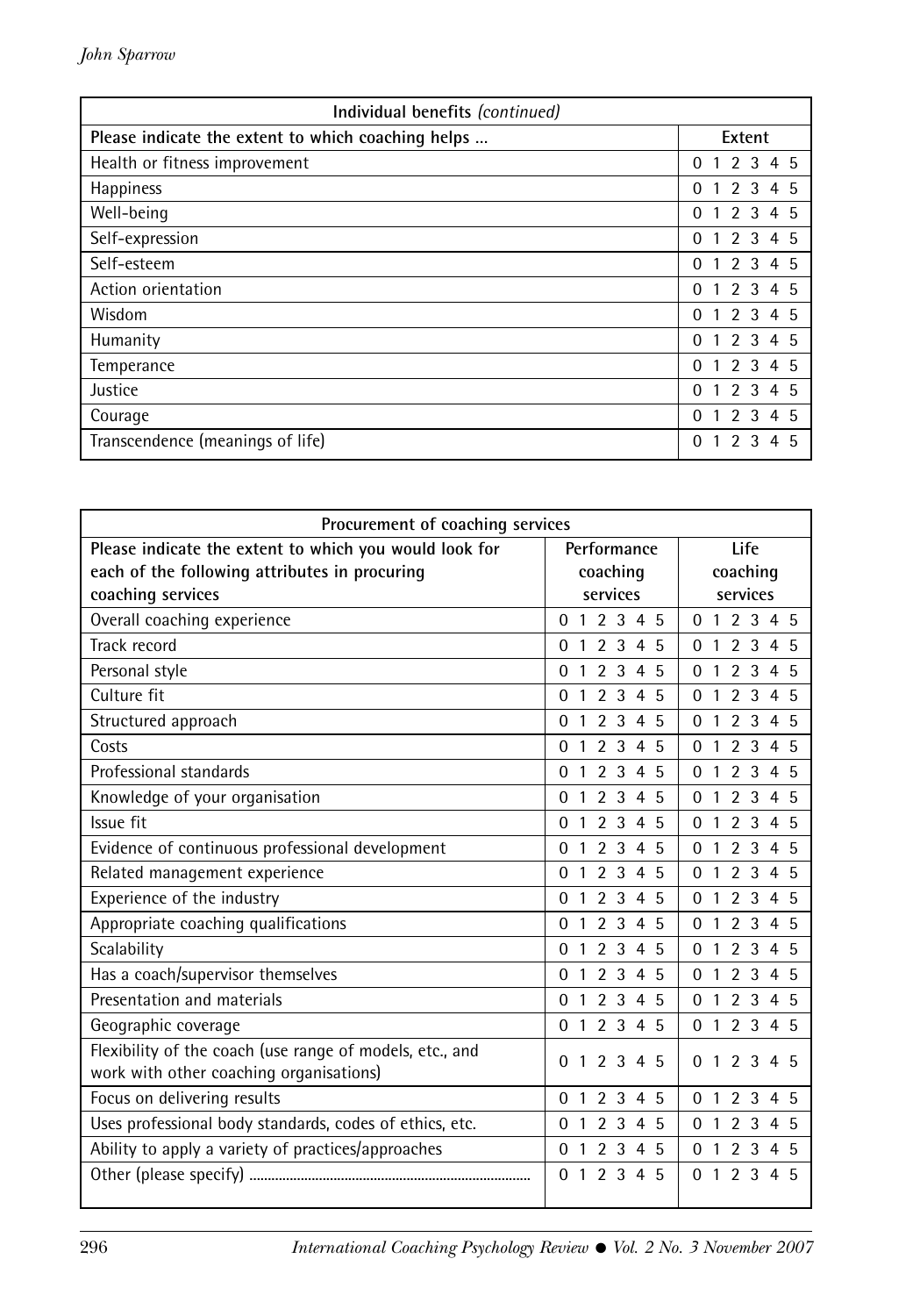And finally, it would be helpful to know a little more about you and your enterprise:

| To what extent is it the intent to grow the enterprise? |  |  |  |
|---------------------------------------------------------|--|--|--|
|                                                         |  |  |  |
|                                                         |  |  |  |

*Thank you for taking the time to complete this questionnaire. Your views are much appreciated.*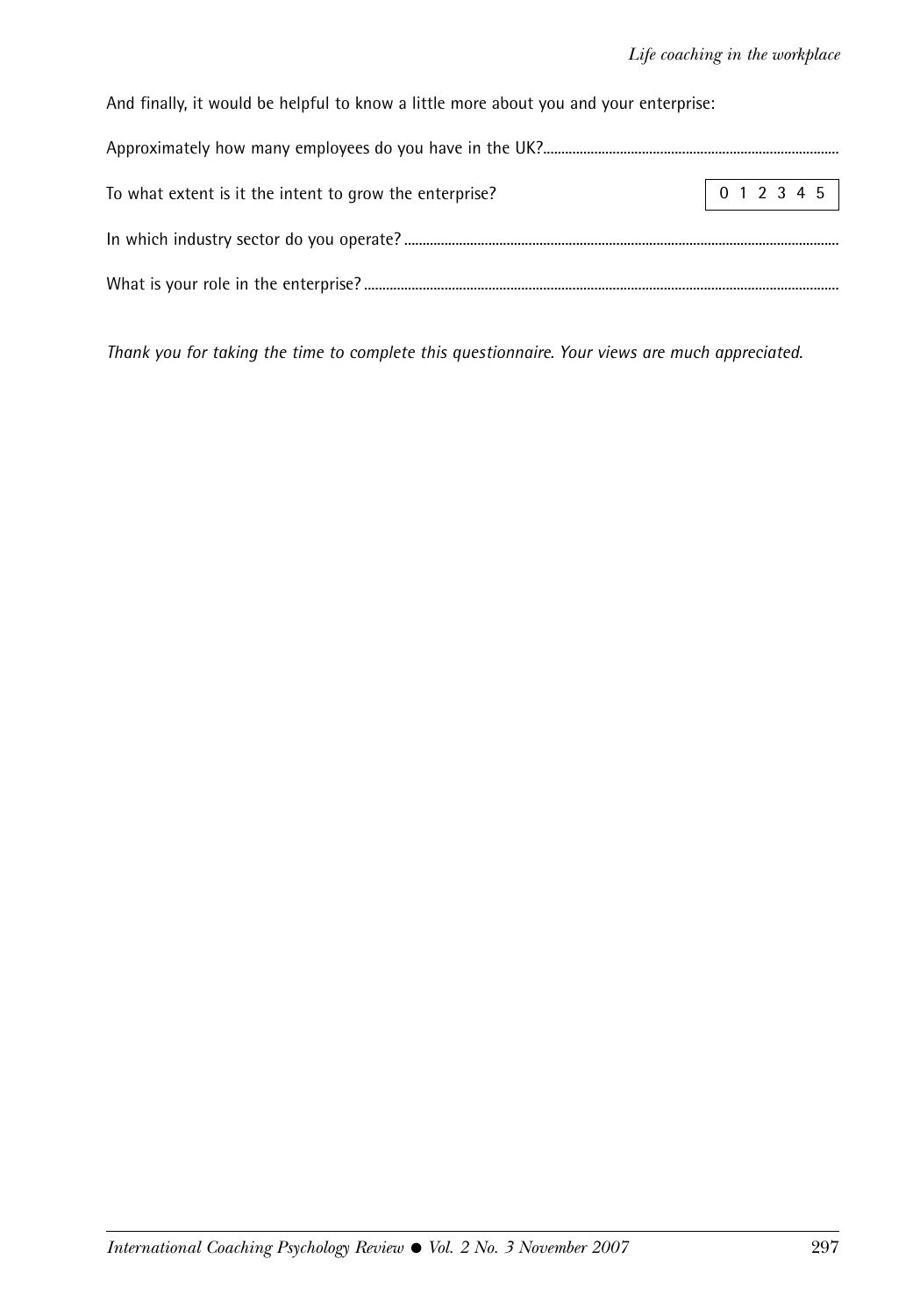



# **THE SPECIAL GROUP IN COACHING PSYCHOLOGY**

# **3rd National Coaching Psychology Conference 17th and 18th December 2007 "Putting the Psychology into Coaching."**

**To be held at City University, London, UK** 

If you are interested in *Health Coaching* or *Coaching in Occupational Health Psychology*, be part of this exciting and topical event, bringing together the Coaching Psychology community, with conference papers covering a diverse range of coaching psychology topics including:

# **Health Coaching Conference Stream**

**Symposium**

 **"Coaching in Occupational Health Psychology: making the links between professional development and organisational change"** 

**Focused Papers**

**"Motivational interviewing based Health Coaching"**

**Skills-based sessions**

**"Health Coaching: a cognitive-behavioural approach"** 

The programme, includes focused papers, skills-based sessions, symposia, Masterclasses, roundtable discussions and posters, during two action-packed days, and will be delivered by national and international leaders in the field, including:

#### **Dr. Tony Grant, Prof. Carol Kauffman, Prof. Stephen Palmer, Prof. Ernesto Spinelli, Sir John Whitmore & Dr. Alison Whybrow.**

Capitalising on emerging research and practices relevant in today's context, other **conference themes** include:

- Transpersonal Coaching
- Multicultural Coaching
- The Coaching Relationship
- The Evidence base for Coaching Psychology
- Coaching Psychology and Return on Investment

#### **For further information about the conference and online booking visit http://www.city.ac.uk/sgcp or e-mail sgcpcon@bps.org.uk**

*The 2007 membership fee to join SGCP is £3.50. SGCP membership benefits include membership rates at our events and free copies of the 'International Coaching Psychology Review' and 'The Coaching Psychologist'. BPS members can join now and obtain the discounted conference fee.*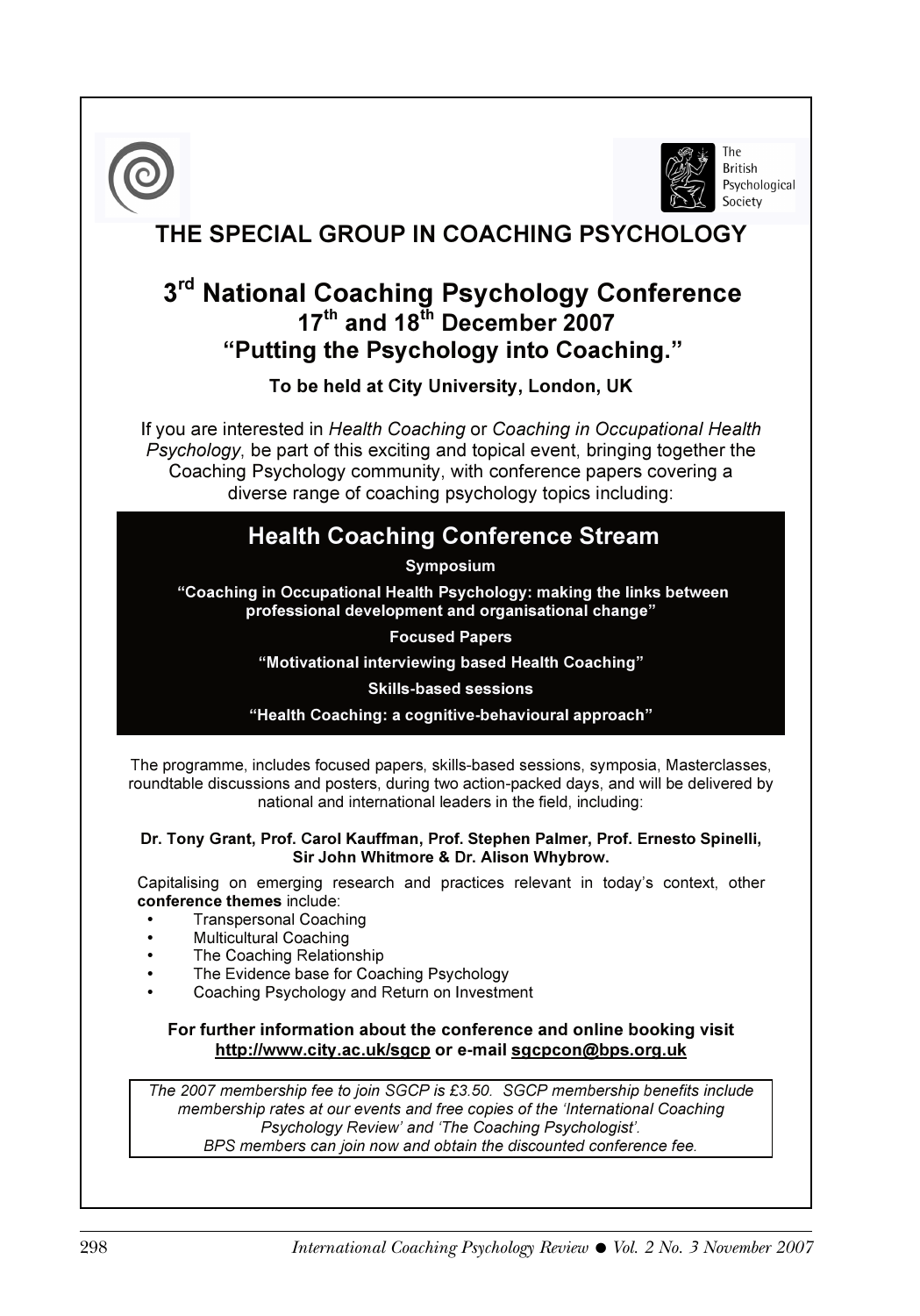# **Making the most of psychometric profiles – effective integration into the coaching process**

Almuth McDowall & Rainer Kurz

*This practical paper is based on a skills session as delivered at the first International Coaching Psychology Conference held in 2006. It commences by discussing the use of psychometrics in general by emphasising the four psychometric principles as hallmarks of a good test; and outlining some of the advantages and potential limitations of psychometrics. In this paper a contemporary instrument, the Saville Consulting Wave® is introduced and its application is discussed in relation to coaching, with particular reference to a performance coaching context at work. It is concluded that no psychometric test is a panacea for each and every situation, but that skilful use greatly enhances the coaching process.*

**Keywords:** Psychometrics, reliability, validity, freedom from bias, standardisation, objectivity, test user, test taker, Saville Consulting Wave®, Five Factor Model of Personality, Great Eight Competencies, competency at work.

**P**SYCHOMETRICS ARE NOT FOR<br>
EVERYONE, and certainly not for<br>
every coach. To illustrate, coaches who<br>
see their practice rooted in Humanistic or SYCHOMETRICS ARE NOT FOR EVERYONE, and certainly not for every coach. To illustrate, coaches who Rogerian approaches may favour an ongoing dialogue over the use of assessments during the coaching relationship. Anecdotal evidence for instance suggests that a number of coaches practicing career coaching favour other techniques, such as interviews, value card sorts or questioning techniques derived from counselling psychology over the use of tests or questionnaires. However, we believe that psychometrics can make an effective contribution to any coaching relationship, if, like a good seasoning, they are used sparingly and with care. This article is based on the skills-based session that was delivered at the First International Coaching Psychology Conference in December 2006, and thus necessarily takes a practical rather than theoretical focus. Our discussion focuses on the use of coaching and psychometrics at work, rather than other contexts.

First, we debate the value of psychometrics in coaching in a general sense, by discussing what psychometrics are, how to choose psychometrics, how to use psychometrics and when to use them in a coaching process. This will also entail a critical perspective on their potential limitations, with particular reference to the end user. Next, we will take our readers through a case study, using an actual profile, offering different approaches for interpretation and future use, leading to a final conclusion and recommendations for best coaching practice.

### **What defines a psychometric test?**

Psychometric measures or instruments divide into ability tests where answers are scored as 'right' or 'wrong' and self-report questionnaires where there are no 'right' or 'wrong' answers. For convenience we will use the term test as shorthand in line with current practice.

It is important that coaches understand what psychometrics are, as even versed practitioners may find it difficult how to tell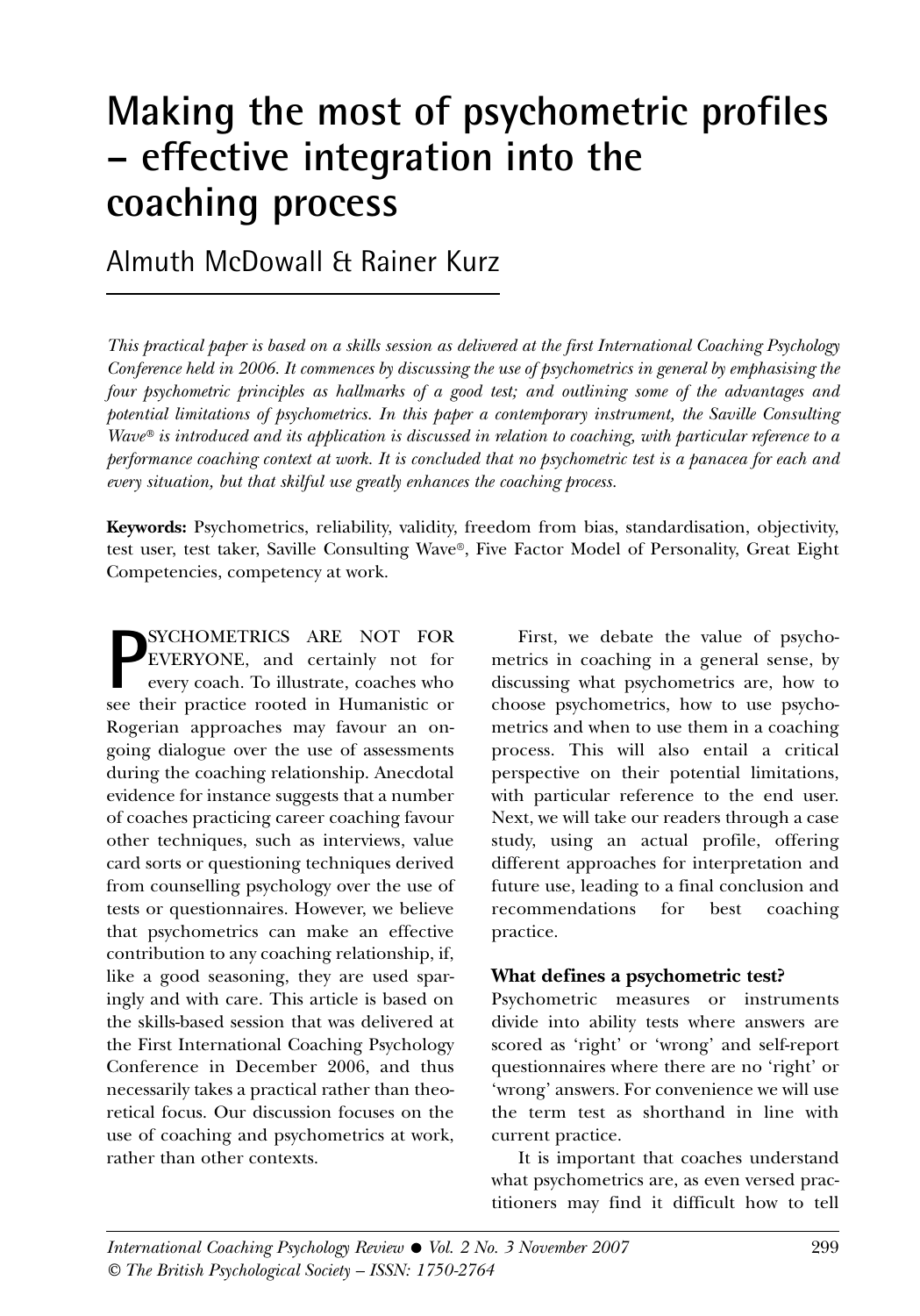whether a measure is 'fit for purpose'. Whilst this following section may at first glance seem simplistic, the fundamental understanding of psychometric principles is core to their use. Defining characteristics of a psychometric measure are four psychometric principles: reliability, validity, freedom from bias and standardisation (Rust, 2004).

Reliability refers to whether a measure is consistent, across time, across people and different applications (Rust & Golombok, 1999). The most commonly reported form of reliability is internal consistency, measured through Cronbach's Coefficient Alpha, which tells us to what extent all items measure the same underlying construct (Cronbach, 1951). Reliability can however be more powerfully established through research procedures such as test re-test or alternate form comparisons. If the association between scores people obtain on different occasions at time one and time two or across two versions is sufficient, satisfactory reliability has been established.

Validity refers to whether a measure actually measures what it says it does. This principle is perhaps the most complex, as there are different forms of validity. Content validity assesses whether an instrument measures everything that it should be measuring. For instance, a work-based competency measure would in all likelihood need to measure different behavioural constructs, and not just one. Construct validity tells us whether the underlying psychological construct of a measure holds up. This can be established through procedures where scores from a new measure of a construct are correlated with an existing test of that construct. Criterion-related validity tells us whether test scores are associated with objective criteria, for instance whether results of a test correlate with productivity or performance scores.

Reliability is a pre-requisite for validity (Rust & Golombok, 1999) as any measure has to be reliable to be valid – if we cannot observe reliable results, we cannot be sure that these are not only due to chance alone. Saville and Nyfield (1975) summarised their interplay as: 'Reliability is about getting the test right, validity is about getting the right test.'

Freedom from bias means that a test should produce consistent results for everyone. If a test is biased, it means that groups of people, such as men and women, are getting different scores. One of the main sources in our multi-cultural society is item bias, where speakers of English as a second language interpret colloquial items, such as 'beating around the bush', or idiomatic items in a different way to native speakers (e.g. Daouk *et al.*, 2005). At the same time, it is possible that there are real and genuine differences between different groups of people, women for instance score higher on the inter- personal aspects as measured by the Trait Emotional Intelligence Questionnaire [TEIQ] (Petrides & Furnham, 2004).

Standardisation means that the test is administered and used under standardised conditions, and interpreted in a standardised way. Tests are typically either norm-referenced, where an individual's score is compared against general (e.g. General Population) or specific norms (e.g. Senior Executives), or criterion-referenced against a common benchmark that should be achieved on a test. An example for a normreferenced ability test in the context of work would be the Watson Glaser Critical Thinking Appraisal UK where the manual would refer both to the general working population as a potential benchmark comparison group, but also specific norm groups such as MBA students or senior managers. Standardisation also refers to standardised procedures when administering, scoring and interpreting a test, as the same procedure should be applied in each and every situation and for every test taker to ensure that human error and situational influences are minimised. The test manual would provide test takers with guidance here; some tests such as the Rust Advanced Numerical Reasoning Appraisal [RANRA], for instance, can be administered either timed or un-timed.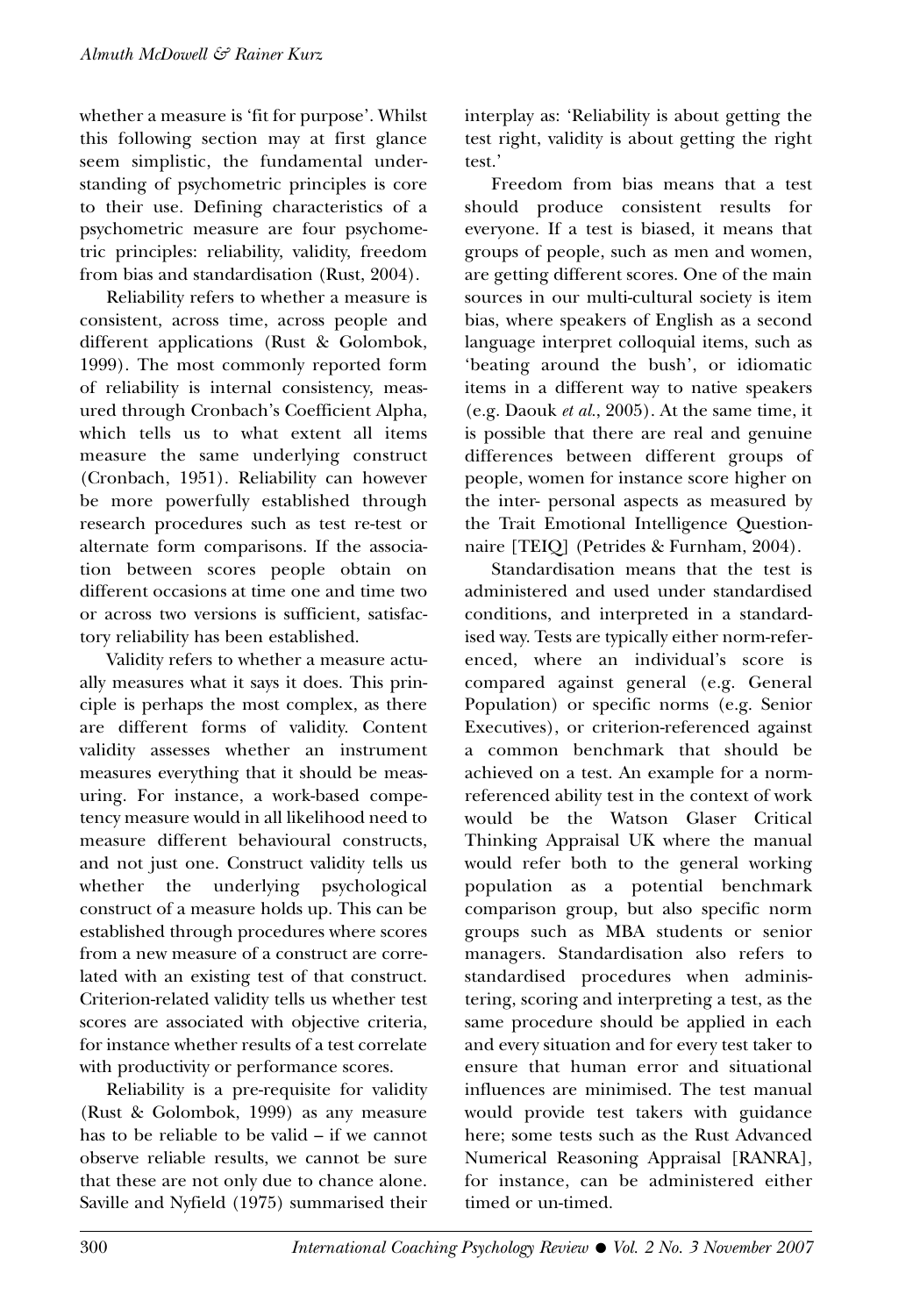Thus, a good instrument should adhere to all four principles and have corresponding information in the test manual. In the UK, test reviews are available to members of the British Psychological Society via the Psychological Testing Centre while in the US the Buros Foundation publishes test reviews (see web-links at the end of this article).

# **Potential challenges for using psychometrics in coaching**

There are some limitations around the use of psychometrics that we note upfront. There are some tests, such as the famous Rorschach Ink Blot test (e.g. Vernon, 1933), that are used with subjective interpretation. Most standardised instruments are purportedly objective, however, although even their use entails an element of subjectivity. Particularly personality profiles rely on the skilled interpretation of the test user to ensure objectivity. Another limitation is their choice of test as practitioners may prefer to keep using tried and tested measures. The research on personality measures is an example. Research over the last decades has consistently shown that the 'Big Five' model of personality factors provides an excellent summary of personal characteristics that is very robust (e.g. Barrick & Mount, 1991). There are many tests that build on this trait model, such as the NEO FFI, the HPI or the Orpheus. Not all practitioners have taken this information on board however, and stick in every situation with measures based on older models that they are used to, such as older 'type' measures. This can result in 'evangelical test users' – practitioners who solely rely on one or few tests. Whilst we do understand, and even advocate, that repeat use of a measure will make coaches better at providing in-depth and rounded assessments, this also brings the danger of overinterpretation. Test users may interpret individual scores too literally, or read too much into overall profiles, without corroborating their validity with the coachee.

Current training models, such as the British Psychological Society (BPS) Certificates in Occupational Testing in the UK, set minimum qualification requirements for test use. Level A training covers ability tests and is universally accepted by all reputable test publishers. Level B (Intermediate) training allows practitioners to use one personality instrument in the workplace only with short conversion training required for other questionnaires to safeguard accurate standards of interpretation. Further conversion training that safeguards correct interpretation of a specific instrument is usually required but may be expensive and thus somewhat limit practitioners appetite to move beyond a limited 'toolkit' that they are familiar with.

Despite these possible limitations, skilful use of psychometrics can add value to any coaching process. However, it is important to consider some of the common misconceptions about psychometrics which have long been noted (Rust, 2004). There is a commonly held belief that psychometrics treat everyone in a robotic simplistic way, and fail to draw out rich individual differences, for instance, with reference to stable underlying preferences (personality). This can be argued to the contrary. Whilst the psychometric profile itself should be robust, objective and standardised, its value lies in the discussion with the coachee, where care is taken to verify this evidence by drawing out relevant examples that illustrate typical behaviours. For some coachees, the profile may be accurate as it stands. Others may have found ways of compensating for natural preferences, for instance, overcoming a tendency to overlook detail by utilising appropriate checking mechanisms.

The second misconception addressed here is that tests are impersonal. Again, we highlight the fact that their value lies in the individual discussion of the profiles, which should always be a two-way process and give the coachee ample room to share their experiences. It is up to the coach to use this evidence with her or his professional judgement and, triangulate with the profile itself to formulate a comprehensive psychometric assessment.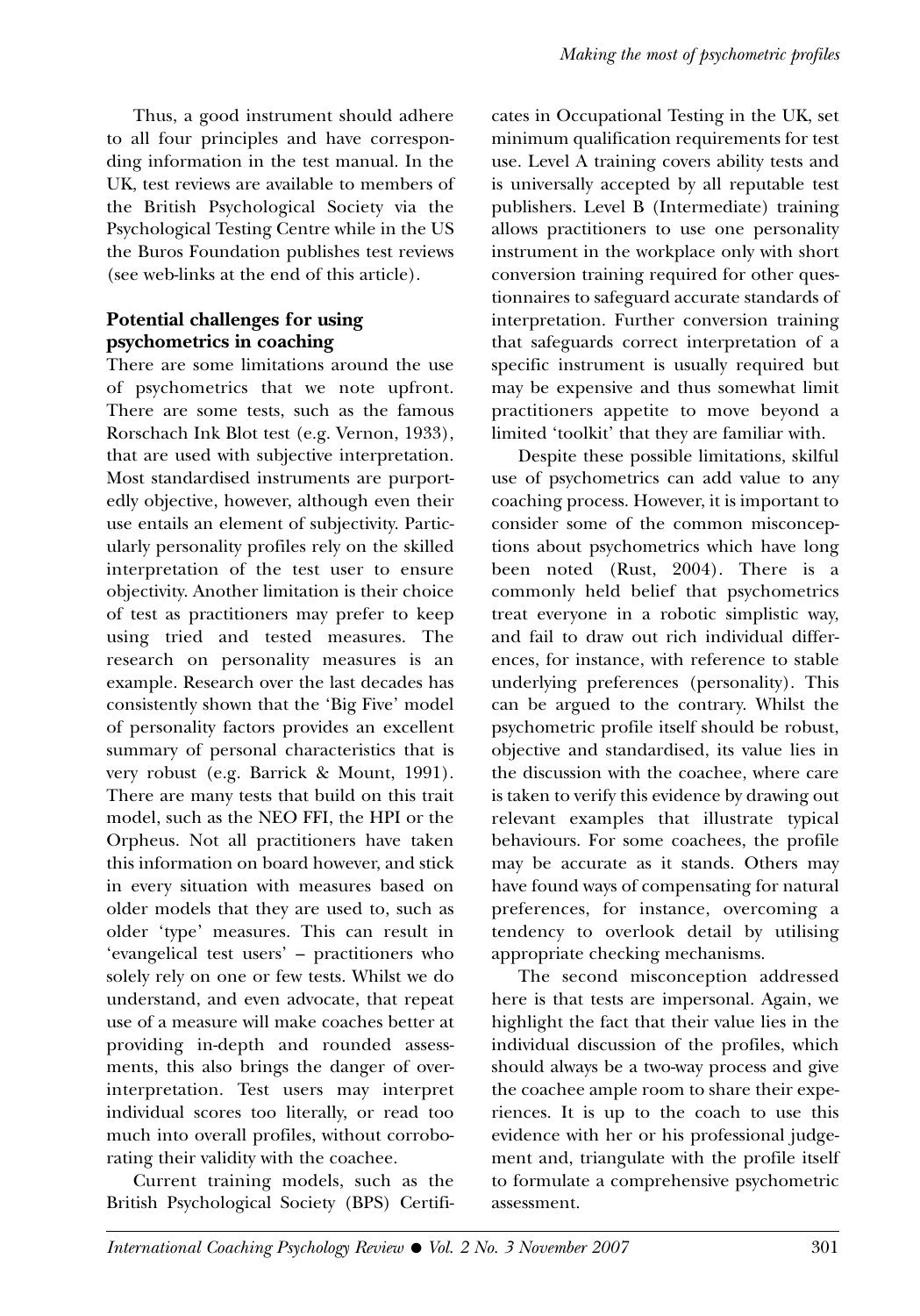Third, there is a widely held belief that people cheat on personality questionnaires to present themselves in the best possible light. A well designed questionnaire however should have build in checks that pick up any exaggerations or inconsistencies that flag to the coach whether this is a problem. Tests in the past used specific items to form a Social Desirability scale to flag possible attempts to fake, an example being the EPQ (Eysenck Personality Questionnaire). Modern questionnaires often profile consistency and acquiescence using sophisticated computer scoring algorithms; the Orpheus for instance has four different audit scales which assess potential positive or negative distortion, as well as checking for inconsistent or contradictory responses. More fundamentally though, there should be no need for the coachee to try and bias his or her responses in a trusting coaching relationship. Whilst candidates trying to distort their responses may be a problem in a selection context, the context of coaching should be such that trust and transparency are established from the beginning, making such attempts to manipulate unnecessary and unlikely.

Last but not least, there is also a misconception that psychometrics put people into 'boxes'. This is likely to be due to the popularity of 'type' measures that presume that people pertain to a number of psychological types that remain stable over life-time. Contemporary instruments that are designed for use in the workplace acknowledge, however, that people's personal preferences or styles can change and thus be targeted through activities such as coaching. Examples for measures that combine the measurement of stable characteristics with the prediction of work-based competencies are the Occupational Personality Questionnaire (Saville *et al.*, 1984) and Saville Consulting Wave®, (Kurz *et al.*, in press) both developed under the leadership of Professor Peter Saville. The scales in these tools are work relevant rather than designed to measure general or clinical constructs. They operate at the level of detail that reflects the true complexity of people and jobs rather than at the parsimonious yet highly abstract level that academics prefer. The tools distinguish between the measurement of psychological traits on one hand and the reporting of derived Competency Potential scores that translate this specialist terminology into the everyday language of competencies backed by large scale criterion validation evidence on the other hand.

The advantage of such competencyoriented measures is that they can be used at various stages in the coaching process. Good coaching lets a coachee become more aware of what they can do with their life and prepares them to take more responsibility for it. This is achieved through sessions structured around questioning. The test results can for example support the use of each stage of the GROW (Goal, Reality, Options, Will) approach originally put forward in the 1980s (Alexander & Renshaw, 2005) that sequences or orders those questions in sessions.

First, they can be used as a baseline measure that helps coach and coachee understand the general goals aspired to, the current reality, the option of building on specific strengths or tackling development needs, and what the coachee is likely to commit to. It is likely to be useful to bring in other evidence, too, such as a 'value elicitation' task or a 'lifeline' exercise that generates evidence over and above the psychometric profile. Second, as these measures allow for behaviour change, they can also be used as an evaluation tool towards the end of a long-term coaching process, or in a stand-alone follow-up session to measure where progress has been made.

The next section illustrates the use of psychometrics in coaching using actual, albeit anonymised, profile excerpts generated using the Saville Consulting Wave® Professional Styles questionnaire. This section will commence with an introduction to the underlying model, then move to explain the profile; resulting in suggestions for interpreting and using the information present.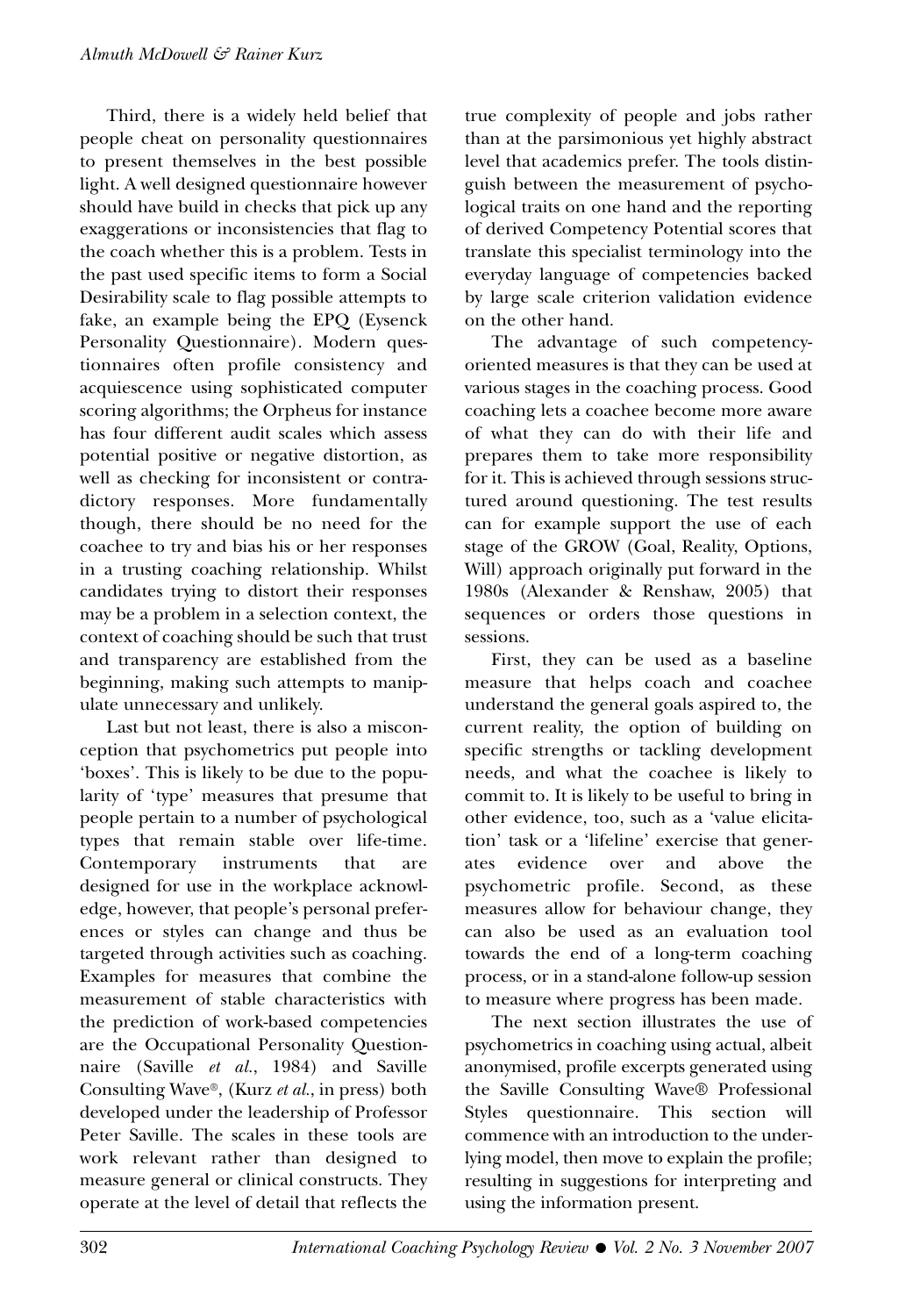## **Using Saville Consulting Wave® Styles Questionnaires in Coaching**

The Saville Consulting Wave® model (see MacIver *et al.*, 2006) is hierarchical, providing four levels of detail and utilising a century of personality research as well as technological advances to create an integrated suite of tests. Figure 1 shows the four behaviour clusters at the apex that provide a broad overview of the key characteristics that underpin work performance. Each cluster is comprised of three sections that are particularly suitable for finely grained assessment. Each section consists of three dimensions that measure behaviour at the level of detail expected by experienced psychometric test users. Each dimension breaks down into three facets that jointly define the dimension. These facets provide breadth of measurement while maintaining clarity of meaning.

The model incorporates, as shown in Table 1, the Great Eight competencies (a model of generic workplace effectiveness) as well as widely-accepted psychological constructs such as the Big Five personality factors, motivational need factors and intelligence.

Barrick and Mount (1991) outlined the research base for the broad Big Five trait factors that have frequently been found and replicated in personality research **O**penness to Experience, **C**onscientiousness, **E**xtraversion, **A**greeableness and **N**euroticism (the initials of which form the handy OCEAN mnemonic). They traced back the origins of the Big Five to the work of Norman (1963) and acknowledged that over the years different names had been used for what is now understood to be essentially the same construct set. Neuroticism is increasingly referred to in the wake of Positive Psychology as Emotional Stability or Confidence while Agreeableness and Openness to Experience are sometimes measured through their opposite pole, e.g. Independence and Conventionality respectively.

The emergence of the Big Five model as the higher-order categorisation of self-report personality factors eventually led to the development of the 'Great Eight' competencies model by Kurz and Bartram (2002), whose model added Need for Power, Need for Achievement and Intelligence oriented competency constructs. They defined competencies in relation to their significance for performance at work as 'sets of behaviours that are instrumental in the achievement of desired results or outcomes'. Ability or personality traits in contrast 'exist' and can be measured in isolation from a work context.

| Wave<br><b>Behaviour Clusters</b> | <b>Great Eight Competencies</b> | <b>Psychological Constructs</b> |
|-----------------------------------|---------------------------------|---------------------------------|
| Solving Problems                  | Analysing & Interpreting        | Intelligence                    |
|                                   | Creating & Conceptualising      | Openness to Experience          |
| Influencing People                | Interacting & Presenting        | Extraversion                    |
|                                   | Leading & Deciding              | Need for Power                  |
| <b>Adapting Approaches</b>        | Supporting & Co-operating       | Agreeableness                   |
|                                   | <b>Adapting &amp; Coping</b>    | <b>Emotional Stability</b>      |
| Delivering Results                | Organising & Executing          | Conscientiousness               |
|                                   | Enterprising & Performing       | Need for Achievement            |

**Table 1: Mapping of Great Eight Competency Factors and Psychological Constructs against the Saville Consulting Wave® Behaviour Clusters.**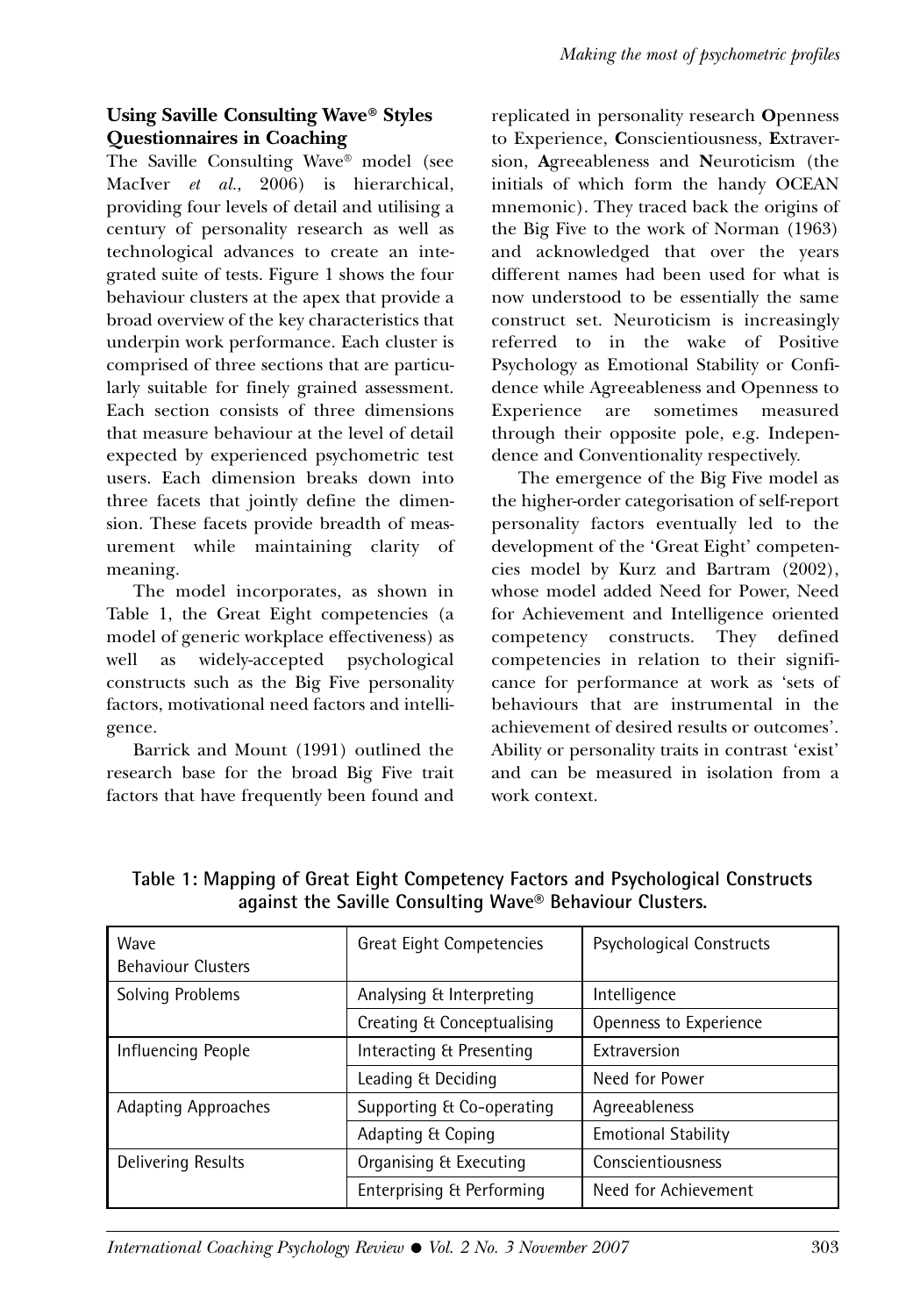Saville Consulting Wave® integrates the two leading assessment models into the 'Fab Four' higher-order factors and the 'Terrific Twelve' sections as shown in Figure 1 that provide a more detailed differentiation to reflect the true complexity of people and jobs.

Solving Problems is important in all jobs. Individuals have to first critically evaluate problems, then investigate the issues and generate innovation.

Influencing People is also usually important in terms of building relationships, communicating information and leading people.

Adapting Approaches is related to constructs of Emotional Intelligence that underpin resilience at the work place, flexibility in the face of change and support of others.

Delivering Results, finally, is about detailed implementation of assigned work, structuring of work tasks and motivational drive to bring things to conclusion.

Whilst a range of tools are available based on the Saville Consulting Wave® model, the remainder of this section will concentrate on the Professional and Focus Styles measures as they are most pertinent to coaching situations.

### **Using the Psychometric Profile**

Three features of Saville Consulting Wave® Styles questionnaires are briefly explained below with reference to Figure 2.

The report always profiles the dimension scores on a 1 to 10 standardised 'Sten' scale. Each dimension of the questionnaire is comprised of three facets for which a Sten

# **Figure 1: The Saville Consulting Wave® Behaviour Model.**

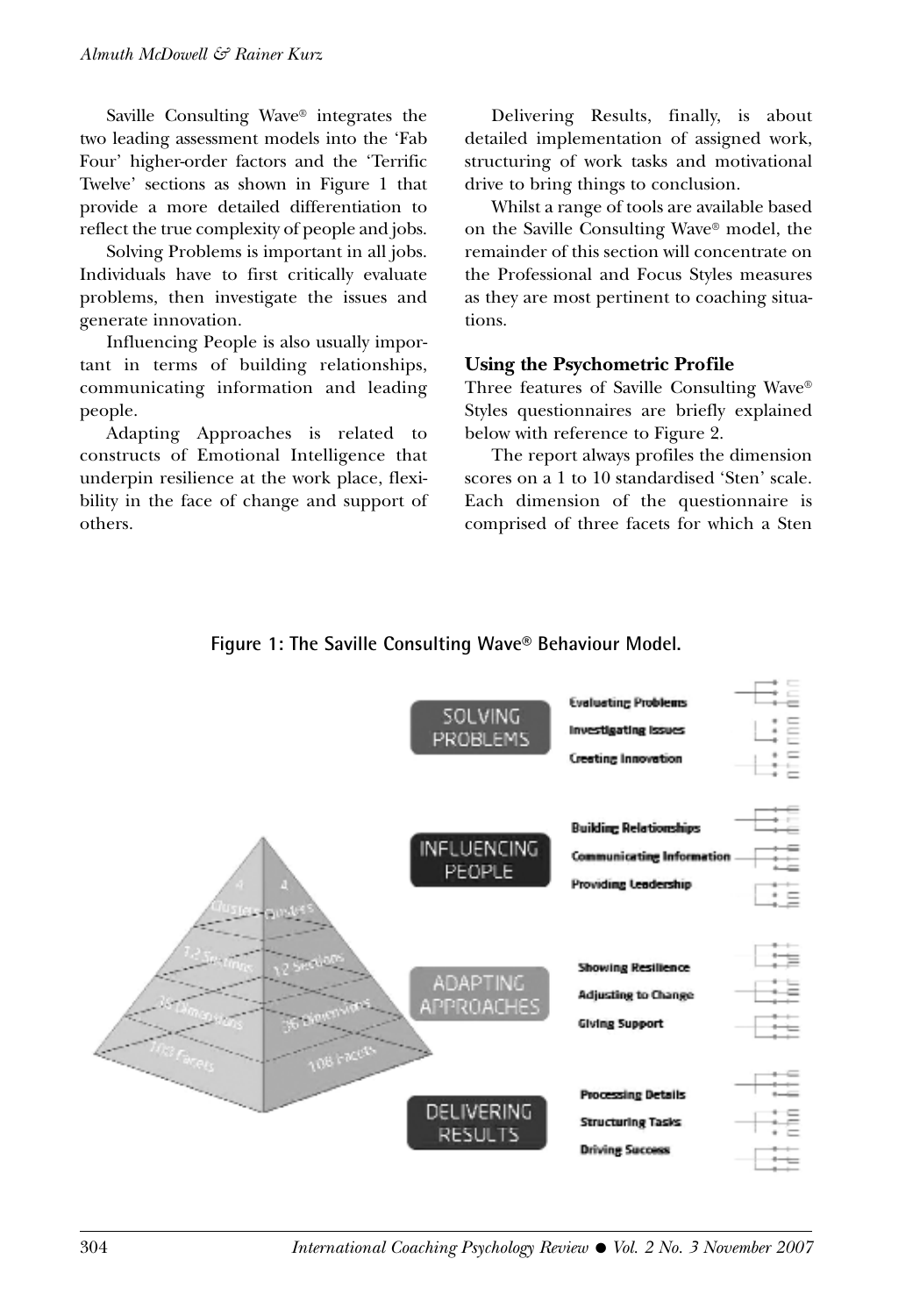

|                                                                                                                                                                                                                      |   |   |               | WH'                     |                          |    |                         |    |
|----------------------------------------------------------------------------------------------------------------------------------------------------------------------------------------------------------------------|---|---|---------------|-------------------------|--------------------------|----|-------------------------|----|
| <b>Full Psychometric Profile - Thought Cluster</b>                                                                                                                                                                   |   |   |               |                         |                          |    |                         |    |
| Normative<br>lpsative<br><b>M</b> Motive                                                                                                                                                                             |   |   | <b>Talent</b> |                         |                          |    | <b>IIII</b> Facet Range |    |
| <b>THOUGHT</b>                                                                                                                                                                                                       |   |   |               |                         |                          |    |                         |    |
| <b>IMAGINATIVE</b>                                                                                                                                                                                                   |   |   |               | $1 \ 2 \ 3 \ 4 \ 5 \ 6$ |                          | 78 |                         | 10 |
| Inventive Esset<br>fluent in generating ideas (8); produces original ideas (8);<br>strongly prefers radical solutions to problems (9)                                                                                |   |   |               |                         |                          |    |                         |    |
| Abstract Bunn<br>good at developing concepts (B); has relatively limited<br>interest in applying theories (4); interested in studying<br>the underlying principles (8)                                               |   |   |               |                         | <b>HIS REAL PROPERTY</b> |    |                         |    |
| Strategic <b>Emis</b><br>moderately inclined to develop strategies (6): less likely<br>to create a clear vision for the future than many people<br>(3); less likely to take a long term view than many people<br>(4) | M | M |               |                         | o                        |    |                         |    |

value is given after the verbaliser text. If the facet Sten results differ by three or more Stens then this is shown through 'Facet Range' hatching on the report. Such ranges pick up very subtle aspects of the individual that represent their uniqueness; and provide valuable information to the coach that can feed into an entire series of coaching sessions based on the individual's profile.

The Styles questionnaires present blocks of six items that have to be rated on a ninepoint 'agree-disagree' rating scale (normative rating). If any items receive the same rating they presented once more but this time in a ranking task screen where individuals have to state which item is 'most' and 'least' true for them (ipsative ranking). This dynamic dual response format is unique to Saville Consulting Wave®. It enables validity checks (was the test taker honest?) but also homes in on the areas where the individual is most likely to experience conflicts under pressure. 'Normative-Ipsative Splits' are displayed in the profile if there is a substantial difference between normative rating and ipsative ranking results. Normative ratings are likely to reflect everyday behaviour while ipsative rankings are likely to reflect behaviour under pressure when time and resources are limited. The ipsative scores will pull down the results of those who have been very generous on themselves in the normative rating, and boost the scores of those who have been overly self-critical in their ratings. Again, this provides valuable information to the coach, particular when being asked to coach in an organisational context where impression management is in fact part of everyone's job.

Each block consists either of Motive items that are personality oriented or Talent items that are competency oriented. Each facet in the model has one item of each type. A 'Motive-Talent Split' is shown if there is a substantial difference highlighting areas where individual preferences and actual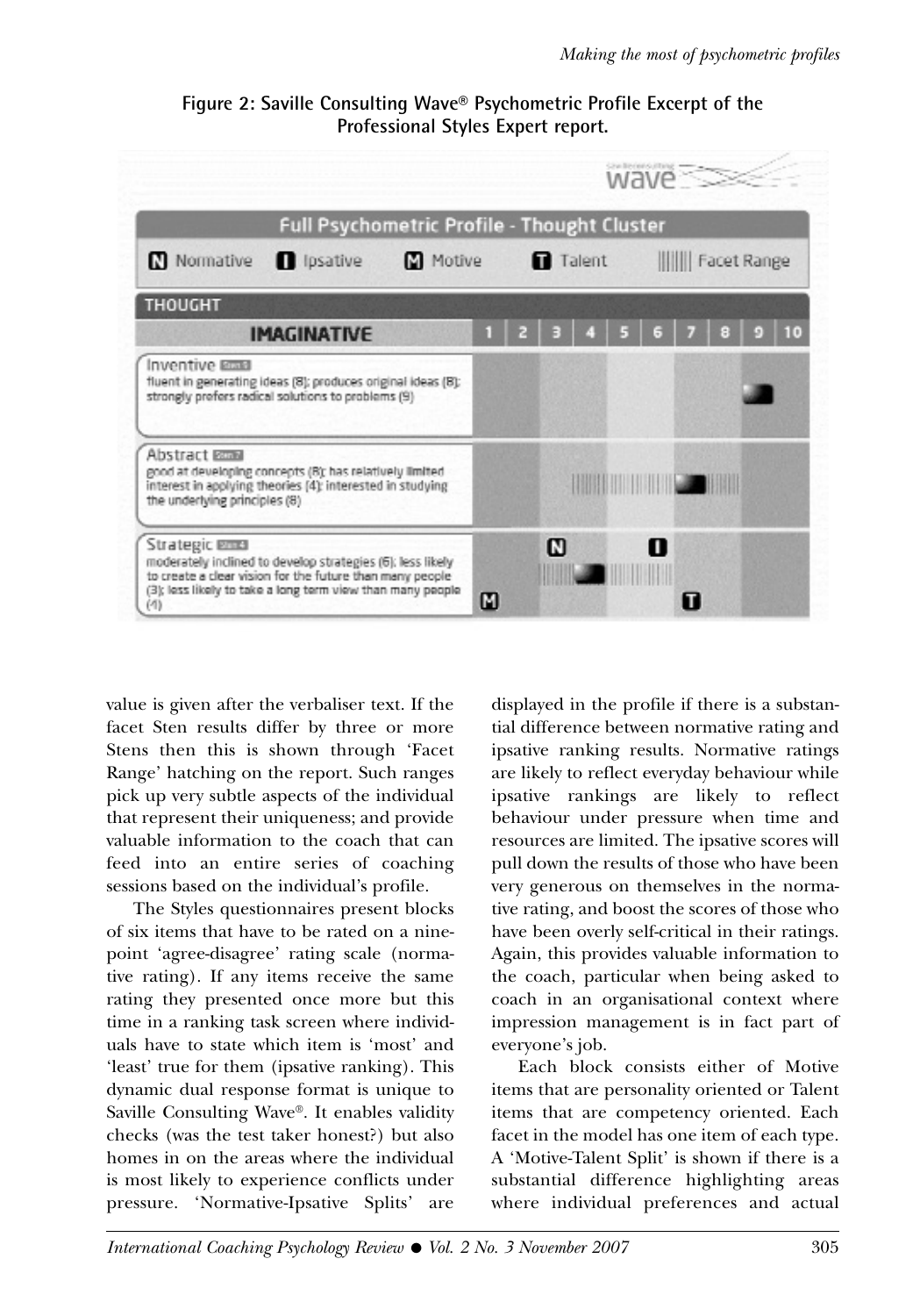behaviours are misaligned. Where Talent is lower than Motive, individuals effectively have identified themselves a development area. Where Motive is lower than Talent, individuals may, at worst, be at risk of burnout as their behaviours are not supported by underlying motivation. This information can also be utilised to good effect in coaching sessions, for instance by conducting a gap analysis ('Where do you think you are at the moment, and where would you like to be?').

### **Using a competency potential profile**

Coaching that is focused on improving performance is one of the most common applications in organisational settings. Thus, it makes intuitive sense to incorporate a psychometric measure focused on competence into the coaching process. The Wave® contains such a competency profile that maps people's preferences concisely against behaviours that are effective and valued in the workplace. Please refer to Figure 3 for an example profile for a 'Peter Purple' showing scores on 12 Behaviour Sections with scores on the three Behaviour Dimensions that sit under each summary heading. Scores are also reported in Stens based on the validation evidence where hundreds of managers were rated on the effectiveness of their behaviours. The Behaviour Competency model is structurally parallel to the Professional Styles model with sophisticated equations that optimise criterion-related validity linking the personality and competency taxonomies (see Kurz *et al.*, in press).

Whilst such profiles are immensely useful, as their language and structure is easily mapped against typical organisational competencies, they can also be overwhelming for the coachee, who is presented with a wealth of information, as each of the 12 competencies has a separate score. Plus, as stated earlier, there is always the necessity to corroborate the information with the coachee.

One way of eliciting this information that is useful is to use 'talent traffic lights'. As the competency profiles use colour coding, where high scores are marked in green, medium ones in amber, and low scores in red; it can be conducive to get coaches to think about their 'red, green and amber lights' before disclosing the profile; which we set out below.

# **Turning Competency Profiles into 'Talent Traffic Lights'**

**Step 1:** First, describe the competency areas that are particularly important in this context ('Requirement Profiling'). This could be based on consultation with the client, the coachee, or both. Accurate profiling of the requirements contributes to a coaching session by highlighting the areas that are key to the role and avoiding undue emphasis on less important areas that would detract from the coaching process. This needs to be done as preparation for the relevant coaching session, and can feed into the introduction and setting the scene in the actual session itself. In terms of discussing the profile itself, we have found it helpful to take a very open approach, where we get coachees to think about the competencies in their own words, before disclosing the actual profile. In the context of Peter Purple's profile outlined in Figure 1, required competencies were 'thinking outside the box' (e.g. Creating Innovation, Evaluating Problems, Presenting Information) and also 'moving away from the silo mentality' (Providing Leadership, Communicating with People, Providing Support).

**Step 2:** Having introduced the purpose of the assessment ('e.g. Today, I would particularly like to use this assessment to explore how you innovate and work with others at work') the profile is discussed in more detail. It can be useful to start off with 'green lights', in order to get coachees into a positive and receptive frame of mind, and enable them to later utilise their areas of strength to work on other aspects. Ask the coachee to describe their 'green lights' as they see them at the moment – which are their current strengths in general? Ensure to elicit concrete examples. Then, it may be neces-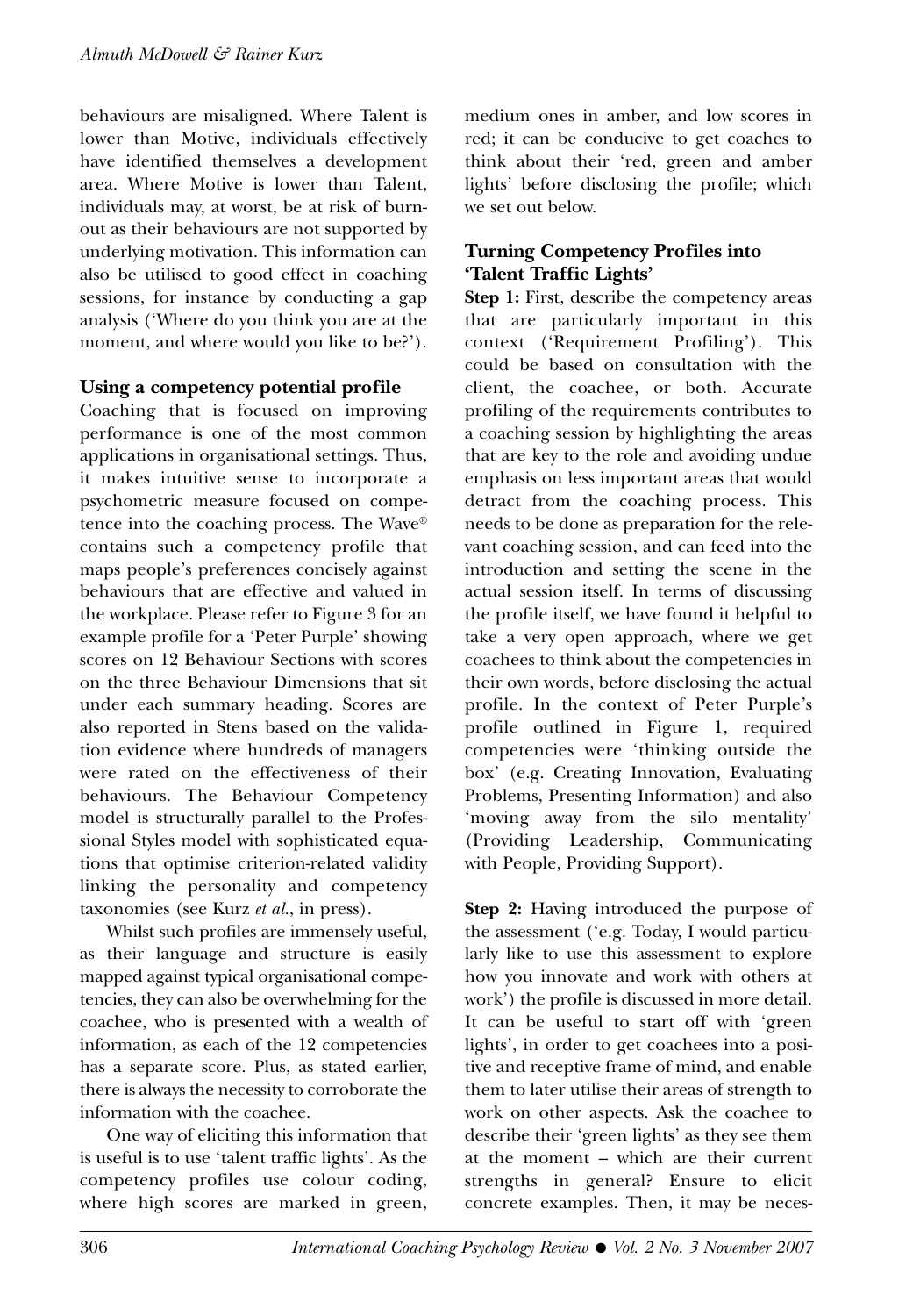# **Figure 3: Peter Purple Competency Potential Profile.**

|                                                                                                                                                                                           | <b>Competency Potential Profile</b> |                                                                      |
|-------------------------------------------------------------------------------------------------------------------------------------------------------------------------------------------|-------------------------------------|----------------------------------------------------------------------|
| This report gives Peter Purple's areas of greater and lesser predicted potential based on<br>our extensive international database linking Saville Consulting Wave to work<br>performance. |                                     |                                                                      |
| <b>Competency Description</b>                                                                                                                                                             |                                     | Potential                                                            |
| Creating Innovation<br>Generating Ideas (7); Exploring Possibilities<br>(8); Developing Strategies (8)                                                                                    |                                     | High<br>higher potential than about 90%<br>of professionals          |
| Making Judgements<br>Providing Insights (B); Adopting Practical<br>Approaches (5): Developing Expertise (6)                                                                               |                                     | Fairly High<br>higher potential than about 75%<br>of professionals   |
| <b>Evaluating Problems</b><br>Analysing Situations (8): Documenting Facts<br>(G): Interpreting Data (B)                                                                                   |                                     | Hıgh<br>higher potential than about 90%<br>of professionals          |
| Providing Leadership<br>Making Decisions (8); Leading People (6);<br>Empowering Individuals (4)                                                                                           |                                     | Above Average<br>higher potential than about 60%<br>of professionals |
| Presenting Information<br>Convincing People (5); Challenging Ideas (6);<br>Articulating Information (4)                                                                                   |                                     | Below Average<br>higher potential than about 40%<br>of professionals |
| Communicating with People<br>Impressing People (3); Developing<br>Relationships (2): Establishing Rapport (2)                                                                             |                                     | Very Low<br>higher potential than about 5%<br>of professionals       |
| Providing Support<br>Team Working (2): Understanding People (1):<br>Valuing Individuals (1)                                                                                               |                                     | Extremely Low<br>higher potential than about 1%<br>of professionals  |
| Projecting Confidence<br>Resolving Conflict (4); Conveying Self-<br>Confidence (6); Coping with Pressure (7)                                                                              |                                     | Above Average<br>higher potential than about 60%<br>of professionals |
| Adjusting to Change<br>Inviting Feedback (3): Thinking Positively<br>(6): Embracing Change (8)                                                                                            |                                     | Above Average<br>higher potential than about 60%<br>of professionals |
| <b>Structuring Tasks</b><br>Organising Resources (S); Upholding<br>Standards (5); Completing Tasks (5)                                                                                    |                                     | Below Average<br>higher potential than about 40%<br>of professionals |
| <b>Achieving Success</b><br>Taking Action (B); Pursuing Goals (7);<br>Tackling Business Challenges (7)                                                                                    |                                     | Fairly High<br>higher potential than about 75%<br>of professonals    |
| <b>Executing Assignments</b><br>Checking Details (5); Meeting Timescales (5);<br>Following Procedures (3)                                                                                 |                                     | Fairly Low<br>higher potential than about 25%<br>of professionals    |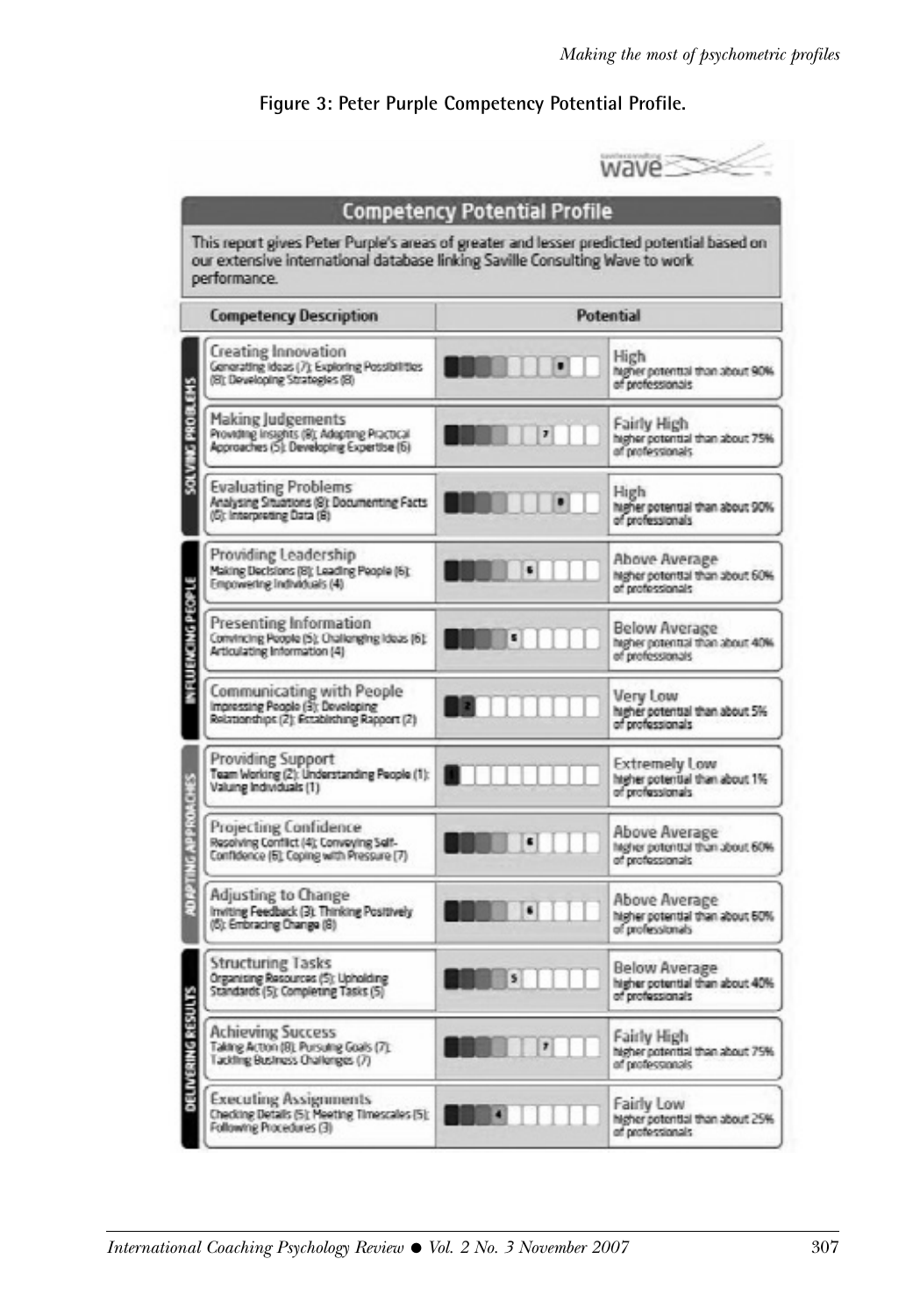sary to corroborate this through further questioning. To illustrate, Peter Purple is high on Creating Innovation, but less so on Presenting Information. Appropriate questions might be 'When, and under what circumstances are you at your best when generating new ideas and developing new strategies?' or 'How can you ensure that you communicate these ideas to other people?'

**Step 3:** Now ask the coachee to describe their 'amber lights' – these are competency areas where they are doing ok, but could do better; or perhaps do not have the time or opportunity to do what they want to do. These may not be as salient to the coachee as 'green' or 'red' areas, and thus require quite specific prompting. Referring to the profile in Figure 2, a potential amber area for exploration is Adjusting to Change, where there is a difference between how the individual embraces change (very readily) and how they invite feedback from others (not so effectively). An effective question might be 'How do/ how can you ensure that others think about change at work in the same way that you do?'

**Step 4:** Ask the coachee to describe their 'red lights' – any areas that definitely need more work? The profile in Figure 2 would indicate someone who is less competent at people skills, than at managerial transaction, for instance, the score on Providing Support is extremely low. Open questions should draw out relevant examples (e.g. 'How do you support others at work?', 'Can you describe a time when you did this effectively?'). As there might be a discrepancy between the score and how people see themselves, it may be necessary to disclose the scores at this point; and structure the conversation around the difference between the score and examples given. Using Peter Purple's example, it turned out in the discussion that this individual could actually support others when required, but would give priority to operational requirements over people skills in his day-to-day tasks. **Step 5:** Last, triangulate the evidence from this discussion with the actual profile, and probe further particularly where there were gaps or contradictions. Then work with the coachee on concrete action planning – how can they use their 'green lights' (current strengths) to work on their amber and red areas? Relating this back to the Peter Purple, he acknowledged that Providing Support to the entire team of workers was something he found difficult; consequently his specialist skills were better used in a more strategic and operational role. However, it also transpired that the potential for innovation could be facilitated at an individual and interpersonal level, as this person proved adept using his innovation potential to support particular individuals at work who were experiencing very unusual challenges, such as a subordinate who had faced very taxing personal circumstances.

Steps 1 to 5 could feed directly into an action plan for future coaching sessions, perhaps ideally with some support from the line manager to ensure that behaviour change takes place; even if details of the coaching sessions remain confidential. For Peter Purple, further information from the Professional Styles report could prove valuable as the response checks would indicate someone who tended to be ruthlessly honest, and thus rather harsh on himself; which would need to be born in mind by the coach, particularly if other individuals in the same organisation were also to receive coaching.

## **Conclusion**

The approach outlined above is of course only one potential application of psychometrics. The Saville Consulting Wave® suite, and particularly the competency profile, is particularly suited to performance coaching in a work context for managerial levels. For other coaching purposes, for instance providing career coaching to young individuals who are about to enter or entering the world of work, a different instrument, or indeed an approach without psychometrics, might be more suitable. We do not believe that there is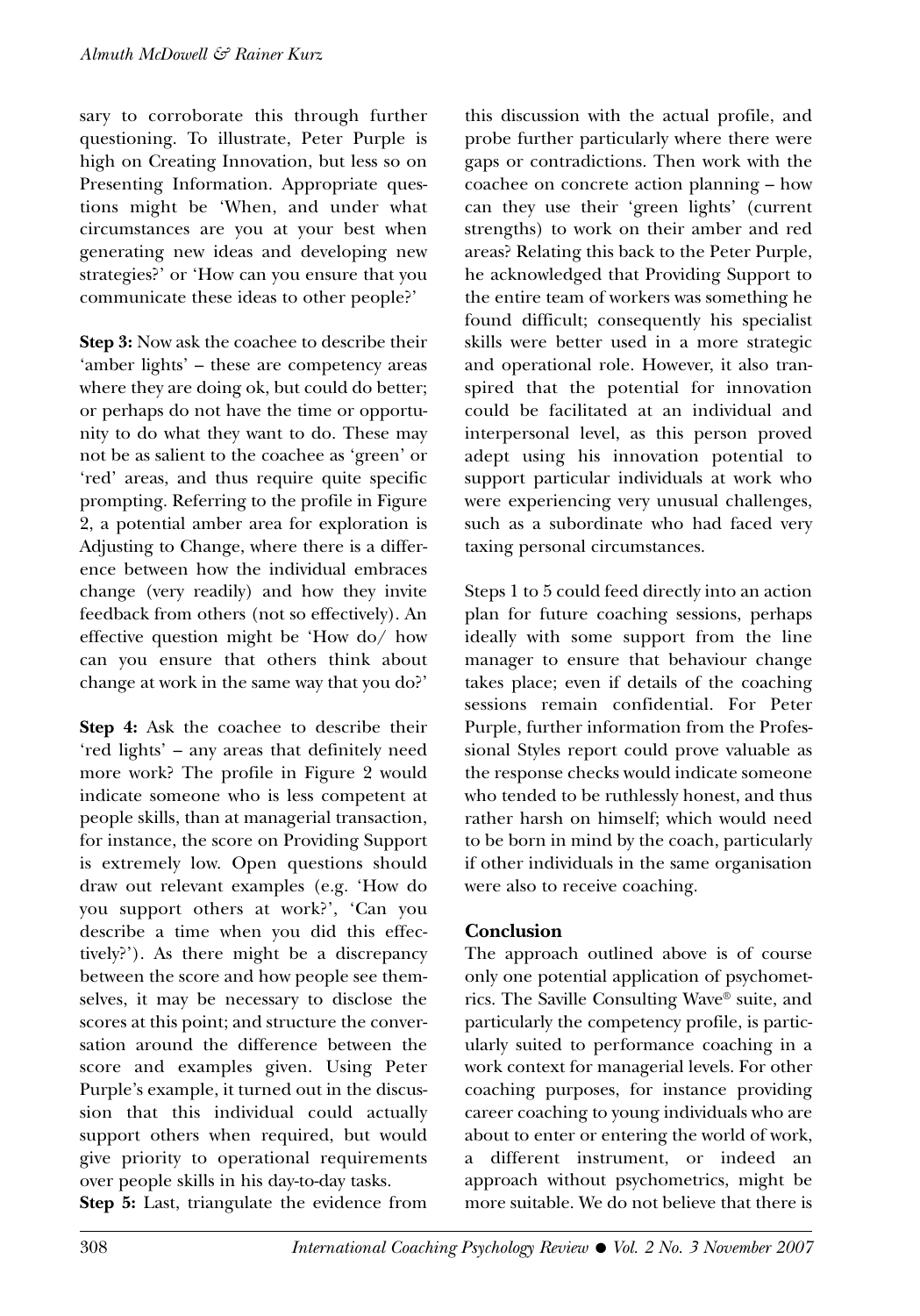any such thing as a 'best test', but rather that test users should use the right test for any given purpose. This article, nevertheless, demonstrated how psychometric profiles can make a valuable contribution to the coaching process. Modern psychometric measures such as Saville Consulting Wave® provide not just psychometric profiles but output in competency oriented terminology that is easy to understand for coach and coachee alike. The complexity of standardised Sten scores can be reduced by the 'Talent Traffic Lights' approach outlined to pinpoint development needs as well as areas of strengths that can be leveraged to maximise performance and well being at work.

#### **Correspondence Dr Almuth McDowall**

University of Surrey, Psychology Department, Faculty of Arts and Human Sciences, Guildford GU2 7HX, UK. E-mail: a.mcdowall@surrey.ac.uk

#### **Dr Rainer Kurz**

Saville Consulting UK Ltd, Harley House, 94 Hare Lane, Claygate, Surrey KT10 0RB, UK. E-mail: rainer.kurz@savilleconsulting.com

#### **References**

- Alexander, G. & Renshaw, B. (2005). *Supercoaching.* London: Random House Business Books.
- Barrick, M.R. & Mount, M.K. (1991). The big five personality dimensions and job performance: A meta-analysis. *Personnel Psychology, 44*, 1–26.
- Cronbach, L.J. (1951). Coefficient alpha and the internal structure of tests. *Psychometrika, 16*, 297–334.
- Daouk, L., Rust, J. & McDowall, A. (2005). Navigating the test maze with confidence. *Selection and Development Review, 21*(4), 11–13.
- Kurz, R. (2007). *Validation of the Saville Consulting Wave Types Model of Transformers and Transactors.* Paper presented at EAWOP Congress, Stockholm, May.
- Kurz, R. & Bartram, D. (2002). Competency and individual performance: Modelling the world of work. In I. Robertson, M. Callinan & D. Bartram (Eds.), *Organizational effectiveness – the role of psychology.* Chichester: Wiley.
- Kurz, R., Saville, P. & MacIver, R. (in press). Coaching using Saville Consulting Wave. In J. Passmore (Ed.), *Psychometrics in coaching.* London: Kogan Page.
- MacIver, R., Saville, P., Kurz, R., Mitchener, A., Mariscal, K., Parry, G., Becker, S., Saville, W., O'Connor, K., Patterson, R. & Oxley, H. (2006). Making Waves – Saville Consulting Wave Styles questionnaires. *Selection & Development Review, 22*(2), 17–23.

#### **Useful weblinks**

Psychological Testing Centre. Website hosted by British Psychological Society: www.psychtesting.org.uk

- Norman, W.T. (1963). Towards an adequate taxonomy of personality attributes: Replicated factors structure in peer nomination personality ratings. *Journal of Abnormal Social Psychology, 66*, 574–583.
- Petrides, K.V. & Furnham, A. (2004). Gender differenes in measured and estimated trait emotional intelligence. *Sex Roles, 42*(5), 449–461
- Rust, J. (2004). *People who need people. Does psychometrics have a place in staff selection?* City Insight lecture delivered at City University, London. Retrieved 28 October, 2007, from: www.thepsychometricscentre.co.uk/ publications/PeopleWho\_000.asp
- Rust, J. & Golombok, S. (1999). *Modern psychometrics.* London: Routledge.
- Saville, P. & Nyfield, G. (1975). *Psychometric testing.* London: HTS Management Consultants.
- Saville, P., Holdsworth, R., Nyfield, G., Cramp, L. & Mabey, W. (1984). *The Occupational Personality Questionnaires (OPQ).* London: SHL.
- Vernon, P.E. (1933). The Rorschach ink-blot test. *British Journal of Medical Psychology, 13*, 179–205.

Buros Library of Mental Measurements: http://www.unl.edu/buros/bimm/html/ library.html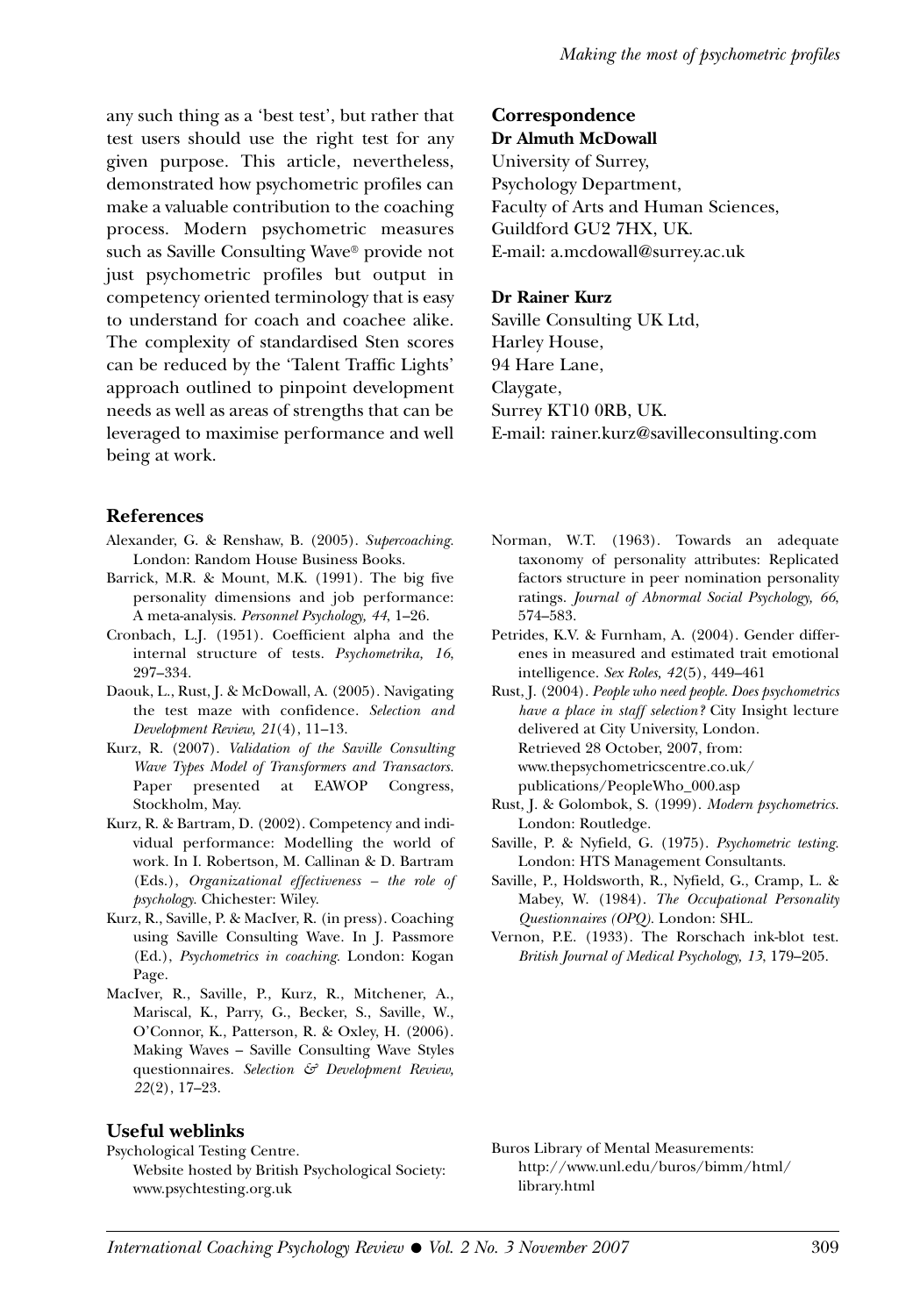# **International Coaching Psychology Review – Volume index 2007**

**Volume 2, No. 1, March 2007**

- **3 Co-Editors' Editorial Special Issue: Positive Psychology** Michael Cavanagh & Stephen Palmer
- **5 Guest Editors' Editorial Special Issue: Positive coaching psychology: Integrating the science of positive psychology with the practice of coaching psychology** P. Alex Linley & Carol Kauffman
- **9 Character strengths and type: Exploration of covariation** Sulynn Choong & Kathryn Britton
- **24 Evidence-based life coaching for senior high school students: Building hardiness and hope** Suzy Green, Anthony Grant & Jo Rynsaardt
- **33 Flow theory its application to coaching psychology** Karen Wesson & Ilona Boniwell
- **44 An intervention for fostering hope, athletic and academic performance in university student-athletes** Cristina Rolo & Daniel Gould
- **62 Enhancing goal self-concordance through coaching** Daniel Burke & P. Alex Linley
- **70 Positive intervention self-selection: Developing models of what works for whom** Jordan Silberman
- **78 Optimistic managers and their influence on productivity and employee engagement in a technology organisation: Implications for coaching psychologists** Dana Arakawa & Margaret Greenberg
- **90 The meeting of the minds: Positive psychology and coaching psychology** Carol Kauffman & P. Alex Linley
- **97 A pragmatic perspective: Putting positive coaching psychology into action** Carol Kauffman & P. Alex Linley
- **103 Book Reviews**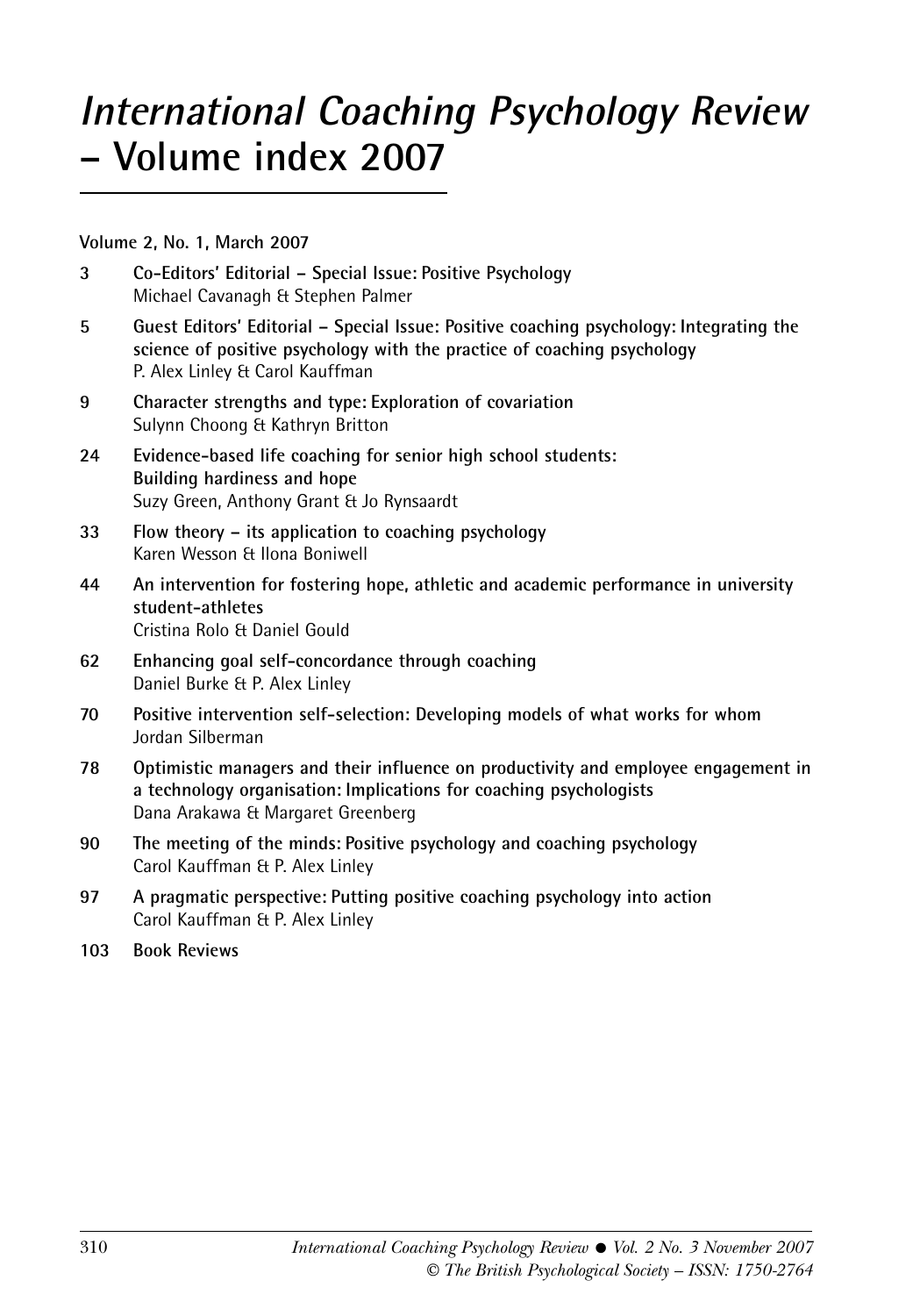#### **Volume 2, No. 2, July 2007**

| 115 Editorial                     |
|-----------------------------------|
| Stephen Palmer & Michael Cavanagh |

- **116 The state of executive coaching research: What does the current literature tell us and what's next for coaching research?** Jonathan Passmore & Carla Gibbes
- **129 A preliminary evaluation of executive coaching: Does executive coaching work for candidates on a high potential development scheme?** Amanda J.W. Feggetter
- **143 Strengths use, self-concordance and well-being: Implications for Strengths Coaching and Coaching Psychologists** Reena Govindji & P. Alex Linley
- **155 GAS powered coaching: Goal Attainment Scaling and its use in coaching research and practice** Gordon B. Spence
- **168 The coaching relationship: An interpretative phenomenological analysis** Kristina Gyllensten & Stephen Palmer
- **178 Coaching with emotion: How coaches deal with difficult emotional situations** Elaine Cox & Tatiana Bachkirova
- **191 Coaching: A process of personal and social meaning making** Reinhard Stelter
- **202 Contributions of evidence-based developmental coaching to coaching psychology and practice** Otto Laske
- **213 Book Reviews**